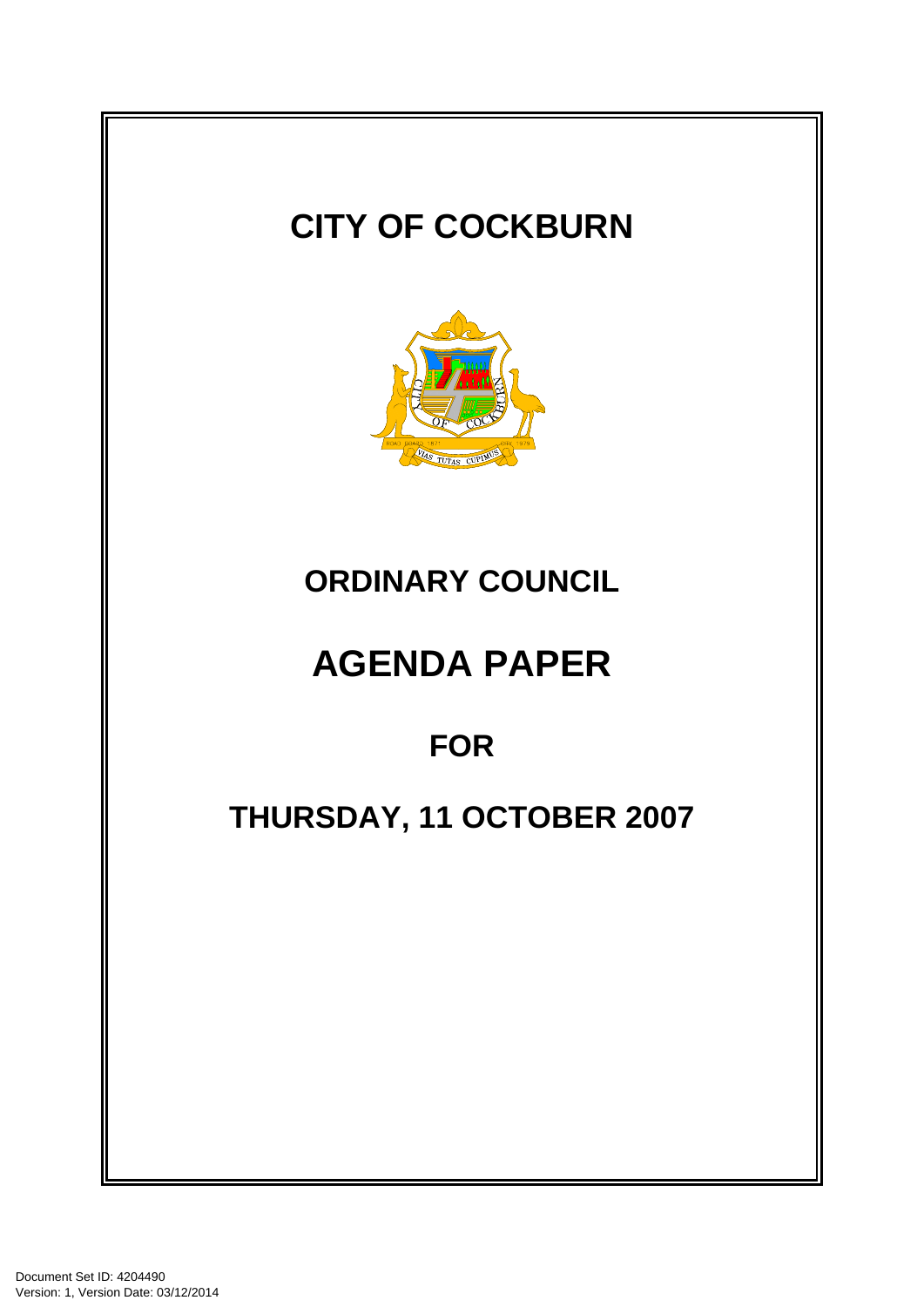# **CITY OF COCKBURN**

# **SUMMARY OF AGENDA TO BE PRESENTED TO THE ORDINARY COUNCIL MEETING TO BE HELD ON THURSDAY, 11 OCTOBER 2007 AT 7:00 PM**

# **Page**

| 1.               |                                                                                                                                                                                                                                                                                 |  |  |
|------------------|---------------------------------------------------------------------------------------------------------------------------------------------------------------------------------------------------------------------------------------------------------------------------------|--|--|
| 2.               | APPOINTMENT OF PRESIDING MEMBER (IF REQUIRED)1                                                                                                                                                                                                                                  |  |  |
| 3.               | DISCLAIMER (TO BE READ ALOUD BY PRESIDING MEMBER)1                                                                                                                                                                                                                              |  |  |
| $\overline{4}$ . | ACKNOWLEDGEMENT OF RECEIPT OF WRITTEN DECLARATIONS OF<br>FINANCIAL INTERESTS AND CONFLICT OF INTEREST (BY PRESIDING                                                                                                                                                             |  |  |
| 5.               |                                                                                                                                                                                                                                                                                 |  |  |
| 6.               | ACTION TAKEN ON PREVIOUS PUBLIC QUESTIONS TAKEN ON                                                                                                                                                                                                                              |  |  |
| 7.               |                                                                                                                                                                                                                                                                                 |  |  |
| 8.               |                                                                                                                                                                                                                                                                                 |  |  |
|                  | (OCM 11/10/2007) - ORDINARY COUNCIL MEETING - 13/09/2007 2<br>8.1                                                                                                                                                                                                               |  |  |
| 9.               |                                                                                                                                                                                                                                                                                 |  |  |
| 10.              |                                                                                                                                                                                                                                                                                 |  |  |
| 11.              | BUSINESS LEFT OVER FROM THE PREVIOUS MEETING (IF                                                                                                                                                                                                                                |  |  |
| 12.              | DECLARATION OF COUNCILLORS WHO HAVE NOT GIVEN DUE                                                                                                                                                                                                                               |  |  |
| 13.              |                                                                                                                                                                                                                                                                                 |  |  |
| 14.              |                                                                                                                                                                                                                                                                                 |  |  |
|                  | 14.1 (OCM 11/10/2007) - AMENDMENT NO. 64 - INSERTION OF<br>VALUATION CRITERIA FOR DEVELOPMENT CONTRIBUTION                                                                                                                                                                      |  |  |
|                  | (OCM 11/10/2007) - RESIDENTIAL DEVELOPMENT COMPRISING<br>14.2<br>SINGLE AND TWO BEDROOM MULTIPLE DWELLINGS AND FIVE<br>SINGLE RESIDENCES (17 DWELLINGS) - LOT 742 HAMMOND<br>ROAD, SUCCESS - OWNER: A & R BOWER - APPLICANT:<br>CAMERON CHISHOLM AND NICOL (6003970) (T WATSON) |  |  |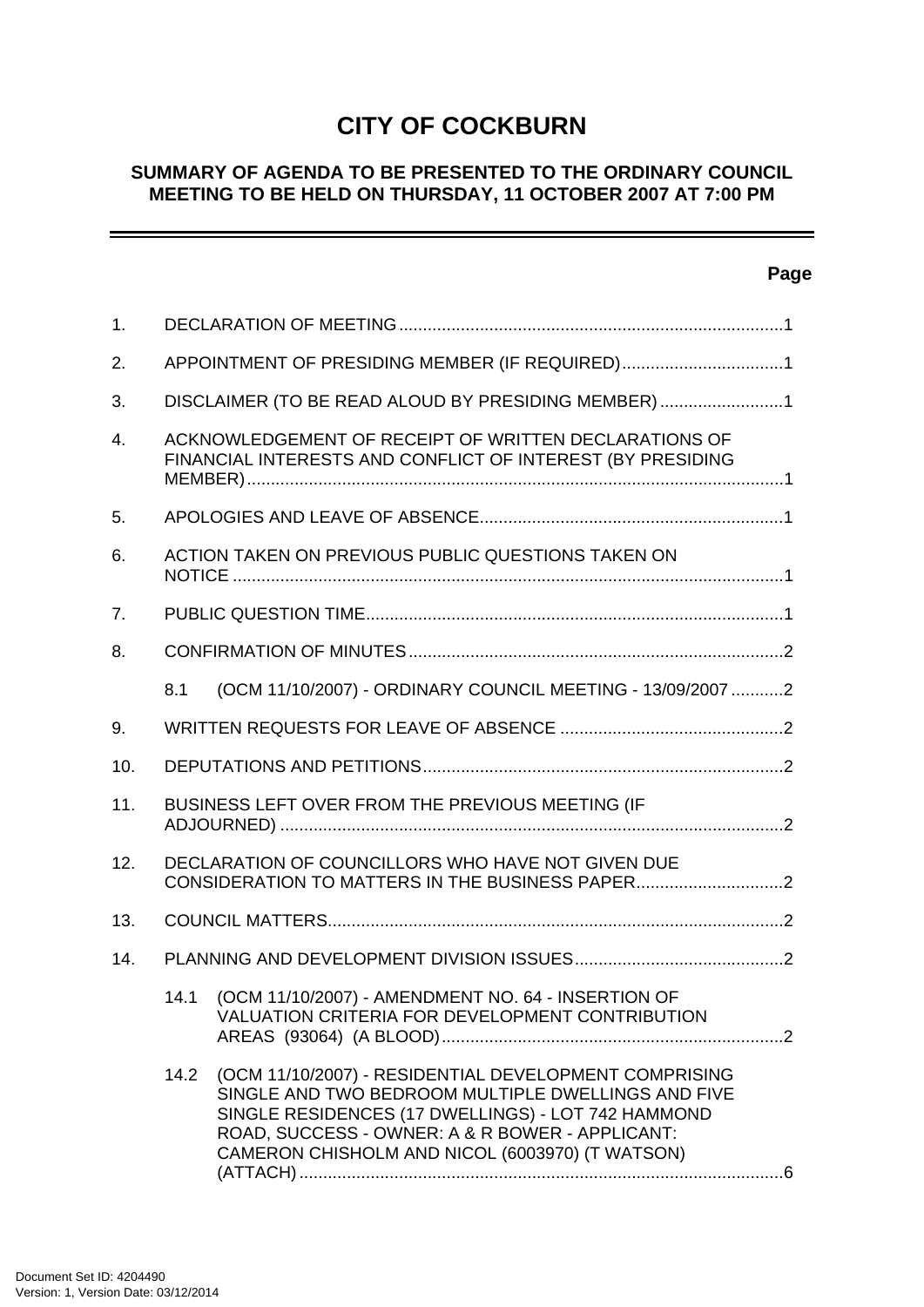| 14.3 | (OCM 11/10/2007) - FINAL ADOPTION OF SCHEME AMENDMENT<br>NO. 44 - MODIFICATION TO ADDITIONAL USE NO. 1 MASONRY<br>PRODUCTION LOT 77 JANDAKOT ROAD JANDAKOT - OWNER:<br>URBANSTONE PTY LTD - APPLICANT: KOLTASZ SMITH & MGA |  |
|------|----------------------------------------------------------------------------------------------------------------------------------------------------------------------------------------------------------------------------|--|
| 14.4 | (OCM 11/10/2007) - AMENDED DESIGN GUIDELINES, INCLUDING<br>DETAILED AREA PLANS FOR SOUTH BEACH VILLAGE & NORTH<br>COOGEE - PREPARED BY: JONES COULTER YOUNG<br>ARCHITECTS - PROPONENT: STOCKLAND (9022) (T WATSON)         |  |
| 14.5 | (OCM 11/10/2007) - HOME BUSINESS - CABINET MAKING - 484<br>BEENYUP ROAD BANJUP - OWNER: CHRISTEN MICHAEL<br>BURGESS & AMY SUZANNE SHARPE (5519759) (S SHANKAR)                                                             |  |
| 14.6 | (OCM 11/10/2007) - PROPOSED NAMING OF PUBLIC OPEN<br>SPACE - RESERVE 49179 (RESERVE FOR RECREATION) - LOT<br>858 PEREGRINE CIRCLE BEELIAR - OWNER: STATE OF                                                                |  |
| 14.7 | (OCM 11/10/2007) - FINAL ADOPTION OF PROPOSED SCHEME<br>AMENDMENT NO. 50 TO TOWN PLANNING SCHEME NO. 3 -<br>AUSTRALIAN MARINE COMPLEX SUPPORT INDUSTRY<br>PRECINCT, HENDERSON - OWNER: LANDCORP - APPLICANT:               |  |
| 14.8 | (OCM 11/10/2007) - MULTIPLE DWELLING DEVELOPMENT (15<br>DWELLINGS) - LOT 118 O'CONNOR CLOSE, NORTH COOGEE -<br>OWNER: GRACEVALE PTY LTD - APPLICANT: PRISM DESIGN<br>AND MANAGEMENT (2213447) (T WATSON) (ATTACH)40        |  |
| 14.9 | (OCM 11/10/2007) - DETAILED AREA PLAN FOR LOT 484<br>COOGEE, NORTH COOGEE - PROPONENT: AUSTRALAND (T                                                                                                                       |  |
|      | 14.10 (OCM 11/10/2007) - CLOSURE OF PORTION OF COCKBURN<br>ROAD & OCEAN ROAD NORTH COOGEE - PROPONENT:<br>MCMULLEN NOLAN CONSULTING SURVEYORS (450002) (K SIM)                                                             |  |
|      | 14.11 (OCM 11/10/2007) - AQUISITION OF NORTHERN PORTION OF<br>RESERVE 46894, WENTWORTH PARADE, SUCCESS - OWNER:<br>STATE OF WESTERN AUSTRALIA (5518347) (K SIM) (ATTACH)55                                                 |  |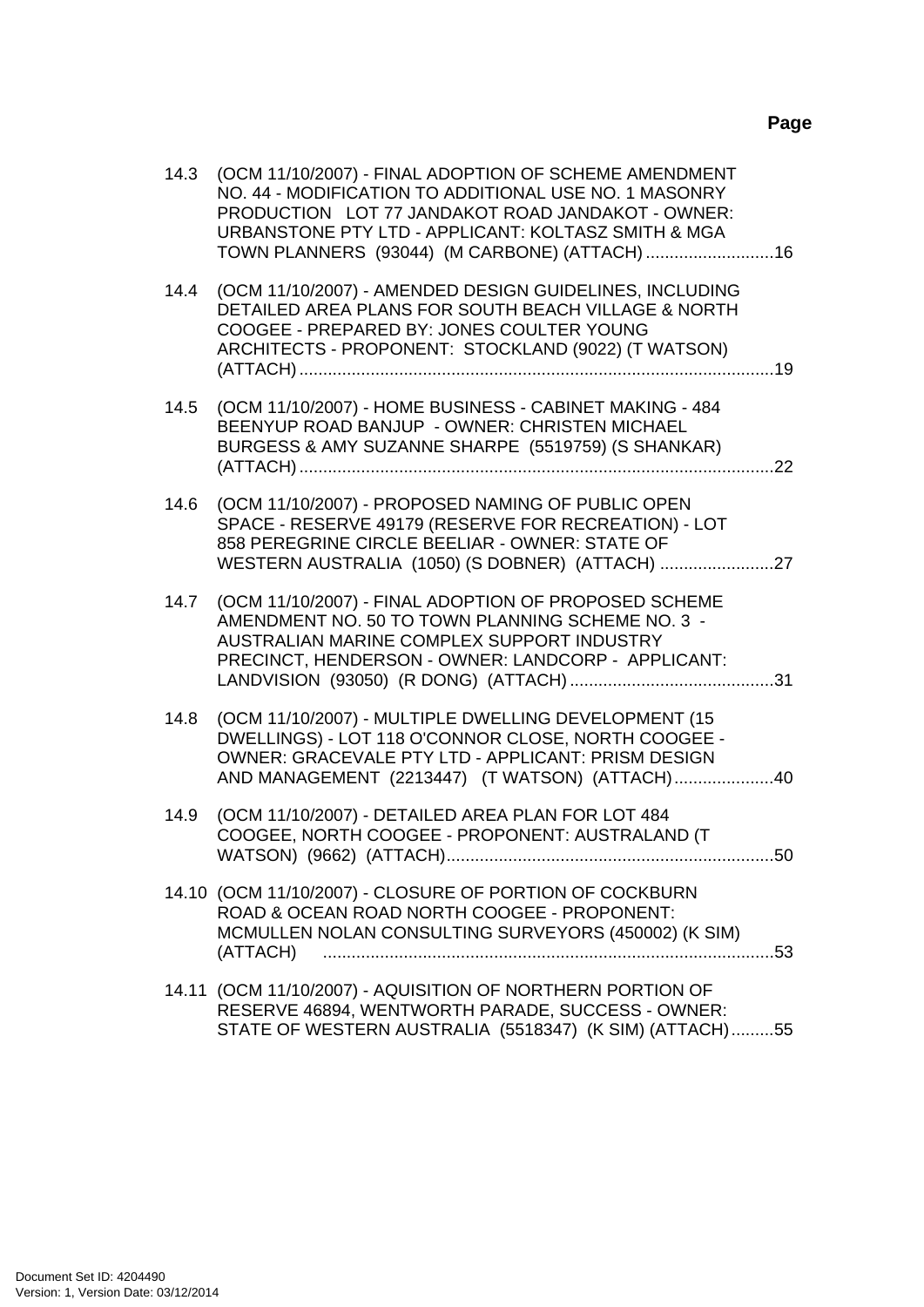|     |      | 14.12 (OCM 11/10/2007) - CONSTRUCTION OF TWO ADDITIONAL BOAT<br>BUILDING SHEDS, AN OFFICE BUILDING AND CARPARK LOT 5<br>CLARENCE BEACH ROAD MUNSTER - OWNER: EVERPOINT<br>PTY LTD, THE ANDERSON PROPERTY TRUST, THE<br>FITZHARDINGE PROPERTY TRUST, KEE PROPERTY TRUST, -<br>APPLICANT: STRATEGIC MARINE (3412029) (V LUMMER) |  |
|-----|------|-------------------------------------------------------------------------------------------------------------------------------------------------------------------------------------------------------------------------------------------------------------------------------------------------------------------------------|--|
| 15. |      |                                                                                                                                                                                                                                                                                                                               |  |
|     | 15.1 | (OCM 11/10/2007) - LIST OF CREDITORS PAID - AUGUST 2007                                                                                                                                                                                                                                                                       |  |
|     |      | 15.2 (OCM 11/10/2007) - STATEMENT OF FINANCIAL ACTIVITY -                                                                                                                                                                                                                                                                     |  |
|     |      | 15.3 (OCM 11/10/2007) - 2007/08 BUDGET AMENDMENTS - CARRIED<br>FORWARD WORKS AND PROJECTS (5402) (S DOWNING)                                                                                                                                                                                                                  |  |
| 16. |      |                                                                                                                                                                                                                                                                                                                               |  |
|     |      |                                                                                                                                                                                                                                                                                                                               |  |
|     | 16.1 | (OCM 11/10/2007) - TWO TRUCK MOUNTED ROAD SWEEPERS                                                                                                                                                                                                                                                                            |  |
|     | 16.2 | (OCM 11/10/2007) - APPOINTMENT OF A WASTE MANAGER                                                                                                                                                                                                                                                                             |  |
| 17. |      |                                                                                                                                                                                                                                                                                                                               |  |
|     | 17.1 | (OCM 11/10/2007) - SPEARWOOD DALMATINAC CLUB (INC.) -<br>RENEWAL OF LEASE AND BORE REPLACEMENT ON LOT 101<br>HAMILTON ROAD, SPEARWOOD (8026; 2206991) (A.                                                                                                                                                                     |  |
| 18. |      |                                                                                                                                                                                                                                                                                                                               |  |
| 19. |      | MOTIONS OF WHICH PREVIOUS NOTICE HAS BEEN GIVEN                                                                                                                                                                                                                                                                               |  |
| 20. |      | NOTICES OF MOTION GIVEN AT THE MEETING FOR CONSIDERATION                                                                                                                                                                                                                                                                      |  |
| 21. |      | NEW BUSINESS OF AN URGENT NATURE INTRODUCED BY                                                                                                                                                                                                                                                                                |  |
| 22. |      | MATTERS TO BE NOTED FOR INVESTIGATION, WITHOUT DEBATE84                                                                                                                                                                                                                                                                       |  |
| 23. |      |                                                                                                                                                                                                                                                                                                                               |  |
| 24. |      | (OCM 11/10/2007) - RESOLUTION OF COMPLIANCE (SECTION 3.18(3),                                                                                                                                                                                                                                                                 |  |
| 25. |      |                                                                                                                                                                                                                                                                                                                               |  |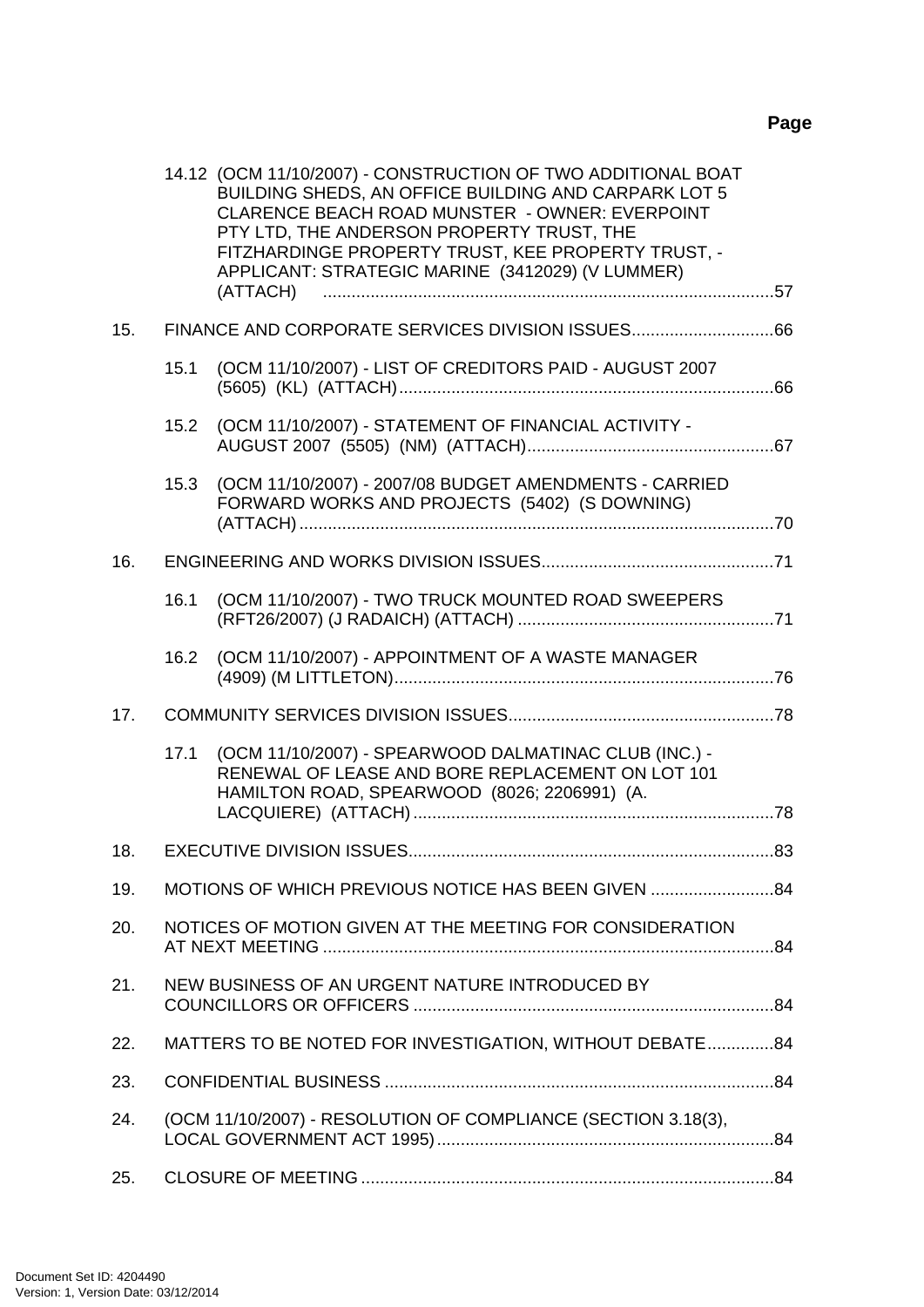# **CITY OF COCKBURN**

# <span id="page-4-0"></span>**AGENDA TO BE PRESENTED TO THE ORDINARY COUNCIL MEETING TO BE HELD ON THURSDAY, 11 OCTOBER 2007 AT 7:00 PM**

# **1. DECLARATION OF MEETING**

# **2. APPOINTMENT OF PRESIDING MEMBER (If required)**

#### **3. DISCLAIMER (To be read aloud by Presiding Member)**

Members of the public, who attend Council Meetings, should not act immediately on anything they hear at the Meetings, without first seeking clarification of Council's position. Persons are advised to wait for written advice from the Council prior to taking action on any matter that they may have before Council.

#### **4. ACKNOWLEDGEMENT OF RECEIPT OF WRITTEN DECLARATIONS OF FINANCIAL INTERESTS AND CONFLICT OF INTEREST (by Presiding Member)**

# **5. APOLOGIES AND LEAVE OF ABSENCE**

# **6. ACTION TAKEN ON PREVIOUS PUBLIC QUESTIONS TAKEN ON NOTICE**

Nil

**7. PUBLIC QUESTION TIME**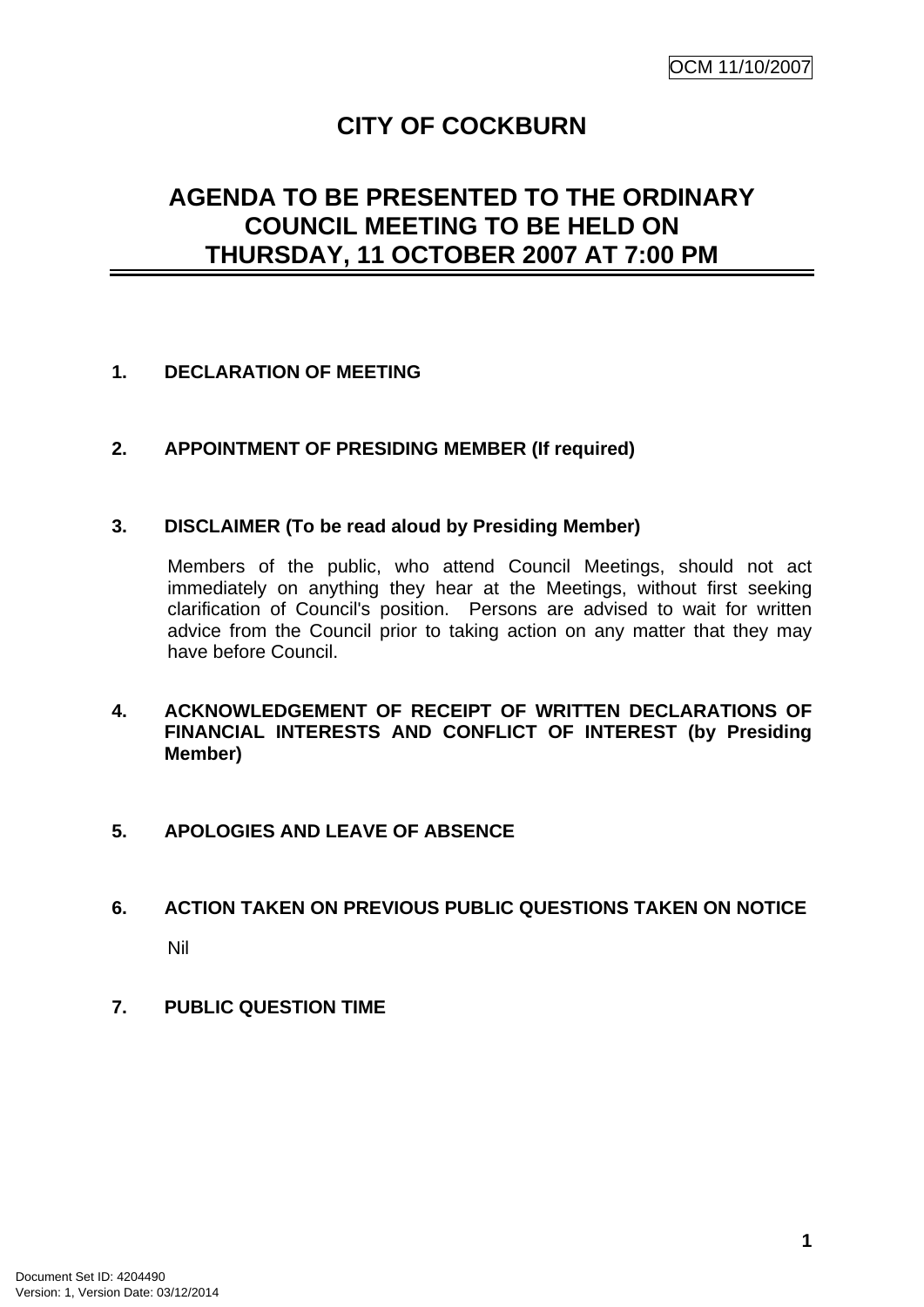# <span id="page-5-0"></span>OCM 11/10/2007

# **8. CONFIRMATION OF MINUTES**

#### **8.1 (OCM 11/10/2007) - ORDINARY COUNCIL MEETING - 13/09/2007**

#### **RECOMMENDATION**

That the Minutes of the Ordinary Council Meeting held on 13 September 2007, be adopted as a true and accurate record.

**COUNCIL DECISION**

# **9. WRITTEN REQUESTS FOR LEAVE OF ABSENCE**

# **10. DEPUTATIONS AND PETITIONS**

**11. BUSINESS LEFT OVER FROM THE PREVIOUS MEETING (If adjourned)**  Nil

#### **12. DECLARATION OF COUNCILLORS WHO HAVE NOT GIVEN DUE CONSIDERATION TO MATTERS IN THE BUSINESS PAPER**

**13. COUNCIL MATTERS** 

Nil

# **14. PLANNING AND DEVELOPMENT DIVISION ISSUES**

**14.1 (OCM 11/10/2007) - AMENDMENT NO. 64 - INSERTION OF VALUATION CRITERIA FOR DEVELOPMENT CONTRIBUTION AREAS (93064) (A BLOOD)** 

| <b>RECOMMENDATION</b><br>That Council: |                                              |  |  |  |
|----------------------------------------|----------------------------------------------|--|--|--|
| (1)                                    | initiate the following amendment:            |  |  |  |
|                                        | PLANNING AND DEVELOPMENT ACT 2005 RESOLUTION |  |  |  |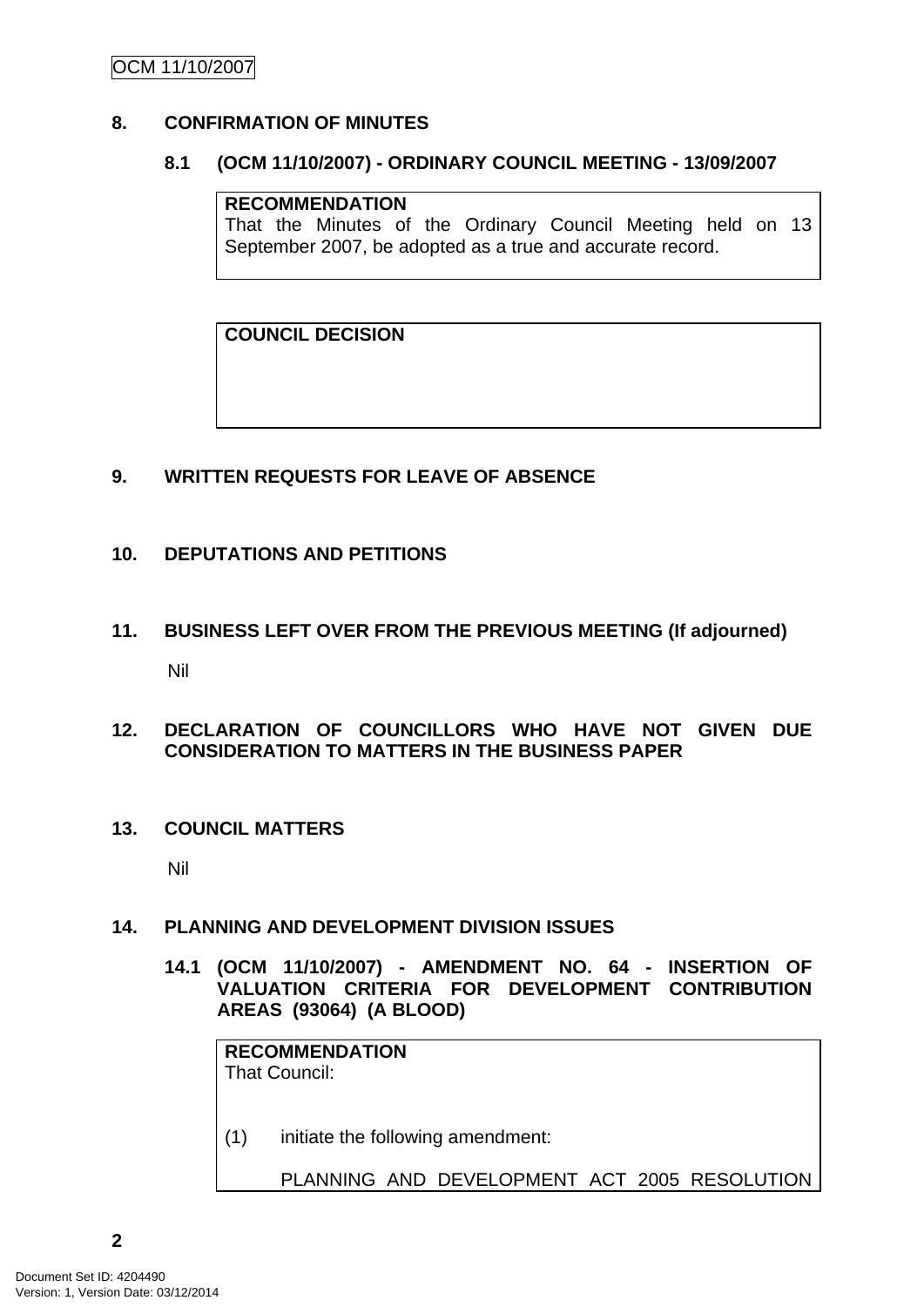DECIDING TO AMEND CITY OF COCKBURN TOWN PLANNING SCHEME NO. 3

AMENDMENT NO. 64

Resolved that the Council, in pursuance of Section 75 of the Planning and Development Act 2005:

- 1. Amend existing Clause 6.3.9 (a)(ii) of Town Planning Scheme No 3 as follows;
	- (a) in sub-paragraph (bb) by deleting the word "and" at the conclusion of the sub-paragraph;
	- (b) in sub-paragraph (cc) by including the word "and" at the conclusion of the sub-paragraph; and
	- (c) by adding after (cc) the following new subparagraph:
		- "(dd) on the basis that the value includes injurious affection, severance, acquisition costs and solatium payments as if the value included the additional elements of compensation in sub-sections (7) to (9) inclusive of section 241 of the *Land Administration Act 1997*."
- (2) sign the amending documents, and advise the WAPC of Council's decision;
- (3) forward a copy of the signed documents to the Environmental Protection Authority in accordance with Section 81 of the Planning and Development Act;
- (4) following receipt of formal advice from the Environmental Protection Authority that the Scheme Amendment should not be assessed under Section 48(A) of the Environmental Protection Act, advertise the Amendment under Town Planning Regulation 25 without reference to the Western Australian Planning Commission;
- (5) notwithstanding (4) above, the Director of Planning and Development may refer the Scheme Amendment to the Council for its consideration following formal advice from the Environmental Protection Authority that the Scheme Amendment should be assessed under Section 48(A) of the Environmental Protection Act, as to whether the Council should proceed or not proceed with the Amendment;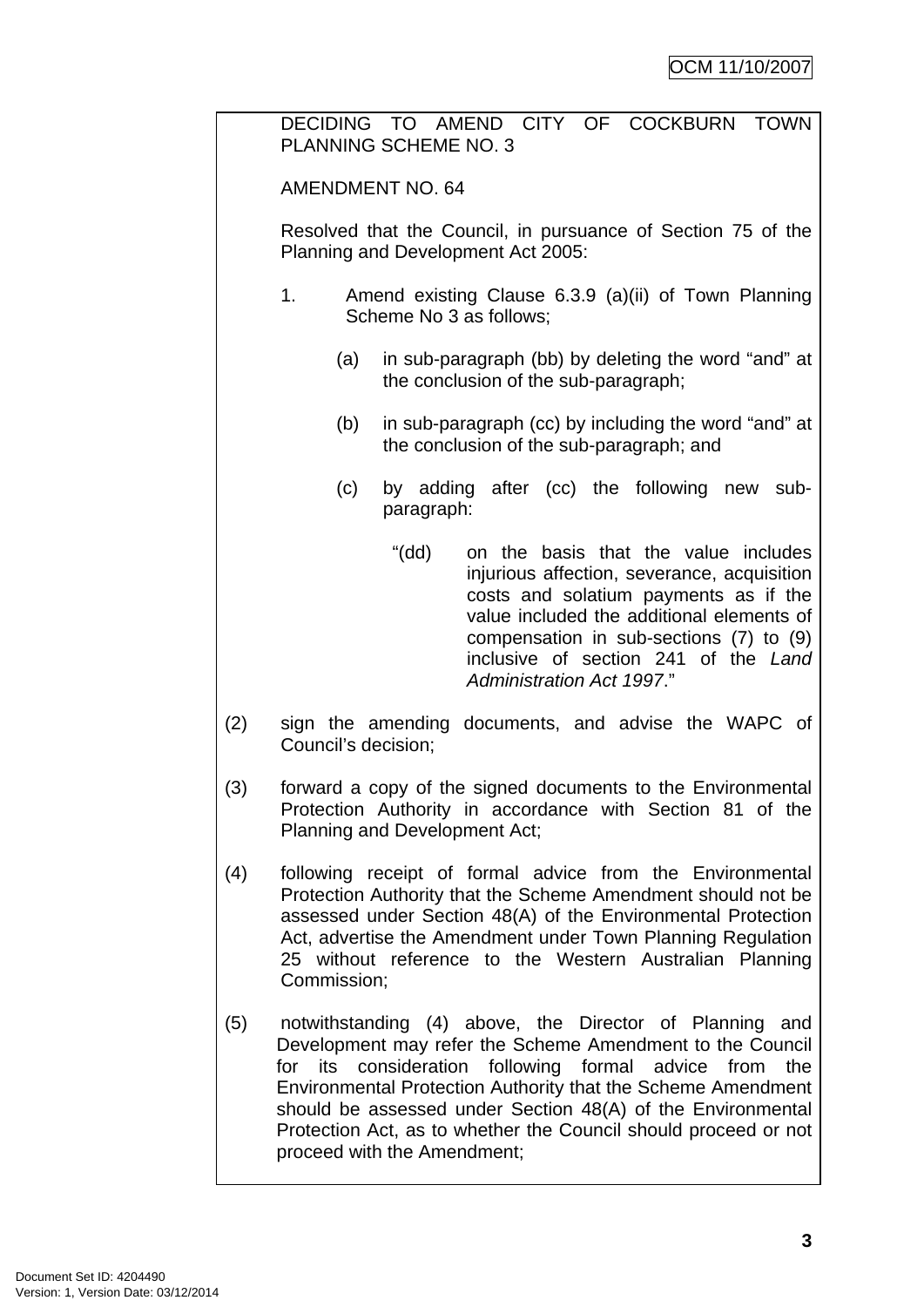- (6) should formal advise be received from the Environmental Protection Authority that the Scheme Amendment should be assessed or is incapable of being environmentally acceptable under Section 48(A) of the Environmental Protection Act, the Amendment be referred to the Council for its determination as to whether to proceed or not proceed with the Amendment; and
- (7) request approval from the Department of Planning and Infrastructure for a reduced advertising period of 28 days.

# **COUNCIL DECISION**

#### **Background**

N/A

**Submission**

N/A

# **Report**

The City administers developer contributions to common infrastructure in accordance Town Planning Scheme No. 3 Clause 6.3 - Development Contribution Areas (DCA).

Valuations for land required as part of the DCA are undertaken in accordance with clause 6.3.9 (a)(ii) as follows;

"Value" means the capital sum, which an unencumbered estate in fee simple of the land might reasonably be expected to realise if offered for sale on such reasonable terms and conditions, as a bona fide seller would require;

- (aa) on the basis that there are no buildings, fences or other improvements of a like nature on the land;
- (bb) on the assumption that any rezoning necessary for the purpose of the development of the land has come into force; and
- (cc) taking into account the added value of all other improvements on or appurtenant to the land;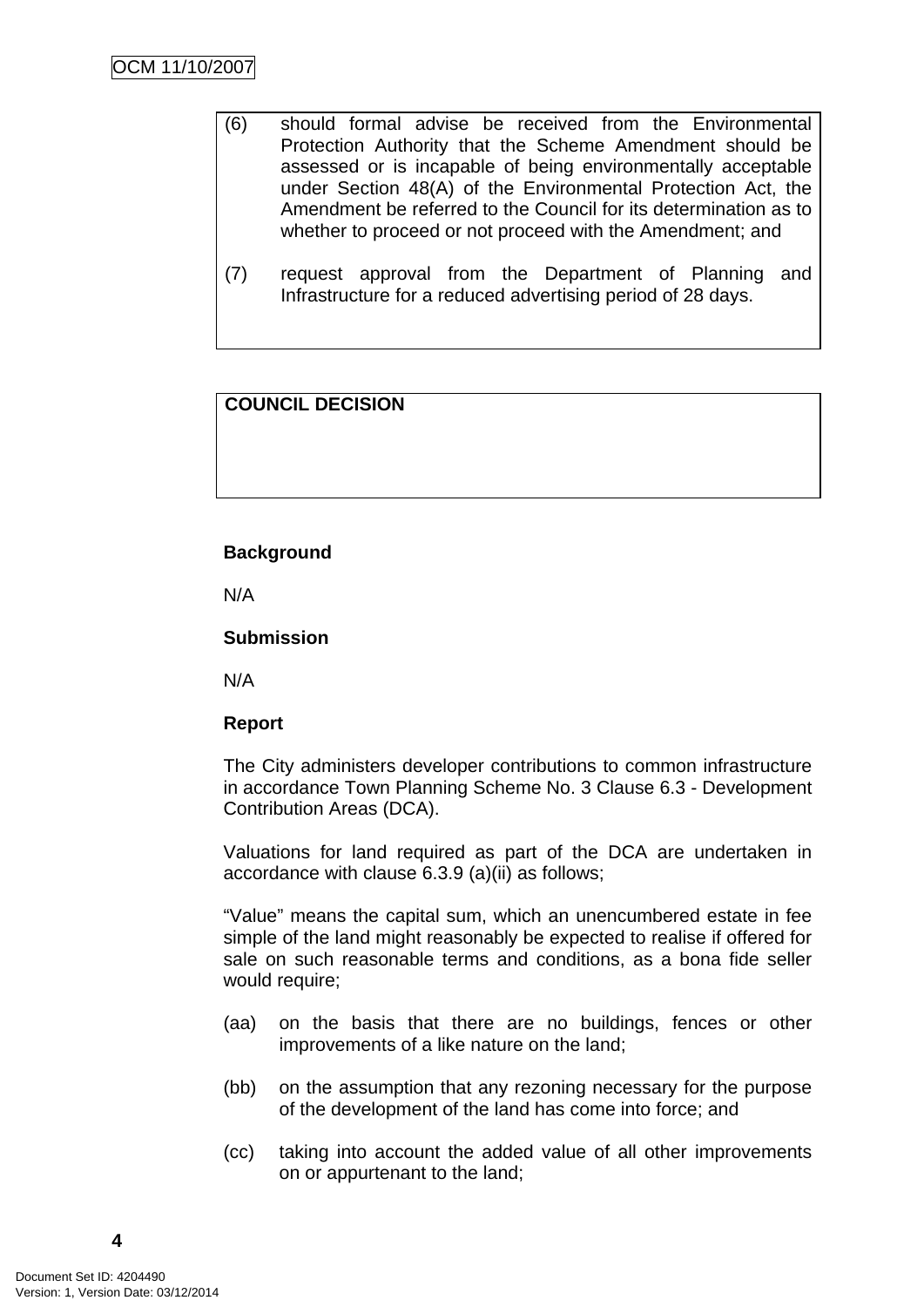When preparing land valuations for the DCA's, the City's consultant Valuers have determined that the phrase "might reasonably be expected to realise if offered for sale' should include payment for injurious affection, severance, cost of acquisition and solatium as applicable in addition to the per hectare value of the land (solatium is additional amount of up to but not exceeding 10% of the market value of the land that may be paid to the owner for the taking of the land). This valuation methodology is consistent with that of the state government when dealing with reserved land and is deemed to be appropriate as land owners would expect to be dealt with on the same terms regardless of whether the land was being acquired through the DCA provisions of the scheme or by the state government under the provisions of the Land Administration Act.

Whilst it has been determined that the value of land included in the DCA's should include payment for injurious affection, severance, cost of acquisition and solatium, it is considered that the Scheme provisions should be amended to formalise the practice to ensure greater transparency and clarity.

Accordingly it is proposed to amend clause 6.3.9 (a)(ii) of the scheme to include an additional sub-paragraph (dd) to cover payment for injurious affection, severance, cost of acquisition and solatium as appropriate.

It is recommended that Council initiate Amendment No. 64 to TPS No. 3 as proposed. As the inclusion of proposed sub-paragraph (dd) formalizes existing practice, there are no financial implications for the Developer Contribution Plans administered by the City.

# **Strategic Plan/Policy Implications**

# *Demographic Planning*

*• To ensure the planning of the City is based on an approach that has the potential to achieve high levels of convenience and prosperity for its citizens.* 

# *Lifestyle and Aspiration Achievement*

*• To deliver our services and to manage resources in a way that is cost effective without compromising quality.* 

# *Governance Excellence*

*• To provide effective monitoring and regulatory services that administer relevant legislation and local laws in a fair and impartial way.*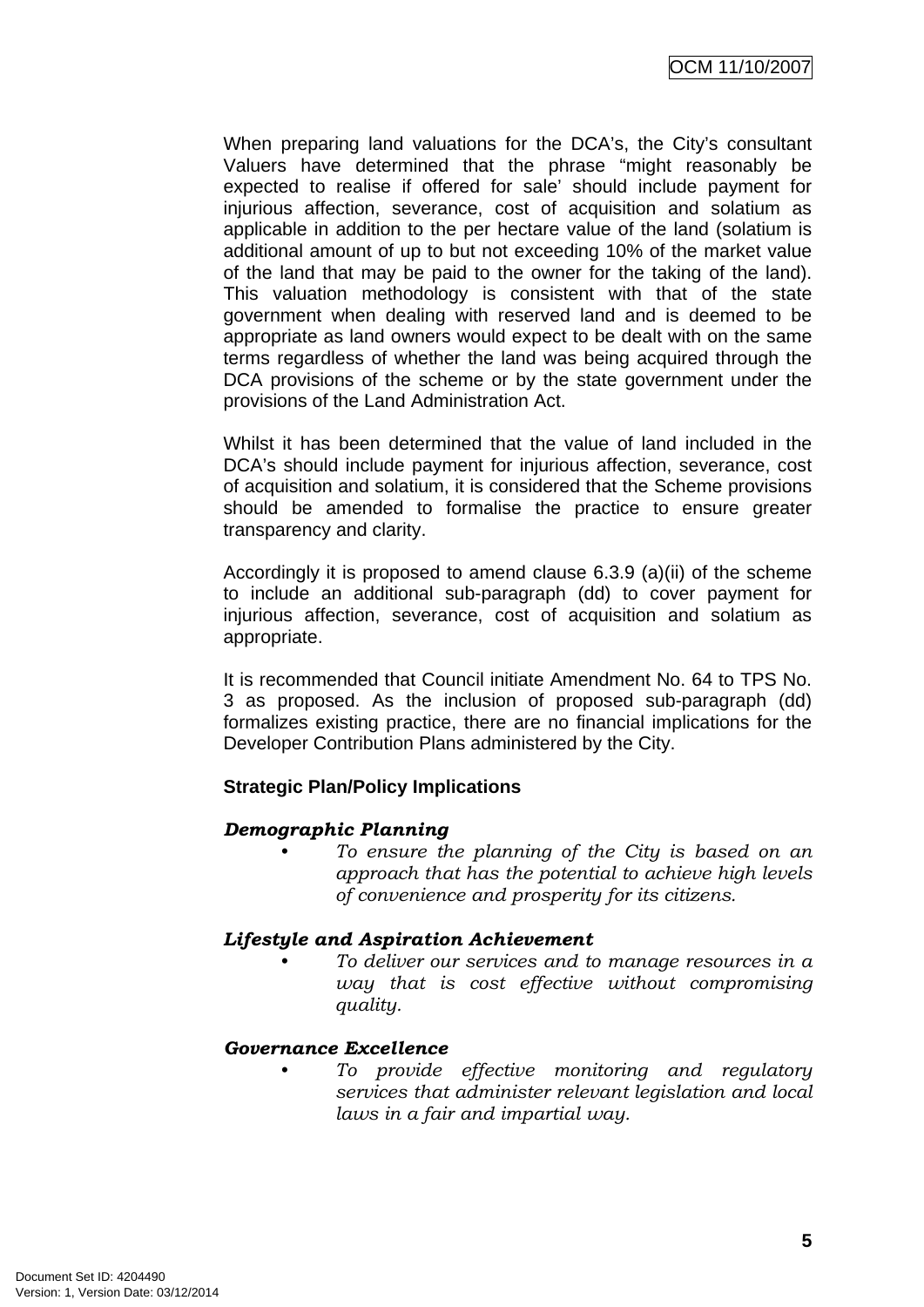# <span id="page-9-0"></span>**Budget/Financial Implications**

N/A

# **Legal Implications**

N/A

# **Community Consultation**

Will be undertaken as part of the amendment process.

# **Attachment(s)**

N/A

**Advice to Proponent(s)/Submissioners** 

N/A

**Implications of Section 3.18(3) Local Government Act, 1995**

Nil

**14.2 (OCM 11/10/2007) - RESIDENTIAL DEVELOPMENT COMPRISING SINGLE AND TWO BEDROOM MULTIPLE DWELLINGS AND FIVE SINGLE RESIDENCES (17 DWELLINGS) - LOT 742 HAMMOND ROAD, SUCCESS - OWNER: A & R BOWER - APPLICANT: CAMERON CHISHOLM AND NICOL (6003970) (T WATSON) (ATTACH) Item 14.2**

#### **RECOMMENDATION** That Council:

- (1) grant its approval for a development comprising single and two bedroom multiple dwellings and five single residences on Lot 742 Hammond Road, Success, in accordance with the approved plans subject to the following conditions:
	- 1. Development can only be undertaken in accordance with the details of the application as approved herein and any approved plans.
	- 2. Nothing in the approval or these conditions shall excuse compliance with all other relevant written laws in the commencement and carrying out of the development.
	- 3. The submission of material, finish and colour details for the development to the satisfaction of the City prior to the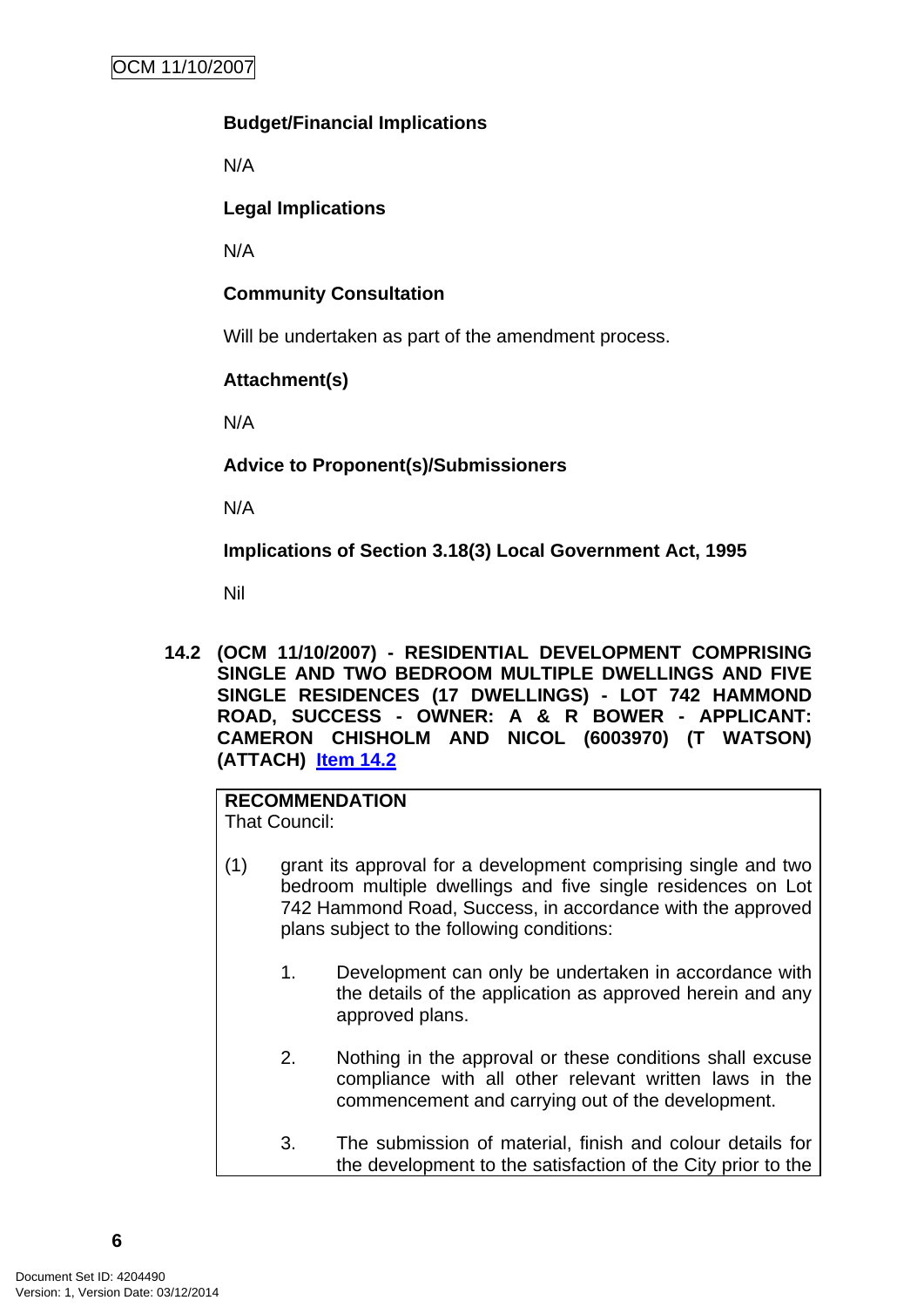issue of building licence.

- 4. All service areas (clothes drying areas and bin stores) and service related hardware, including antennae, satellite dishes and air-conditioning units, being suitably located from public view and/or screened, the details of which (if applicable) are to be provided to the satisfaction of the City prior to the issue of a building licence for the development.
- 5. The installation of outdoor lighting (if proposed) is to be in accordance with the requirements of Australian Standard AS 4282-1997: 'Control of Obtrusive Outdoor Lighting'.
- 6. The submission of fencing details and a landscaping plan to the City's satisfaction prior to the issue of a building licence for the development.
- 7. All landscaping is to be undertaken and completed in accordance with the approved landscape plan prior to the occupation any dwellings on the subject property.
- 8. The landscaping installed in accordance with the approved landscape plan is to be reticulated/irrigated and maintained to the satisfaction of City. Walls, fences and landscape areas are to be truncated within 1.5 metres of where they adjoin vehicle access points where a driveway and/or parking bay meets a public street or limited in height to 0.75 metres.
- 9. Any retaining wall(s) are to be constructed in accordance with a qualified Structural Engineer's design.
- 10. All car parking and access complying with the minimum requirements of the applicable Australian Standard and the Building Code of Australia (including disabled parking), the details of which are to be provided to the satisfaction of the City prior to the issue of a building licence for the development.
- 11. The allocation of car parking bays to specific dwellings is to be provided prior to the issue of a building licence, to be later reflected on any strata plan for the subject property to the satisfaction of the City.
- 12. The allocation of car parking bays to specific dwellings is to be provided prior to the issue of a building licence, to be later reflected on any strata plan for the subject property to the satisfaction of the City.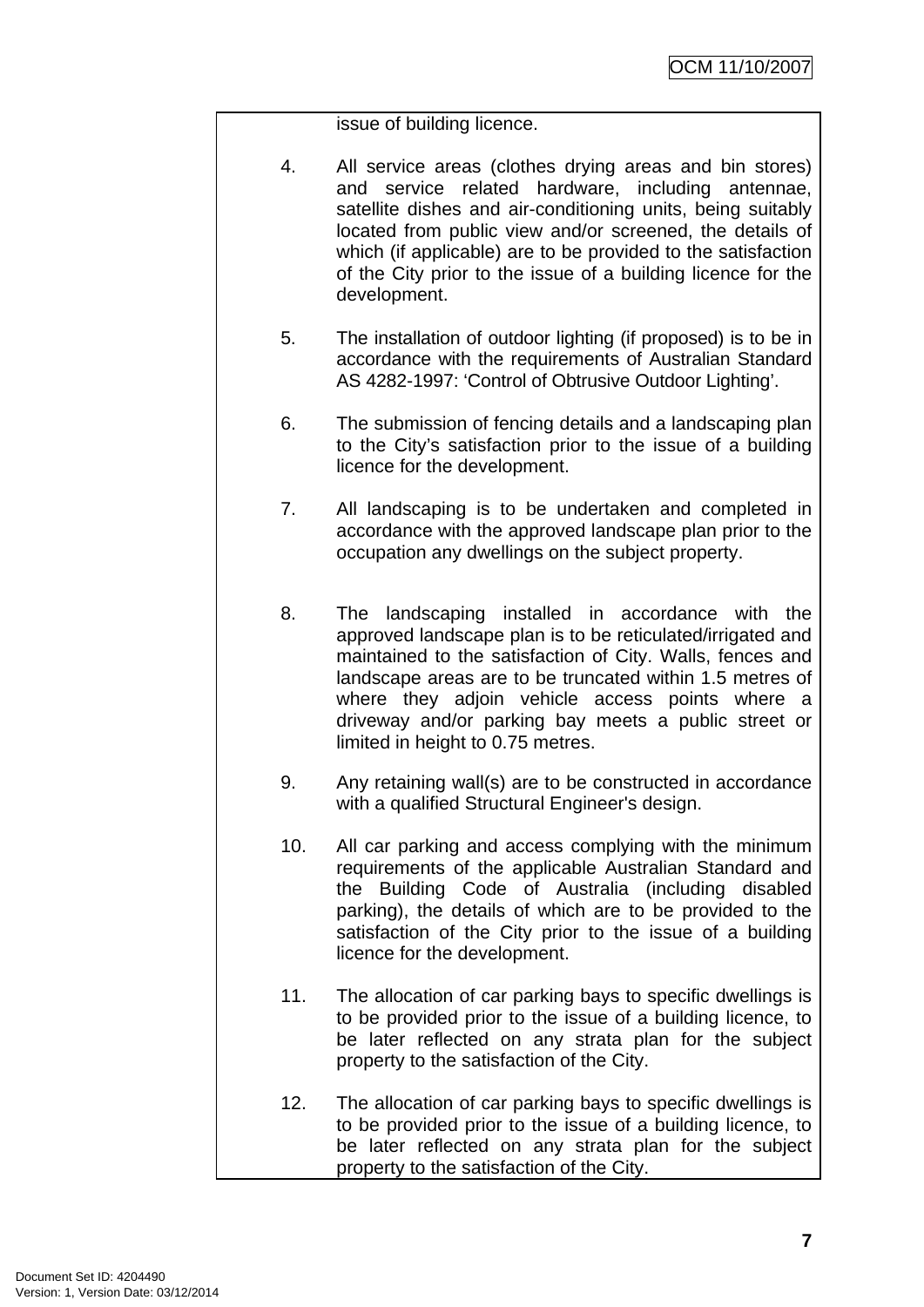- 13. The visitor parking bays proposed for the single and two bedroom dwellings being suitably sign posted and made available in perpetuity for such purposes.
- 14. Earthworks over the site and batters must be stabilised to prevent sand or dust blowing, and appropriate measures shall be implemented within the time and in the manner directed by the City in the event that sand or dust is blown from the site.
- 15. No building (or related) activities associated with this approval causing noise and/or inconvenience to neighbours being carried out after 7.00 p.m. or before 7.00 a.m., Monday to Saturday, and not at all on Sunday or Public Holidays.

# **FOOTNOTES**

- 1. The application has been determined on the basis of the plans and information provided to the City for assessment.
- 2. In the event there are any questions regarding the requirements of this approval, or the planning controls applicable to the land and/or location, the City's Planning Services should be consulted.
- 3. With respect to condition 4, given the prominent location of the subject land, the placement of services and related hardware will require specific attention at working drawings stage. With respect to air conditioning condenser units, a generic approach to screening such units may be necessary (through a consistent element in balustrades for example).
- 4. With respect to condition 6, the City is particularly concerned to ensure that fencing around the southern part of the site provides a high degree of transparency, where appropriate, to the adjoining public domain. This aspect of the development is to be reviewed in consultation with the City's Planning Services at working drawings stage.
- 5. The development is to comply with the requirements of the Building Code of Australia.
- 6. All storm water drainage shall be designed in accordance with the document entitled "Australian Rainfall and Runoff" 1987 (where amended) produced by the Australian Institute of Engineers (designed on the basis of a 1:10 year storm event).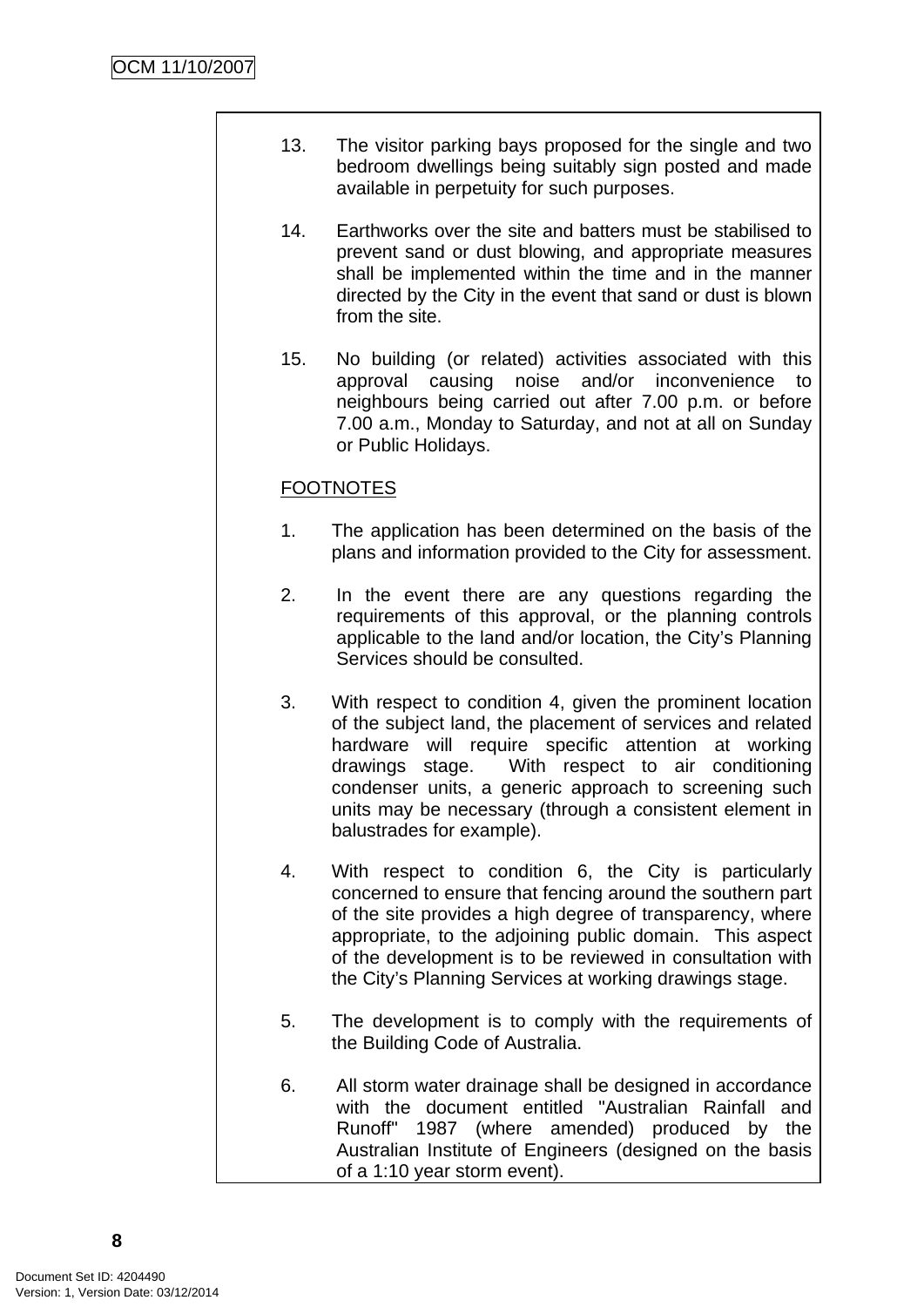- 7. If the development the subject of this approval is not substantially commenced within a period of 2 years, or such other period as specified in the approval after the date of the decision, the approval shall lapse and be of no further effect.
	- 8. Where an approval has so lapsed, no development shall be carried out without the further approval of the Council having first been sought and obtained.
- (2) issue a Notice of Determination of Application for Planning Approval under the City of Cockburn Town Planning Scheme No. 3; and
- (3) advise the applicant and submissioners of Council's decision accordingly.

**COUNCIL DECISION**

# **Background**

| ZONING:    | MRS:                                 | Urban                                          |  |
|------------|--------------------------------------|------------------------------------------------|--|
|            | TPS3:                                | Development Zone (Development Area 8 -         |  |
|            |                                      | Success Lakes)                                 |  |
| LAND USE:  | Residential                          |                                                |  |
| LOT SIZE:  | 2574m2                               |                                                |  |
| <b>USE</b> |                                      | Residential – Permitted (Development Area - To |  |
| CLASS:     | provide for Residential Development) |                                                |  |

The subject land comprises the balance title of an adjoining residential subdivision.

The land is irregular in shape and bound by Brushfoot Boulevard, Hammond Road and Awl Way in Success. The eastern side of Brushfoot Boulevard consists of singe residential development, whilst the land adjacent on the southern side Awl Way is vacant. Hammond Road on the western side of the land is reserved under the Metropolitan Region Scheme as an 'Other Regional Road'. The width of the reserve is approximately 40 metres reflective of its classification as a major road.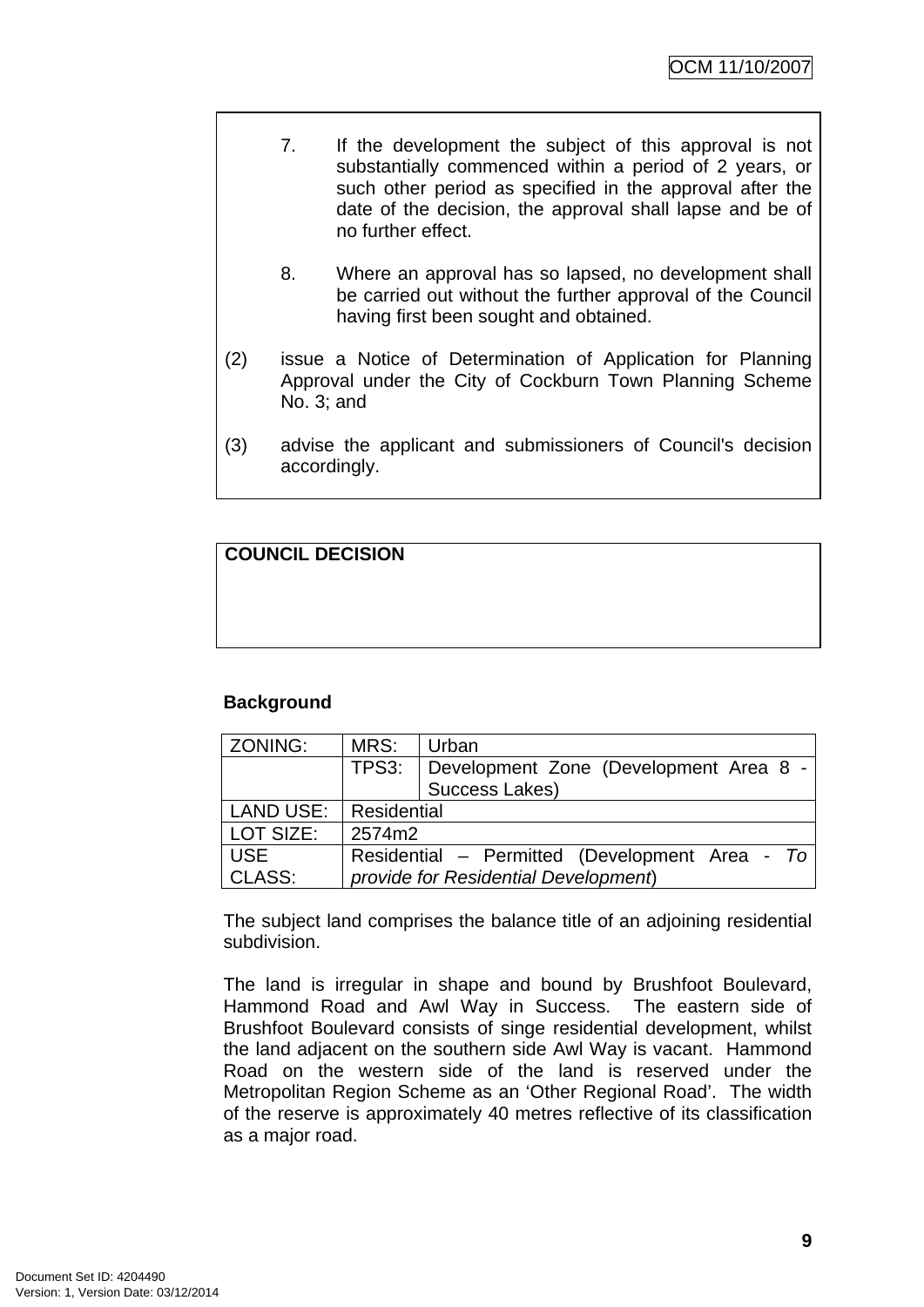At present, the land is zoned development. It has been identified by Planning Services as a landmark site suitable for medium density development. Development approval can be granted in respect of land without a Structure Plan or detailed controls where *the local government is satisfied that this will not prejudice the specific purposes and requirements of the development area*. This is considered the case in the subject instance given the different qualities and location of the land.

# **Submission**

Application has been made to develop the following on the subject land:

- Four (4) single bedroom dwellings and eight (8) two bedroom dwellings in two three storey buildings at the southern end of the land;
- 20 parking bays for the use by residents and visitors of/to the above dwellings; and
- five (5) two storey single residential dwellings on the northern part of the land.

In support of the proposal, the applicant states the following: *The development application has been formulated to produce a design that is appropriate in its surroundings, creates housing diversity and contributes positive "place making" objectives. With strong focus on design outcomes the proposal will create a suitable landmark to compliment view corridors created by the adjacent park, Brushfoot Boulevard and the new Hammond Road diversion*.

#### **Report**

The following comments deal with the main planning considerations applicable to the assessment and determination of the application.

# **Density**

The density proposed by the development is approximately R60. The density of the single residential dwellings is approximately R40, whilst that of the single and two bedroom dwellings is approximately R80.

From a planning perspective, the density proposed is supported for the following reasons:

• The immediate location is characterised by a mix of densities, including R20, R25, R30 and R40. The proposed development will further contribute to the density mix of the area, and the range of residential dwellings therein.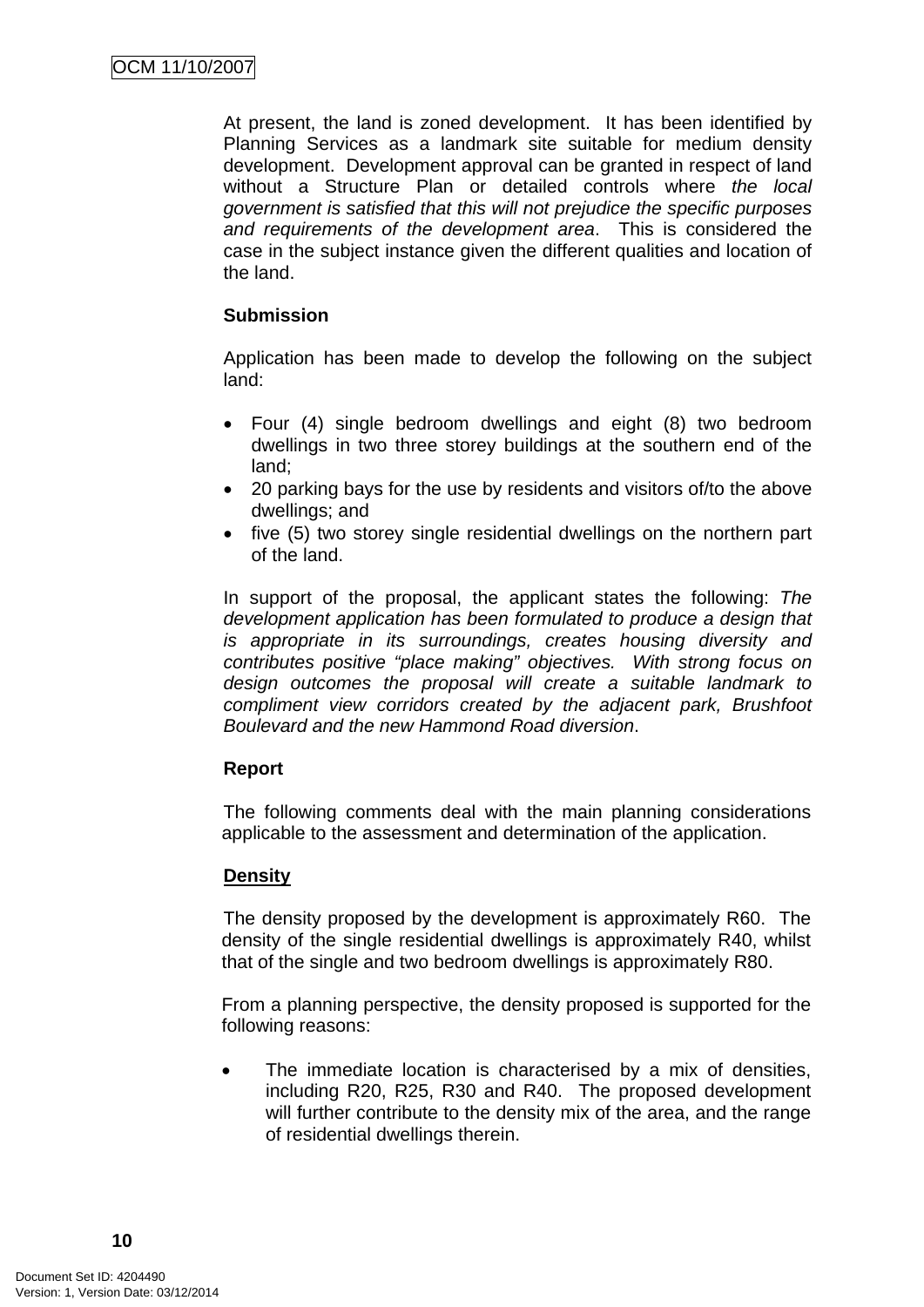- Greenfield subdivision areas, similar to that within which the site exists, are typically developed with low density, single residential development. The density proposed by the subject development will contribute to a wider range and form of accommodation types in the locality.
- A wider range of dwelling types provides for a community of greater diversity. The dwelling types proposed will also provide more affordable accommodation, particularly the one and two bedroom dwellings.
- The density proposed is fundamental to the development of the landmark buildings proposed for the site (further addressed under Built form and Building height below).

# **Builtform and Building Height**

The subject land is capable of accommodating the built form proposed, including the three storey building height adjacent to the corners of Hammond Road, Awl Way and Brushfoot Boulevard. The features that contribute to the suitability of the site for this scale of development include: its 'island' nature i.e. it has no immediate neighbours, its location at the top end of the existing open space spine extending away from the site to the south east – providing a termination in the vista at the end of this space; and its location at the southern end of what was formerly the continuation of Hammond Road in a straight alignment.

Importantly, the three-storey component of the proposal is well removed from nearby development. This aspect of the development sits adjacent to the side boundary of the site fronting Caterpillar Road and Brushfoot Boulevard. That is, the single dwellings fronting Brushfoot Boulevard to the north of this component will not be affected. This part of the site also abuts the road reserve of Awl Way. There will be no direct impact, therefore, on any adjoining development by virtue of the building height proposed.

The two storey dwellings proposed for the northern part of the land will present a typical two storey residential streetscape to the adjacent dwellings (on the eastern side of Brushfoot Boulevard). Given the nature of the location, the proposed dwellings should provide in part, a buffer to Hammond Road.

#### **Setbacks**

With the exception of corner balcony projections, the three-storey buildings containing the single and two bedroom dwellings will be setback at least 3.0 metres from the lot boundaries adjoining Hammond Road, Awl Way and Brushfoot Boulevard. The proposed setbacks are considered acceptable as one element important to developing a landmark building. Equally, the balconies proposed,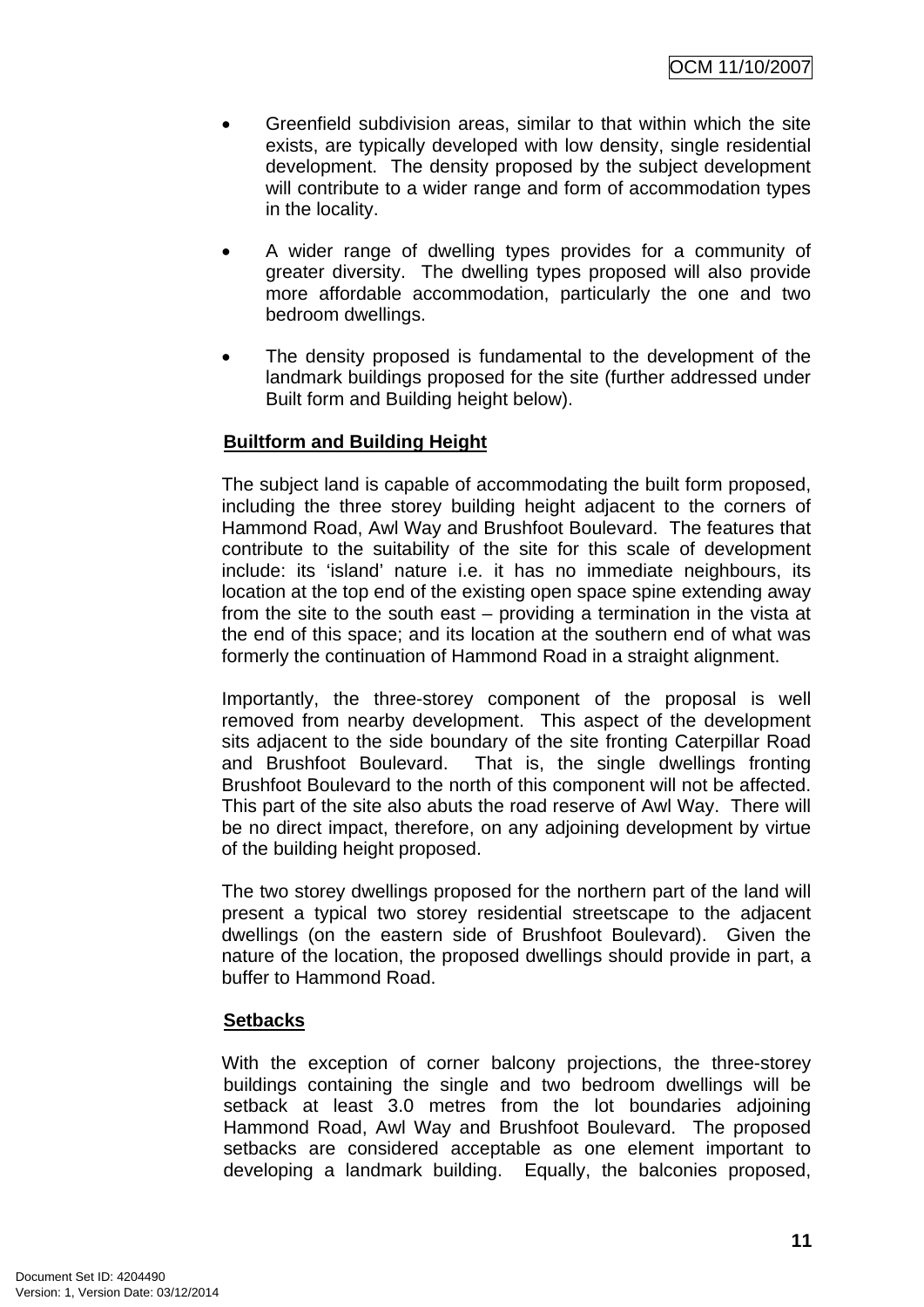albeit with lesser setbacks, will contribute to the sense of community of the location, providing for a connection between the occupants of the dwellings and the public domain. These elements will also provide for casual surveillance of the surrounding locality.

The setbacks proposed for the single residential dwellings are typical for the type of development proposed. In the case of the subject proposal, they are also performance based and well considered. This approach is necessary given the irregular shape of the lot and number of lot frontages. Whilst the dwelling designs proposed also appear quite uniform, including common parapet walls, the elevations are articulated with varying setbacks (between the ground and upper floors), and the proposed use of a mix of materials and finishes.

#### **Parking**

Two (2) parking bays are proposed for each of the single dwellings proposed (2 required).

In total, 20 parking bays are proposed for the single and two bedroom dwellings, including four (4) visitor bays. This amounts to one (1) bay for each of the single bedroom dwellings, and 1.5 bays for each of the two bedroom dwellings. These parking rates are generally consistent with those typically required for the type of dwellings proposed and are supported. To ensure each dwelling is provided with a suitable amount of parking following construction, a condition is recommended requiring the allocation of car parking bays to specific dwellings prior to the issue of a building licence.

# **Open Space (Site and Private)**

Site open space provision complies with the requirements of the R-Codes based on the densities of development proposed. Specifically, the following is proposed:

- for the single and two bedroom medium density development (60% site open space required; 62% proposed); and
- for the single residential dwellings (45% required; 46.5 65% proposed).

In terms of private open space (outdoor living), there is no specific requirement for ground floor single bedroom dwellings. Each dwelling, however, is designed with access to a generous courtyard, appurtenant to the internal living space of the dwelling. The upper level dwellings are proposed to have 16 square metre balconies, with a 4 metre dimension. For the type of dwellings proposed, the R-Codes require at least one balcony 10 square metres in size with a minimum dimension of 2 metres. The balconies proposed, therefore, are greater in size and dimension than required, and should afford future occupants a high level of amenity.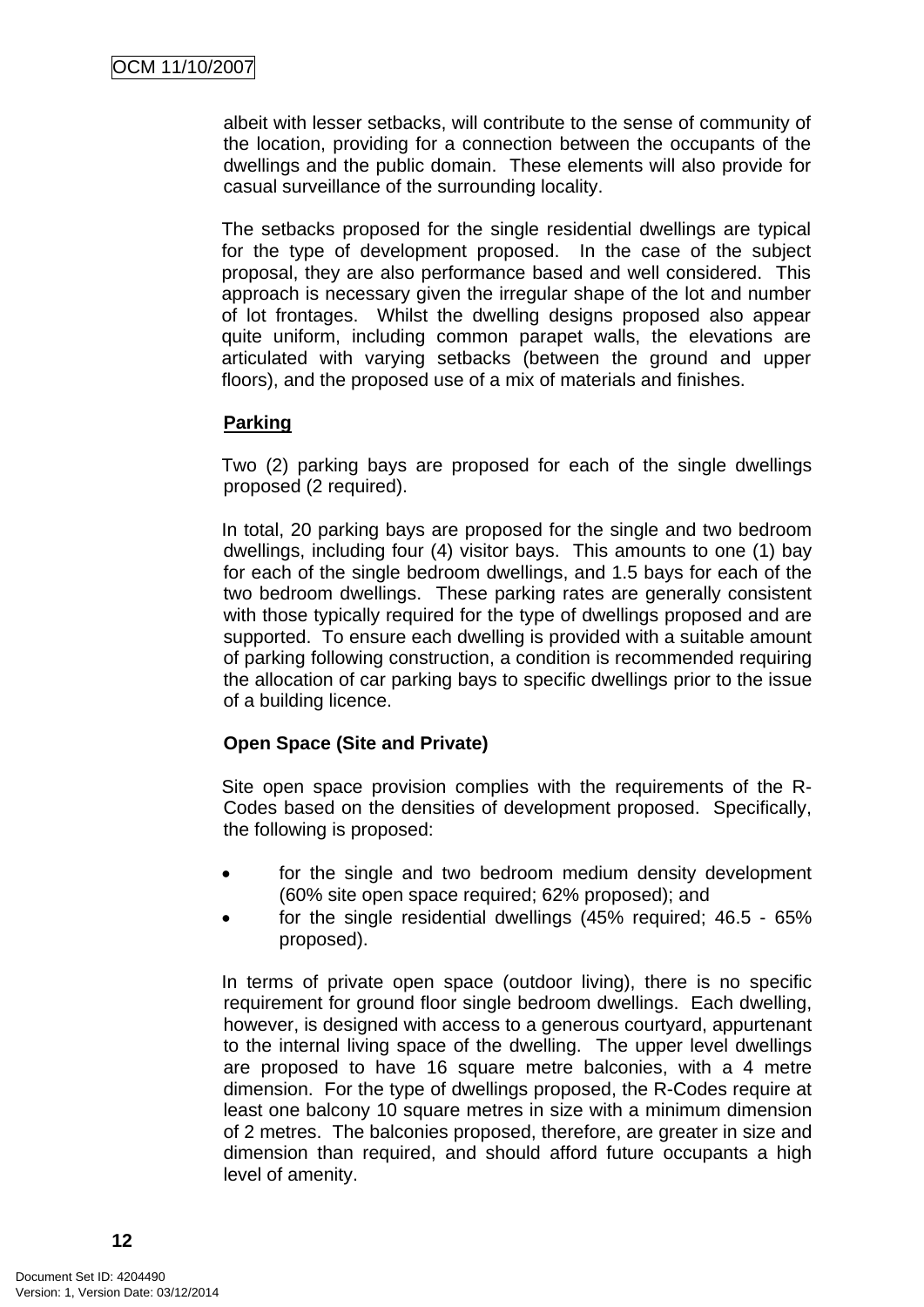In light of the private open space proposed for the single and two bedroom dwellings, communal open space is not considered necessary.

The private open space proposed for the single residential dwellings is required to be 20 square metres in accordance with the R-Codes, with a minimum dimension of 4 metres. Significantly more than this amount is proposed for each of the dwellings.

#### **Consultation**

Nine (9) adjacent property owners were consulted in respect of the application. In response, four (4) submissions have been received. In each instance, the respondent/s object to the proposal. One of the submissions, however, does not offer any comments; the other three refer to a generic response. The main concerns raised in the generic submission are listed as follows:

- *1. The development does not blend in with the existing developed dwellings.*
- *2. The prominent location of the development in relation to entry from Hammond Road into the residential area.*
- *3. The overall height and extent of the building volume within the lot in relation to other R40 developments within this subdivision.*
- *4. Privacy issues.*

The following is offered in respect of the points raised.

- 1. As mentioned previously, the land subject of the application represents a 'stand-alone' site with no immediate neighbours. The southern end of the site, in particular, is seen as capable of accommodating an appropriately designed, alternative form of residential development. It is also reiterated, that the location generally is characterised by a strong mix of residential densities. If approved, the proposal will further contribute to the mix of densities, albeit with two three storey buildings.
- 2. One of the grounds for supporting the development is the strategic location of the site relative to the subdivision and surrounding development. The site does identify the entry point to the subdivision. It is also strategically located at the end of the public open space spine and is situated at the bottom end of the realigned Hammond Road. Bearing these points in mind, the site – and development proposed, offers a visual reference point within the local context.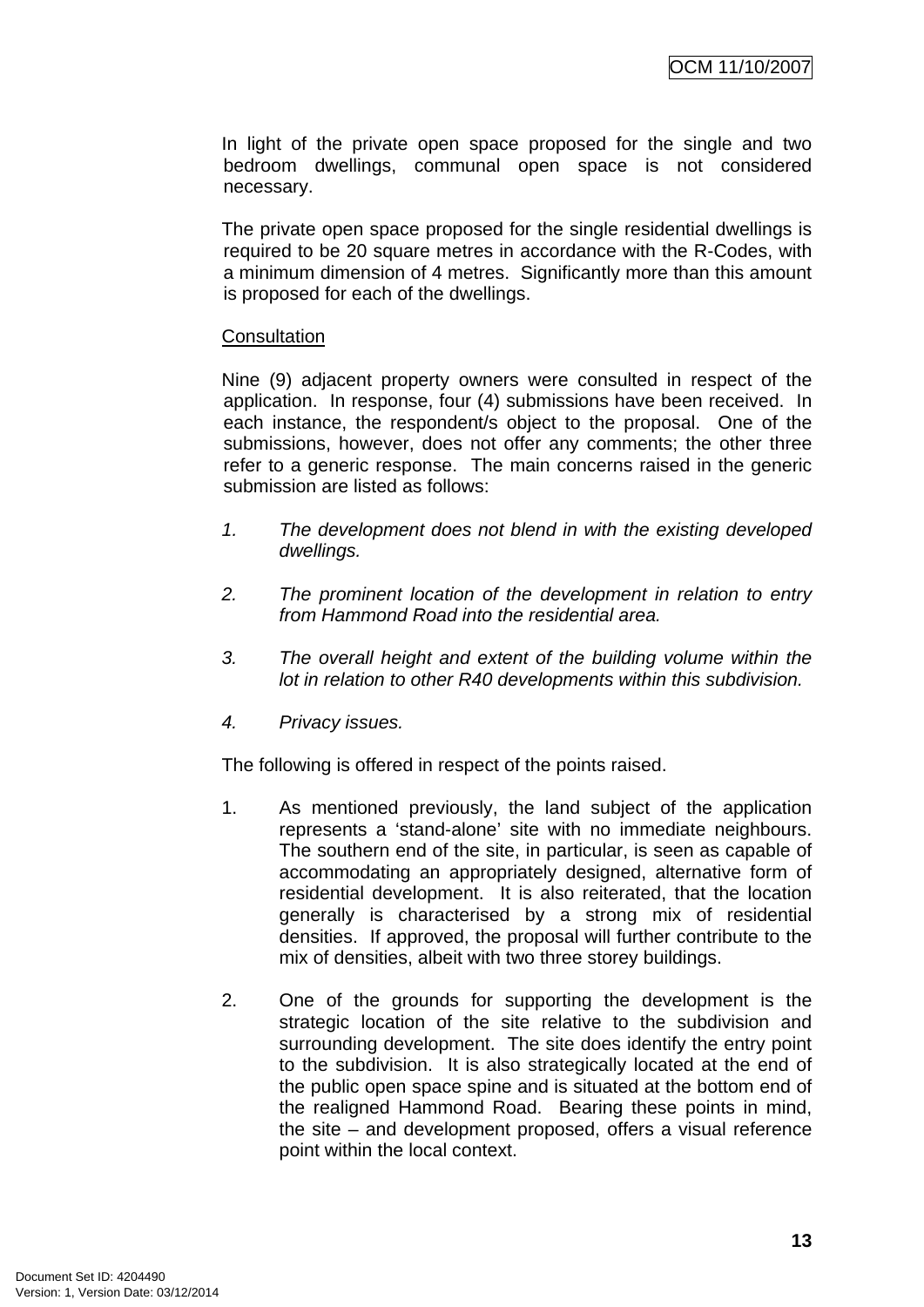- 3. The additional building height (one storey) proposed for the subject land is not considered excessive. Importantly, it is situated on the southern part of the land, where additional height can be successfully accommodated without impact on adjoining development. Furthermore, it is considered the additional height will contribute to the variety and interest of the location, currently characterised by single and two-storey development.
- 4. Privacy is not considered an issue. The three-storey component of the development is limited to the southern 23 metres of the site. This sits adjacent to the side, or secondary street boundary of the property on the corner of Caterpillar Road and Brushfoot Boulevard. These two properties, the subject and adjacent, are also separated by the 20 metre Brushfoot Boulevard road reserve. It is also noted, that with the exception of the north eastern corner balconies, the balconies proposed look across Brushfoot Boulevard to the adjacent public open space, or Hammond Road and Awl Way. Instead of compromising privacy, the balconies should contribute to the safety of the locality through casual surveillance of the public domain.

# **Conclusion**

It is recommended that Council, having regard for the above comments, conditionally approve the application. The proposal is seen as an opportunity to contribute to the diversity of accommodation types and built form of the locality. Importantly, the opportunity is considered possible without impacting on the amenity of existing residents and property owners. Matters to be addressed by condition include:

- Material, finish and colour details for the development,
- Service hardware location details *i.e.* where service hardware such as air conditioning condenser units are to be located etc.
- Fencing and landscaping details.

With respect to the last point above, a review of fencing details for the southern part of the land is recommended. The objective in this regard is to ensure a high degree of transparency, where appropriate, to the adjoining public domain.

All conditions need to be addressed to the City's satisfaction prior to the issue of a building licence for the development.

#### **Recommendation**

That Council conditionally approve the application for a residential development comprising single and two bedrooms multiple dwellings and five single residences (17 dwellings) on Lot 742 Hammond Road, Success. It is also recommended the Council resolve to: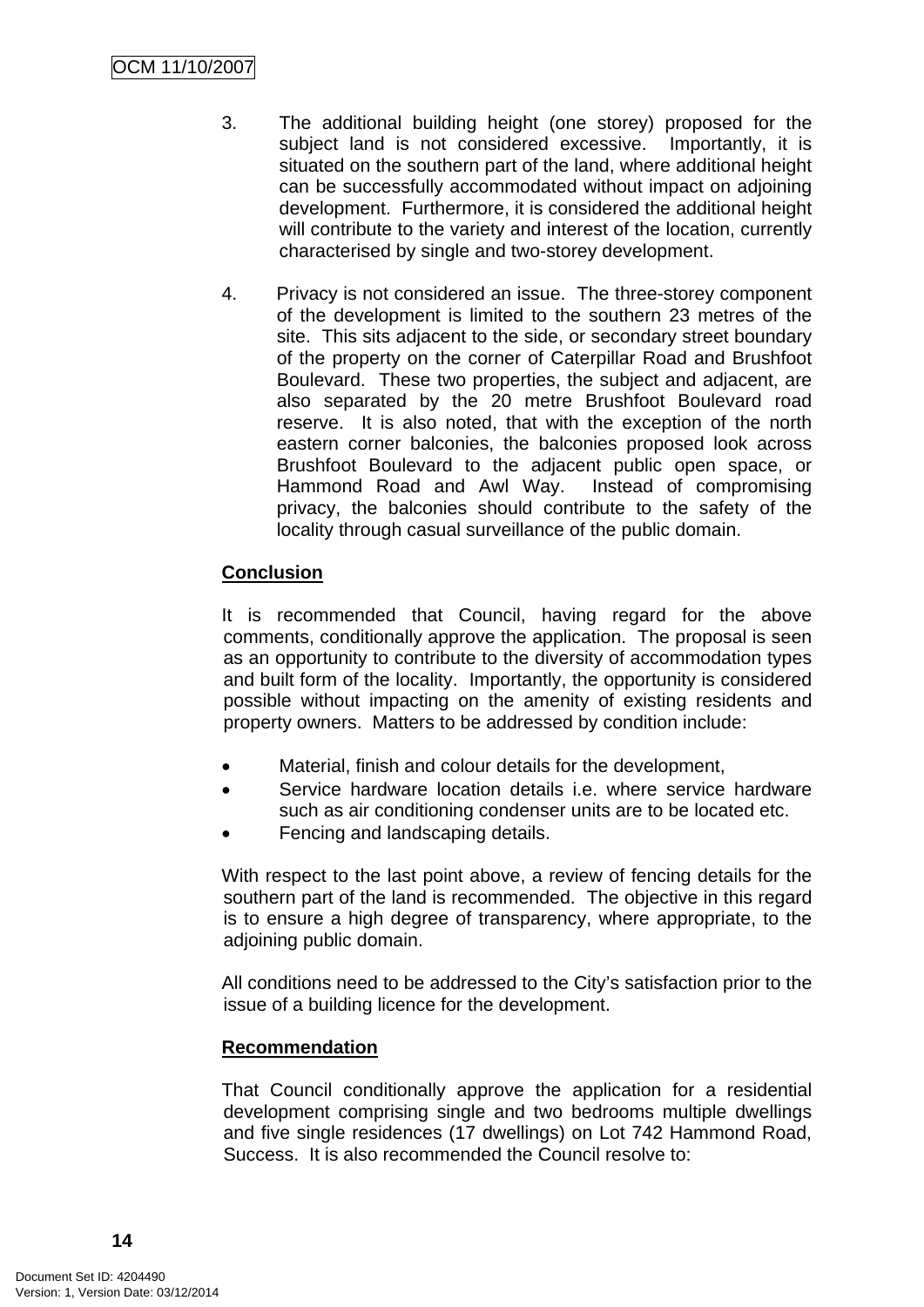- issue a Notice of Determination of Application for Planning Approval; and
- advise the applicant, and submissioners of Council's decision.

# **Strategic Plan/Policy Implications**

# *Demographic Planning*

*• To ensure development will enhance the levels of amenity currently enjoyed by the community.*

# **Budget/Financial Implications**

In the event an application for review to the State Administrative Tribunal arises in respect of any of the conditions proposed to be imposed on approval, there may be a cost to be borne by the City.

# **Legal Implications**

Town Planning Scheme No.3 (R-Codes) Planning and Development Act 2005

# **Community Consultation**

Adjoining owners were consulted about the proposal.

#### **Attachment(s)**

- 1. Site plan, floor plans and elevations
- 2. Location Plan
- 3. Submissions received

#### **Advice to Proponent(s)/Submissioners**

The Proponent(s) and those who lodged a submission on the proposal have been advised that this matter is to be considered at 11 October 2007 Council Meeting.

#### **Implications of Section 3.18(3) Local Government Act, 1995**

Nil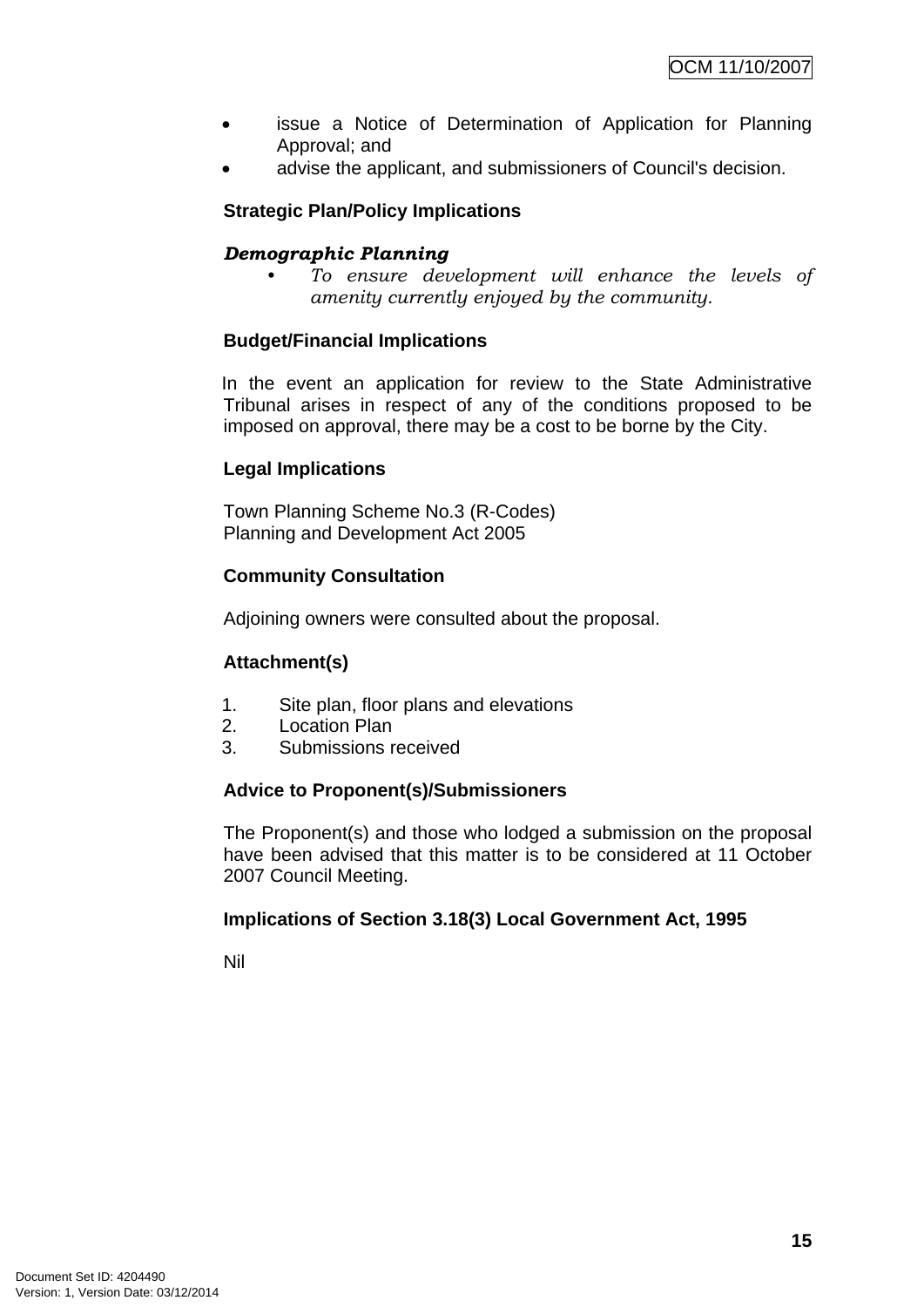<span id="page-19-0"></span>**14.3 (OCM 11/10/2007) - FINAL ADOPTION OF SCHEME AMENDMENT NO. 44 - MODIFICATION TO ADDITIONAL USE NO. 1 MASONRY PRODUCTION LOT 77 JANDAKOT ROAD JANDAKOT - OWNER: URBANSTONE PTY LTD - APPLICANT: KOLTASZ SMITH & MGA TOWN PLANNERS (93044) (M CARBONE) (ATTACH) Item 14.3**

**RECOMMENDATION** That Council:

- (1) adopt the Schedule of Submissions;
- (2) adopt the amendment subject to the modification within point 3 below and in anticipation of the Hon. Minister's advice that final approval will be granted, the documents be signed, sealed and forwarded to the Western Australian Planning Commission;
- (3) amend the proposed text within Schedule 2 by deleting reference to a staging plan in Part 2 – "Design Requirements":
- (4) advise the proponent and submissioners of the Council's decision;
- (5) the applicant be advised that the amendment only deals with modifying the boundary of Additional Use No. 1 and adding requirements to Schedule 2 of the Scheme Text and should not be construed that development approval to expand or increase the productivity of the facility will be forthcoming; and
- (6) the applicant be advised of the DOW's letter dated 10 September 2007 stating that they will not support any future expansion or increase in production from the facility.

# **COUNCIL DECISION**

#### **Background**

| ZONING:     | MRS:                      | <b>Rural</b> – Water Protection             |  |
|-------------|---------------------------|---------------------------------------------|--|
|             | TPS3:                     | Resource with Additional Use No 1 - Masonry |  |
|             |                           | Production                                  |  |
| <b>LAND</b> | <b>Masonry Production</b> |                                             |  |
| USE:        |                           |                                             |  |
| LOT SIZE:   | l 57.27ha                 |                                             |  |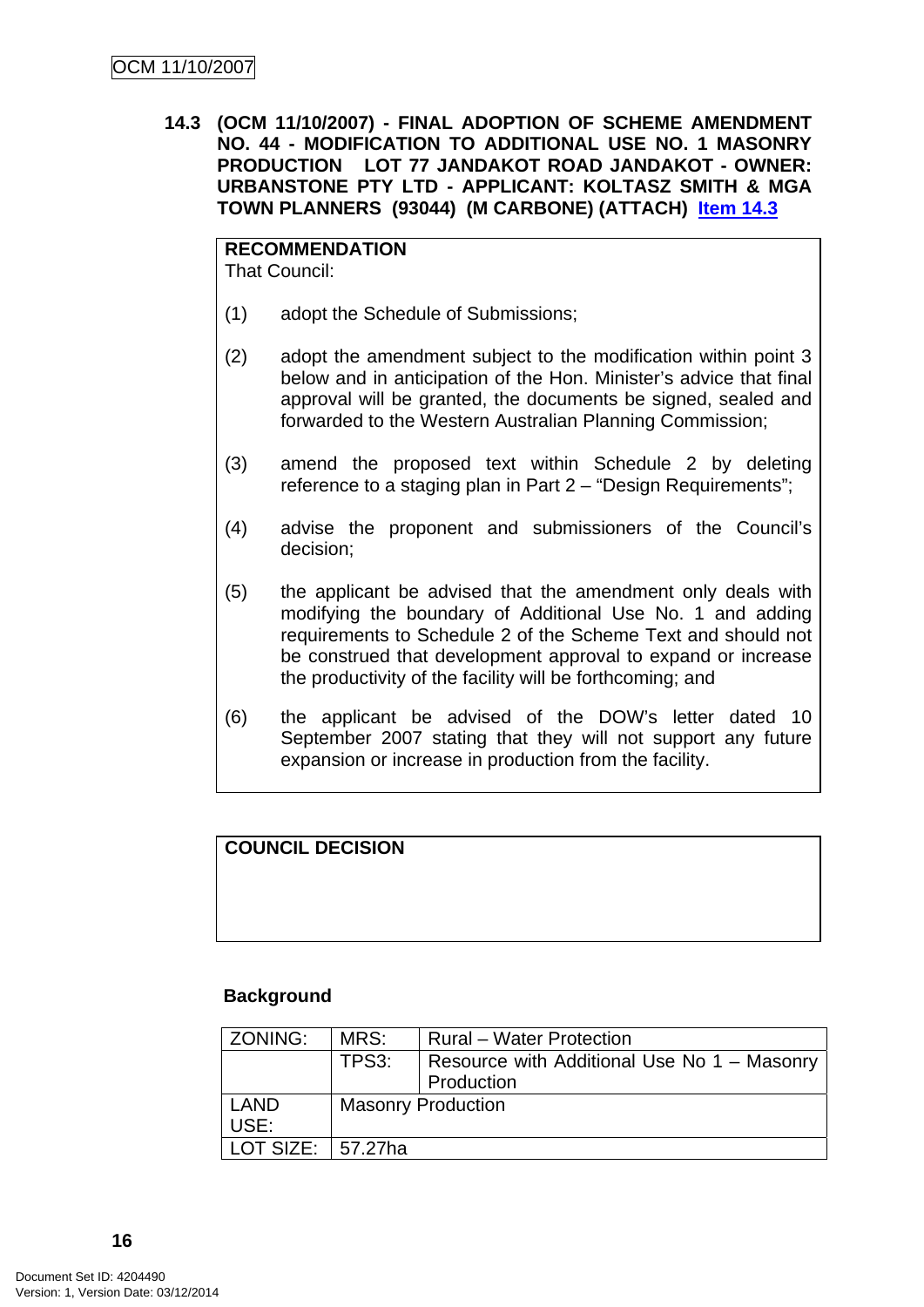Council at its meeting held on 9 November 2006 resolved to initiate Amendment 44 to Town Planning Scheme No. 3 for the purpose of advertising. The amendment was to modify the boundary of Additional Use No. 1 "Masonry Production" and add provisions to Schedule 2 of the Scheme Text relating to the additional use. The purpose of the Scheme Amendment is to facilitate protection of existing vegetation and regrowth within the southern portion of the site while enabling more efficient future expansion of Urbanstone's operation.

The proposed amendment is contained within the Agenda attachments.

# **Submission**

The amendment was initiated following a request from the owner to modify the boundary of Additional Use No. 1 on Lot 77 Jandakot Road, Jandakot. The modification proposes extensions to the north of approximately 60m and to the east of approximately 75m and an increased setback to the Jandakot Road frontage which results in the net area included in the Additional Use area remaining the same.

# **Report**

The Scheme Amendment was referred to the Environmental Protection Authority ("EPA") in accordance with Section 7A(1) of the Act.

The EPA advised that the overall environmental impact of the amendment would not be severe enough to warrant formal assessment under the Environmental Protection Act. The amendment was subsequently advertised seeking public comment in accordance with the regulations for not less than 42 days. Four submissions were received during the advertising period, two supporting the amendment, one supporting the amendment but raises concerns about future expansion and one objecting to the amendment. It is considered that the submissions do not require explanation over and above that outlined in the schedule of submissions contained within the agenda attachments.

The amendment proposes to modify the boundary of Additional Use No 1 and add provisions within Schedule 2 of the Scheme Text, which deals with environmental, design and site rehabilitation issues. The scheme amendment report mentions that the applicant intends to expand the facility in the future, the reason for the scheme amendment application. The submission from the Department of Water indicates that they would not support any future expansion or increase in production from the facility, although they have no objection to the modification to the boundary alignment of Additional Use 1.

The scheme amendment only refers to a boundary realignment of the additional use and adding extra controls to the scheme. There is no sound reason not to support the Scheme amendment as the proposal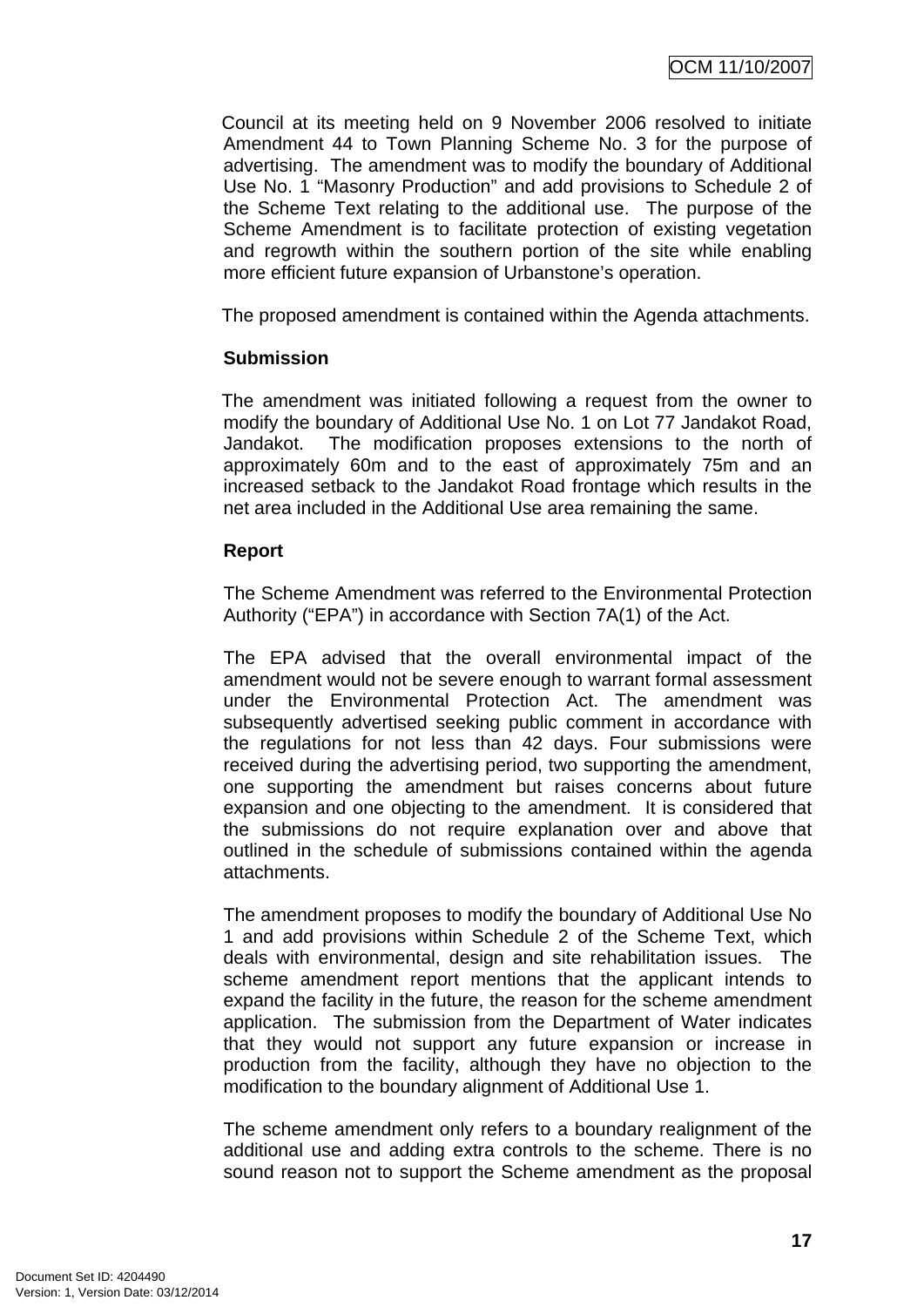is improving the current situation with greater setbacks to Jandakot Road, allowing existing vegetation to be retained and improving the development controls under the Scheme. Any future change to the facility, including any expansion will be the subject of a separate development application and referred to the relevant government agencies, including the Department of Water for consideration. It will be at this stage that a detailed assessment of the impact of the proposal on the environment will be undertaken.

#### **Conclusion**

As the proposed Scheme Amendment is not increasing production or activity from the site the City can support the Scheme Amendment. However, the City should advise the applicant of the concerns raised by the Department of Water and that an approval to extend the facility and/or production from the facility may not be forthcoming. It is therefore recommended that Amendment No. 44 be adopted by the Council and forwarded to the WA Planning Commission for final approval.

#### **Strategic Plan/Policy Implications**

#### *Employment and Economic Development*

*• To plan and promote economic development that encourages business opportunities within the City.* 

#### *Natural Environmental Management*

- *To conserve, preserve and where required remediate the quality, extent and uniqueness of the natural environment that exists within the district.*
- *To ensure development of the district is undertaken in such a way that the balance between the natural and human environment is maintained.*

The Planning Policies which apply to this item are:

| SPD <sub>1</sub> | <b>Bushland Conservation Policy</b>   |
|------------------|---------------------------------------|
| SPD <sub>3</sub> | <b>Native Fauna Protection Policy</b> |

#### **Budget/Financial Implications**

N/A

#### **Legal Implications**

Town Planning and Development Act 2005 Town Planning Scheme No. 3 Town Planning Regulations 1967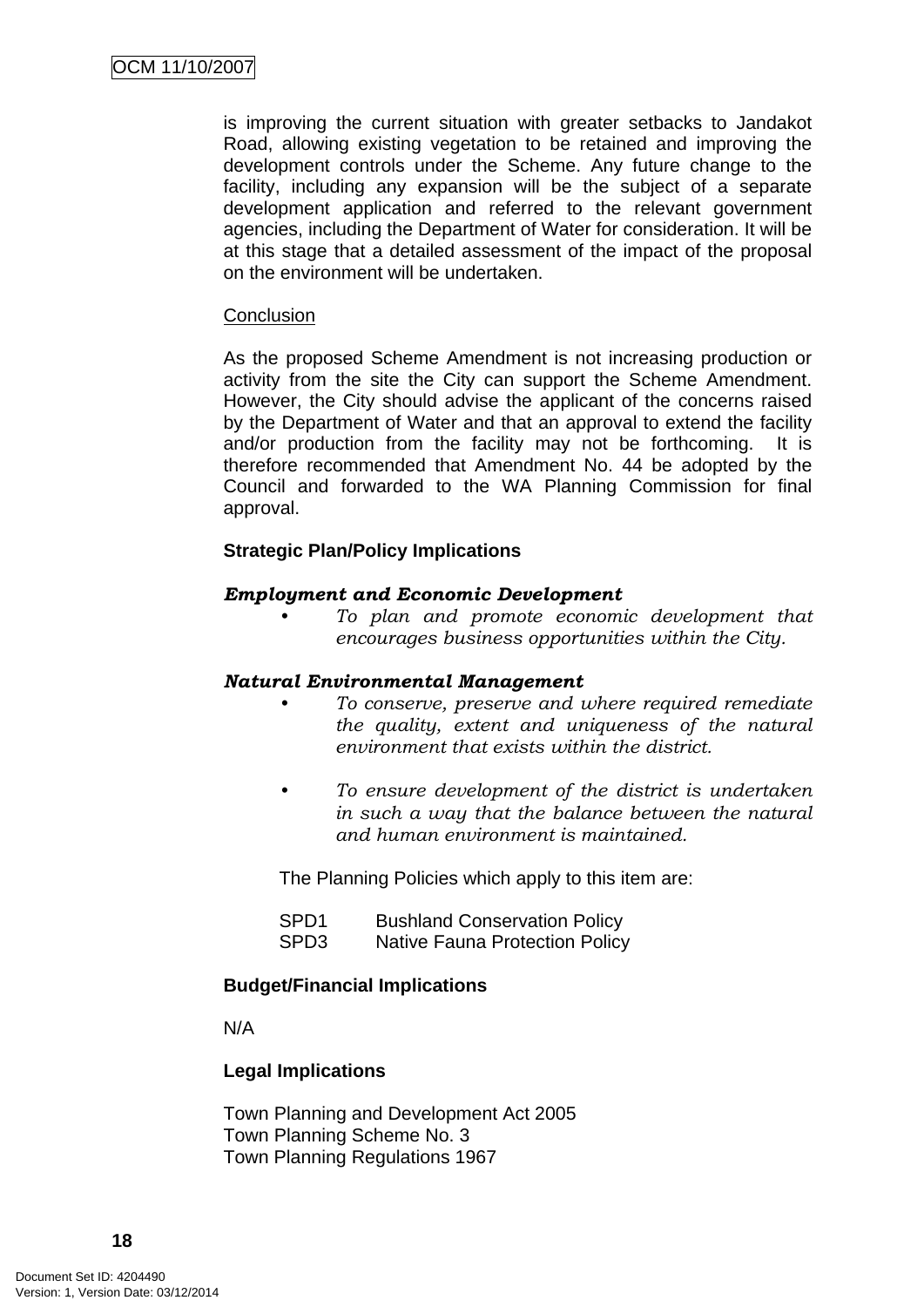# <span id="page-22-0"></span>**Community Consultation**

Following receipt of advice from the EPA, the amendment was advertised for a 42 day period. The 42 day public consultation period for Amendment 44 concluded on 28 August 2007. At the close of the advertising period 4 submissions were received.

# **Attachment(s)**

- 1. Site Plan
- 2. Proposed Scheme Amendment map and text changes
- 3. Schedule of Submissions

# **Advice to Proponent(s)/Submissioners**

The Proponent(s) and those who lodged a submission on the proposal have been advised that this matter is to be considered at the October 2007 Council Meeting.

#### **Implications of Section 3.18(3) Local Government Act, 1995**

Nil

**14.4 (OCM 11/10/2007) - AMENDED DESIGN GUIDELINES, INCLUDING DETAILED AREA PLANS FOR SOUTH BEACH VILLAGE & NORTH COOGEE - PREPARED BY: JONES COULTER YOUNG ARCHITECTS - PROPONENT: STOCKLAND (9022) (T WATSON) (ATTACH) Item 14.4**

**RECOMMENDATION** That Council:

- (1) approve the amended design guidelines, including detailed area plans, for numerous lots within South Beach Village, North Coogee, prepared by Jones Coulter Young for Stockland, pursuant to the provisions contained under Clause 6.2.15 of the City of Cockburn Town Planning Scheme No. 3, subject to the inclusion of Lots 235, 481 and 482 in the 'Noise and Vibration' section of the Design Guidelines; and
- (2) advise the applicant of Council's decision accordingly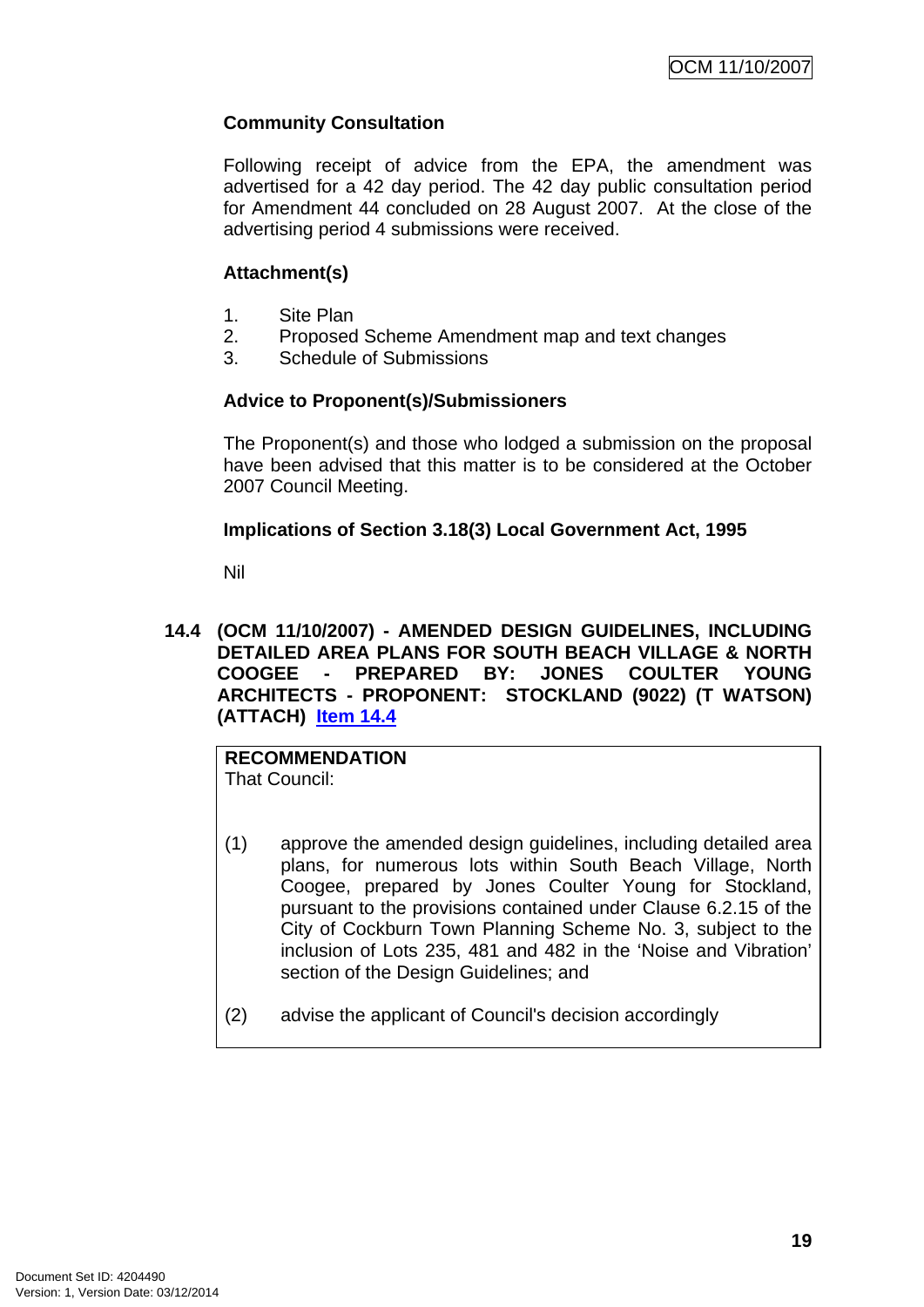# **COUNCIL DECISION**

# **Background**

The lots subject of the amended Design Guidelines and Detailed Area Plans are owned by Landcorp, and represent land soon to be released for sale. It is noted the combined document relates to lots owned by Landcorp within both the City of Cockburn and the City of Fremantle. In general information at the front of the document, the differences in process between the two cities is detailed for the benefit of future purchasers. The remainder of the document consists of generic design guidelines and principles applicable to all development, and site specific Detailed Area Plans.

It is noted that the content and objectives of the Design Guidelines and Detailed Area Plans are similar to the Detailed Area Plans adopted for other parcels of land within South Beach Village. This includes the land owned by Stockland, including Lot 1815 Island Street, for which the Council considered a Detailed Area Plan in April 2007.

#### **Submission**

The changes to the amended Design Guidelines and Detailed Area Plans are as follows:

- Clarification of the development process within the respective cities of Cockburn and Fremantle;
- Minor editing and changes to the generic Design Guidelines;
- Changes to the Detailed Area Plans for Grouped/Multiple Dwelling Lots 245 and 484 (within the City of Cockburn), including:
	- o The deletion of glazing and exposure requirements for building openings;
	- o The inclusion of the requirement that service hardware i.e. air conditioning condenser units and solar hot water systems should not be visible from the street/public domain; and
	- o The deletion of the requirement for noise and vibration compliance for Lot 245 (as it is more than 50 metres from the Fremantle Port rail line);
- Changes to the requirements for Lots 473-482 Enderby Close, including:
	- o The requirement for garages to be setback 4.5 metres from Enderby Close (3.0 metres previously required);
	- o The requirement for 40 square metres of private open space to be provided adjacent to the public open space that extends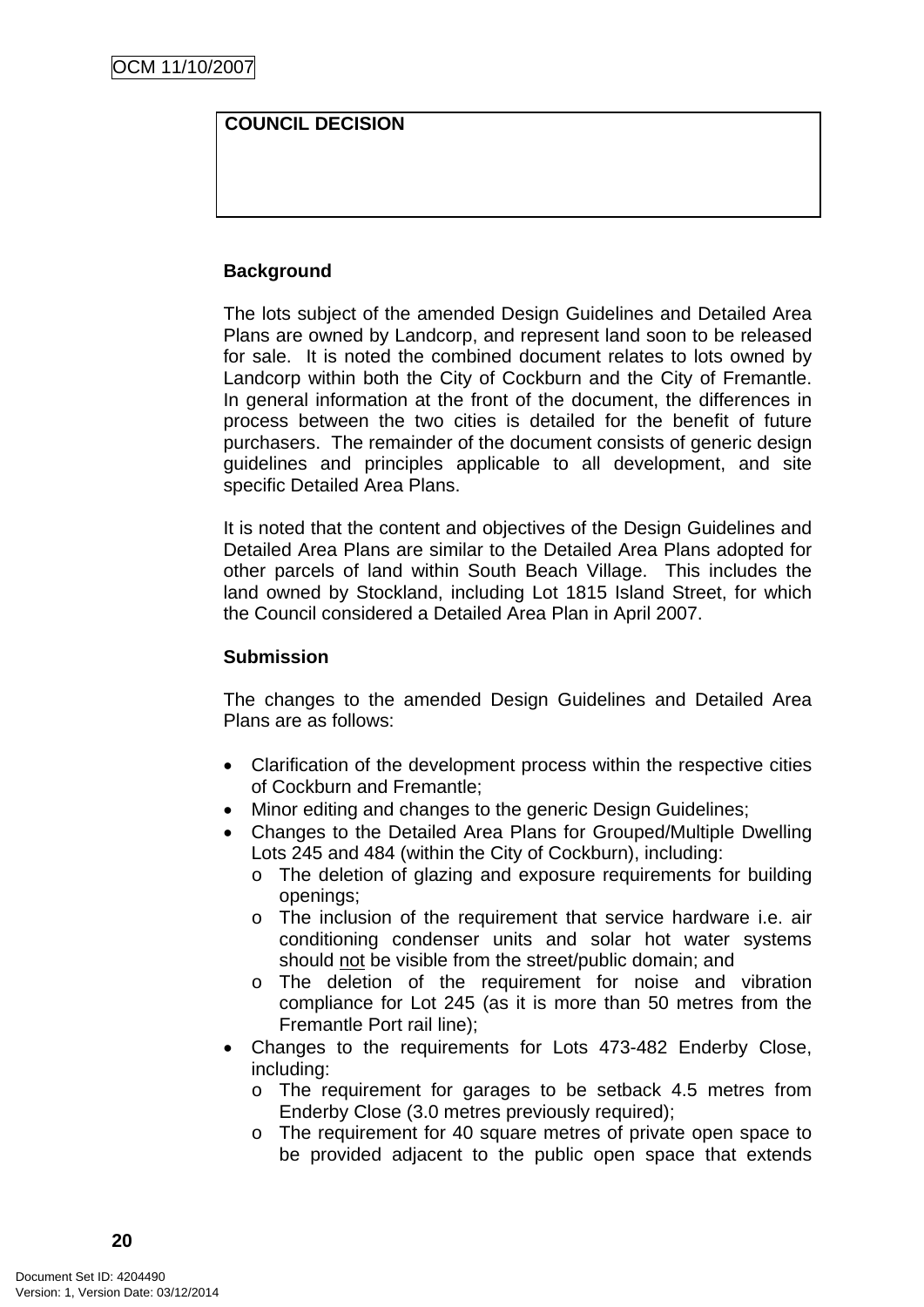through South Beach Village (20 square metres previously required); and

o Greater emphasis on requiring service hardware to be strategically placed on a building and/or suitably screened.

The Detailed Area Plan for Lot 246 at the northern end of South Beach Promenade remains the same in terms of content, and reflects the requirements of adjoining lots to the south (previously owned by Stockland).

# **Report**

The amendments to the Design Guidelines and Detailed Area Plans represent a refinement of the existing controls in place. The main outcomes that will arise from the changes include: the requirement for garages to be set off Enderby Close (in the case of Lots 473-482) 4.5 metres, and the increased private open space required for the same lots. Increasing the garage setback for Lots 473-482 to 4.5 metres will provide for up to an additional two (2) on-site parking bays. In a location characterised by limited street parking, additional on-site parking will assist in accommodating the demand generated by visitors to the Village. The increase in private open space has regard for, and reflects the rear setback requirement for the lots.

# **Conclusion**

It is recommended that Council adopt the amended design guidelines and Detailed Area Plans for the land in question subject to Lots 235, 481 and 482 being included in the 'Noise and Vibration' section of the Design Guidelines (and advise the applicant accordingly).

# **Strategic Plan/Policy Implications**

#### *Demographic Planning*

- *To ensure the planning of the City is based on an approach that has the potential to achieve high levels of convenience and prosperity for its citizens.*
- *To ensure development will enhance the levels of amenity currently enjoyed by the community.*

#### *Lifestyle and Aspiration Achievement*

*• To foster a sense of community spirit within the district generally and neighbourhoods in particular.* 

#### *Governance Excellence*

*• To conduct Council business in open public forums and to manage Council affairs by employing publicly accountable practices.*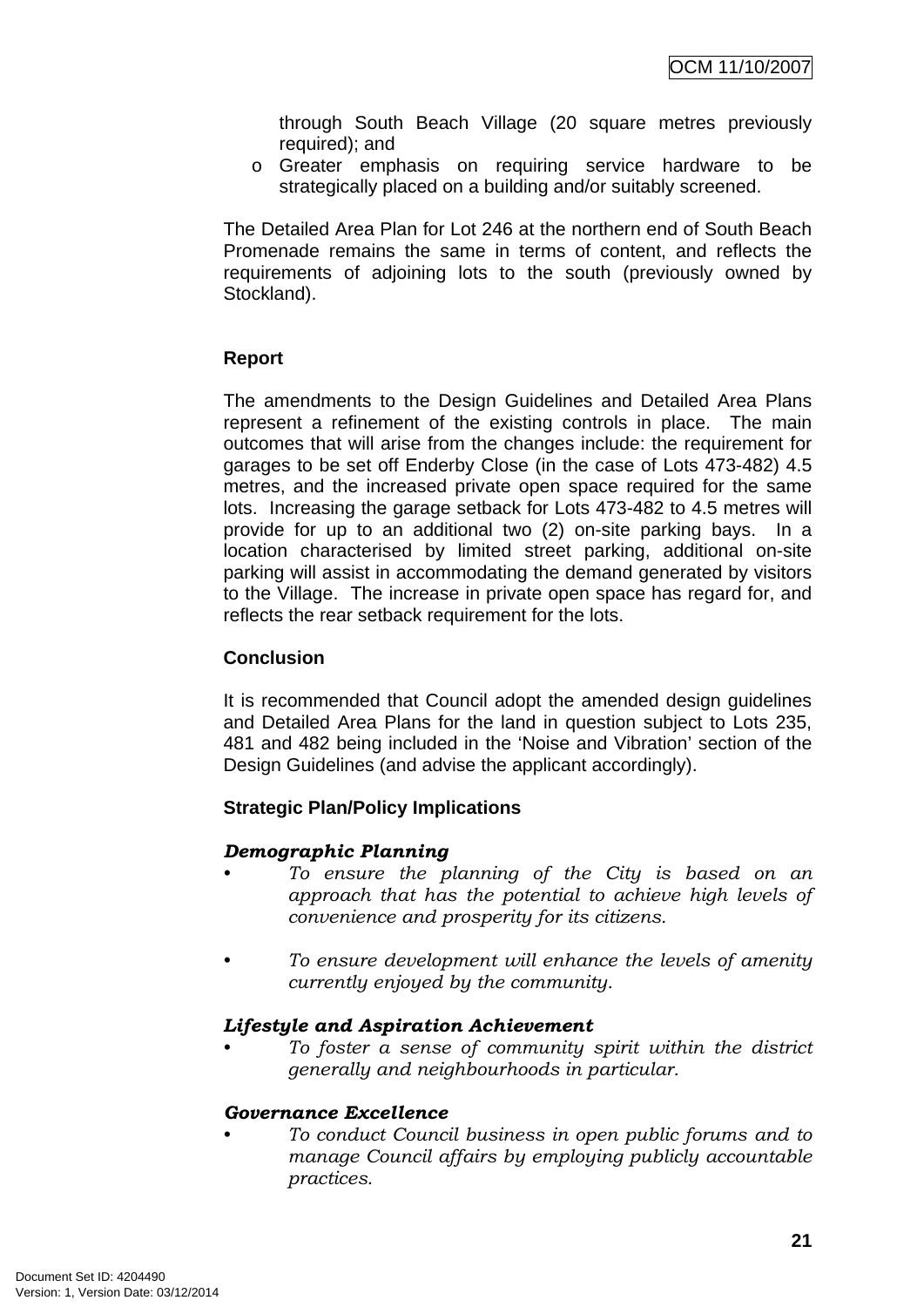<span id="page-25-0"></span>Council Policies that apply are:-

APD 31 Detailed Area Plans

#### **Budget/Financial Implications**

N/A

#### **Legal Implications**

Town Planning Scheme No. 3. Planning and Development Act 2005

#### **Community Consultation**

The amended Design Guidelines and Detailed Area Plans have not been the subject of consultation. The DAP sits within the framework of the South Beach Village Structure Plan which has been through a comprehensive public consultation program, including workshops.

#### **Attachment(s)**

Design Guidelines and Detailed Area Plan (Amended)

#### **Advice to Proponent(s)/Submissioners**

The Proponent(s) and those who lodged a submission on the proposal have been advised that this matter is to be considered at 11 October 2007 Council Meeting.

#### **Implications of Section 3.18(3) Local Government Act, 1995**

Nil.

## **14.5 (OCM 11/10/2007) - HOME BUSINESS - CABINET MAKING - 484 BEENYUP ROAD BANJUP - OWNER: CHRISTEN MICHAEL BURGESS & AMY SUZANNE SHARPE (5519759) (S SHANKAR) (ATTACH) Item 14.5**

# **RECOMMENDATION**

That Council:

- (1) refuse to grant its approval to the proposed Home Business on Lot 18 (No. 484) Beenyup Road, Banjup for the following reasons:
	- 1. The proposed development does not comply with the definition of a home business as stated in the City of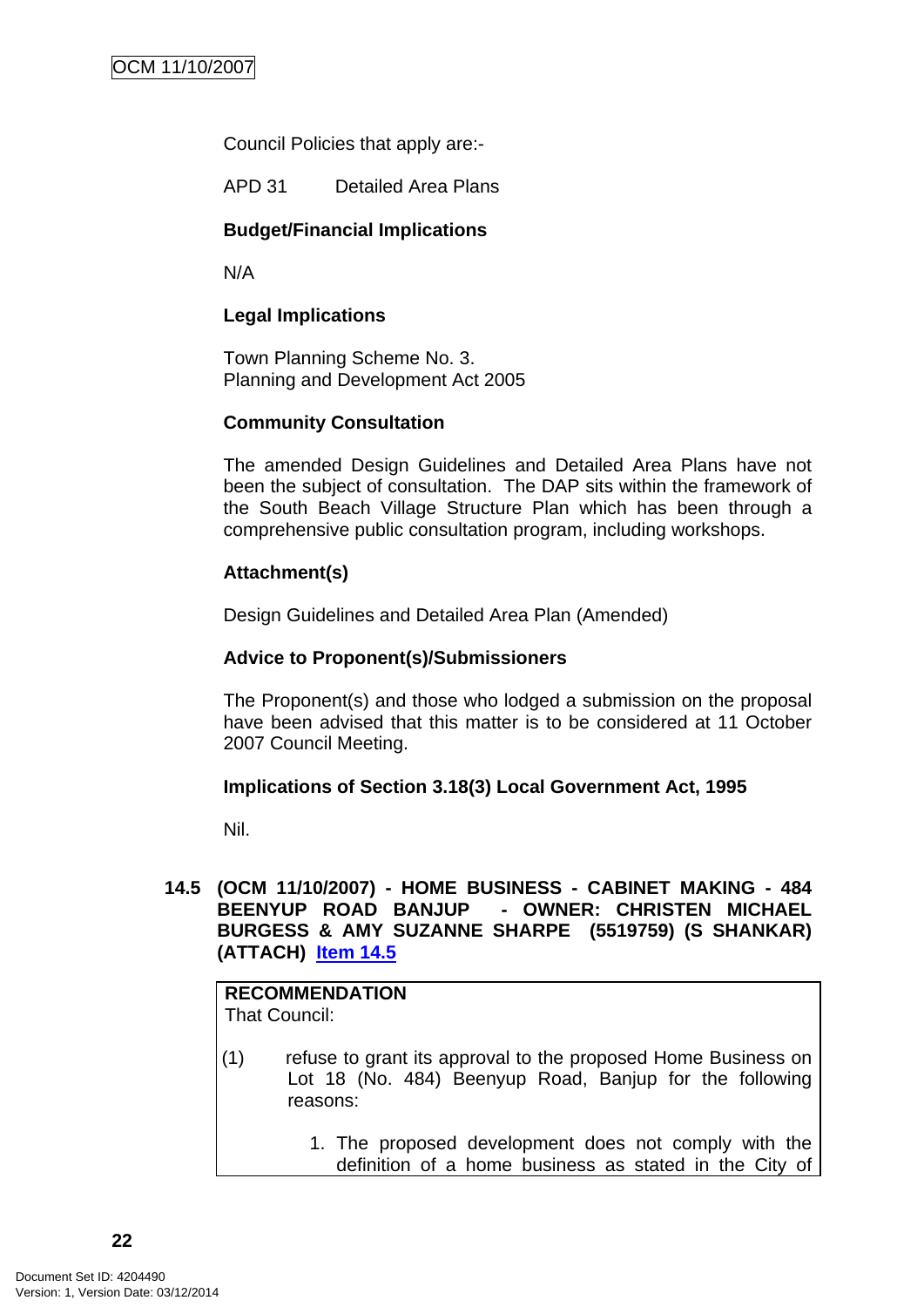Cockburn's Town Planning Scheme No. 3 and in Statement of Planning Policy No. 2.3 – Jandakot Groundwater Protection Policy

- 2. The proposed home business is inconsistent with the objective of limiting land use and development over public groundwater to achieve an acceptable risk for contamination and where the continuation of existing approved levels of activity is provided as outlined in Statement of Planning Policy No. 2.3 – Jandakot Groundwater Protection Policy.
- 3. The proposed home business will result in a land use conflict with existing rural lifestyle lots and may adversely impact on the amenity of surrounding landowners through unmanageable noise control.
- (2) issue a Schedule 9 Notice of Determination on Application for Planning Approval – Refusal and an MRS Form 2 Notice of Refusal.

# **COUNCIL DECISION**

#### **Background**

| ZONING:           | MRS:                                             | Water Protection Zone |  |
|-------------------|--------------------------------------------------|-----------------------|--|
|                   |                                                  | TPS3   Resource Zone  |  |
| LAND USE:         | <b>Home Business</b>                             |                       |  |
| LOT SIZE:         | 2.0019 Ha                                        |                       |  |
| <b>USE CLASS:</b> | AA – Discretionary (as specified in Statement of |                       |  |
|                   | Planning Policy No. 2.3 - Jandakot Groundwater   |                       |  |
|                   | <b>Protection Policy)</b>                        |                       |  |

#### **Submission**

The owner has submitted an application to conduct a Home Business from the above-mentioned property to construct/build cabinets for kitchen/household fit outs. The applicant has stated that the home business will employ no more than 2 people not currently residing in the occupier's household. No clients will visit the premise as appraisals are done at the client's property. The applicant has also confirmed that commercial vehicle movements to and from the site through delivery of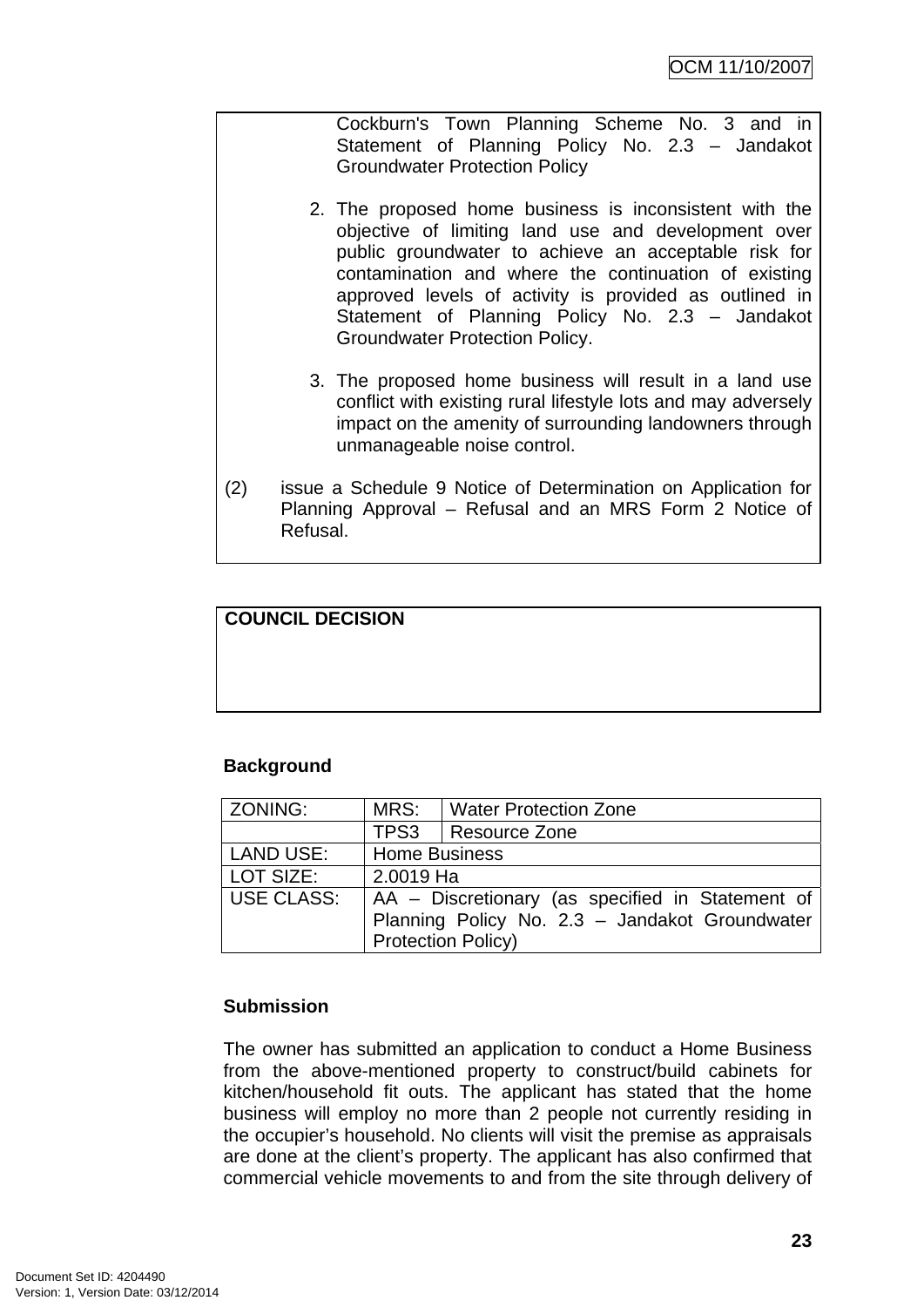materials and disposal of waste is limited to once a week for waste disposal and at the most, once a day for delivery of goods.

The applicant has provided the following justification in support of the proposal, which has been summarised accordingly:

- The proposed home business is small in scale.
- A noise attenuation report dated 3 July 2007 was conducted on site by *Gabriels Environmental Design*, which supports the application subject to specified conditions.

A copy of the applicant's full submission should be read in conjunction with this report and is contained in the agenda attachments.

#### **Report**

The subject land is zoned Resource under the City of Cockburn Town Planning Scheme No. 3. Council has the discretion to either approve (with or without conditions) or to refuse the application, but after having due regard to the advice from the Water and Rivers Commission (now Department of Water).

Guidelines applying to land included in the Resource zone are based on the provisions of the City of Cockburn's Town Planning Scheme No. 3 and the Western Australian Planning Commission's Statement of Planning Policy No. 2.3 - Jandakot Groundwater Protection. The main purpose of the Statement of Planning Policy is to ensure development over the Jandakot public groundwater supply mound is compatible with the long-term use of the groundwater for human consumption. The Policy ensures that land use changes within the policy area that are likely to cause detrimental effects to the groundwater are brought under planning control and prevented or managed.

The application was referred to the Department of Water (Department) for comment and their advice was received in a letter dated 24 September 2007 as follows:

- The subject site is located within the Jandakot Underground Water Pollution Control area (UWPCA), which has been declared for Priority 2 (P2) source protection.
- The Department described the land use "home business" as acceptable within the P2 area but recommended conditions to the development.
- Their main concern related to the storage of Toxic and Hazardous Substances (THS) in quantities of more than 25 litres.

A copy of the Department's comment is included in the agenda attachments and should be read in conjunction with this report.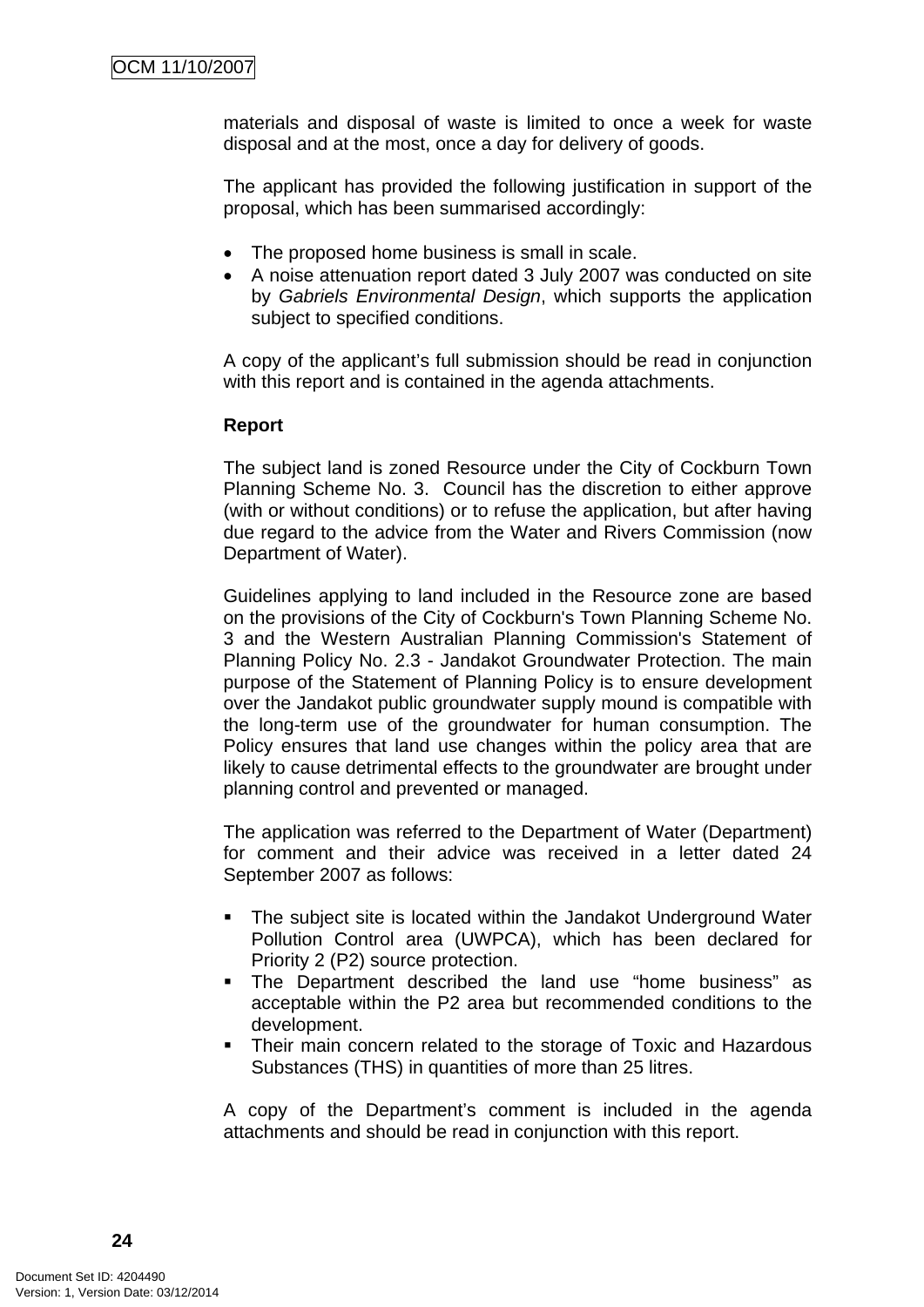The application was referred to adjoining property owners in accordance with clause 9.4 of the Scheme. Three (3) letters of objections and three (3) non-objections were received from adjoining landowners, which raised the following concerns: -

- 1. The home business will adversely affect the amenity of my property through increased noise caused by machinery used on the premises;
- 2. The home business will cause increased traffic movements through delivery and pick-up movements to and from the property; and
- 3. The home business may cause dust and/or odour generating from the premises;

The submitted *Gabriels Environmental Design* noise attenuation report dated 3 July 2007 addresses some of the concerns highlighted by the surrounding landowners, and is presented as follows:-

- The resultant noise levels generally comply with the Daytime 'Assigned Level', which allows the activities to take place between 7am & 7pm, Monday to Saturday.
- However, the noise level at the southern boundary is calculated at 1 dB above the 'Assigned Level'.
- This issue can be overcome through closing the door in a 'halfclosed' position, which will reduce the size of the aperture through which noise can break-out of the 'shed'.

The size of the shed used for the home business is 189m². The size permissible for a home business under the City of Cockburn Town Planning Scheme No 3 (TPS3) definition limits the floor space occupied by a home business to an area no greater than 50 square metres. The proposed home business does not comply with the definition listed under the City's TPS3 and is considered to be of a scale suited to an industrial premises.

#### Recommendation

Given the scale of the proposed home business and the complaints received from adjoining landowners an approval with no limitation on timeframe is not considered acceptable in this instance. The appropriateness of the use of the home business within the Resource Zone is also questionable given the nature of activity occurring on site and noise generated from use of machinery. Attenuation of noise as suggested by the acoustic consultant through the closure of part of the shed door may create a dubious condition, which may not be enforceable in future. It is recommended that Council does not support the application on this basis.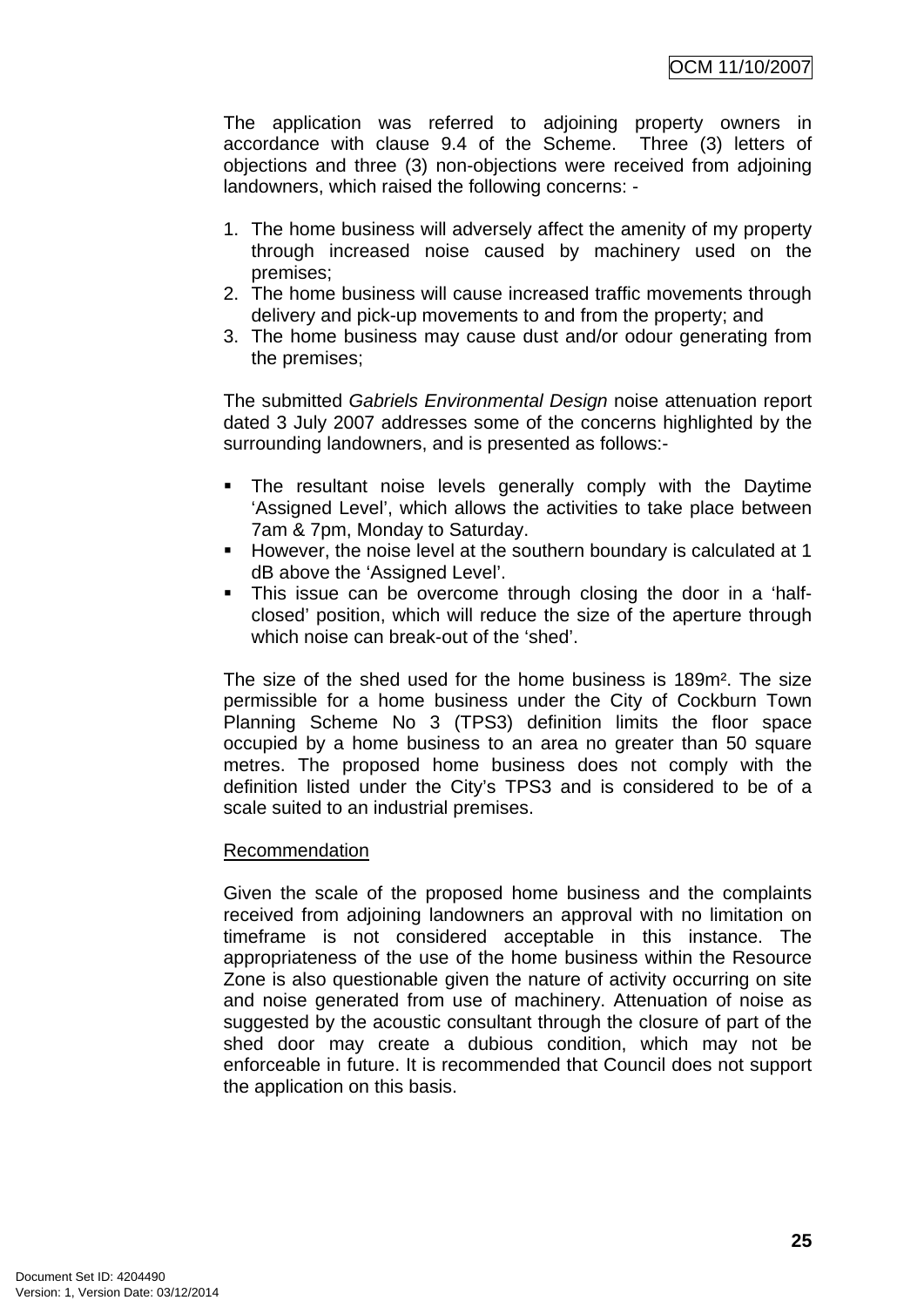# **Strategic Plan/Policy Implications**

### *Demographic Planning*

*• To ensure development will enhance the levels of amenity currently enjoyed by the community.*

#### *Natural Environmental Management*

- *To conserve, preserve and where required remediate the quality, extent and uniqueness of the natural environment that exists within the district.*
- *To ensure development of the district is undertaken in such a way that the balance between the natural and human environment is maintained.*

The Planning Policies which apply to this item are:

SPD1 Bushland Conservation Policy.

# **Budget/Financial Implications**

N/A

#### **Legal Implications**

Town Planning Scheme No. 3 Planning and Development Act 2005 State Administrative Tribunal Regulations

#### **Community Consultation**

In accordance with Clause 9.4 of the Scheme, the application was advertised to nearby owners that were likely to be affected by the proposal. At the conclusion of the advertising period three (3) submissions of objection were received, three (3) submission of no objection was received, and one (1) submission from a Government Agency.

#### **Attachment(s)**

- 1. Location Plan Identification of Submissions.
- 2. Site Plan.
- 3. Noise Attenuation Report Dated 3 July 2007 *Gabriels Environmental Design.*
- 4. Department of Water correspondence dated 24 September 2007.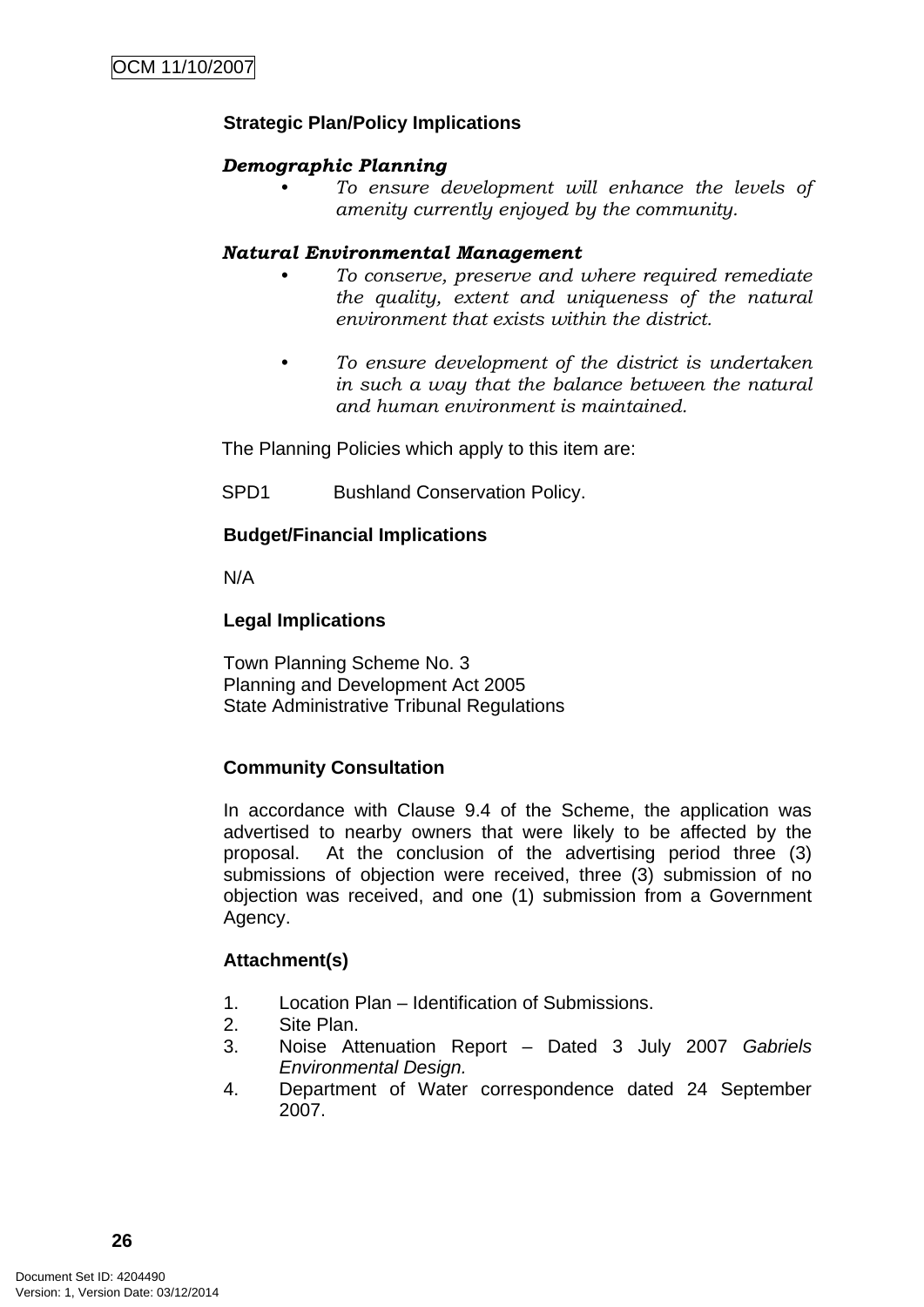# <span id="page-30-0"></span>**Advice to Proponent(s)/Submissioners**

The Proponent(s) and those who lodged a submission on the proposal have been advised that this matter is to be considered at 11 October 2007 Council Meeting.

## **Implications of Section 3.18(3) Local Government Act, 1995**

Nil.

# **14.6 (OCM 11/10/2007) - PROPOSED NAMING OF PUBLIC OPEN SPACE - RESERVE 49179 (RESERVE FOR RECREATION) - LOT 858 PEREGRINE CIRCLE BEELIAR - OWNER: STATE OF WESTERN AUSTRALIA (1050) (S DOBNER) (ATTACH) Item 14.6**

# **RECOMMENDATION**

That Council:

- (1) support the name "Peregrine Park" for Reserve 4917 Peregrine Circle, Beeliar;
- (2) submit the recommendation to the Geographic Names Committee for its consideration and decision; and
- (3) advise BRAG and PRM Property Group of Council's decision accordingly.

# **COUNCIL DECISION**

# **Background**

The City has received several submissions in support of naming a Reserve for Recreation in the Locality of Beeliar after Mr. Ron Kimber, a well known and recently deceased resident of that suburb. Under Council Policy OLCS11 – "*Naming of Streets and Public Open Space*", the City is required to refer proposed road/park/locality names to the relevant Ward Councillors and if no objections are received within a certain time (usually two weeks), the proposed name(s) is recommended to the Geographic Names Committee for its consideration and decision. If one or more of the Councillors object to the naming proposal, Policy OLCS11 states that the matter must be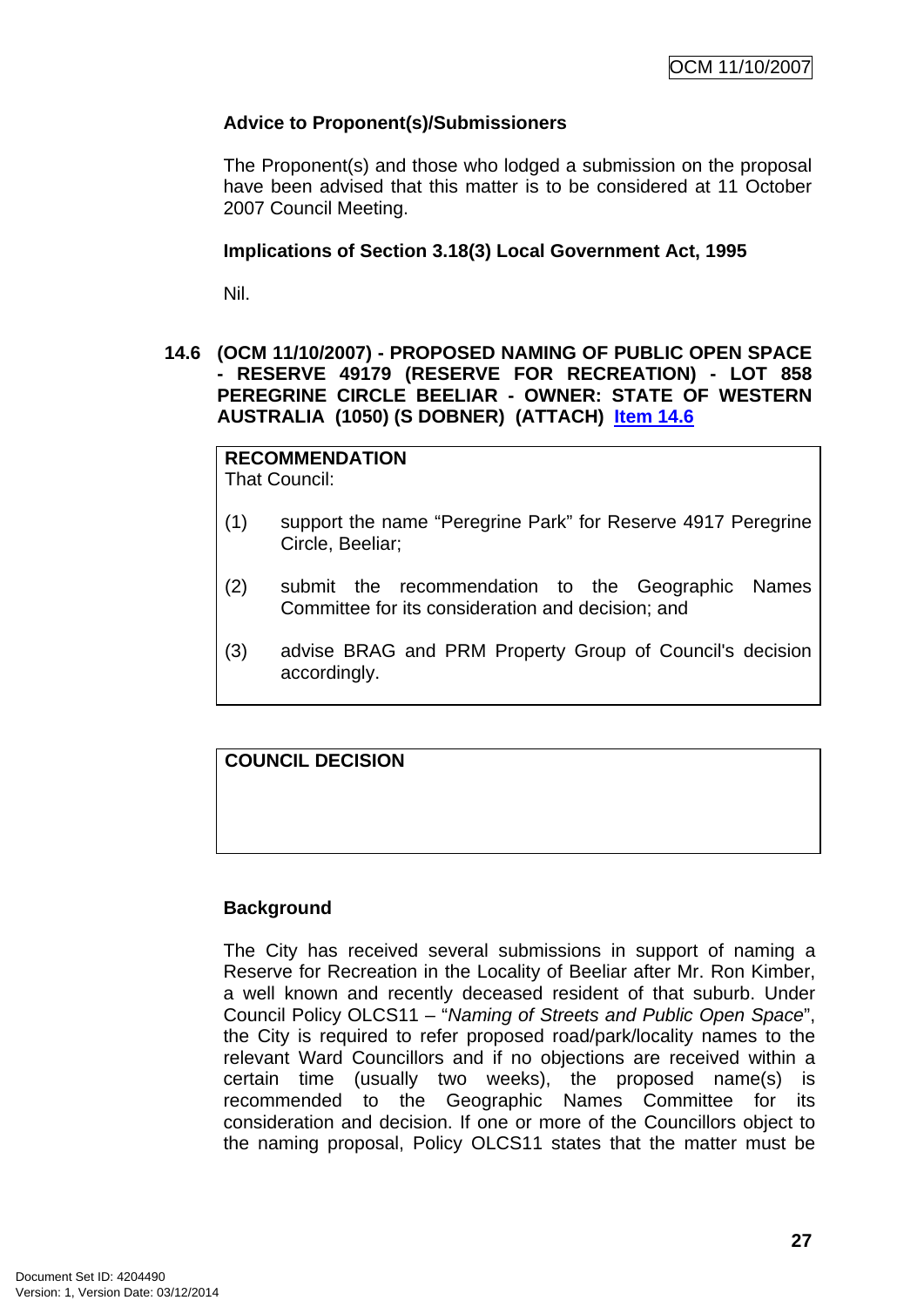brought before Council. In this instance, an objection has been received from Councillor Val Oliver.

Reserve 49179 is located towards the southern edge of the "Meve" development, approximately 1.1 km south-south-west of the intersection of Beeliar Drive and Spearwood Avenue (see Attachment 1 - Location Plan).

#### **Submission**

Councillor Sue Limbert wrote to Mayor Stephen Lee in July 2007 (see Attachment 2) proposing that a new Reserve for Recreation (Reserve 49179) within the "Meve" Development (Stage13), be named "The Ron Kimber Park", in honour of the late Mr. Ron Kimber of Beeliar, who died on 29 November 2006. Councillor Limbert followed this letter up with an E-Mail dated 7 September 2007 (see Attachment 3).

The developers of "Meve" (PRM Property Group Pty.Ltd.) have also written to the Mayor in support of the park naming proposal and attached copies of an Estate Plan and an artists impression of the proposed park (See Attachment 4). In addition, the City has received a letter from "BRAG" (Beeliar Residents Advancement Group), lending their support to the proposal (See Attachment 5).

Councillor Val Oliver wrote to the City on 10 September 2007 outlining her objection to the proposed park naming and suggesting an alternative name (see Attachment 6).

#### **Report**

In her letter to the Mayor, Councillor Limbert has outlined some details of Mr. Kimber's substantial voluntary contribution(s) to the local community, warmly praising his personal qualities and making plain the high regard in which he was held. The Mayor has added a note indicating that he strongly supports the proposal. Councillor Limbert followed this letter up with an E-Mail dated 7 September 2007 supplying further specific details of Mr. Kimber's community service. Whilst the letters from PRM Property Group Pty. Ltd. and Beeliar Residents Advancement Group are very supportive of the proposal, they did not add any significant information additional to that supplied by Councillor Limbert.

In her written objection to the proposed park naming proposal, Councillor Oliver expressed a belief that Mr. Kimber did not become involved in the (Beeliar) community until it was well established and that he was just one of a number of hard working people involved with the Beeliar Residents Advancement Group (BRAG). Councillor Oliver suggested instead that the park be named "B.R.A.G. Park" after all that Groups hard working members.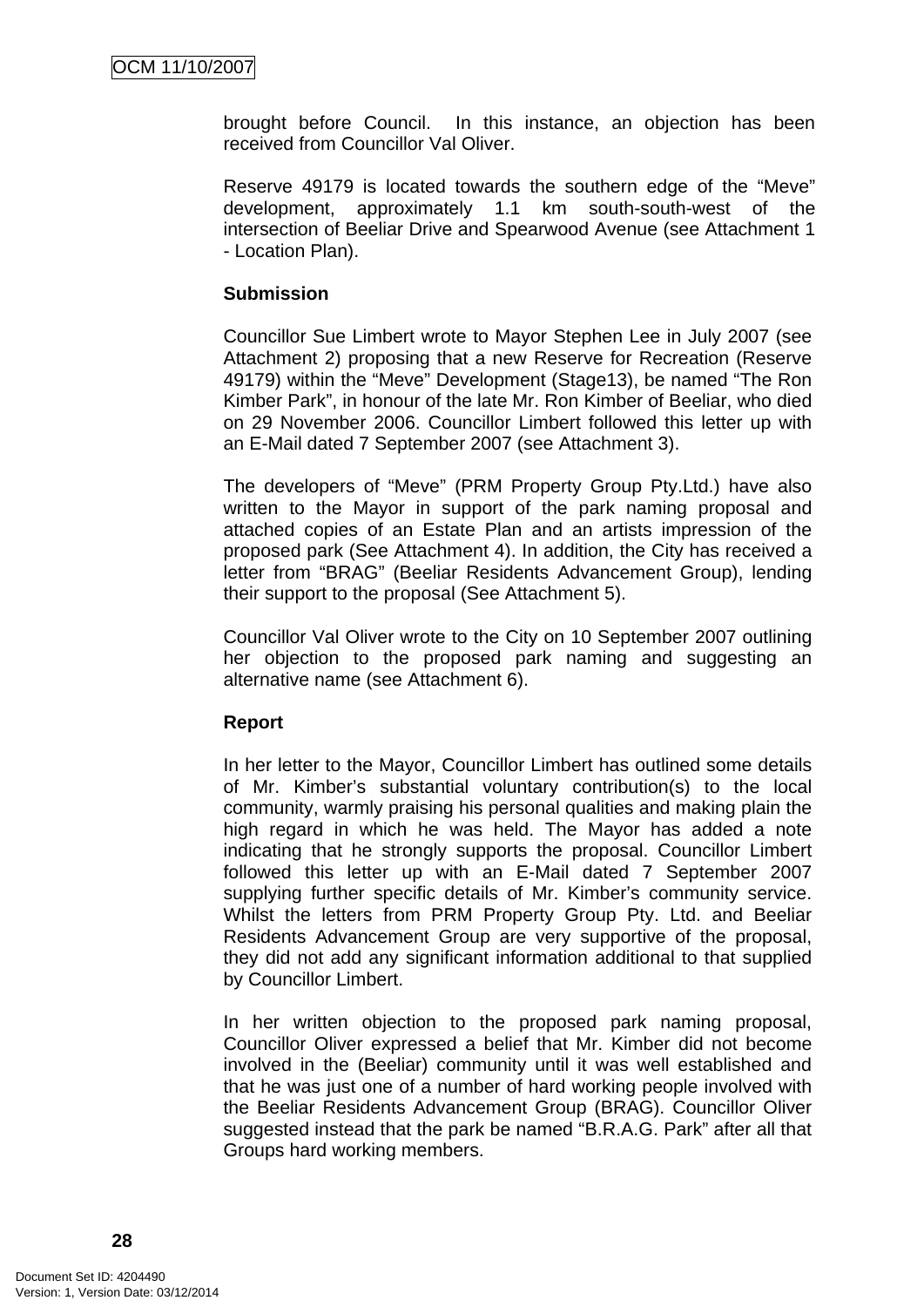By way of background, the Geographic Names Committee (GNC) of Western Australia have the ultimate responsibility for approving road/park/locality/feature names in the State of Western Australia. The City of Cockburn can only make recommendations to the GNC and in so doing, must be guided by their document *"Principles, Guidelines and Procedures".* This document states that priority shall be given to naming parks and reserves after an adjacent street or feature so as to maximise the identification of that park or reserve with the area, but that consideration will still be given to naming a park after a (deceased) individual, providing they have made a direct and significant contribution to the community over a long period of time. This document states that in such cases:

*For personal names, the person being honoured by the naming should have either had a direct long-term association with the area, or have made a significant contribution to the area of the proposed park or reserve, or the State. (Such) association or contribution can include:* 

- *Two or more terms of office on Local Government Council.*
- *Twenty or more years association with a local community group or service club.*
- *Action by an individual to protect, restore, enhance, or maintain an area that produces substantial long-term improvements for the community or area.*

Whilst it is clear that Mr Kimber made a substantial contribution ot the community over a number of years, unfortunately the nomination does not meet the criteria set by the Geographic Names Committee and accordingly it is recommended that Council not support Reserve 49179 as "Ron Kimber Park".

As an alternative, consideration could be given to naming a street in the area after Mr Kimber. At this time Street Names for the estate have been approved and accordingly agreement would need to be obtained from the developers (PRM Property Group) and Geographic Names Committee.

# **Strategic Plan/Policy Implications**

#### *Lifestyle and Aspiration Achievement*

- *To foster a sense of community spirit within the district generally and neighbourhoods in particular.*
- *To conserve the character and historic value of the human and built environment.*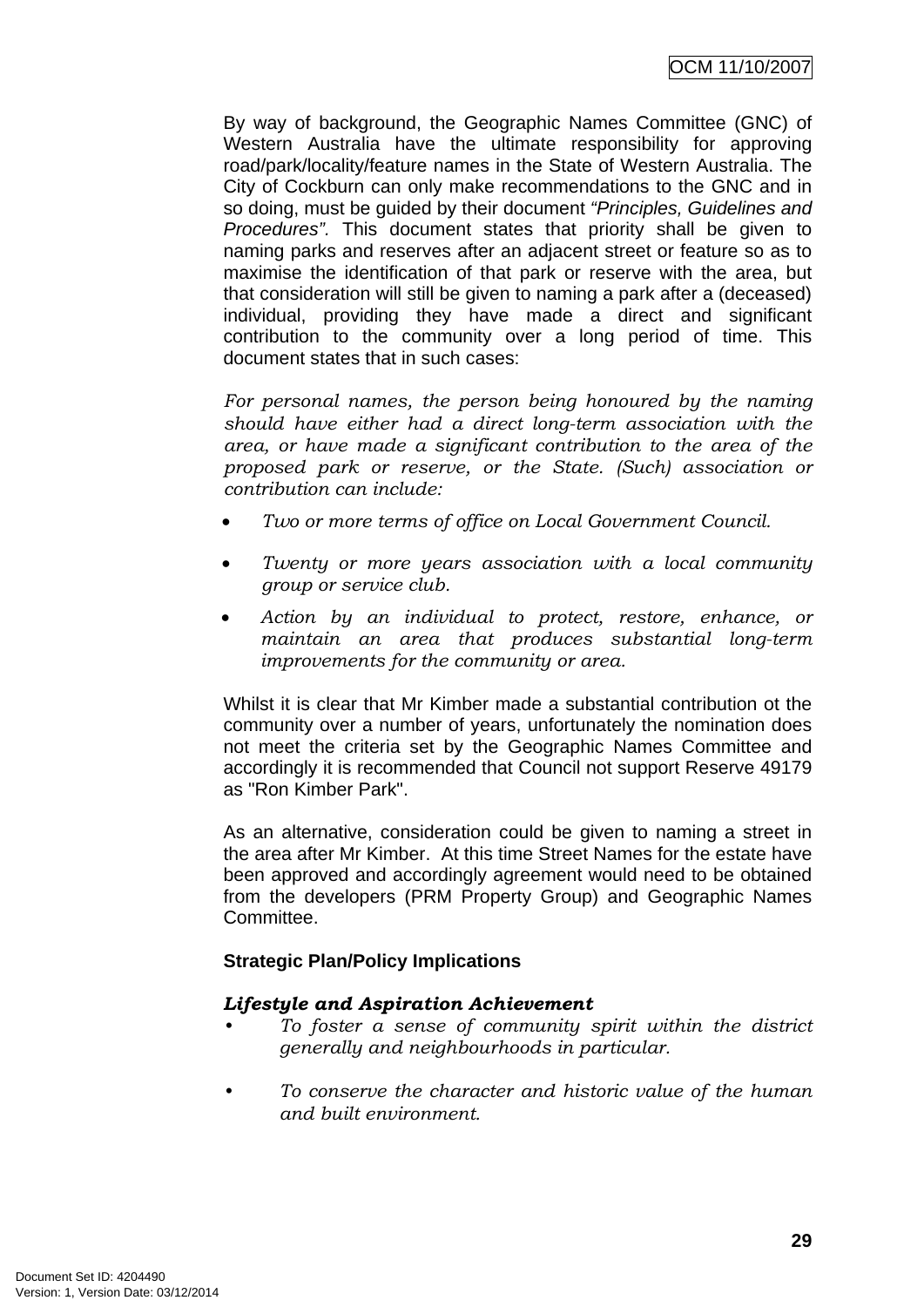*• To identify community needs, aspirations, expectations and priorities for services that are required to meet the changing demographics of the district.* 

# *Governance Excellence*

*• To conduct Council business in open public forums and to manage Council affairs by employing publicly accountable practices.* 

The Planning Policies which apply to this item are:

Policy OLCS11 – "Naming of Streets & Public Open Space"

#### **Budget/Financial Implications**

N/A

#### **Legal Implications**

N/A

#### **Community Consultation**

N/A

## **Attachment(s)**

- 1. Location Plan
- 2. Letter from Clr Sue Limbert
- 3. E-Mail from Clr Sue Limbert
- 4. Letter from PRM Property Group
- 4. Letter from Beeliar Residents Advancement Group (BRAG)
- 5. E-Mail from Clr Val Oliver

#### **Advice to Proponent(s)/Submissioners**

BRAG and the PRM Property Group have been advised that this matter is to be considered at the October 2007 Council Meeting.

#### **Implications of Section 3.18(3) Local Government Act, 1995**

N/A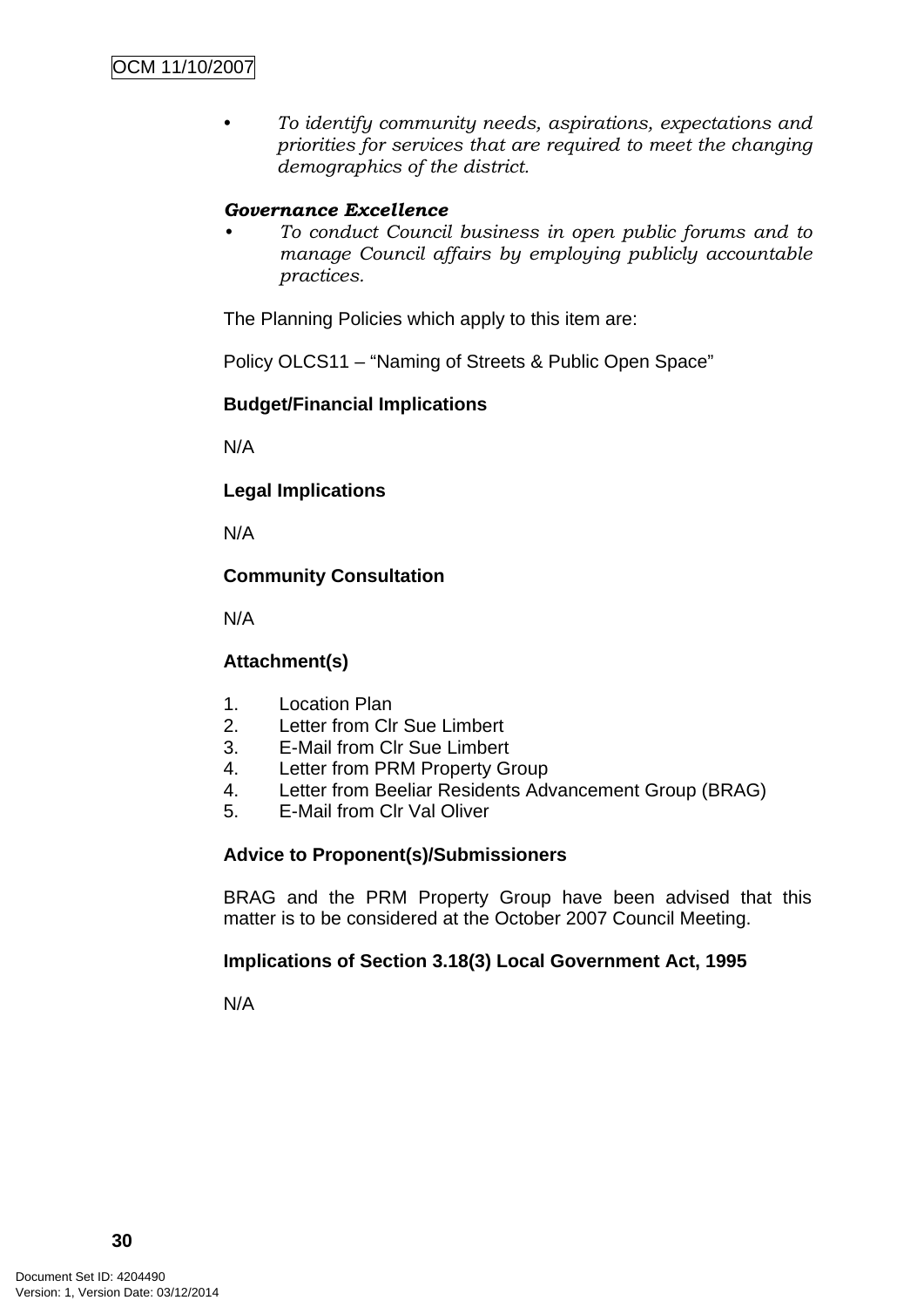<span id="page-34-0"></span>**14.7 (OCM 11/10/2007) - FINAL ADOPTION OF PROPOSED SCHEME AMENDMENT NO. 50 TO TOWN PLANNING SCHEME NO. 3 AUSTRALIAN MARINE COMPLEX SUPPORT INDUSTRY PRECINCT, HENDERSON - OWNER: LANDCORP - APPLICANT: LANDVISION (93050) (R DONG) (ATTACH) Item 14.7**

**RECOMMENDATION** That Council:

- (1) adopt the Schedule of Submissions;
- (2) adopt the amendment for final approval subject to the following modifications:
	- 1. Deleting the Special Use provisions for Precinct 2 in Schedule 4.
	- 2. Replacing with the following provisions for Precinct 2 in Schedule 4:
		- (a) The following uses are 'P' permitted uses, subject to the uses being related to the objectives of a Support Industry Precinct.
			- boat sales
			- $industry -$  services
		- (b) The following uses are 'D' uses which are not permitted unless the local government has in its discretion granted planning approval, subject to the uses being directly related to the purposes of a Support Industry Precinct, and sufficient evidence to demonstrate that the proposed uses will not be adversely impacted by the Woodman Point Wastewater Treatment Plant odour buffer.
			- childcare facility
			- bank
			- office
			- lunch bar
			- consulting rooms
			- $recreation private$
			- showroom
			- petrol filling station
		- (c) All other uses are 'X' uses, not permitted.
	- 3. Upon receipt of the revised scheme amendment documents compliant with (2) above, in anticipation of the Hon. Minister's advice that final approval will be granted,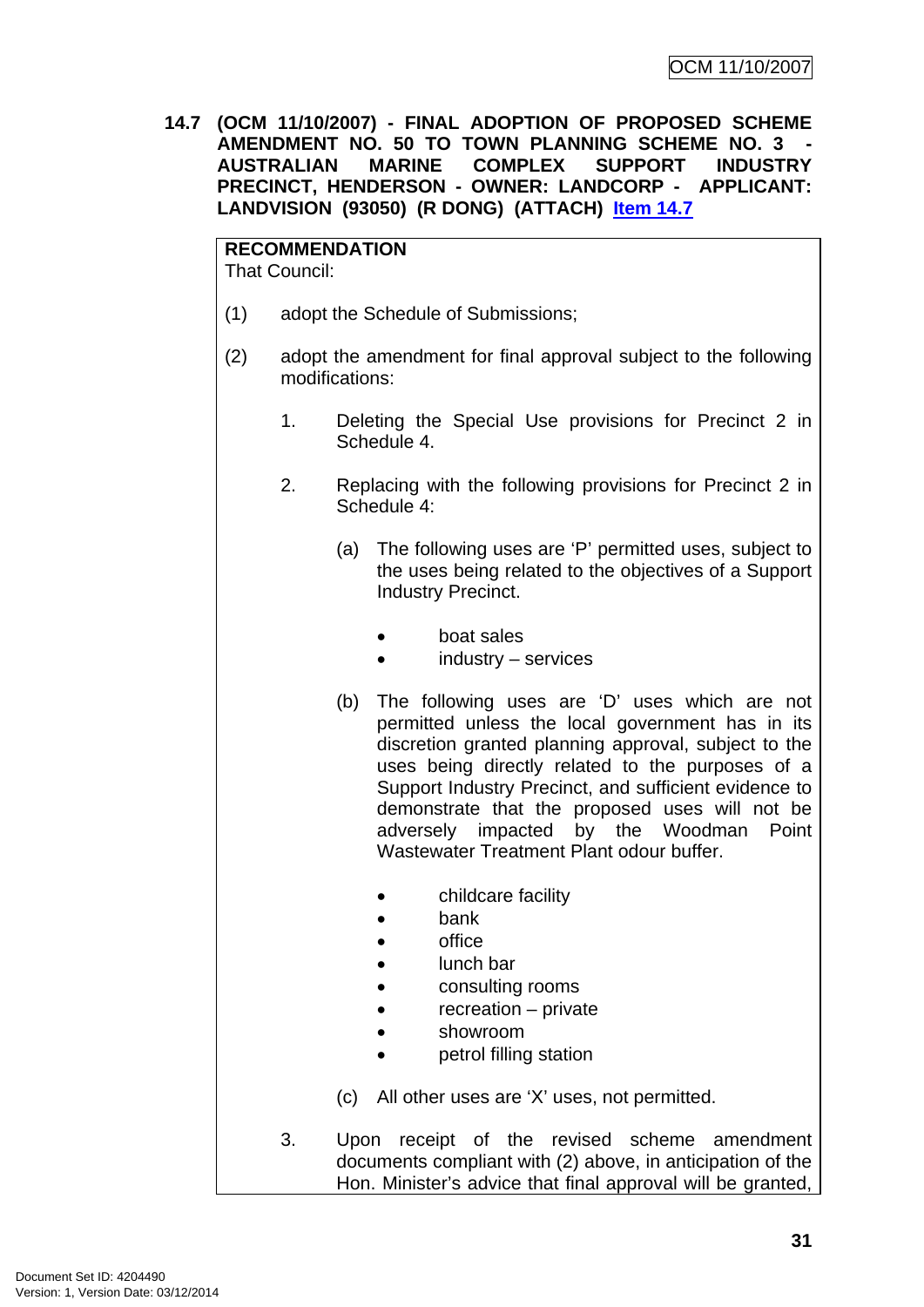the documents be signed, sealed and forwarded to the Western Australian Planning Commission.

- 4. Advise the proponent that the "Henderson Support Industry Precinct Structure Plan" (Figure 5 of Attachment 2 refers) needs to be formally approved in accordance with Clause 6.2 of Town Planning Scheme No. 3 in order to support Scheme Amendment No. 50.
- (3) advise the proponent and persons lodging submissions of Council's decision accordingly.

# **COUNCIL DECISION**

#### **Background**

| ZONING:          | MRS:       | Industrial                                    |
|------------------|------------|-----------------------------------------------|
|                  | TPS3:      | Industry (with small portion of unzoned land) |
| <b>LAND USE:</b> | Industrial |                                               |
| LOT SIZE:        | Various    |                                               |

Council at its meeting held on 8 February 2007 resolved to initiate Amendment No. 50 to Town Planning Scheme No. 3 for the purpose of public consultation.

The Scheme amendment is to:

- 1. Remove Pt Lots 2 5, 14, 21, and 101, Russell Road, Lots 22 26, 102,103, 301, 4291, 4895, 4896 and 4898, Jessie Lee Street, Lots 2, P15, 125, 126, 901, 4618 and 4899, Anderson Road, Lot 2905 Cockburn Road, Henderson and part of the Anderson Road reserve, from the Industry zone and incorporate the land in the Special Use zone No. 22 and Development Area No. 29;
- 2. Remove Lots 303, 400, 500, 501, 502 and 4620, Cockburn Road; and Pt Lots 21, 2 – 5 and 101, Russell Road, Henderson from the unzoned area and incorporate it in Special Use zone No. 22 and Development Area No. 29.
- 3. Remove part of Lot P15 and 126, Anderson Road and part of the Anderson Road reserve from the Industry zone and include it in the Local Reserve - Parks and Recreation.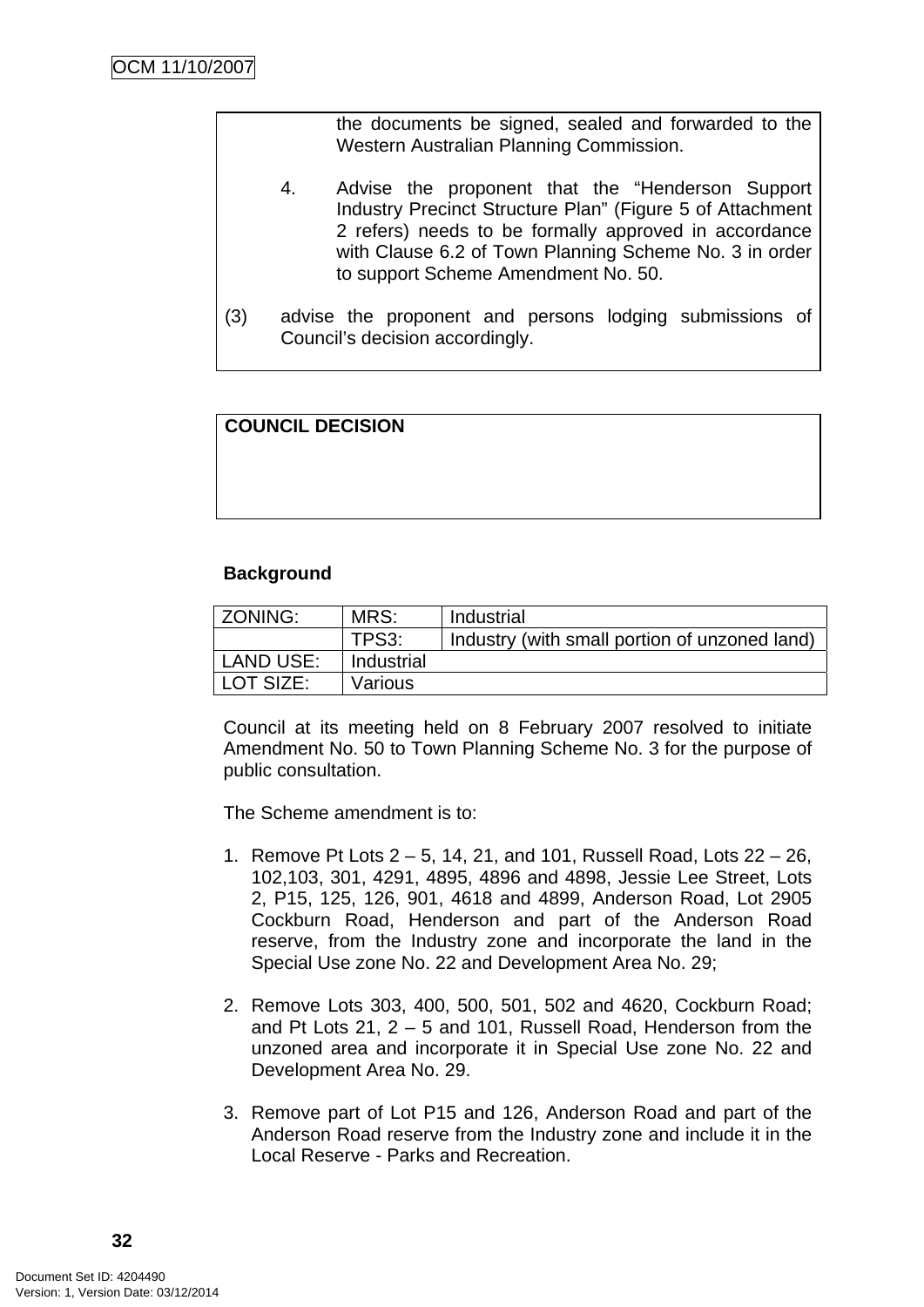# 4. Amend the Scheme Map to include Special Use Zone No. 22 and Development Area No. 29 accordingly.

# 5. Amend Schedule 4 – Special Use zones, by adding:

| No.          | <b>Description of Land</b>                                                                                          | <b>Special Use</b>                                                                                                                                                                                                                                                                                                                                                                                                             | <b>Conditions</b>                                                                                                                                                                                 |
|--------------|---------------------------------------------------------------------------------------------------------------------|--------------------------------------------------------------------------------------------------------------------------------------------------------------------------------------------------------------------------------------------------------------------------------------------------------------------------------------------------------------------------------------------------------------------------------|---------------------------------------------------------------------------------------------------------------------------------------------------------------------------------------------------|
| <b>SU 22</b> | Henderson<br>Industrial<br>Area Support Industry<br>Precinct, corner of<br>Russell and Cockburn<br>Roads, Henderson | Support industry for marine engineering, ship<br>building and the manufacture, fabrication and<br>assembly of components for use by the<br>offshore petroleum industry and marine<br>engineering industries together with other<br>industrial uses in the energy, transport,<br>chemical and mining industries, which need to<br>be located on the coast to enable transport of<br>any of its primary products by sea.         | <b>Structure</b><br>Plan<br>be<br>$\bullet$<br>to<br>adopted<br>to<br>guide<br>subdivision, land use and<br>development<br><b>Henderson</b><br>Marine<br><b>Support Precinct Park.</b><br>(DA 29) |
|              |                                                                                                                     | Includes land and buildings used for the<br>purpose of the research and development,<br>technological development,<br>training<br>and<br>education of persons involved in ship design,<br>building, repair and engineering.                                                                                                                                                                                                    |                                                                                                                                                                                                   |
|              |                                                                                                                     | In the western section of the Support Industry<br>Precinct as delineated on the structure plan,<br>land<br>used<br>the<br>may<br>be<br>for<br>showroom/warehouse and light industries<br>related to or in support of the above objectives.                                                                                                                                                                                     |                                                                                                                                                                                                   |
|              |                                                                                                                     | Development of the estate is to be in<br>accordance with a purpose built industrial park,<br>planned and developed in accordance with an<br>adopted Structure Plan and in accordance with<br>design and development guidelines which<br>provide for the construction of high quality<br>within<br>buildings<br>located<br>attractive<br>an<br>landscaped setting and where all emissions<br>and hazards are contained on site. |                                                                                                                                                                                                   |
|              |                                                                                                                     | The following land uses apply to the precincts<br>identified on the Structure Plan:                                                                                                                                                                                                                                                                                                                                            |                                                                                                                                                                                                   |
|              |                                                                                                                     | <b>Precinct 1</b>                                                                                                                                                                                                                                                                                                                                                                                                              |                                                                                                                                                                                                   |
|              |                                                                                                                     | (a) The following uses are 'P' permitted<br>uses, subject to the uses being<br>related to the objectives of the<br><b>Support Industry Precinct:</b>                                                                                                                                                                                                                                                                           |                                                                                                                                                                                                   |
|              |                                                                                                                     | industry - general<br>industry - light                                                                                                                                                                                                                                                                                                                                                                                         |                                                                                                                                                                                                   |
|              |                                                                                                                     | (b) The following uses are 'D' uses<br>which are not permitted unless the<br>local government has in its discretion<br>granted planning approval, subject to<br>the uses being directly related to the<br>purposes of a Support Industry<br>Precinct:                                                                                                                                                                          |                                                                                                                                                                                                   |
|              |                                                                                                                     | educational<br>establishment<br>(but<br>excludes Primary and Secondary<br>Schools)                                                                                                                                                                                                                                                                                                                                             |                                                                                                                                                                                                   |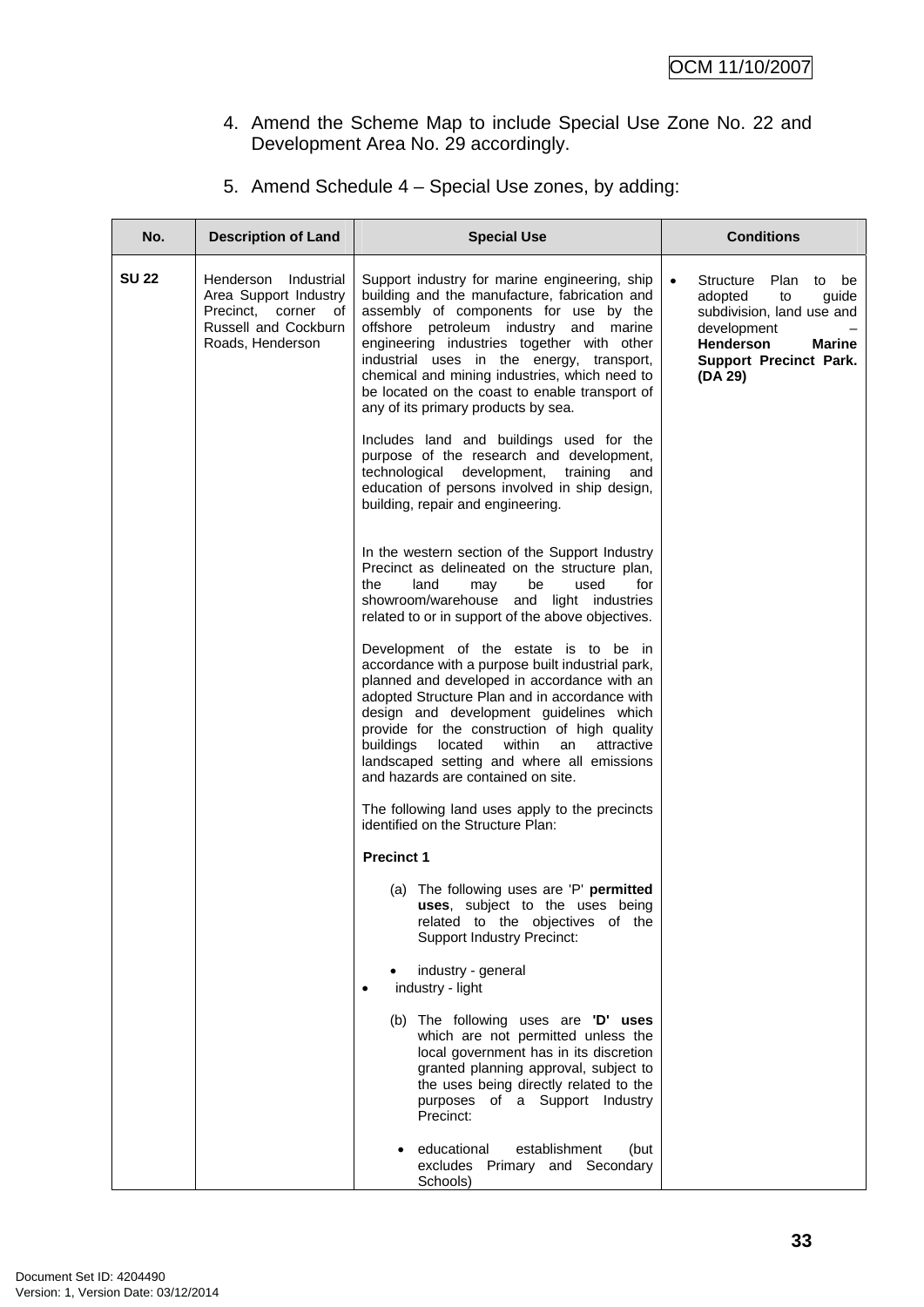| No. | <b>Description of Land</b> | <b>Special Use</b>                                                                                                                                                                                                                                                                                                                                                                                                         | <b>Conditions</b> |
|-----|----------------------------|----------------------------------------------------------------------------------------------------------------------------------------------------------------------------------------------------------------------------------------------------------------------------------------------------------------------------------------------------------------------------------------------------------------------------|-------------------|
|     |                            | fuel depot<br>$\bullet$<br>warehouse<br>٠<br>motor vehicle repair (including boats)<br>$\bullet$<br>transport depot<br>٠<br>industry - service<br>$\bullet$<br>• caretakers dwelling<br>telecommunications infrastructure<br>other<br>activities/uses<br>which<br>the<br>Council is satisfied are directly related<br>and associated to marine related<br>industries<br>(c) All other uses are 'X' uses, not<br>permitted. |                   |
|     |                            | <b>Precinct 2</b>                                                                                                                                                                                                                                                                                                                                                                                                          |                   |
|     |                            | The following uses are 'P' permitted<br>(a)<br>uses, subject to the uses being related<br>to the objectives of a Support Industry<br>Precinct:                                                                                                                                                                                                                                                                             |                   |
|     |                            | bank<br>$\bullet$<br>office<br>showroom<br>lunch bar<br>$\bullet$<br>boat sales<br>$\bullet$<br>consulting rooms<br>$\bullet$<br>industry - service<br>$\bullet$                                                                                                                                                                                                                                                           |                   |
|     |                            | The following uses are 'D' uses which<br>(b)<br>are not permitted unless the local<br>government has in its discretion granted<br>planning approval, subject to the uses<br>being directly related to the purposes of<br>a Support Industry Precinct:                                                                                                                                                                      |                   |
|     |                            | childcare facility<br>$\bullet$<br>recreation - private<br>petrol filling station                                                                                                                                                                                                                                                                                                                                          |                   |
|     |                            | All other uses are 'X' uses, not<br>(c)<br>permitted.                                                                                                                                                                                                                                                                                                                                                                      |                   |

6. Amend Schedule 11 by adding:

| Ref No.      | Area                                                                             |    | <b>Provisions</b>                                                                                                                                                                                                                  |
|--------------|----------------------------------------------------------------------------------|----|------------------------------------------------------------------------------------------------------------------------------------------------------------------------------------------------------------------------------------|
| <b>DA 29</b> | Henderson Industrial Area<br>Support Industry Precinct,<br>corner of Russell and | 1. | Subdivision, land use and development to accord with the adopted<br>Structure Plan.                                                                                                                                                |
|              | Cockburn<br>Roads,<br>Henderson                                                  | 2. | The objectives of the Development Area are to:<br>(a)<br>promote the purposes and functions of the Technology<br>Development Act 1983 (as amended);                                                                                |
|              |                                                                                  |    | (b)<br>ensure that uses within the Development Area are directly<br>related to or incidental to ship design, ship building, ship repair<br>and marine engineering in accordance with the provisions of<br>Special Use zone No. 22; |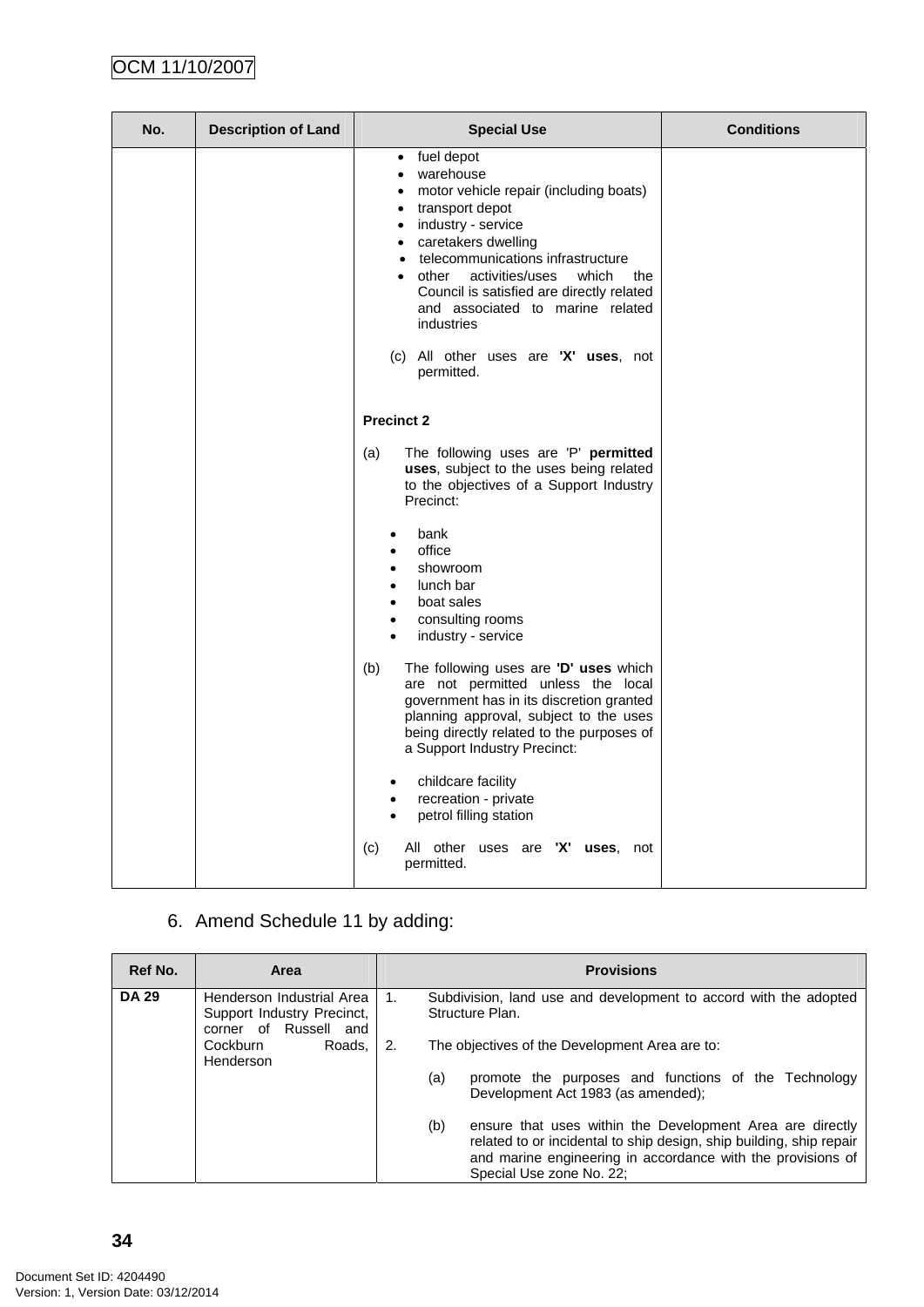# OCM 11/10/2007

| Ref No. | Area | <b>Provisions</b> |                                                                                                                                                                                                                                                                        |
|---------|------|-------------------|------------------------------------------------------------------------------------------------------------------------------------------------------------------------------------------------------------------------------------------------------------------------|
|         |      | (c)               | encourage research and development relative to marine<br>related industry;                                                                                                                                                                                             |
|         |      | (d)               | encourage attractive and efficient facilities;                                                                                                                                                                                                                         |
|         |      | (e)               | provide for the safe movement of vehicular and pedestrian<br>traffic; and                                                                                                                                                                                              |
|         |      | (f)               | protect the amenity of areas adjacent to the zone.                                                                                                                                                                                                                     |
|         |      | 3.                | Development Standards                                                                                                                                                                                                                                                  |
|         |      |                   | The following provisions apply to all land included in the SU22 zone<br>and DA29 area in addition to any provisions which are more<br>specifically applicable to that land under the Scheme:                                                                           |
|         |      | (a)               | <b>Building Setbacks</b>                                                                                                                                                                                                                                               |
|         |      |                   | A person shall not erect or cause or permit to be erected any<br>building or any portion of a building nearer to a street<br>alignment than as follows;                                                                                                                |
|         |      |                   | <b>Front boundary</b><br>Buildings shall be setback a minimum of 15 metres from the<br>front boundary. This area shall be used for landscaping and<br>car parking.                                                                                                     |
|         |      |                   | The setback shall apply to any structure greater than 1 metre<br>in height other than approved signage, retaining walls or<br>displays.                                                                                                                                |
|         |      |                   | <b>Secondary street boundaries</b><br>For corner lots, buildings shall be setback a minimum of 7.5<br>metres from the secondary street.                                                                                                                                |
|         |      |                   | Side and rear boundaries<br>Setbacks shall comply with Building Code of Australia.                                                                                                                                                                                     |
|         |      | (b)               | Landscaping                                                                                                                                                                                                                                                            |
|         |      |                   | A minimum of 5% of the total area of each lot must be<br>(i)<br>landscaped between the lot boundary and the boundary<br>line (excluding verge areas) or as varied under the<br>provisions of Clause 5.9.2 of the Scheme;                                               |
|         |      |                   | Notwithstanding sub-clause (i) above, lots with a<br>(ii)<br>boundary to Cockburn Road shall set aside a 3 metre<br>wide landscape strip along the road frontage and this<br>area shall be landscaped and maintained to the<br>satisfaction of the local government;   |
|         |      |                   | A landscape plan detailing the mix of hard and soft<br>(iii)<br>surfaces shall accompany any application for planning<br>consent. Landscaping shall be provided in accordance<br>with the approved plan and maintained to the<br>satisfaction of the local government; |
|         |      | (c)               | Vehicle Parking and Servicing Facilities                                                                                                                                                                                                                               |
|         |      |                   | (i)<br>Vehicle parking shall be provided in accordance with<br>Tables 2, 3 and 4 - Vehicle Parking Provisions;                                                                                                                                                         |
|         |      | (ii)              | Vehicle parking and servicing areas shall be screened from the                                                                                                                                                                                                         |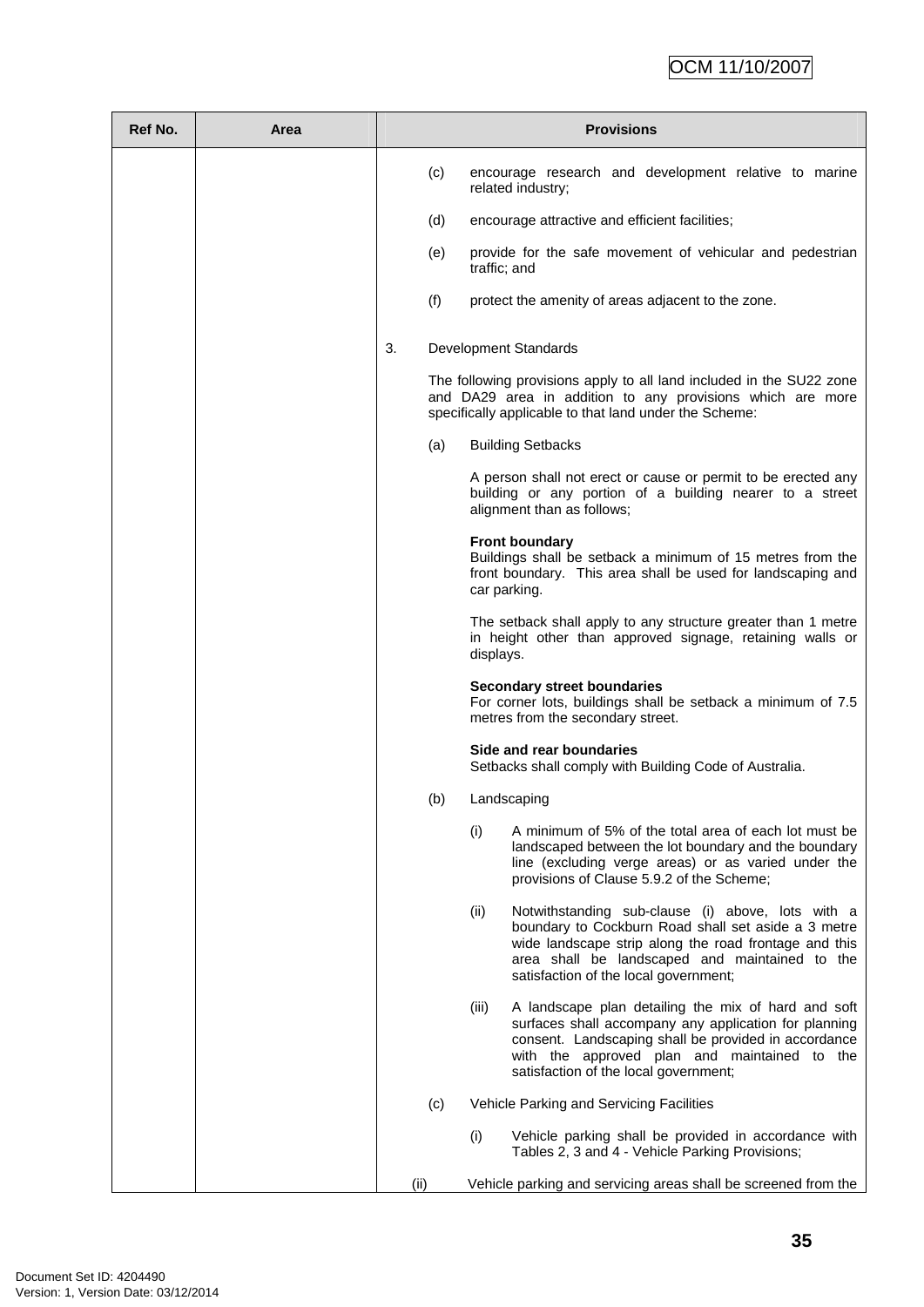# OCM 11/10/2007

| Ref No. | Area | <b>Provisions</b> |                                                                                                                                                                                                                                                                                                                                         |
|---------|------|-------------------|-----------------------------------------------------------------------------------------------------------------------------------------------------------------------------------------------------------------------------------------------------------------------------------------------------------------------------------------|
|         |      |                   | street and either located behind the building or a landscape<br>strip;                                                                                                                                                                                                                                                                  |
|         |      |                   | (iii)<br>Where vehicle parking and servicing facilities are<br>proposed between the building and street alignment,<br>they shall be designed in such a way as to complement<br>the building and be screened from the street.                                                                                                            |
|         |      | (d)               | <b>Building Design</b>                                                                                                                                                                                                                                                                                                                  |
|         |      |                   | Buildings shall be designed to accord with the principles of the<br>Support Industry Precinct Design Guidelines;                                                                                                                                                                                                                        |
|         |      | (e)               | Signage                                                                                                                                                                                                                                                                                                                                 |
|         |      |                   | (i)<br>A plan or description of all signs for the proposed<br>development, including signs painted on a building,<br>shall be submitted to and approved by the local<br>government as a separate application;                                                                                                                           |
|         |      |                   | (ii)<br>Signage is to complement the architectural proportion<br>and scale of the building.                                                                                                                                                                                                                                             |
|         |      |                   | (iii)<br>Roof signs will not be permitted.                                                                                                                                                                                                                                                                                              |
|         |      | (f)               | <b>Prohibited Uses</b>                                                                                                                                                                                                                                                                                                                  |
|         |      |                   | No storage, transport, handling, use and disposal of chemicals<br>or toxic and hazardous substances shall occur within 100<br>metres of the wetland boundary.                                                                                                                                                                           |
|         |      | (g)               | Sustainability                                                                                                                                                                                                                                                                                                                          |
|         |      |                   | Development is to incorporate energy and water use efficient<br>design, material and products wherever practical.                                                                                                                                                                                                                       |
|         |      | (h)               | Fencing                                                                                                                                                                                                                                                                                                                                 |
|         |      |                   | Security fencing will be permitted along side and rear<br>boundaries; front fencing to any street frontage should be<br>limited to a minimum. Where security fencing is required to a<br>street frontage, the fence line is preferably to be set back to<br>the building line.                                                          |
|         |      |                   | The minimum standard for fencing is black PVC coated<br>galvanised link mesh with black support members.                                                                                                                                                                                                                                |
|         |      | (i)               | Stormwater Management                                                                                                                                                                                                                                                                                                                   |
|         |      |                   | All stormwater is to be managed on site to ensure no<br>significant runoff from the lots onto roads will occur with the<br>exception of lots located within the "Groundwater Protection<br>Zone" (see Structure Plan). These lots will drain into a<br>designated drainage swale to avoid direct discharge to the<br>adjacent wetlands. |

# **Submission**

A copy of the proposed amendment document, which includes Scheme Amendment Map and the Structure Plan, is included in Attachment 2 of the Agenda.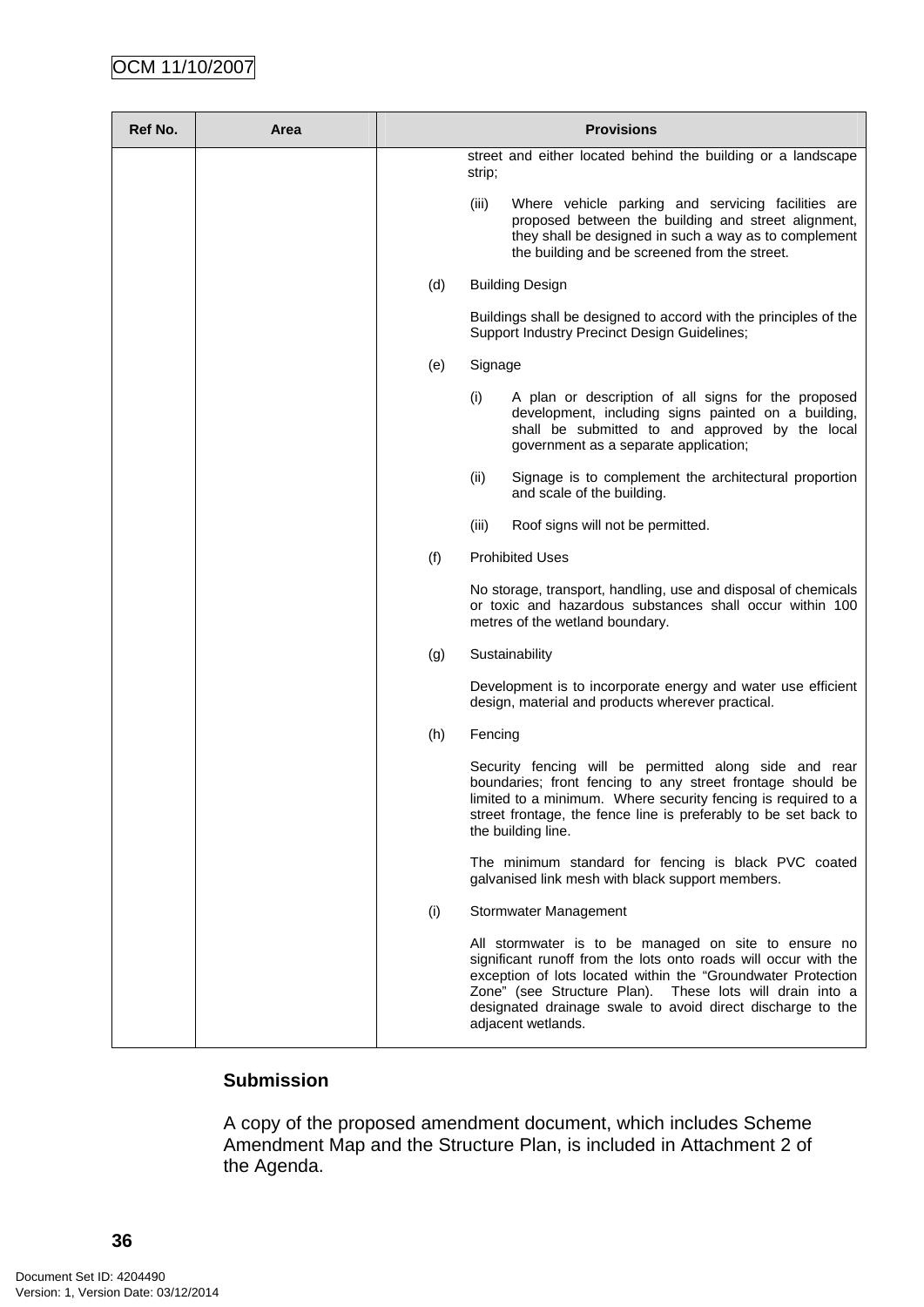As mentioned in the Council Agenda item dated 8 February 2007, the purpose of Amendment No. 50 is to ensure the subject land is developed for marine related support industry, including research and technology development, and in keeping with the development in the existing SU2 and DA 17 area. LandCorp proposes this Scheme amendment to include the subject area into proposed SU22 and DA29. Special Scheme provisions (refer to the above table) for SU22 and DA29 will be inserted in Schedules 4 and 11 of TPS No. 3 to provide land use permissibility and development standards for the subject area.

The proposal has been advertised for a period of 42 days. This report seeks Council support for final adoption of Scheme Amendment No. 50.

# **Report**

The scheme amendment was referred to the Environmental Protection Authority ("EPA") in accordance with Section 7A(1) of the Act.

The EPA considers that the proposed scheme amendment should not be assessed under Part IV Division 3 of the *Environmental Protection Act 1986* and that it is not necessary to provide any advice or recommendations.

Following clearance from the EPA, the amendment was advertised for public comment for a period of 42 days, concluding on 30 July 2007. The advertising procedure included an advertisement being placed in the Cockburn Gazette newspaper, government agencies and affected landowners being invited to comment on the proposal, a sign being erected on site, and information made available at Council's Administration Office and on Council's website.

Advertising of the amendment has resulted in the receipt of two submissions of no objection including one from the Water Corporation and the other from a landowner within the subject site.

The submission received from the Water Corporation indicates that it principally supports the proposal with suggestions of some minor changes to the Special Use provisions. The Water Corporation believes that some of those "P" uses (Permitted Uses) fall within Precinct 2 of the Structure Plan (Figure 5 of Attachment 2 refers) such as bank, office, lunch bar and consulting rooms should be listed as "D" uses (Discretionary Uses), since the Corporation believes that these uses are incompatible within the Woodman Point Waste Water Treatment Plant (WPWWTP) Odour Buffer.

The issues raised in the two submissions are suitably addressed in the Schedule of Submissions (Attachment 3 refers).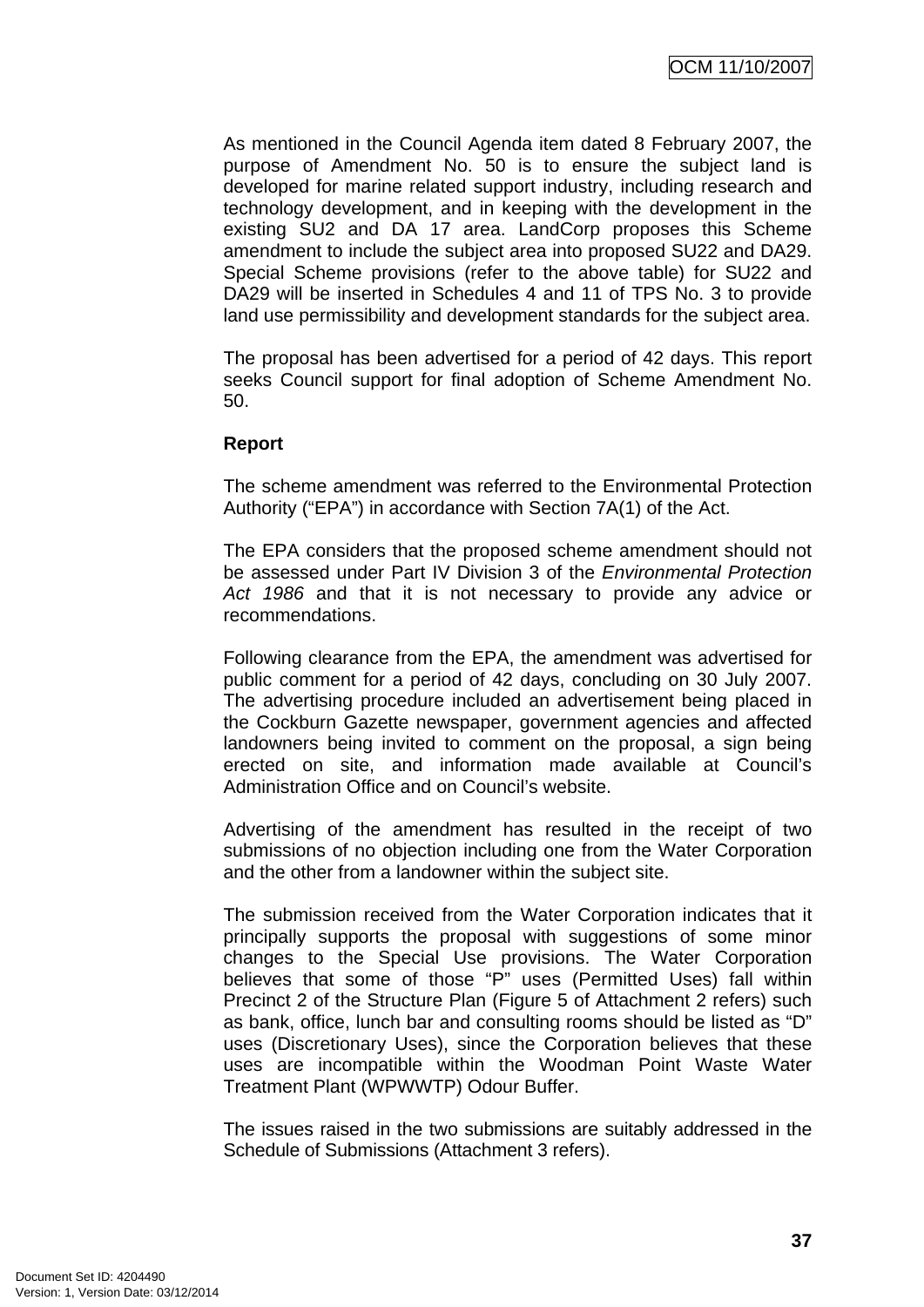# **Discussion**

The Structure Plan shows that the WPWWTP Odour Buffer covers more than 50% of the lots within the site and almost every lot within Precinct 2 area (in grey colour). The Western Australian Planning Commission (WAPC) *Statement of Planning Policy 4.1 – State Industrial Buffer* states that sensitive land uses are prohibited or special measures are necessary to ameliorate the impacts of industry or infrastructure.

Accordingly to the EPA's Guidance for the Assessment of Environmental Factors No. 3, sensitive land use is land use sensitive to emissions from industry and infrastructure including residential developments, hospitals, hotels, motels, hostels, caravan parks, schools, nursing homes, child care facilities, shopping centres, playgrounds and some public buildings. Some commercial, institutional and industrial land uses, which require high levels of amenity, may also, be considered "sensitive land uses". Examples include some retail outlets, offices and training centres.

Uses such as bank, office, showroom, lunch bar and consulting rooms (listed as "P" uses) in the provisions for Precinct 2 should be classified as sensitive land uses, and therefore should not be listed as "Permitted Uses" within the WPWWTP Odour Buffer area. These uses should instead be listed as "Discretionary Uses" within Precinct 2 area. Modifications are therefore required to the Scheme Amendment document to change these uses from "Permitted Uses" to "Discretionary Uses" as shown in Clause (2) of the "Recommendation" section of this report.

#### Structure Plan

As mentioned in the Council Agenda item dated 8 February 2007 (for initiation of proposed Scheme Amendment No. 50), the Structure Plan (Figure 5 of Attachment 2 refers) has been prepared for the subject land, which conforms with the approved subdivision layouts for the area. Under normal practice, a structure plan is usually prepared prior to the subdivision stage to guide subdivision. Nevertheless, the purpose of this proposed Structure Plan is more of a requirement of proposed Scheme Amendment No. 50, which provides two precincts of Precincts 1 and 2 (depicted on Structure Plan). The proposed SU 22 provisions (vary slightly between Precincts 1 and 2) stipulate land use permissibility in the two precincts.

A separate application is therefore required for the Structure Plan to be adopted by the Council and endorsed by the WAPC in order to support the proposed SU 22 provisions.

#### **Conclusion**

Proposed Amendment No. 50 is to ensure the subject area to be developed for marine related industry in keeping with the rest of the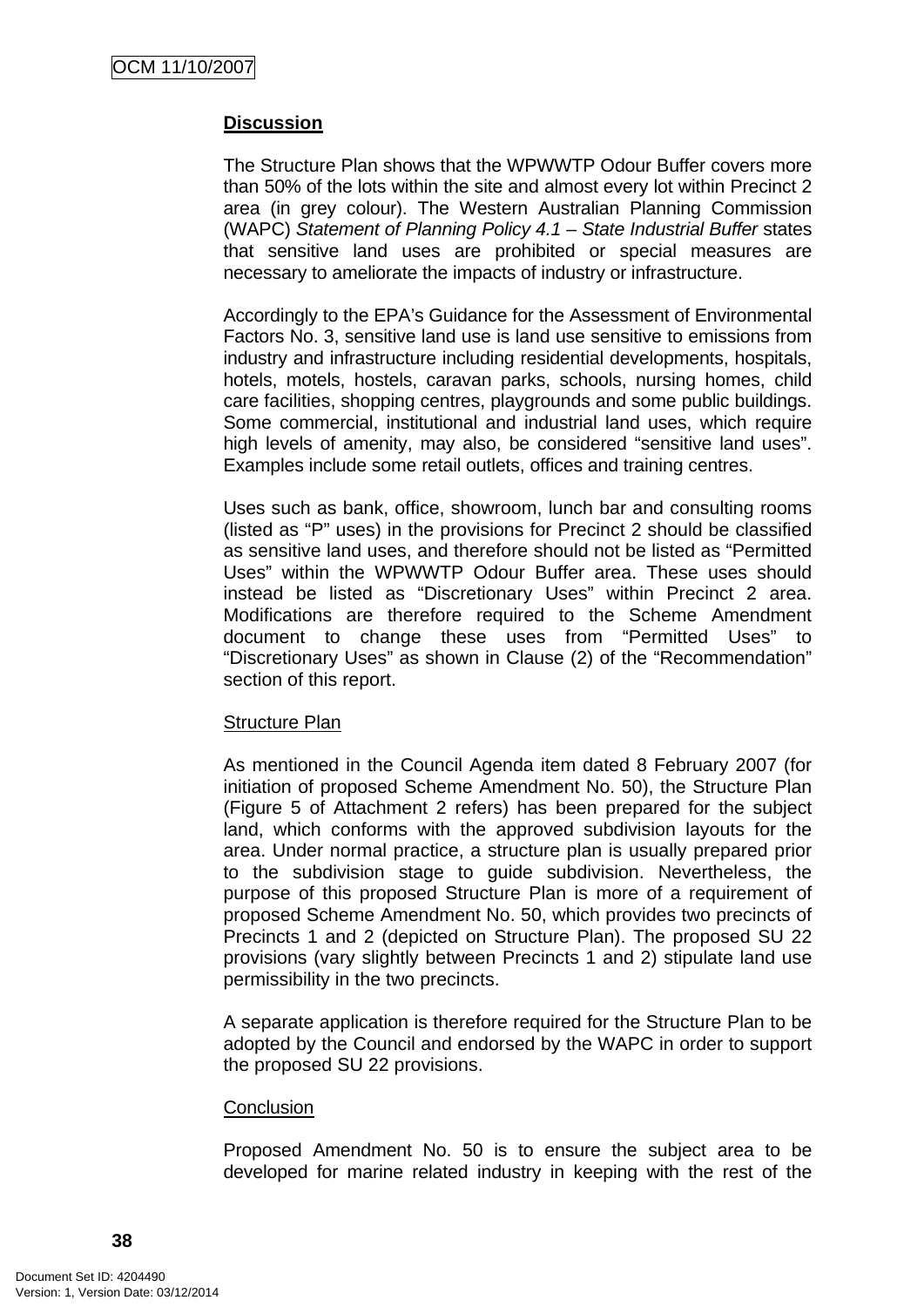Support Industry Precinct (DA17 area). The proposed SU22 and DA 29 Scheme provisions will facilitate development control within the area and streamline the development approval process. It is therefore recommended that Council adopt the amendment for final approval subject to the recommended modifications.

# **Strategic Plan/Policy Implications**

# *Demographic Planning*

*• To ensure the planning of the City is based on an approach that has the potential to achieve high levels of convenience and prosperity for its citizens.* 

# *Lifestyle and Aspiration Achievement*

*• To identify community needs, aspirations, expectations and priorities for services that are required to meet the changing demographics of the district.* 

# **Budget/Financial Implications**

N/A

# **Legal Implications**

Town Planning Scheme No. 3 Metropolitan Region Scheme Planning and Development Act 2005 Town Planning Regulations 1967 (as amended)

# **Community Consultation**

Following receipt of advice from the EPA, the amendment was advertised for a 42 day period. The 42 day public consultation period for Scheme Amendment No. 50 concluded on 30 July 2007. At the close of advertising, 2 submissions were received.

Refer to Schedule of Submissions in Attachment 3.

# **Attachment(s)**

- (1) Locality Plan
- (2) Scheme Amendment Document
- (3) Schedule of Submissions

#### **Advice to Proponent(s)/Submissioners**

The Proponent and those who lodged a submission on the proposal have been advised that the matter is to be considered at the 11 October 2007 Council meeting.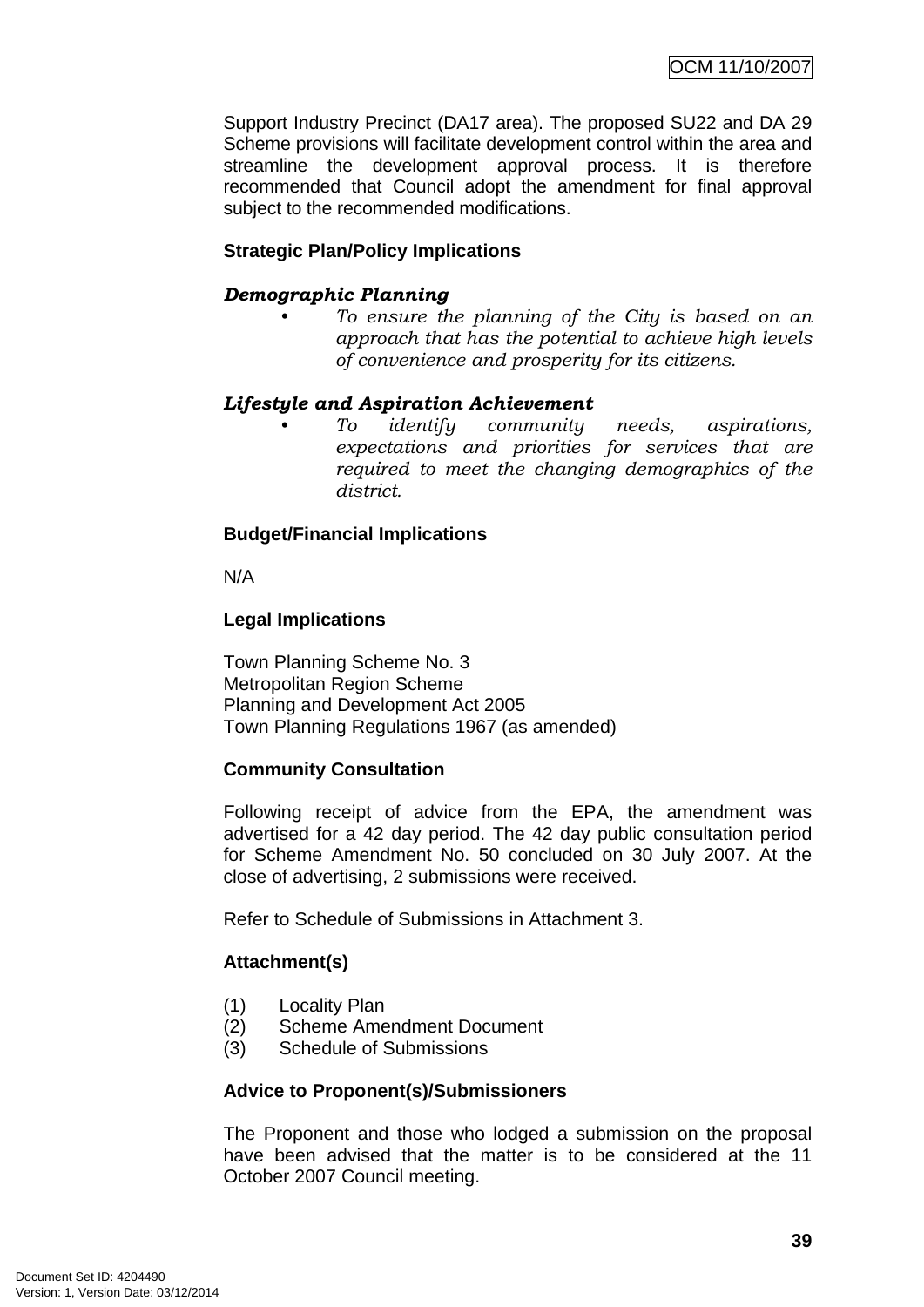# **Implications of Section 3.18(3) Local Government Act, 1995**

Nil

**14.8 (OCM 11/10/2007) - MULTIPLE DWELLING DEVELOPMENT (15 DWELLINGS) - LOT 118 O'CONNOR CLOSE, NORTH COOGEE - OWNER: GRACEVALE PTY LTD - APPLICANT: PRISM DESIGN AND MANAGEMENT (2213447) (T WATSON) (ATTACH) Item 14.8**

# **RECOMMENDATION**

That Council:

- (1) grant its approval for the erection of a six (6) storey building containing 15 multiple dwellings on Lot 118 O'Connor Close, North Coogee, in accordance with the approved plans subject to the following conditions:
	- 1. Development can only be undertaken in accordance with the details of the application as approved herein and any approved plans.
	- 2. Nothing in the approval or these conditions shall excuse compliance with all other relevant written laws in the commencement and carrying out of the development.
	- 3. The 15 metre 'Public Open Space' reserve requirement shown on the South Beach Village Structure Plan being subdivided from the rear of the lot, and shown on a Diagram or Plan of Survey as "Reserve for Recreation" and vested in the Crown under section 152 of the Planning and Development Act, such land to be ceded free of cost and without payment of compensation by the Crown, the details in respect of which are to be provided to the satisfaction of the City prior to the issue of a building licence for the development. This condition must be satisfied prior to the occupation of the development.
	- 4. The development being designed in consultation with a qualified acoustic consultant and/or engineer who must certify in an accompanying report that the development proposed complies with the requirements of MRS Amendment No.1008/33 relating to the South Beach location, to the satisfaction of City prior to the issue of a building licence for the development.
	- 5. The development incorporating 'Quiet House' design principles, details of which are to be submitted to the satisfaction of the City prior to the issue of a building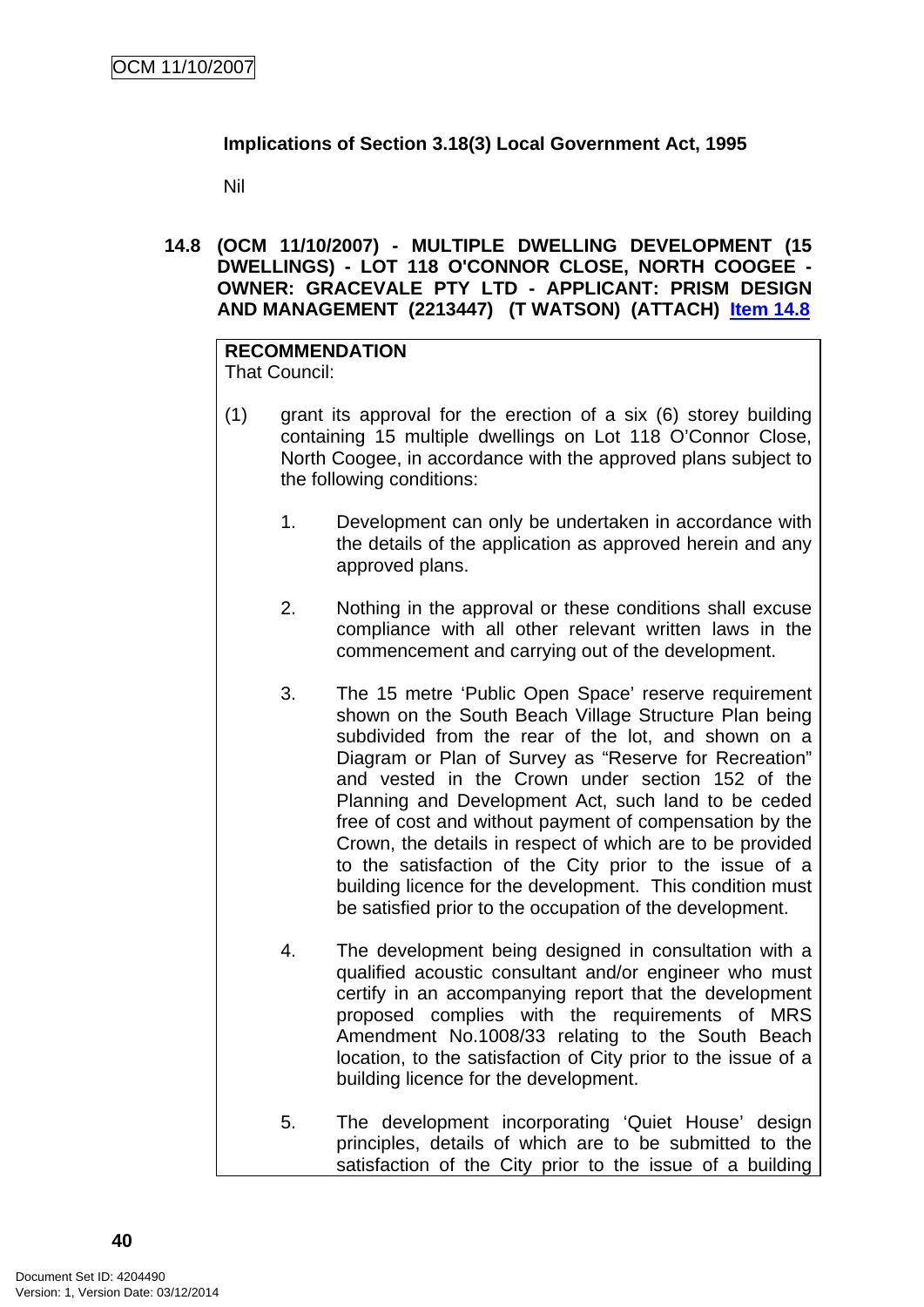# licence for the development.

- 6. Notification in the form of a memorial to be lodged against the Title and incorporated into the strata management plan advising of the potential impacts of noise and vibration associated with the 24 hour operation of the freight rail line adjacent to the site. Details of the memorial are to be provided to the satisfaction of the City prior to the issue of a building licence for the development. The memorial(s) are to be lodged against the Title prior to any subdivision or strata titling of the subject property.
- 7. The submission of material, finish and colour details for the development to the satisfaction of the City prior to the issue of building licence for the development.
- 8. The ground floor wall in the rear elevation being suitably detailed for the purposes of ensuring the appearance of such is aesthetically acceptable to the adjoining Public Open Space reserve the details in respect of which need to be provided to the satisfaction of the City prior to the issue of a building licence for the development.
- 9. All service areas (clothes drying areas and bin stores) and service related hardware, including antennae, satellite dishes and air-conditioning units, being suitably located from public view and/or screened, the details of which (if applicable) are to be provided to the satisfaction of the City prior to the issue of a building licence for the development.
- 10. The installation of outdoor lighting (if proposed) is to be in accordance with the requirements of Australian Standard AS 4282-1997: 'Control of Obtrusive Outdoor Lighting'.
- 11. The submission of a landscaping plan, the details of which are to the provided to the City's satisfaction prior to the issue of a building licence for the development.
- 12. Walls, fences and landscape areas are to be truncated within 1.5 metres of where they adjoin vehicle access points where a driveway and/or parking bay meets a public street or limited in height to 0.75 metres.
- 13. Any retaining wall(s) are to be constructed in accordance with a qualified Structural Engineer's design.
- 14. All car parking and access complying with the minimum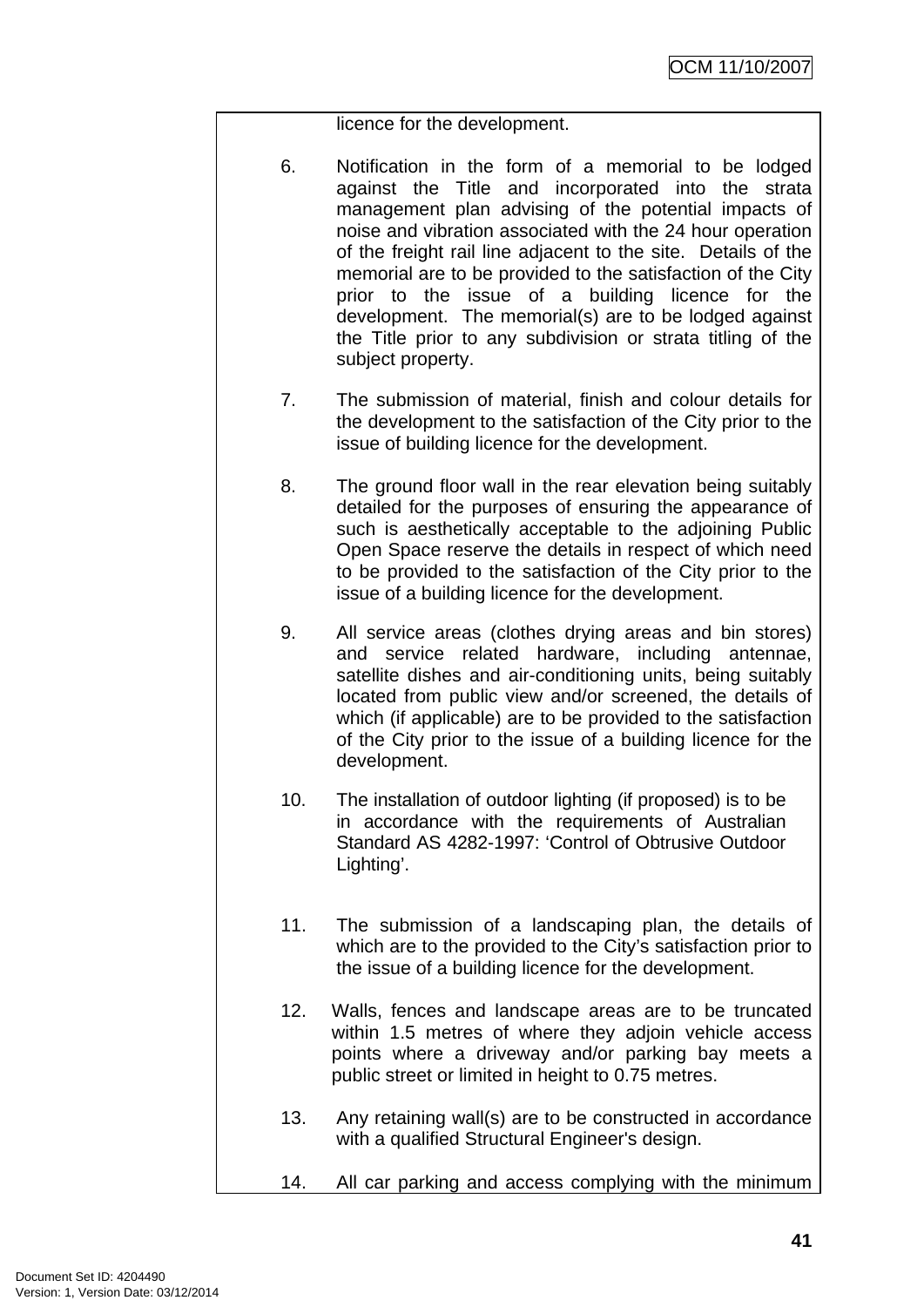requirements of the applicable Australian Standard and the Building Code of Australia (including disabled parking), the details of which are to be provided to the satisfaction of the City prior to the issue of a building licence for the development.

- 15. The allocation of car parking bays to specific dwellings is to be provided prior to the issue of a building licence, to be later reflected on any strata plan for the subject property to the satisfaction of the City.
- 16. The visitor parking bays being suitably sign posted and made available in perpetuity for such purposes.
- 17. Earthworks over the site and batters must be stabilised to prevent sand or dust blowing, and appropriate measures shall be implemented within the time and in the manner directed by the City in the event that sand or dust is blown from the site.
- 18. The development must not cause a sand drift or airborne dust nuisance to neighbours. The developer must prepare and implement a Dust Management Plan in accordance with the City's Policy on the Preparation of Dust Management Plans for development sites within the City of Cockburn. The plan is to be submitted and approved by the City's Health Services prior to the issue of a building licence for the development and complied with during all phases of the construction of the development.
- 19. The submission of a construction management plan, to the satisfaction of the City prior to the issue of a building licence for the development, detailing how it is proposed to manage:
	- (a) access to and from the site;
	- (b) the delivery of materials and equipment to the site:
	- (c) the storage of materials and equipment on the site;
	- (d) the parking arrangements for contractors and subcontractors; and
	- (e) other matters likely to impact on the surrounding properties.
- 20. No building (or related) activities associated with this approval causing noise and/or inconvenience to neighbours being carried out after 7.00pm or before 7.00am, Monday to Saturday, and not at all on Sunday or Public Holidays.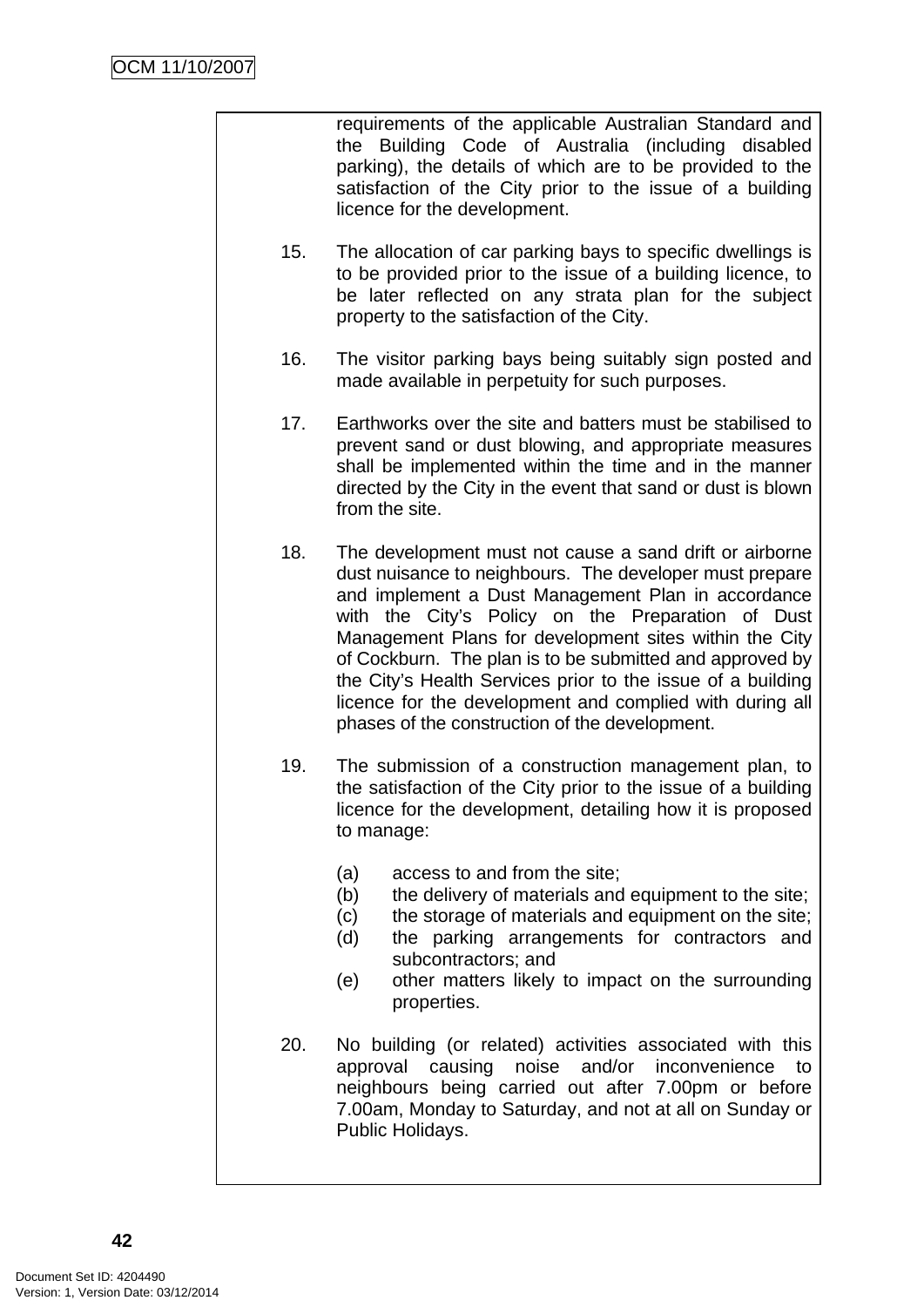# **FOOTNOTES**

The application has been determined on the basis of the plans and information provided to the City for assessment.

- 1. In the event there are any questions regarding the requirements of this approval, or the planning controls applicable to the land and/or location, the City's Planning Services should be consulted.
- 2. In relation to condition 4, the Public Transport Authority and Fremantle Ports have both expressed concern about the development, specifically due to the proximity of the site to the Fremantle Port rail line. To assist in addressing the condition, copies of the submissions received by the City are attached for consideration. It should also be noted, for assessment purposes, that the number of train movements on the line have increased since the testing associated with MRS Amendment No.1008/33 was undertaken.
- 3. With respect to condition 6, the Memorial should state as follows: This dwelling is in the vicinity of an operating freight line servicing the Port of Fremantle and associated industrial areas. The line operates 24 hours a day, 7 days a week. Residential amenity, therefore, may be affected by noise, vibration and other impacts from freight traffic using the rail line.
- 4. With respect to condition 9, given the prominent location of the subject land, the placement of services and related hardware will require specific attention at working drawings stage. With respect to air conditioning condenser units, a generic approach to screening such units may be necessary (through a consistent element in balustrades for example).
- 5. With respect to condition 19, the Council's objective is to ensure the construction of the development is undertaken in a manner that has minimal impact on adjoining and adjacent landowners, and the local community generally.
- 6. The development is to comply with the requirements of the Building Code of Australia.
- 7. If the development the subject of this approval is not substantially commenced within a period of 2 years, or such other period as specified in the approval after the date of the decision, the approval shall lapse and be of no further effect.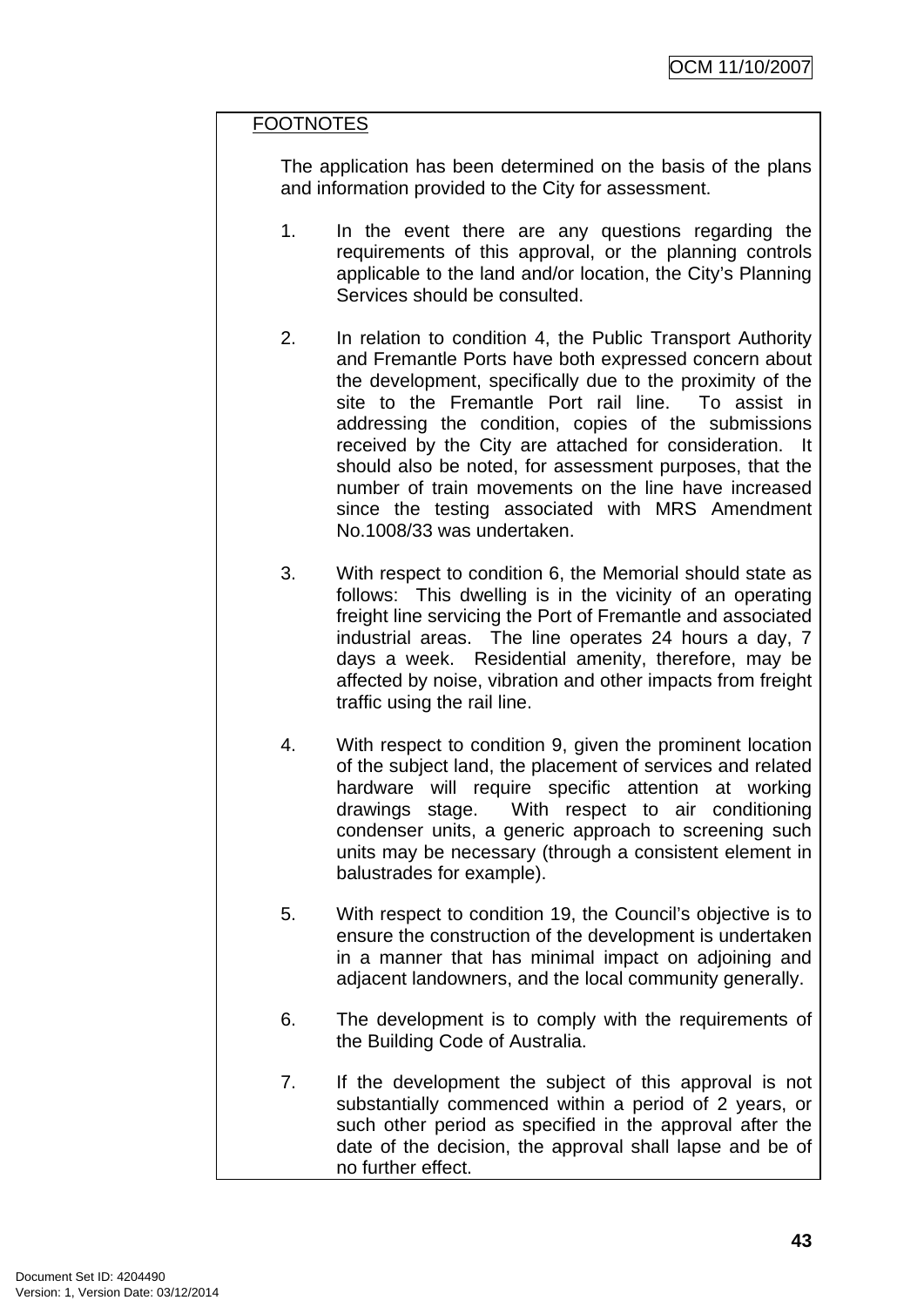- 8. Where an approval has so lapsed, no development shall be carried out without the further approval of the Council having first been sought and obtained.
- (2) issue a Notice of Determination of Application for Planning Approval under the City of Cockburn Town Planning Scheme No.3; and
- 3) advise the applicant, submissioner, Western Australian Planning Commission, Public Transport Authority and Fremantle Ports of Council's decision accordingly.

# **COUNCIL DECISION**

# **Background**

| ZONING:           | MRS: I                                  | Urban                             |  |  |       |
|-------------------|-----------------------------------------|-----------------------------------|--|--|-------|
|                   |                                         | TPS3: Development Area 16 (South  |  |  | Beach |
|                   |                                         | Development Zone)                 |  |  |       |
| <b>LAND USE:</b>  | <b>Residential (Multiple Dwellings)</b> |                                   |  |  |       |
| LOT SIZE:         | 2252m2                                  |                                   |  |  |       |
| <b>USE CLASS:</b> |                                         | Multiple Dwelling 'P' (Permitted) |  |  |       |

The subject land is situated between O'Connor Close and the rail line servicing Fremantle Port in South Beach Village (North Coogee). To date, approval has been granted for the development of two buildings similar to that proposed, one of which is nearing completion (on the corner of Rollinson Road and O'Connor Close). Another similar proposal has also been presented to the City for determination (for Lot 117, adjoining the subject lot to the south), the plans for which are currently being amended by the applicant.

Adjacent to the subject land, on the western side of the port rail line, the City has approved the 'Islands' development on the former ANI site. This application comprised four (4) buildings, each six (6) storeys in height.

#### **Submission**

In accordance with the identification of the lot for high density residential development (in the South Beach Structure Plan),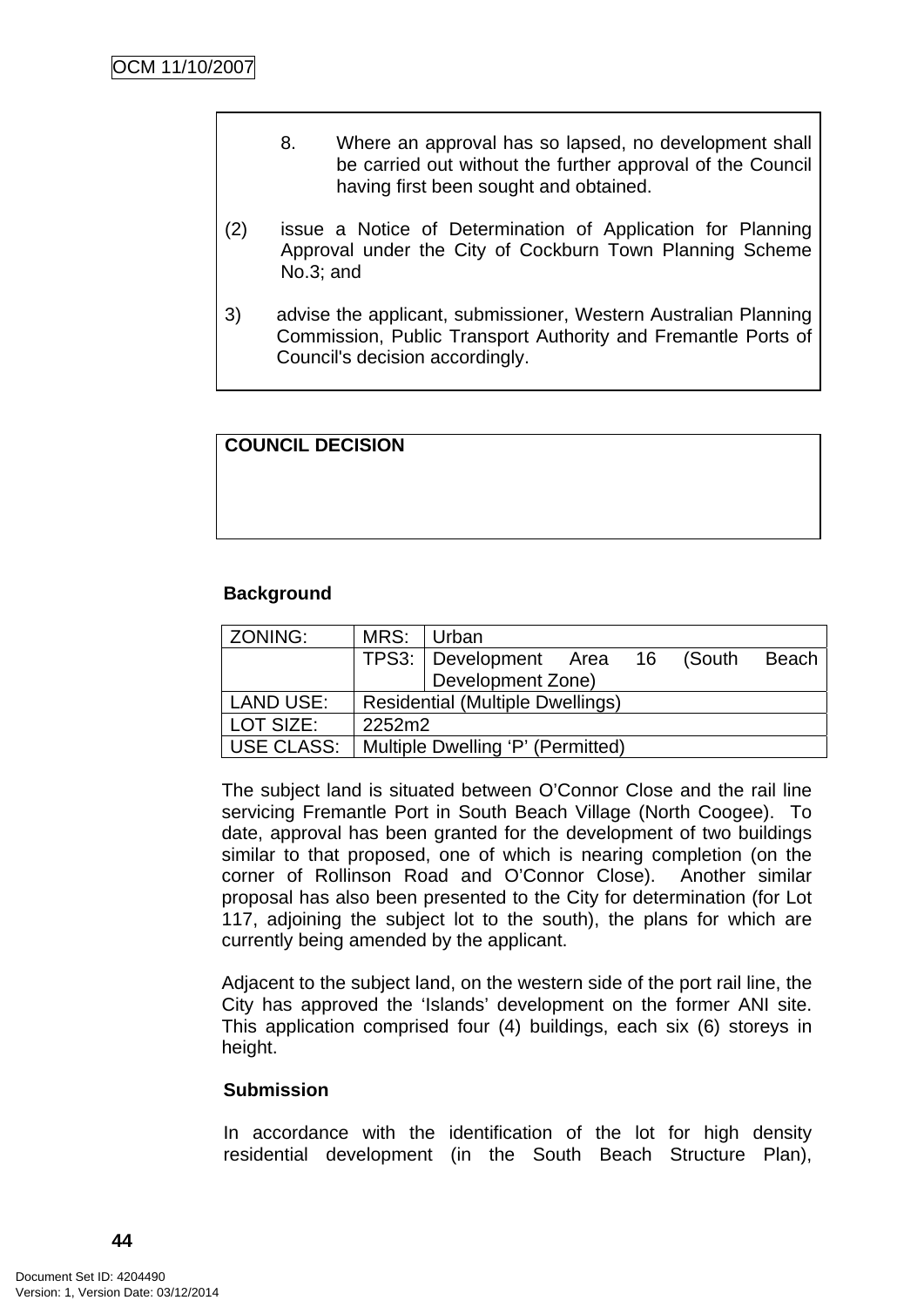application has been made to develop 15 multiple dwellings on the land. In detail, the following is proposed:

- A ground floor level containing: access ramps serving a porte cochure, 34 parking bays (30 resident; 4 visitor) and dwelling storerooms.
- Three levels (1-3) containing four (4) dwellings per level (12 in total).
- Two levels (4-5) containing three (3) penthouse apartments.

In accordance with the requirements of the Structure Plan for South Beach, the rear 15 metres of the site have been delineated on the ground floor plan as Public Open Space.

It is also noted, that by virtue of the building comprising a structure greater than five (5) storeys in height, the application has been referred to the Western Australian Planning Commission (WAPC) for determination under the Metropolitan Region Scheme (MRS). Any building or structure greater than five (5) storeys and/or 21 metres in height (within 300 metres of the coastline) is subject to determination by the WAPC due to the requirements of the MRS Clause 32 resolution relating to 'Coastal Buildings Above Specified Heights'.

The resolution states that local governments, including the City of Cockburn, *refer for determination by the Commission all applications for approval to commence development … exceeding five storeys or 21 metres in height (or both)*. Bearing this in mind, Council's responsibility relates to the determination of the application under Town Planning Scheme No.3 (and all related and/or relevant controls). Following determination under the City Planning Scheme, it is recommended the City refer its determination to the WAPC for consideration.

# **Report**

The following matrix provides an account of compliance with the planning controls (Structure Plan and R-Codes) applicable to the land. Elements that do not specifically comply are covered in more detail in the report.

| <b>Standard</b>    | <b>Provision</b><br>1.            | <b>Compliance</b>                                                       |
|--------------------|-----------------------------------|-------------------------------------------------------------------------|
| Use                | <b>Mixed Business/Residential</b> | Yes (residential)                                                       |
| Density            | R60-80                            | Yes (with R80 standard: 18<br>dwellings permissible;<br>15<br>proposed) |
| <b>Plot Ratio</b>  | 1.0:1.0 (or 2,252m <sup>2</sup> ) | No $(1.09:1.0 \text{ or } -2.473 \text{ m}^2)$                          |
| <b>Setbacks</b>    | As per RD-Codes                   | Yes/No - see report                                                     |
| Open Space         | 60%                               | No $(-56%)$                                                             |
| <b>Car Parking</b> | Tenant: Max. 2 bays/dwelling      | Yes (30 proposed)<br>visitor<br>Four $(4)$<br>bavs<br>also<br>proposed  |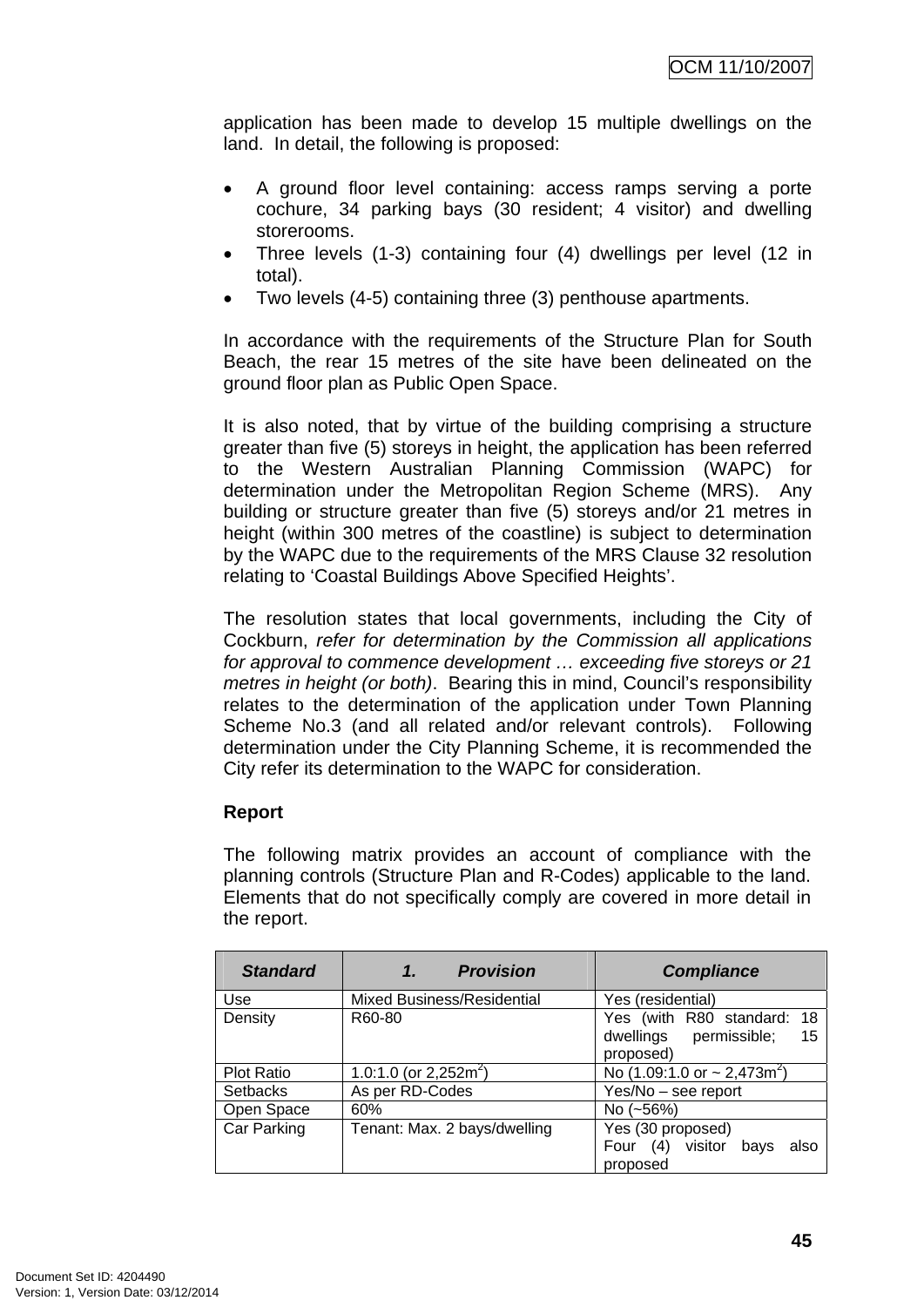### Plot Ratio

The plot ratio proposed for the site exceeds that permitted by approximately 221 square metres, reflecting primarily, the nature of the development proposed for the land – a lesser number (than that permitted) of larger dwellings.

From a planning perspective, the use of plot ratio to control the extent of development on a property is often considered a somewhat rudimentary, arbitrary measure. In redevelopment locations like South Beach, greater emphasis is placed on desired builtform outcomes, which contribute to the character envisaged for a particular location. In South Beach, importance is placed on the siting and height of development for the purpose of achieving appropriate relationships between adjoining lots, and the private and public domain.

Bearing the above in mind, as the proposal doesn't involve excess density and is generally compliant with the majority of planning controls applicable to the land (including parking provision), the additional plot ratio proposed is supported.

#### Building Setbacks

The front and rear building setbacks are considered acceptable.

The R-Codes require the front of the building to be setback 4.0 metres from O'Connor Close. With the exception of the porte cochure, the building is setback 7.5 metres. The porte cochure is supported as a feature that will address the street, providing a clearly defined entry point. It will also be a small element and is not inconsistent with similar development approved at the front of other lots in O'Connor Close. The rear setback essentially consists of the 15-metre Public Open Space strip between the proposed building and rail line. Similarly, this is supported in the knowledge that a range of setbacks have been approved adjacent to this space.

The side setbacks proposed are generally non-compliant with the R-Codes. The plans originally submitted with the application included a substantive six (6) storey parapet wall on the southern side boundary. This has subsequently been changed following a review of the subject application, and that proposed for adjoining Lot 117 – which proposed parapet walls on both side boundaries. For the purpose of achieving a degree of separation between buildings (breaking building bulk), and visual corridors between the builtform ultimately erected, both applicants' were encouraged to set off their respective side boundaries.

As proposed, therefore, there will be a clear break between the upper levels of the buildings proposed for both the subject lot and Lot 117 adjoining to the south. On the subject lot, a minimum 1.5 metre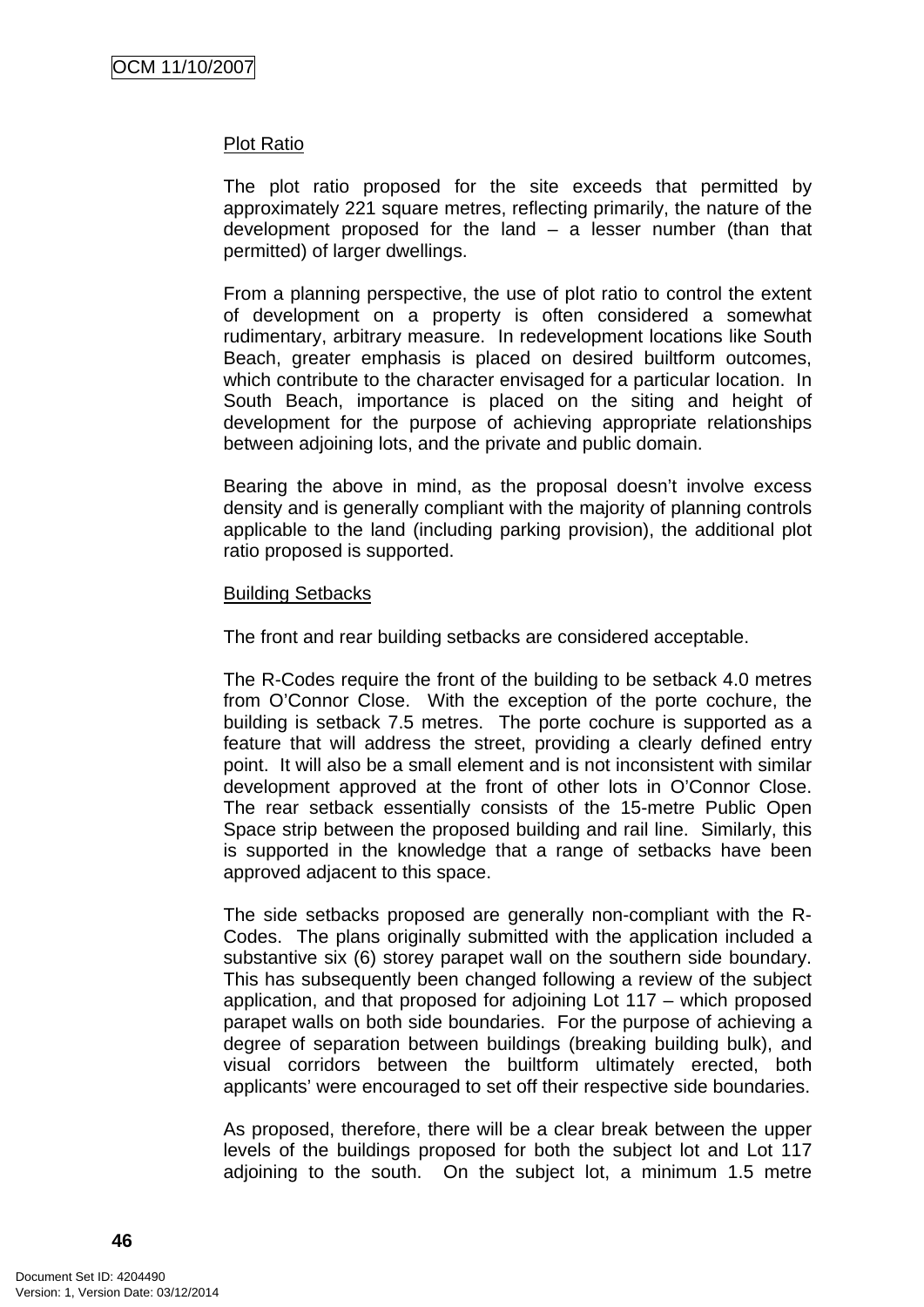setback is proposed to southern side boundary. The balance of the building will be setback  $\sim$  4.5 - 6.15 metres. Adjacent to the north side boundary, levels 1-5 will be setback 2.05 metres, and approximately 4.8 and 6.7 metres. Recognising that all property owners are seeking to maximise their building frontage adjacent to the coast, and as the City has already approved a number of 'broad fronted' buildings with minimal side setbacks in O'Connor Close, the setbacks proposed are considered acceptable.

In accordance with the requirements of the R-Codes, adjoining property owners were consulted in respect of the side setbacks proposed. In response, one (1) submission was received. The adjoining owners to the north made the following comments:

- … *we recently undertook a redesign of stage three to create a view corridor through the estate to the ocean. Upon review of the adjoining development, we do not believe the design adversely affects the corridor … ; and*
- *Our only concern relates to the height of the parapet wall. Should Council approve the plan we respectfully request the extent of the wall is lessened with the inclusion of the timber sections …* .

The parapet wall referred to consists of a solid masonry component, approximately 3.25 metres high, with transparent timber panelling above this to a height of 5 metres. The wall encloses the ground floor courtyard and pool deck area. The parapet is supported as presented. It is situated on the southern boundary of the adjoining lot to the north, will not result in overshadowing, and is currently shown to include the timber infill (as requested).

# **Privacy**

South Beach Village is a developing 'urban' area, characterised by medium to high density residential development incorporating a range of dwelling types. One of the objectives for the location is the design of buildings that clearly address public spaces, providing for a strong connection between the public and private domain and an enhanced sense of community. Additionally, and particularly in the case of lots in O'Connor Close, there is the opportunity to achieve vast coastal views. Whilst privacy, therefore, is recognised as important, levels typically associated with suburban development is neither anticipated nor expected. Noting this and the form of development proposed, compliance with the Privacy requirements of the R-Codes does not occur.

# Open Space

The R-Codes require development at an R80 density to provide 60% site open space (~56% proposed). In this instance, the amount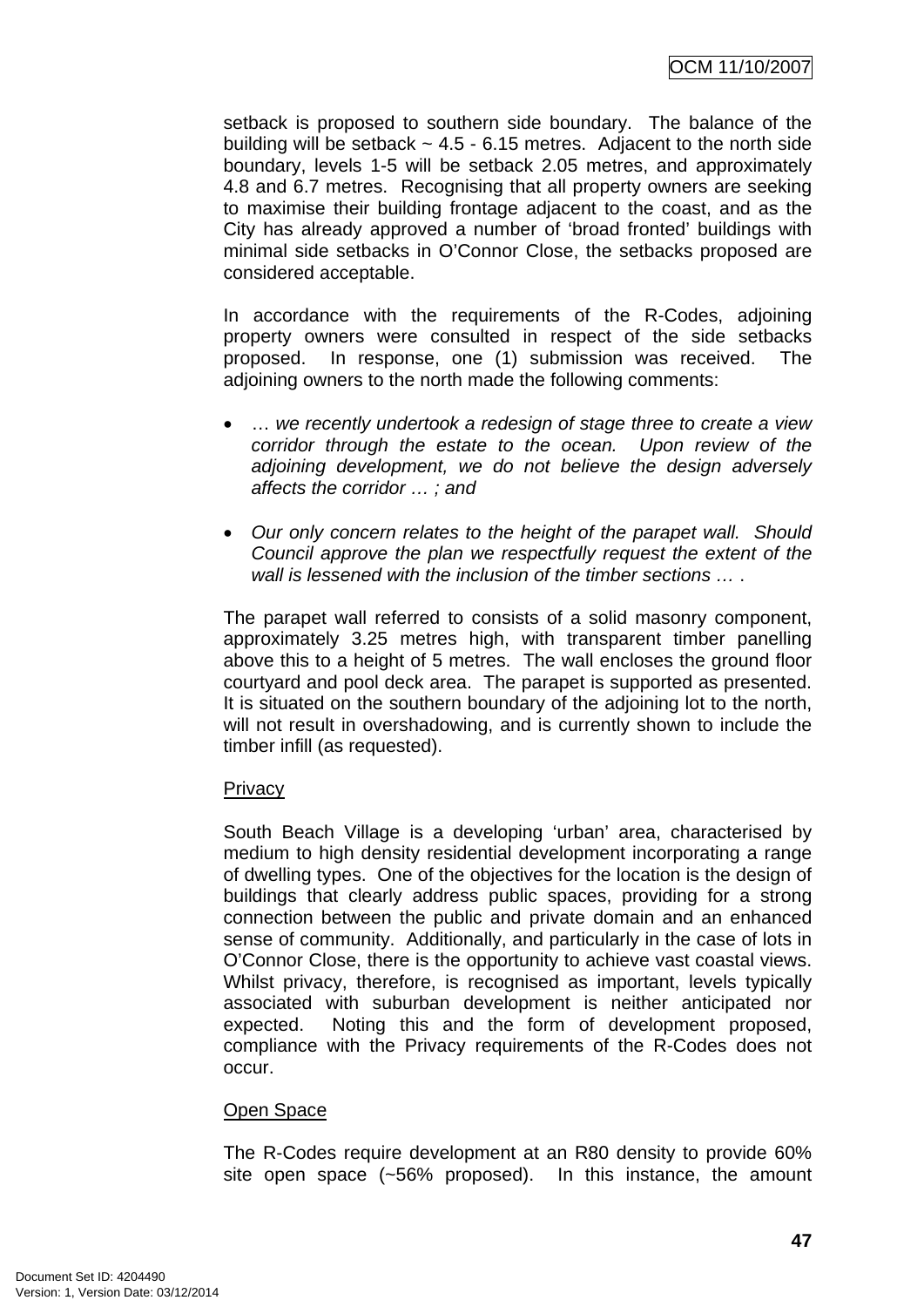proposed is considered acceptable and is supported. On other similar sites in South Beach Village i.e. those identified for high density grouped and multiple dwelling development, the open space requirement is 55%. Additionally, in the case of the subject proposal, each dwelling will be provided with large, functional balconies. In addition to supplementing the open space requirement for the site, balconies similar to those proposed soften the appearance of a building.

# **Other**

Other matters typically addressed by conditions of approval on applications similar to that proposed include:

- The submission of material, finish and colour details;
- Service hardware details i.e. where service hardware such as air conditioning condenser units are to be located on-site and/or screened (if necessary);
- Landscaping details:
- Parking details (and compliance with the relevant Australian Standard/s); and
- Acoustic and vibration details. In this regard, compliance with the requirements of MRS Amendment No.1008/33 need to be satisfied.

The above matters need to be addressed to the City's satisfaction prior to the issue of a building licence for the development.

# **Consultation**

Fremantle Port Authority and the Public Transport Authority were consulted in respect of the application (given the proximity of the subject land to the Fremantle Port rail line). In response, the following comments were made.

# Fremantle Port Authority (FPA)

The FPA advised that it's aware the applicant understands the need to satisfy the environmental criteria applicable to the land required by MRS Amendment No.1008/33. The FPA also suggests the applicant consider the requirements of the WAPC's draft statements on 'Road and Rail Transport Noise', and the 'Metropolitan Freight Network' *to provide an optimised outcome*. To assist the applicant, it is proposed to provide a copy of the FPA's response with the City's determination.

The FPA has also requested that title notification, advising of the proximity of the site to then Port rail line, occur. This is recommended by condition.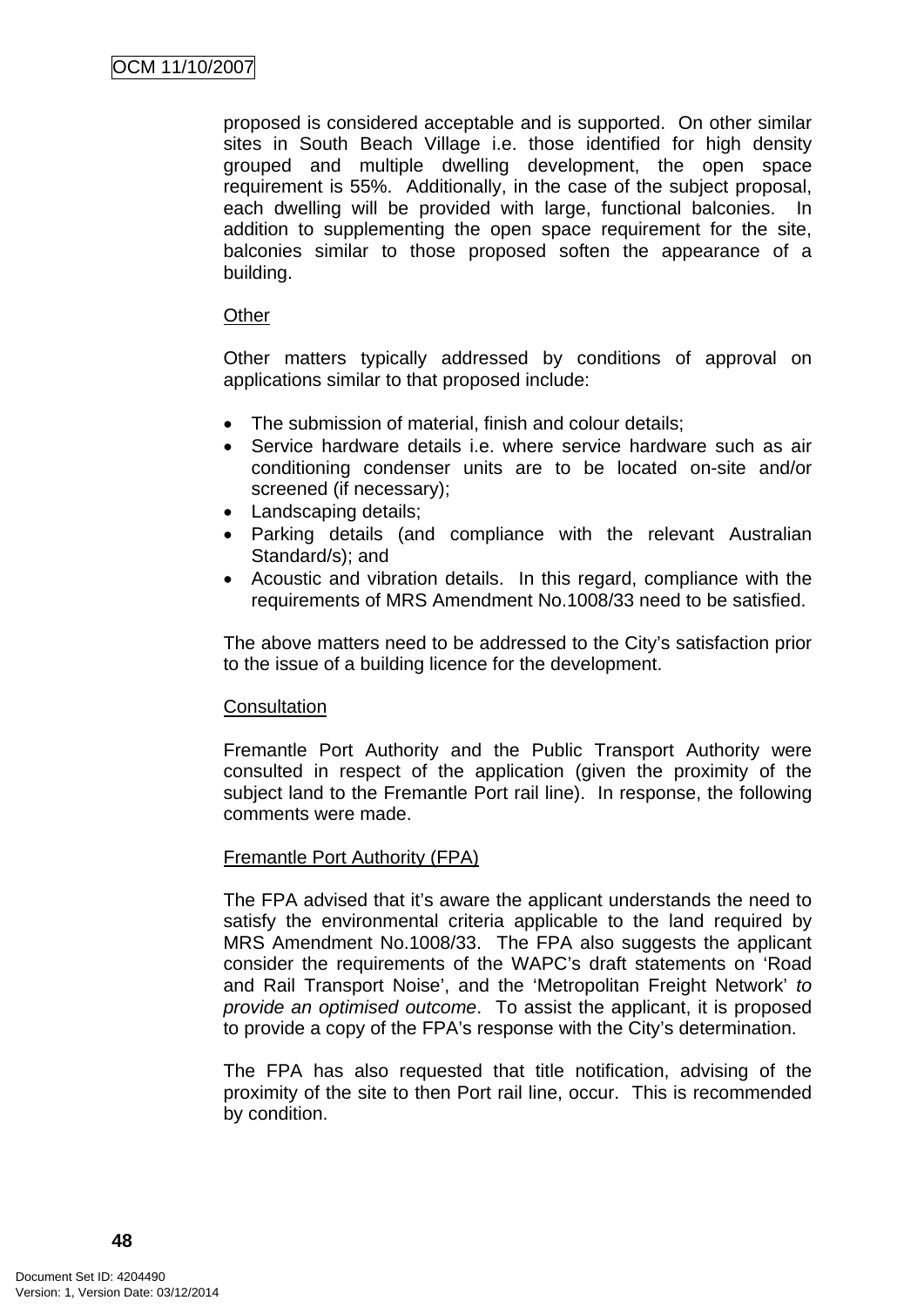# Public Transport Authority (PTA)

The PTA's advice is similar to that of the FPA. It is also proposed to provide a copy of the PTA's response to the applicant.

# **Conclusion**

The subject proposal will contribute to the emerging development of O'Connor Close as a medium-high density precinct within South Beach Village.

The proposed building will be similar in height to new development in the street, and that recently approved by the City or anticipated by future development proposals. To this end, the proposal is considered to satisfy the requirements of State Planning Policy 2.6 – 'State Coastal Planning Policy', dealing with the suitability of building heights in coastal locations. In terms of design, the building will provide for a strong connection with the public domain. Large, transparent balconies in the front and rear elevation will reinforce the design objectives for the location.

Bearing these points in mind and the comments above, it is recommended that Council under Town Planning Scheme No.3 conditionally approve the application.

### Recommendation

That Council conditionally approve the application for the erection of a six (6) building containing 15 multiple dwellings on Lot 118 O'Connor Close, North Coogee. It is also recommended the Council resolve to:

- issue a Notice of Determination of Application for Planning Approval; and
- advise the applicant, the submissioner, Western Australian Planning Commission, Fremantle Ports and the Public Transport Authority of Council's decision.

# **Strategic Plan/Policy Implications**

# *Demographic Planning*

*• To ensure development will enhance the levels of amenity currently enjoyed by the community.* 

# **Budget/Financial Implications**

In the event an application for review to the State Administrative Tribunal arises in respect of any of the conditions proposed to be imposed on approval, there may be a cost to be borne by the City.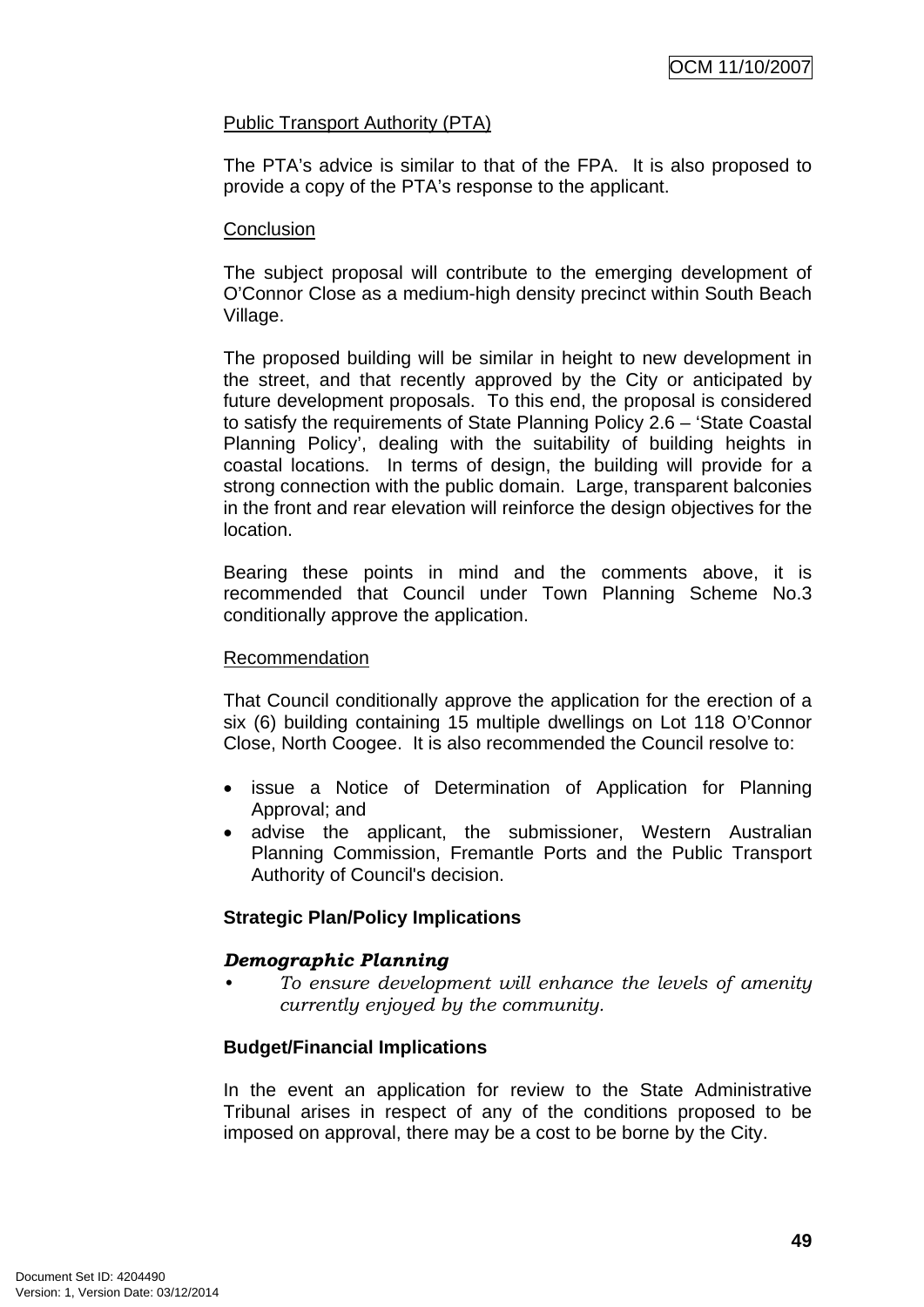# **Legal Implications**

Town Planning Scheme No.3 (R-Codes) South Beach Village Structure Plan Planning and Development Act 2005

# **Community Consultation**

Adjoining owners were consulted about the proposal.

# **Attachment(s)**

- 1. Location Plan
- 2. Site plan, floor plans and elevations
- 3. Submissions received.

# **Advice to Proponent(s)/Submissioners**

The Proponent(s) and those who lodged a submission on the proposal have been advised that this matter is to be considered at 11 October 2007 Council Meeting.

# **Implications of Section 3.18(3) Local Government Act, 1995**

Nil.

# **14.9 (OCM 11/10/2007) - DETAILED AREA PLAN FOR LOT 484 COOGEE, NORTH COOGEE - PROPONENT: AUSTRALAND (T WATSON) (9662) (ATTACH) Item 14.9**

# **RECOMMENDATION**

That Council:

- (1) approve the Detailed Area Plan presented for Lot 484 Port Coogee, North Coogee, prepared by Taylor Burrell Barnett for Australand, pursuant to the provisions contained under Clause 6.2.15 of the City of Cockburn Town Planning Scheme No 3; and
- (2) advise the applicant of Council's decision accordingly.

**COUNCIL DECISION**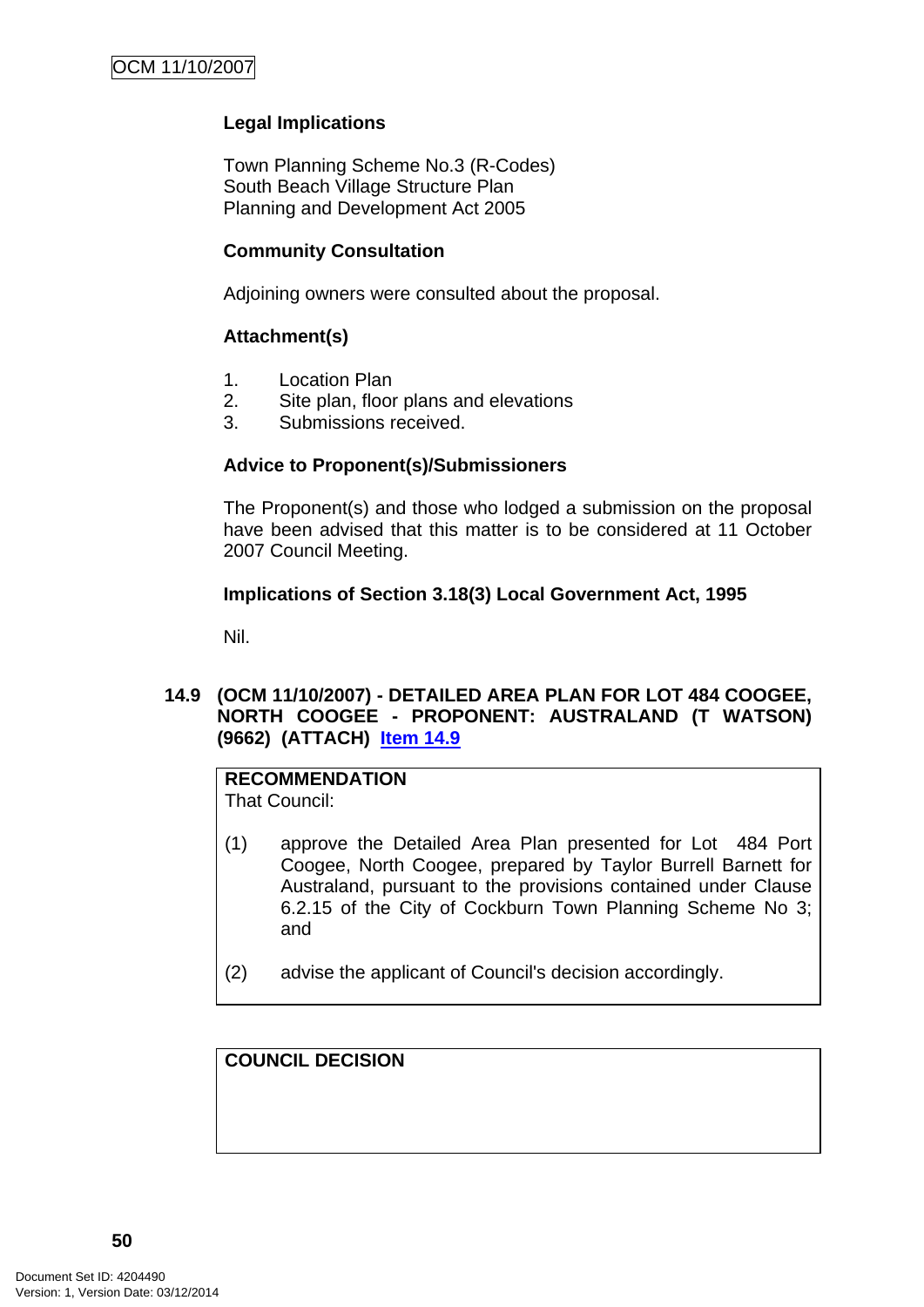# **Background**

The subject land is within the Port Coogee development area. consists of a lot owned by Australand and is situated in the north eastern part of the project area. Under the Structure Plan, the land is identified for high density residential development (R80). Public open space flanks the site to the east and north. The southern and western sides of the lot sit adjacent to land identified for single residential development at densities of R20 and R25.

# **Submission**

The attached DAP addresses amongst matters:

- the relationship of future development on the land to the lot frontages and adjoining Public Open Space;
- development potential (in part) i.e. building height, plot ratio etc;
- building design considerations, including elevation requirements adjacent to the public open space, and the location of service areas and related hardware;
- the need for consideration to be given to sound attenuation; and
- vehicular access details.

Where the DAP does not refer to an alternate standard, the applicable standard/s are those prescribed in the Residential Planning Codes (R-Codes) and Town Planning Scheme No. 3 where the R-Codes do not apply. For instance, the parking standards for residential development on the subject land are those detailed in the R-Codes, to be considered in conjunction with the access requirements of the DAP.

# **Report**

The DAP proposed for Lot 484 provides a site-specific layer of planning information to be considered in the design and development of the land in question. The information is to be considered within the framework of the Structure Plan adopted by Council for Port Coogee, as well as the City's Planning Scheme and the R-Codes. The DAP addresses amongst matters: building setbacks, height, vehicular access and private open space requirements. Given the prominence of the site, the DAP also addresses the need for attention to be given to the screening of service areas and related hardware, and sound attenuation.

# **Conclusion**

The DAP for Lot 484 reflects the content of the Structure Plan for the site and location. It also incorporates those matters typically addressed in DAP's as required by Town Planning Scheme No. 3 - in a manner that reflects the objectives for, and context of the site. Bearing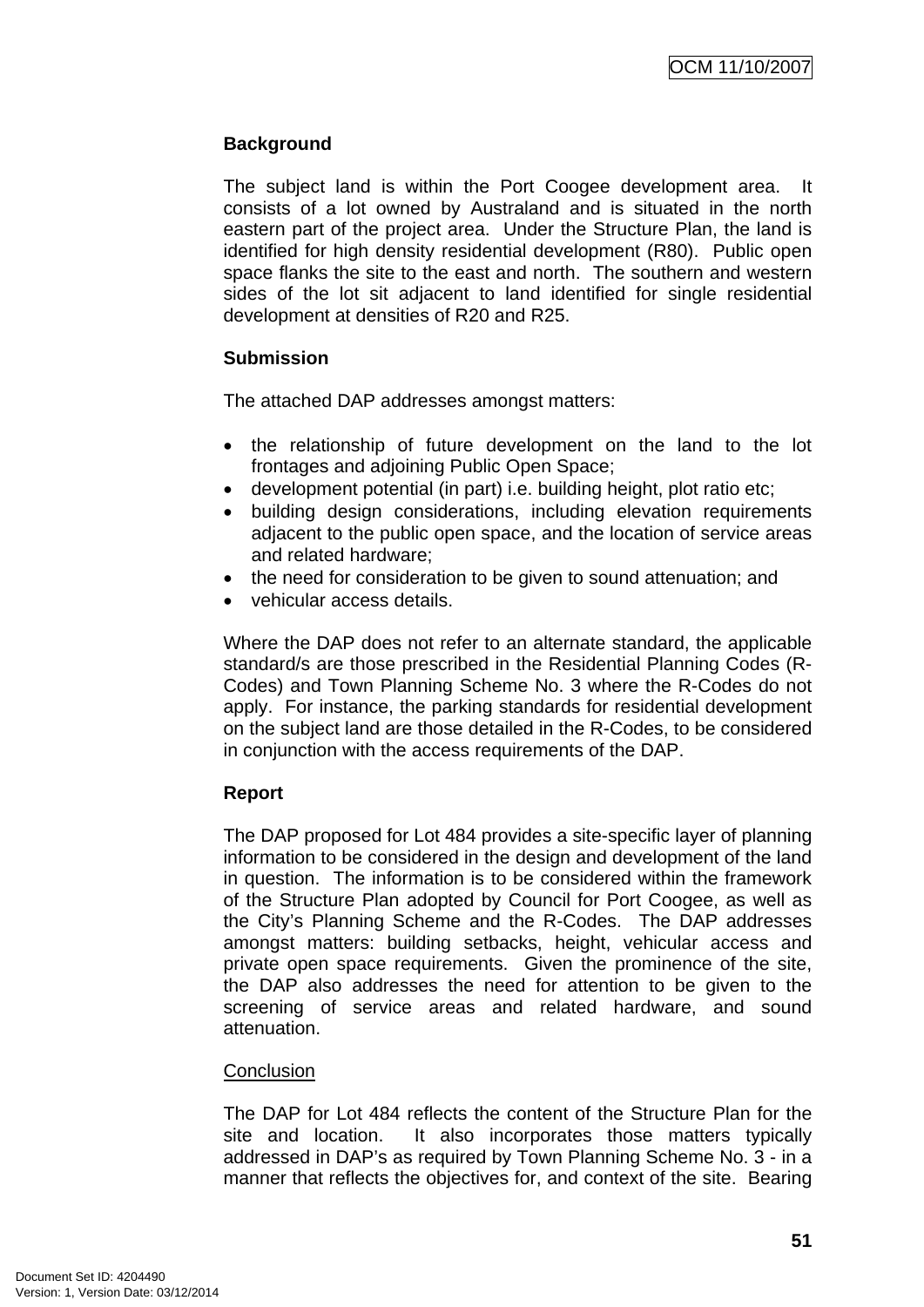these points in mind, it is recommended that Council adopt the DAP for the purposes of guiding future development on the land (and advise the applicant accordingly).

The approval of a DAP is in accordance with the provisions of 6.2.15 of the Scheme. The provisions identify planning considerations to be included in DAP's and the process for adopting such. Where a DAP may affect landowners other than the owner of the land subject of the Plan, the City may undertake consultation. As Australand is the owner of surrounding land, this has not occurred. Clause 6.2.15.8 provides scope for a DAP to be amended.

# **Strategic Plan/Policy Implications**

# *Demographic Planning*

- *To ensure development will enhance the levels of amenity currently enjoyed by the community.*
- *To ensure the planning of the City is based on an approach that has the potential to achieve high levels of convenience and prosperity for its citizens.*

# *Lifestyle and Aspiration Achievement*

• *To foster a sense of community spirit within the district generally and neighbourhoods in particular.* 

#### *Governance Excellence*

• *To conduct Council business in open public forums and to manage Council affairs by employing publicly accountable practices.* 

Council Policies that apply are:-

APD 31 Detailed Area Plans

# **Budget/Financial Implications**

N/A

# **Legal Implications**

Town Planning Scheme No. 3 Planning and Development Act 2005

# **Community Consultation**

The DAP has not been the subject of consultation. The DAP sits within the framework of the Port Coogee Structure Plan which has been through a comprehensive public consultation program, including workshops.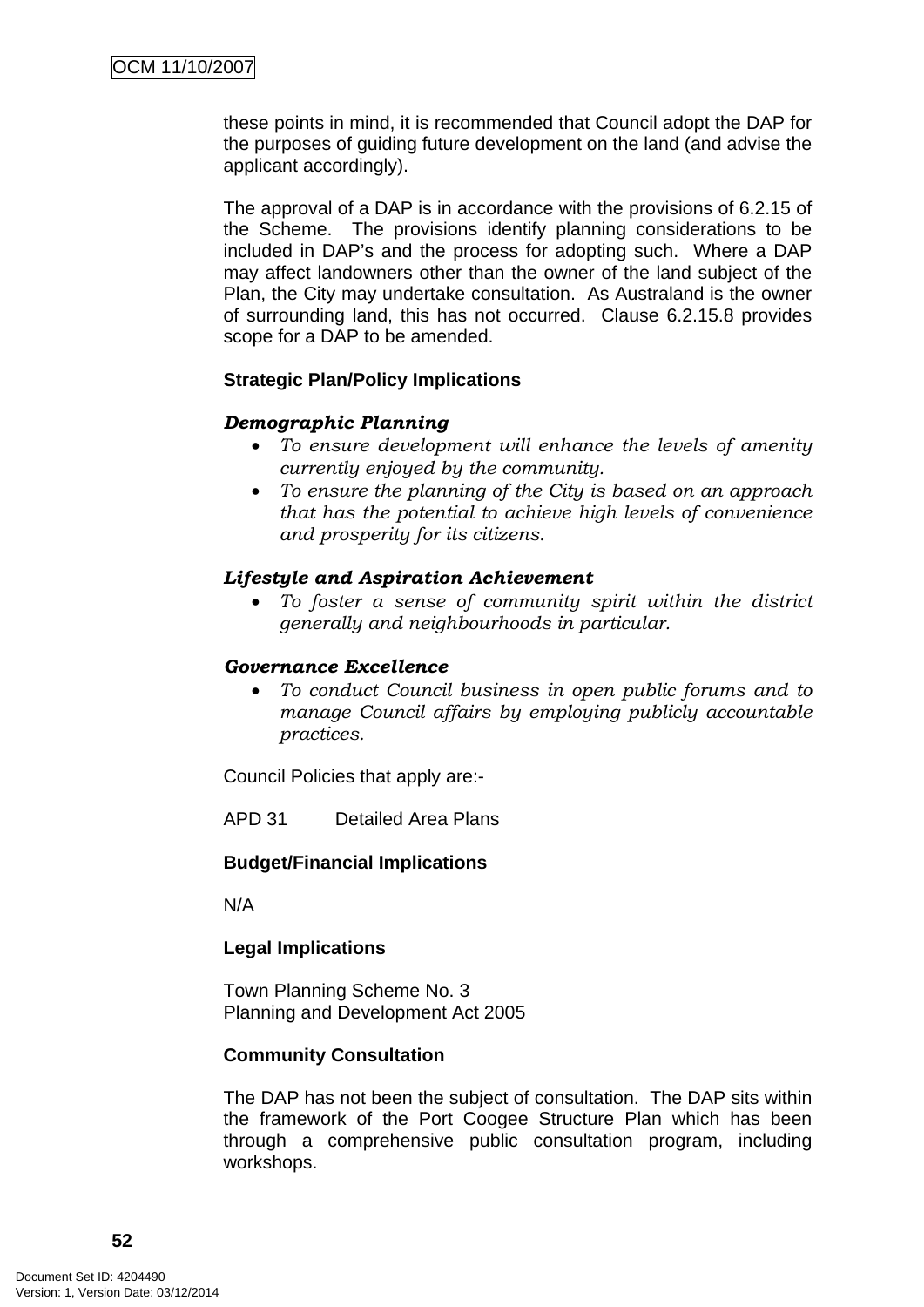# **Attachment(s)**

- 1. Location Plan
- 2. Detailed Area Plan

# **Advice to Proponent(s)/Submissioners**

The Proponent has been advised that this matter is to be considered at the 11 October 2007 Council Meeting.

# **Implications of Section 3.18(3) Local Government Act, 1995**

Nil

# **14.10 (OCM 11/10/2007) - CLOSURE OF PORTION OF COCKBURN ROAD & OCEAN ROAD NORTH COOGEE - PROPONENT: MCMULLEN NOLAN CONSULTING SURVEYORS (450002) (K SIM) (ATTACH) Item 14.10**

#### **RECOMMENDATION** That Council:

- (1) request the Minister for Planning and Infrastructure close portion of Cockburn Road and Ocean Road, North Coogee pursuant to Section 58 of the Land Administration Act 1997; and
- (2) advise the owners and representative of the adjoining land.

# **COUNCIL DECISION**

# **Background**

Structure Planning of the Port Coogee Development, recommended that Cockburn Road be aligned around and to the east of the proposed development.

# **Submission**

McMullen Nolan Consulting Surveyors acting for the developer has submitted a written request for the proposal.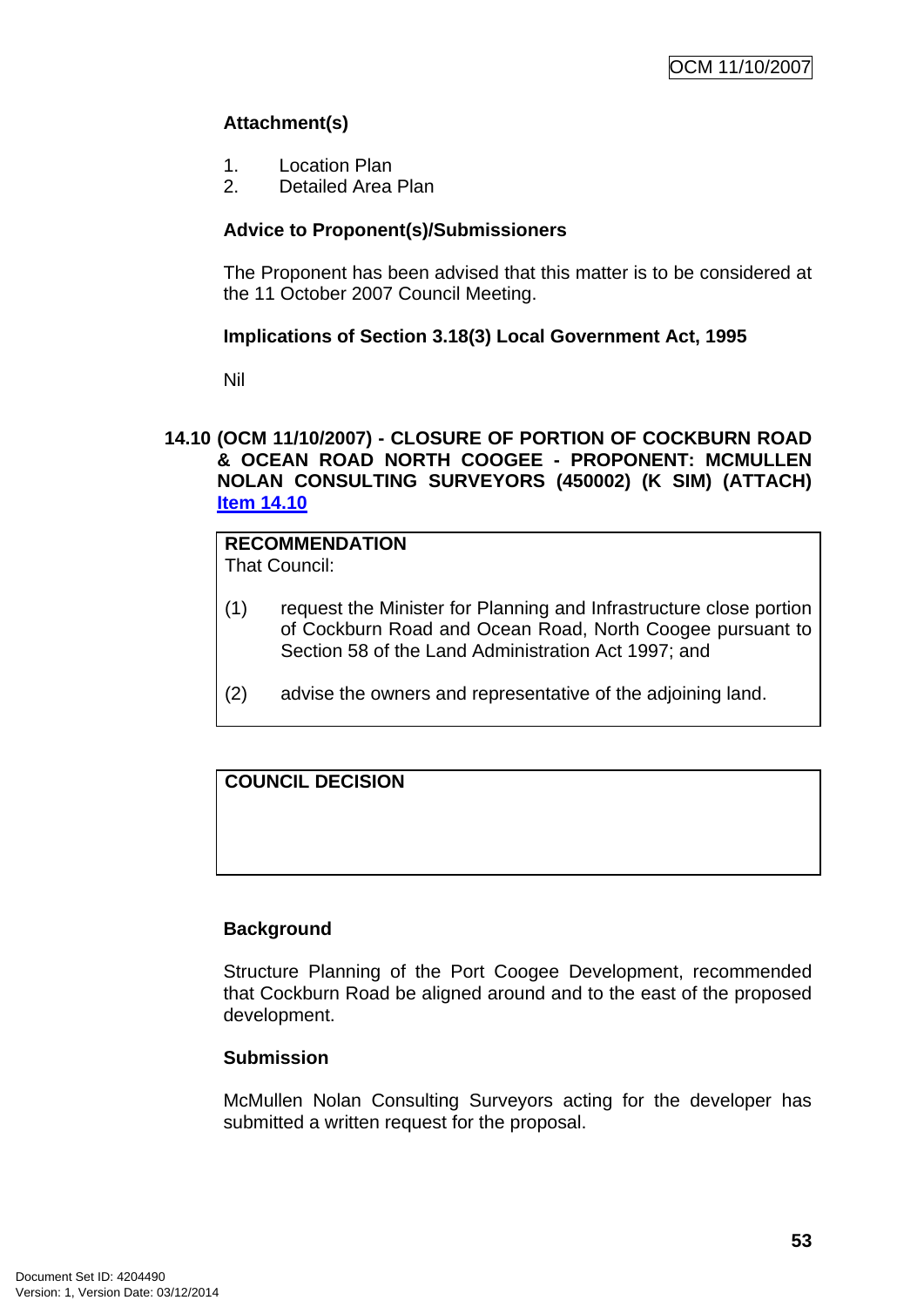# **Report**

The Structure Plan for the Port Coogee Development indicates closure of the current Cockburn Road running through the project in favour of an alternative Cockburn Road east of the current alignment. The alternative road reserve and the Ocean Road link road are due to be opened to the public in November 2007. This will allow the current Cockburn Road to be closed and the land made available for construction associated with the residential subdivision.

The proposal was advertised in the Gazette newspaper and at the conclusion of the statutory period there were no objections.

# **Strategic Plan/Policy Implications**

#### *Transport Optimisation*

*• To ensure the City develops a transport network that provides maximum utility for its users, while minimizing environmental and social impacts.* 

#### **Budget/Financial Implications**

N/A

# **Legal Implications**

Section 58 of the Land Administration Act 1997 refers.

# **Community Consultation**

The proposal was advertised in the Gazette Newspaper.

# **Attachment(s)**

Site maps.

# **Advice to Proponent(s)/Submissioners**

The Proponent(s) has been advised that this matter is to be considered at the 11 October 2007 Council Meeting.

# **Implications of Section 3.18(3) Local Government Act, 1995**

Nil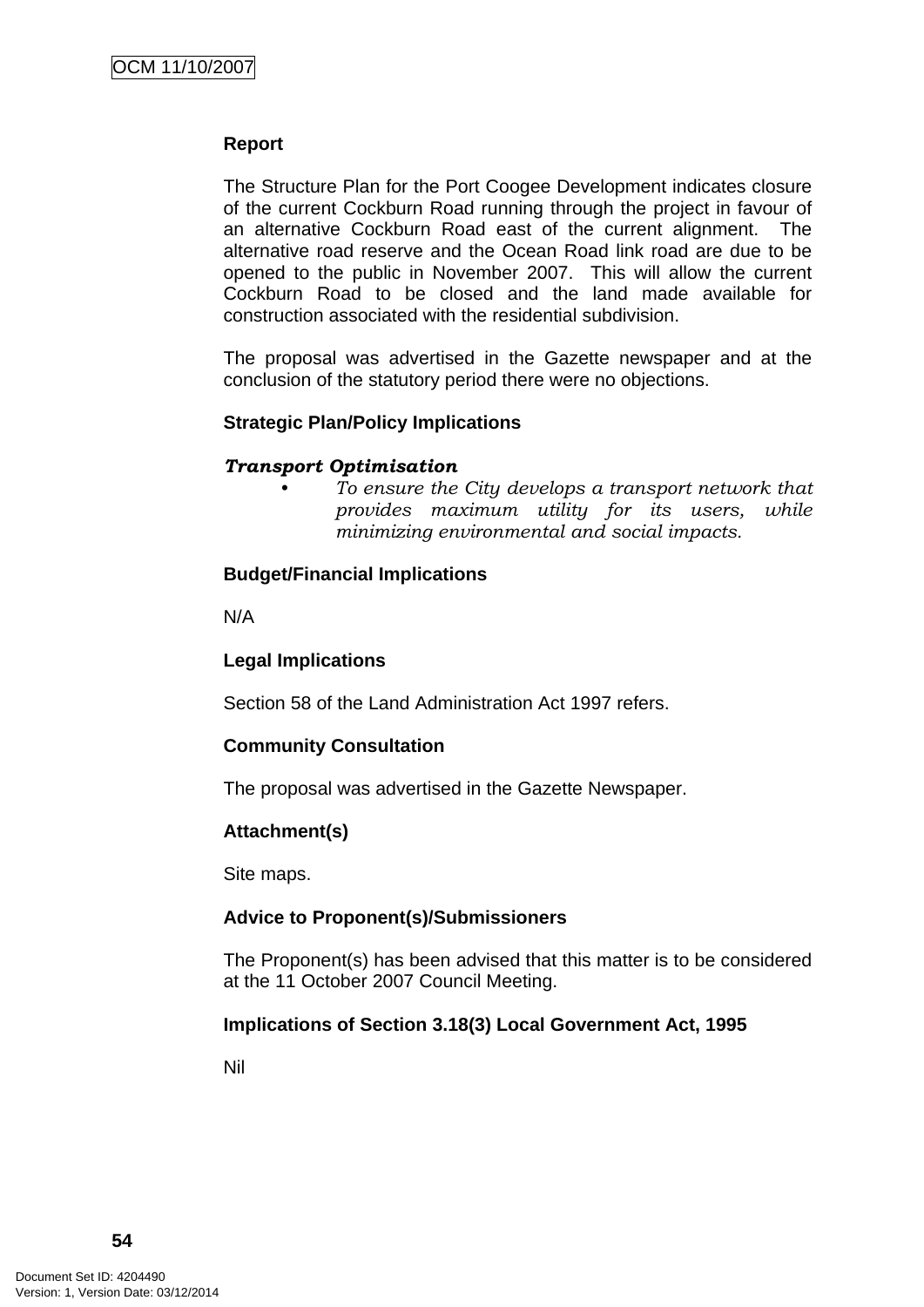**14.11 (OCM 11/10/2007) - AQUISITION OF NORTHERN PORTION OF RESERVE 46894, WENTWORTH PARADE, SUCCESS - OWNER: STATE OF WESTERN AUSTRALIA (5518347) (K SIM) (ATTACH) Item 14.11**

### **RECOMMENDATION**

That Council:

- (1) make application to the Western Australian Planning Commission to subdivide Lot 885 on Deposited Plan 29059 being Reserve 46894 into two (2) equal area portions of 1 hectare;
- (2) following approval of proposal in (1) above prepare a Deposited Plan to create lots 1 and 2;
- (3) purchase Lot 1 as a freehold parcel from the State of Western Australia for a purchase price of \$159,090 plus \$15,909 GST;
- (4) agree to meet all costs associated with the subdivision of the land; and
- (5) transfer \$190,000 from the Land Development Reserve fund to cover the puchase price and anticipated headworks/servicing costs and that the budget be amended accordingly.

**TO BE CARRIED BY AN ABSOLUTE MAJORITY OF COUNCIL**

# **COUNCIL DECISION**

# **Background**

Council at its meeting held on 9 November 2006 resolved to:

- (1) adopt the Amendment No. 49 to Town Planning Scheme No. 3 without modifications and in anticipation of the Hon. Minister's advice that final approval will be granted, the documents be signed, sealed and forwarded to the WAPC; and
- (2) advise the sub-missioners of Council's decision accordingly.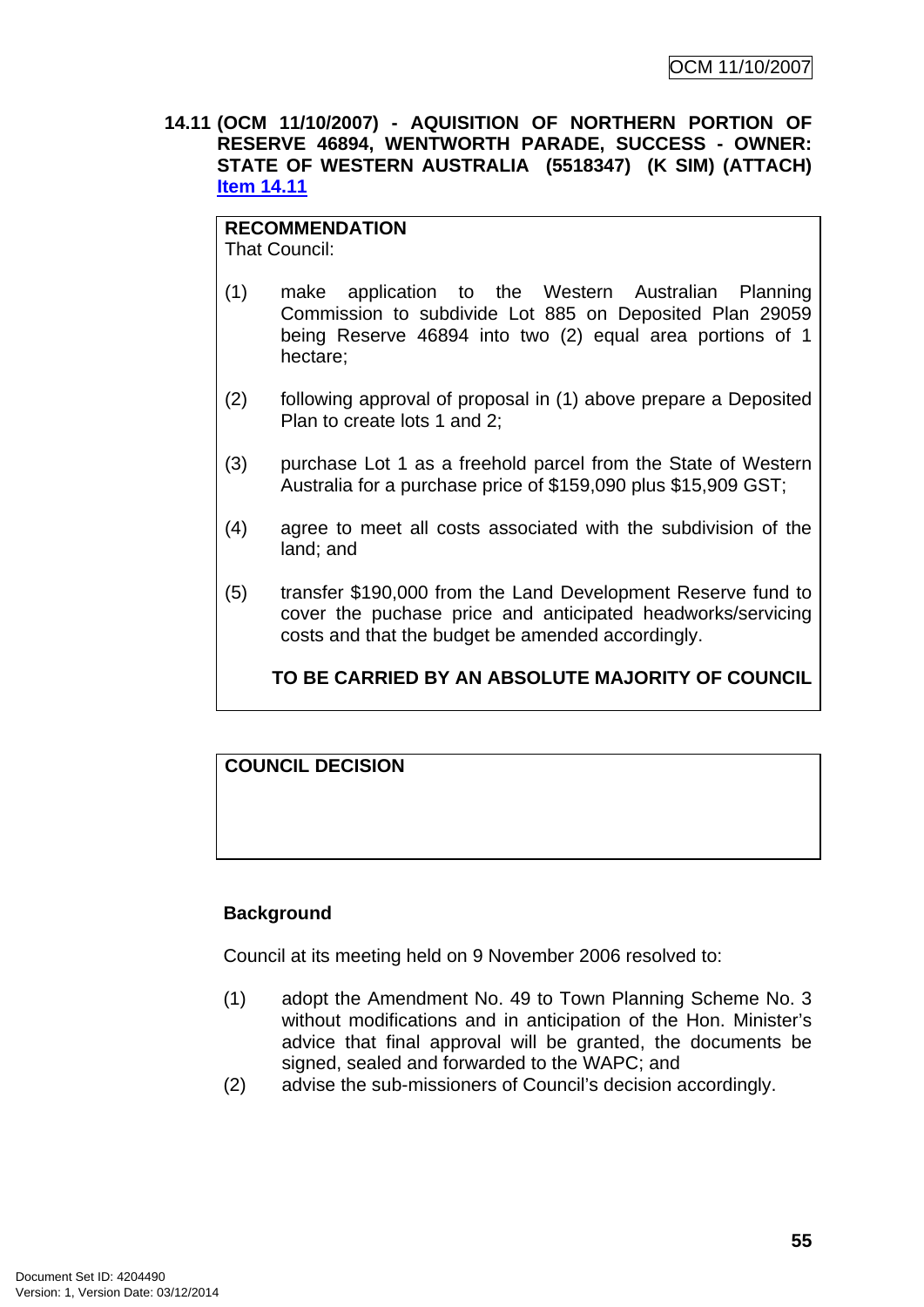# **Submission**

State Land Services have written to the City with an offer to sell 1 hectare of Reserve 46894 for a purchase price of \$159,090 exclusive of GST, subject to the City meeting all associated costs.

### **Report**

Amendment No. 49 received final endorsement by the Minister for Planning & Infrastructure in September 2007. State Land Services were sent a copy of a proposed subdivision and asked to supply a purchase price for the subject land.

State Land Services have responded to a request for a purchase price for the land shown as Lot 1 on the attached plan. The purchase price is set at 5% of the value as determined by the Valuer General's Office. The full value of the land as determined by the Value General's Office is \$3,500,000 inclusive of GST.

The valuation provided compares favourably with recent sales of commercial land in the area and accordingly it is recommended that Council proceed on the basis of the offer from State Land Services.

It is also recommended that the City initiate the subdivision of Lot 885 into two equal portions of 1 hectare. As required by State Land Services, the City will be responsible for all costs associated with the subdivision of the land including payment for the provision of services to the new lot, headworks costs, survey, transfer of the lease with Gold Estates of Australia to the new lot (lease covers the advertising rights on the corner of Beeliar Drive and Wentworth Parade and expires July 2010), legal and settlement fees. The cost of the above is estimated at \$30,000.

Approval of the subdivision will take approximately 3 months, following which a Deposited Plan will be prepared and lodged with the relevant authorities for clearance. It is considered that all formalities should be completed and new titles issued in approximately 6 months.

# **Strategic Plan/Policy Implications**

# *Demographic Planning*

*• To ensure the planning of the City is based on an approach that has the potential to achieve high levels of convenience and prosperity for its citizens.* 

#### *Lifestyle and Aspiration Achievement*

*• To deliver our services and to manage resources in a way that is cost effective without compromising quality.*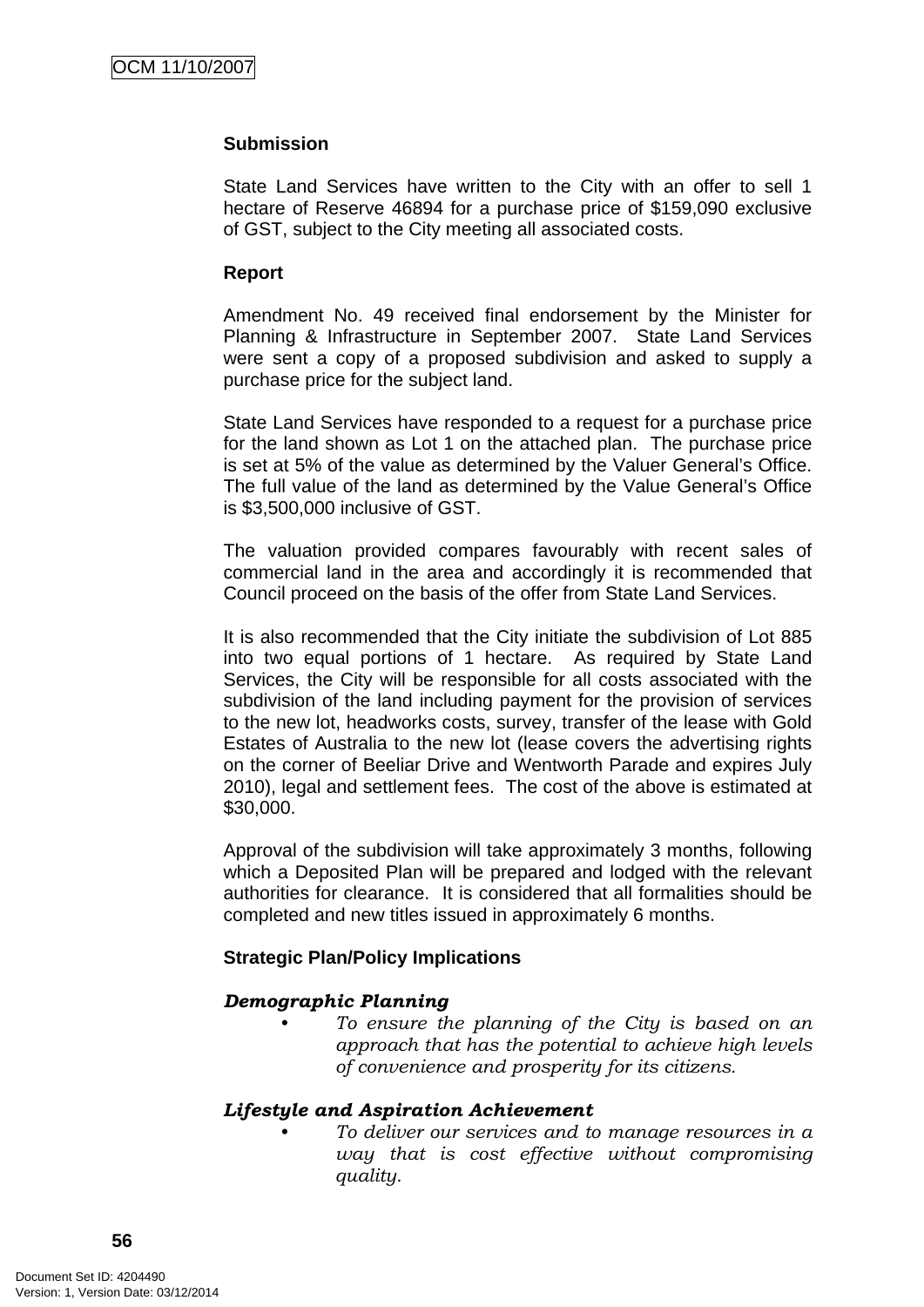# *Governance Excellence*

*• To develop and maintain a financially sustainable City.* 

# **Budget/Financial Implications**

Funds will need to be transferred from the Land Reserve Development Fund. There are sufficient funds available.

# **Legal Implications**

The consideration is less than the amount prescribed in regulation pursuant to Section 3.59 of the Local Government Act so a Business Plan is not required.

# **Community Consultation**

N/A

# **Attachment(s)**

Plan of proposed subdivision.

# **Advice to Proponent(s)/Submissioners**

The State Land Services has been advised that this matter is to be considered at 11 October 2007 Council Meeting.

# **Implications of Section 3.18(3) Local Government Act, 1995**

Nil.

**14.12 (OCM 11/10/2007) - CONSTRUCTION OF TWO ADDITIONAL BOAT BUILDING SHEDS, AN OFFICE BUILDING AND CARPARK LOT 5 CLARENCE BEACH ROAD MUNSTER - OWNER: EVERPOINT PTY LTD, THE ANDERSON PROPERTY TRUST, THE FITZHARDINGE PROPERTY TRUST, KEE PROPERTY TRUST, - APPLICANT: STRATEGIC MARINE (3412029) (V LUMMER) (ATTACH) Item 14.12**

# **RECOMMENDATION**

That Council:

(1) grant its approval to construct two shipbuilding sheds, offices and carpark on Lot 5 Clarence Beach Road, Munster in accordance with the approved plans subject to the following conditions:-

STANDARD CONDITIONS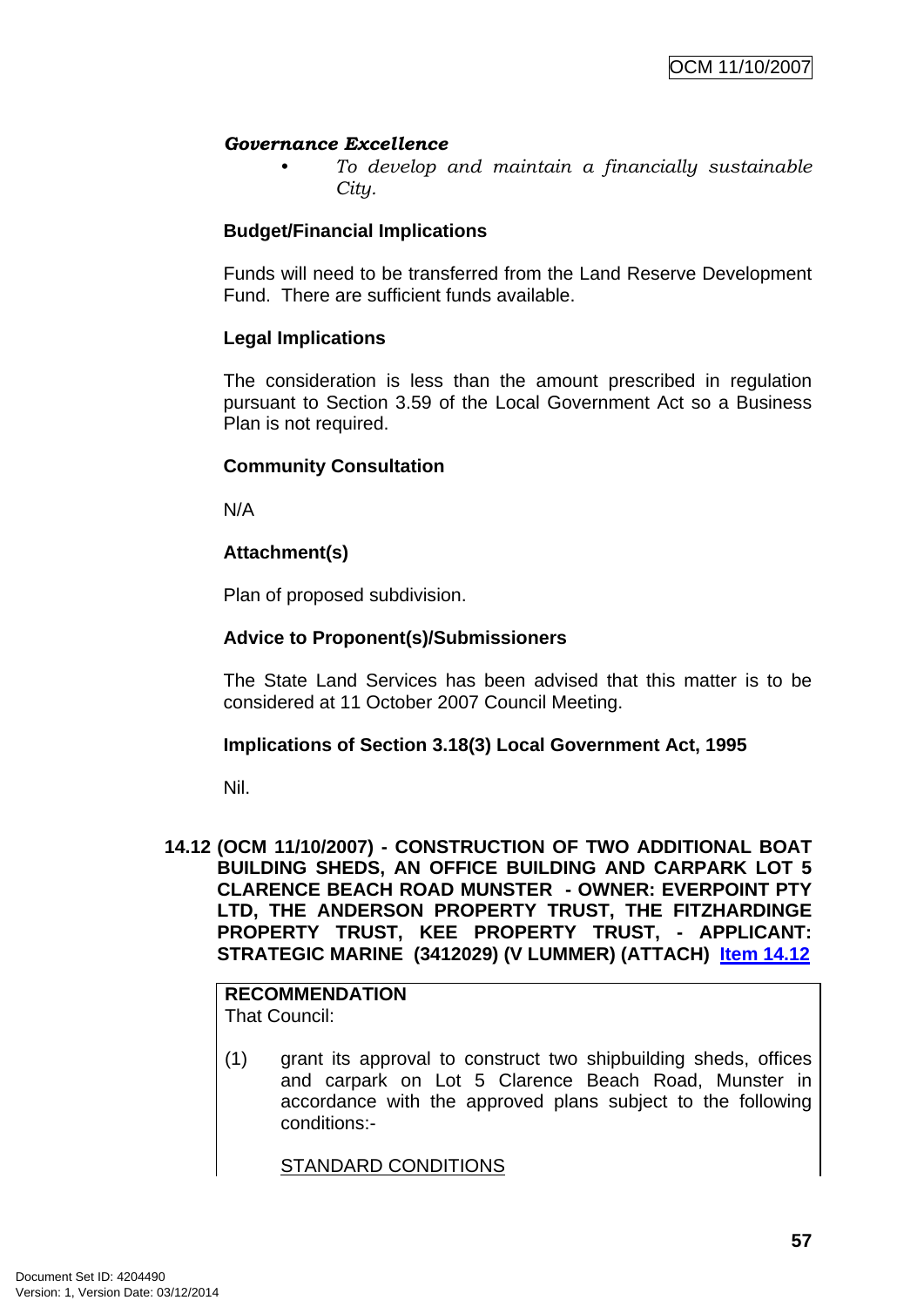- 1. Development may be carried out only in accordance with the terms of the application as approved herein and any approved plan.
- 2. Nothing in the approval or these conditions shall excuse compliance with all relevant written laws in the commencement and carrying out of the development.
- 3. A plan or description of all signs for the proposed development (including signs painted on a building) shall be submitted to and approved by the City as a separate application. The application (including detailed plans) and appropriate fee for a sign licence must be submitted to the City prior to the erection of any signage on the site/building. Signs painted on the proposed buildings are not exempt from this requirement.
- 4. Retaining wall(s) being constructed in accordance with a suitably qualified Structural Engineer's design and a building licence being obtained prior to construction.
- 5. The premises shall be kept in a neat and tidy condition at all times by the owner/occupier to the satisfaction of the City.
- 6. The proposed development shall be clad or coloured to complement the surroundings, and/or adjoining developments, in which it is located, and shall use non reflective materials and colours.
- 7. Notwithstanding the detailed specifications required to be submitted for a Building Licence approval, a separate schedule of the colour and texture of the building materials shall be submitted and approved to the satisfaction of the City prior to applying for a Building Licence, and before the commencement or carrying out of any work or use authorised by this approval.
- 8. The development site must be connected to the reticulated sewerage system of the Water Corporation before commencement of any use.
- 9. Landscaping and tree planting to be undertaken in accordance with the approved plan prior to the occupation of the site.
- 10. The landscaping installed in accordance with the approved detailed landscape plan, must be reticulated or irrigated and maintained to the satisfaction of the City.

**58**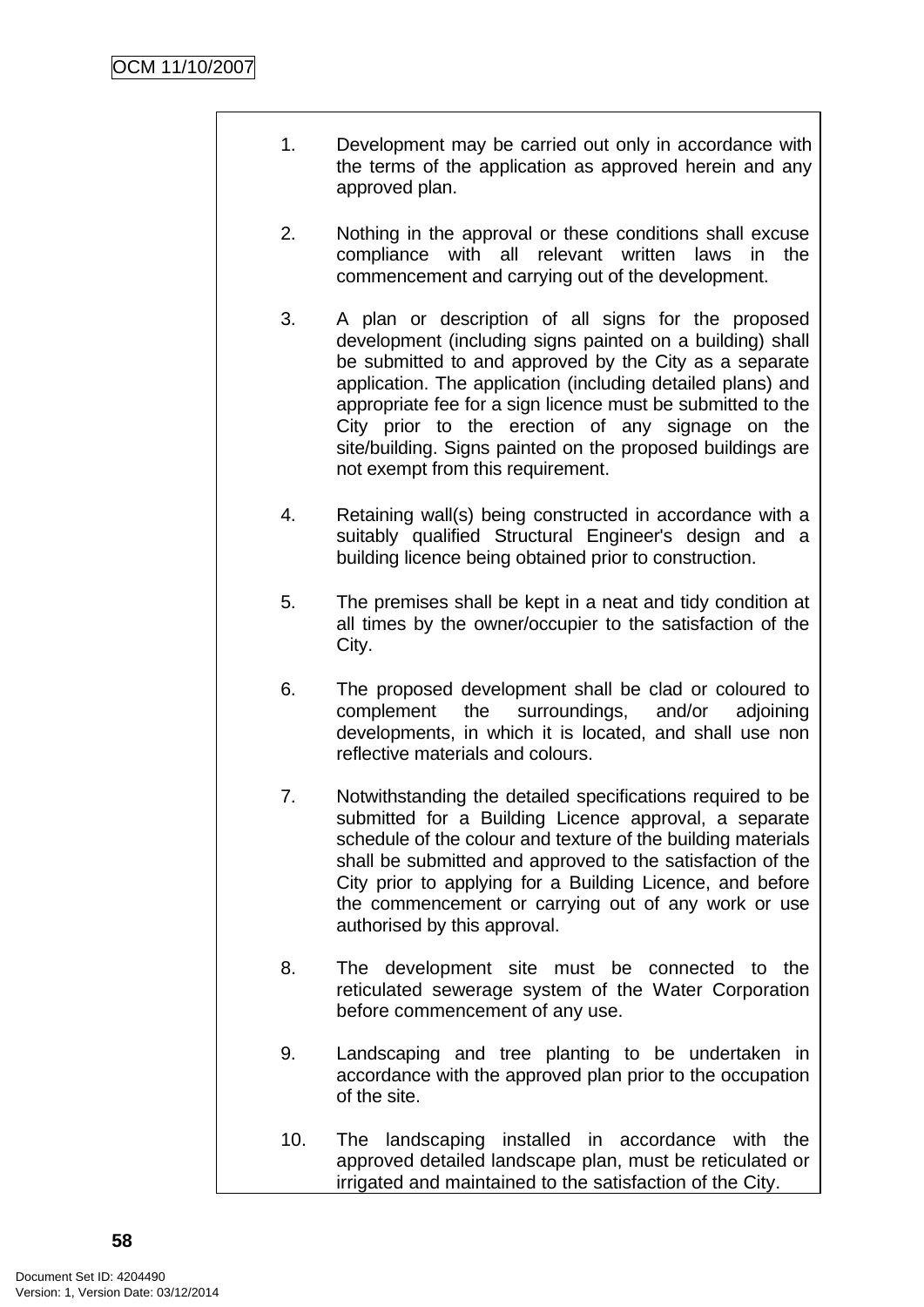- 11. No wall, fence or landscaping greater than 0.75 metres in height measured from the natural ground level at the boundary, shall be constructed within 1.5 metres of a vehicular accessway unless the wall, fence or landscaping is constructed with a 2.1 metre truncation, as depicted on the approved plan.
- 12. Earthworks over the site and batters must be stabilised to prevent sand or dust blowing, and appropriate measures shall be implemented within the time and in the manner directed by the City in the event that sand or dust is blown from the site.
- 13. All stormwater being contained and disposed of on-site.
- 14. Works depicted on the approved parking plan shall be maintained to the satisfaction of the City.
- 15. The vehicle parking area shall be sealed, kerbed, drained and line marked in accordance with the approved plans and specifications certified by a suitably qualified practicing Engineer to the satisfaction of the City.
- 16. The parking bay/s, driveway/s and points of ingress and egress to be designed in accordance with the Australian Standard for Offstreet Car parking (AS2890) unless otherwise specified by this approval and are to be constructed, drained and marked in accordance with the design and specifications certified by a suitably qualified practicing Engineer and are to be completed prior to the development being occupied and thereafter maintained to the satisfaction of the City.
- 17. Carbay grades are not to exceed 6% and disabled carbays are to have a maximum grade 2.5%.
- 18. Landscaping is to be undertaken in the street verge adjacent to the Lot(s) in accordance with the approved plans and be established prior to the occupation of the building; and thereafter maintained to the City's satisfaction.
- 19. A landscape plan must be submitted to the City and approved, prior to applying for building licence and shall include the following:-

(1) the location, number and type of existing and proposed trees and shrubs,

(2) any lawns to be established;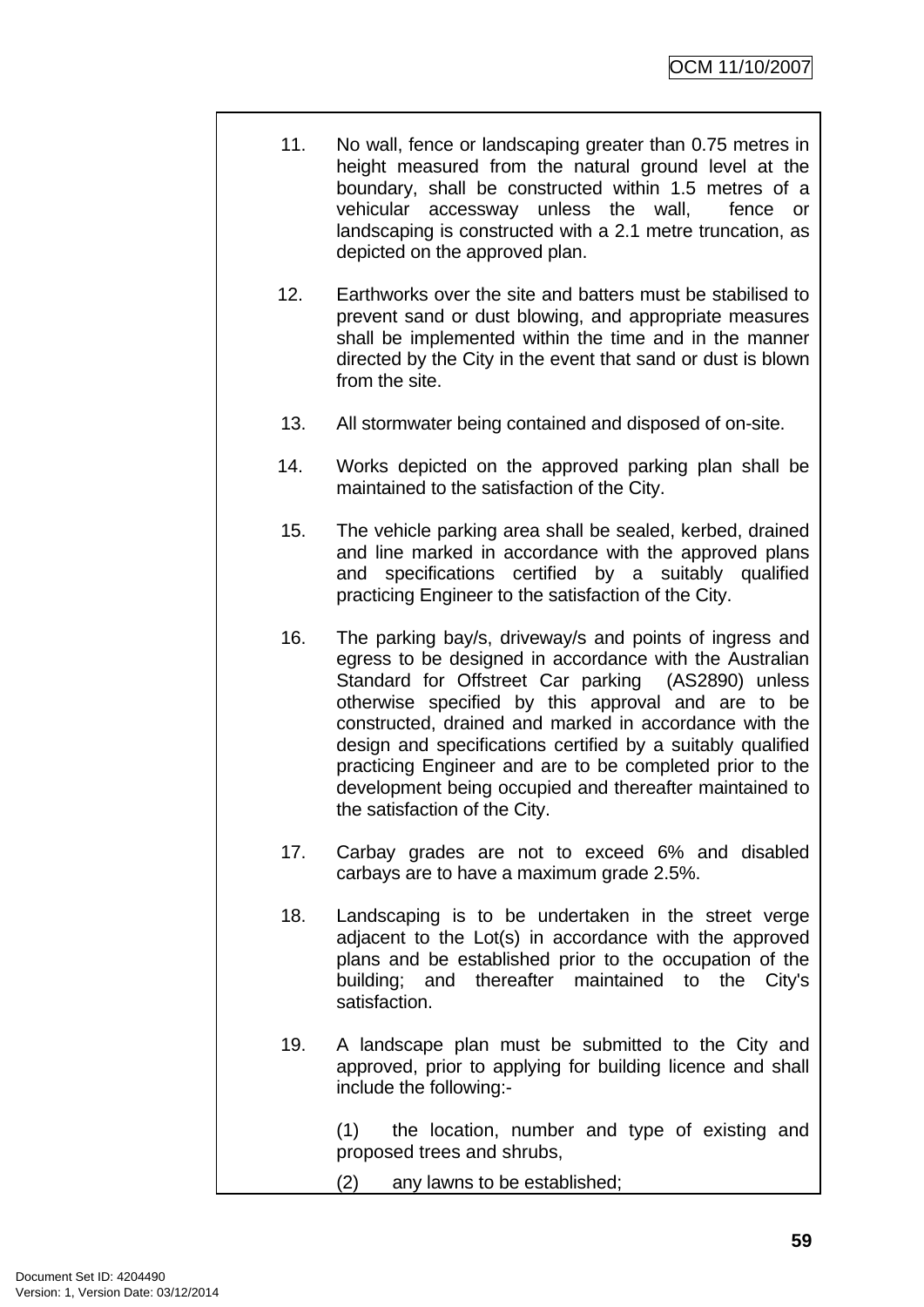- (3) any natural landscape areas to be retained;
- (4) those areas to be reticulated or irrigated; and verge treatments.

# SPECIAL CONDITIONS

- 1. Security fencing around the site to be 1.8 metre high black P.V.C. coated or galvanised link mesh plus 3 strands of barbed wire and all gate posts and associated fittings to be painted black.
- 2. All abrasive blasting and spray painting activities must be carried out within an approved booth/enclosure. Either confirm that no abrasive blasting and/or spray painting activities will be carried out on the premises or provide detailed plans of the booth/enclosure. No abrasive blasting or spraypainting activities which are undertaken in the open area to the rear of the sheds is permitted.
- 3. Industrial liquid wastes, including washdown wastes, are not permitted to enter any stormwater system, the boat slipway or Jervoise Bay. The disposal of industrial liquid waste is to comply with the City of Cockburn(Health) Local Laws 2000 and meet one of the following requirements:
	- discharge to sewer as approved by the Water Corporation;
	- discharge to on-site effluent disposal as approved by the Executive Director, Public Health or the Manager, Environmental Health;
	- collection and disposal in an approved manner at an approved liquid waste disposal site.
- 4. Discharge of industrial liquid wastes directly to soak or ground is also not permitted. All hardstand areas which may be subject to liquid spillage (including but not limited to Hydrocarbons, oils, chemicals; paint etc) must be sealed with bitumen or a similar material.
- 5. Storage methods and storage facilities for all hazardous materials must comply with the *Explosives and Dangerous Goods (Dangerous Goods Handling and Storage) Regulations 1992*. Consultation regarding the use, storage, disposal and special ventilation requirements for hazardous, toxic, ionising or non-ionising material or equipment shall be directed to the relevant State Authority.
	- To control stormwater and to minimise amenity issues relating to dust nuisance, all hardstand areas are to be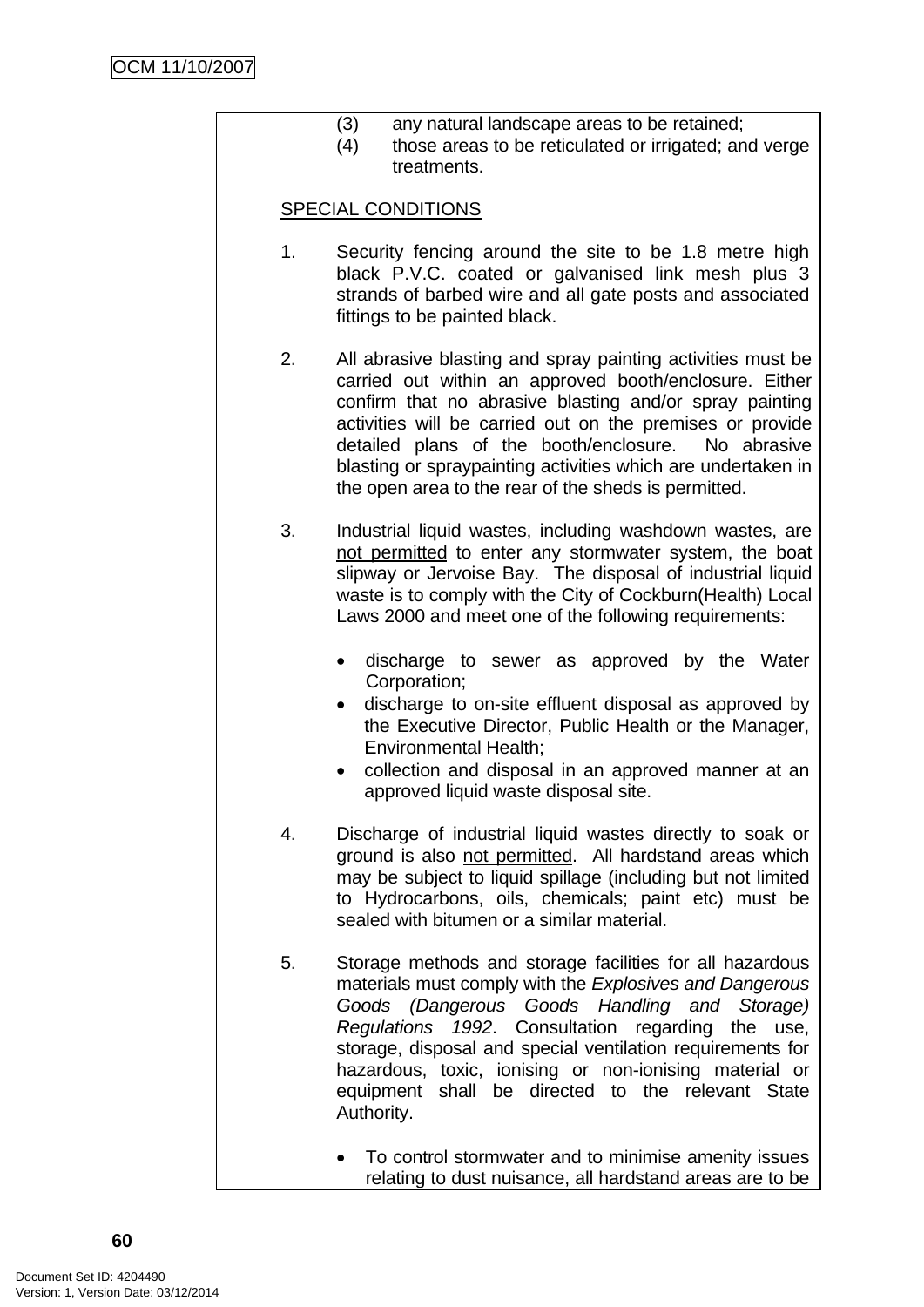sealed and adequately drained to comply with the City's specifications.

# **FOOTNOTES**

- 1. The development is to comply with the requirements of the Building Code of Australia.
- 2. The SU2 classification describe under Schedule 4 of the Town Planning Scheme means *"that the land may be used for marine Engineering and general industries which are directly related to, or in support of marine engineering together with other general industrial uses restricted to the carrying out of any process for and incidental to the fabrication, manufacture and repair of structures for large scale industrial uses in the energy, transport, chemical and mining industries which need to be located on the coast to enable transport of any of its primary products by sea."*
- 3. Access and facilities for disabled persons is to be provided in accordance with the requirements of the Building Code of Australia.
- 4. The approval of the Environmental Protection Authority may be required prior to development under the provisions of the Environmental Protection Act 1986.
- 5. Any washdown of plant, vehicles or equipment must be carried out over a wash down pad with waste water treated to remove solids and hydrocarbons prior to discharge to the environment. Please note that any petrol and oil arrestor such as a Vertical gravity separator must be able to consistently produce a discharge having less than 15ppm hydrocarbons. Detailed plans and specifications of the facility must be submitted together with building plans prior to the issue of a building licence. The following items must be addressed:
	- the facility should include a bunded area, draining to a petrol and oil arrestor system, and is to be protected by a roof and a spray barrier.
	- petrol and oil arrestor are to be registered with the Department of Environment and Conservation
- 6. The development is to comply with the *Environmental Protection Act 1986* which contains penalties where noise limits exceed the prescribed by the *Environmental Protection (Noise) Regulations 1997*.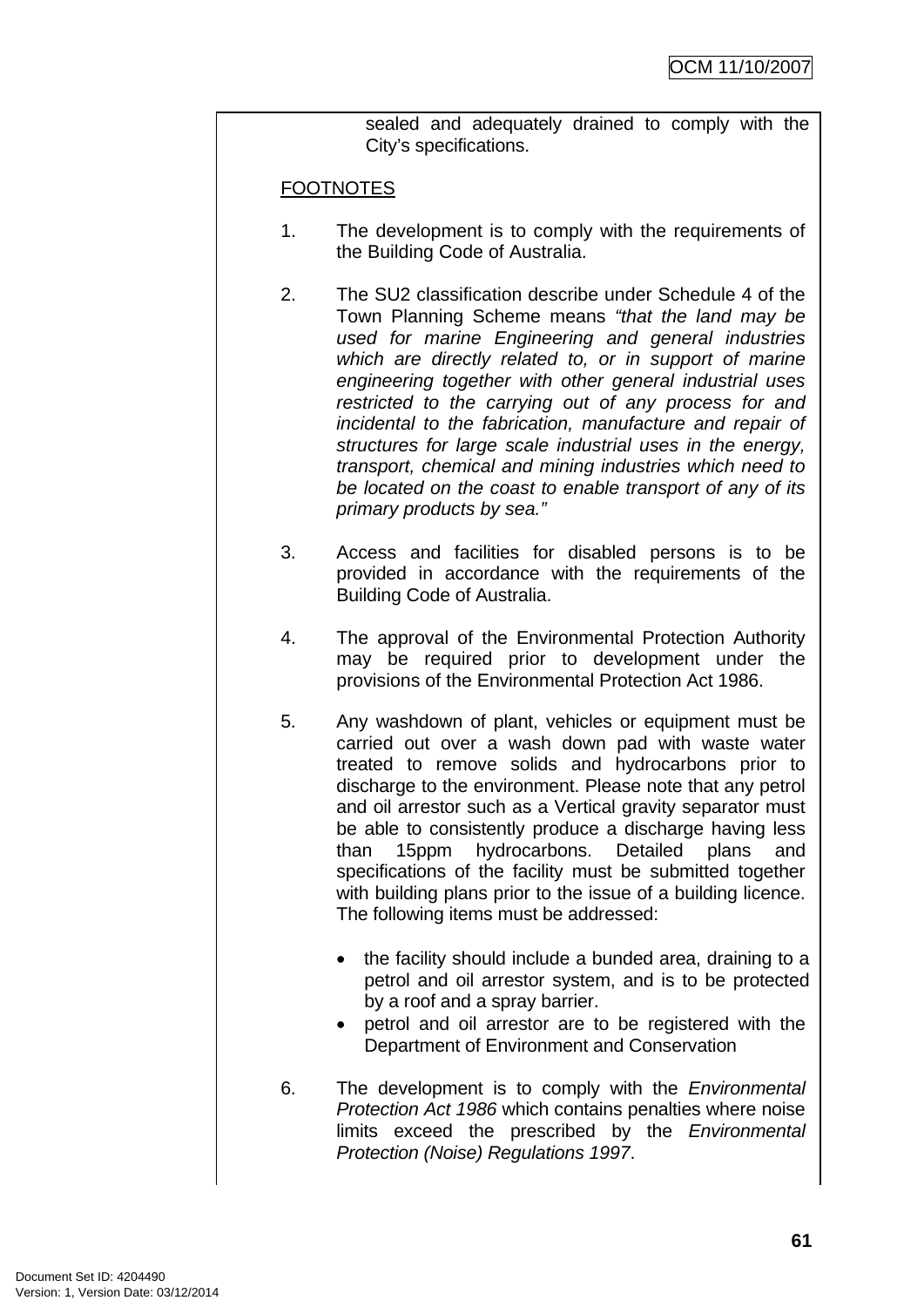- 7. Submission of mechanical engineering design drawings and specifications, together with certification by the design engineer that satisfy the requirements of the Australian Standard 3666 of 1989 for Air Handling and Water Systems, is to be submitted in conjunction with the Building Licence application. Written approval from the City's Health Services for the installation of air handling system, water system or cooling tower is to be obtained prior to the installation of the system.
	- 8. Bin storage facilities to be provided to the satisfaction of the City's Health Service. Such facilities are to be enclosed, graded to a central drain, connected to the sewer and provided with a hose cock.
	- 9. All stormwater drainage shall be designed in accordance with the document entitled "Australian Rainfall and Runoff" 1987 (where amended) produced by the Institute of Engineers, Australia, and the design is to be certified by a suitably qualified practicing Engineer, and designed on the basis of a 1:10 year storm event.
	- 10. Uncovered parking bays shall be a minimum of 5.5 x 2.5 metres, clearly marked on the ground and served by a 6 metre wide paved accessway.
	- 11. Covered car parking bays shall be a minimum of 5.5 x 3.0 metres, served by a 6 metre wide paved accessway.
	- 12. This approval is issued by the City under Town Planning Scheme No. 3, and approvals or advice by other agencies may be required, and it is the responsibility of the applicant to ensure that all other approvals/advice are issued prior to commencing development or use of the land, and a copy of the approval/advice is provided to the City.
	- 13. Until the City has issued a Certificate of Classification under Regulation 20 of the Building Regulations 1989, there shall be no approval to use the building for the purposes of the development herein conditionally approved and the land shall not be used for any such purpose.

Note 1: If the development the subject of this approval is not substantially commenced within a period of 2 years, or such other period as specified in the approval after the date of the decision, the approval shall lapse and be of no further effect.

Note 2: Where an approval has so lapsed, no development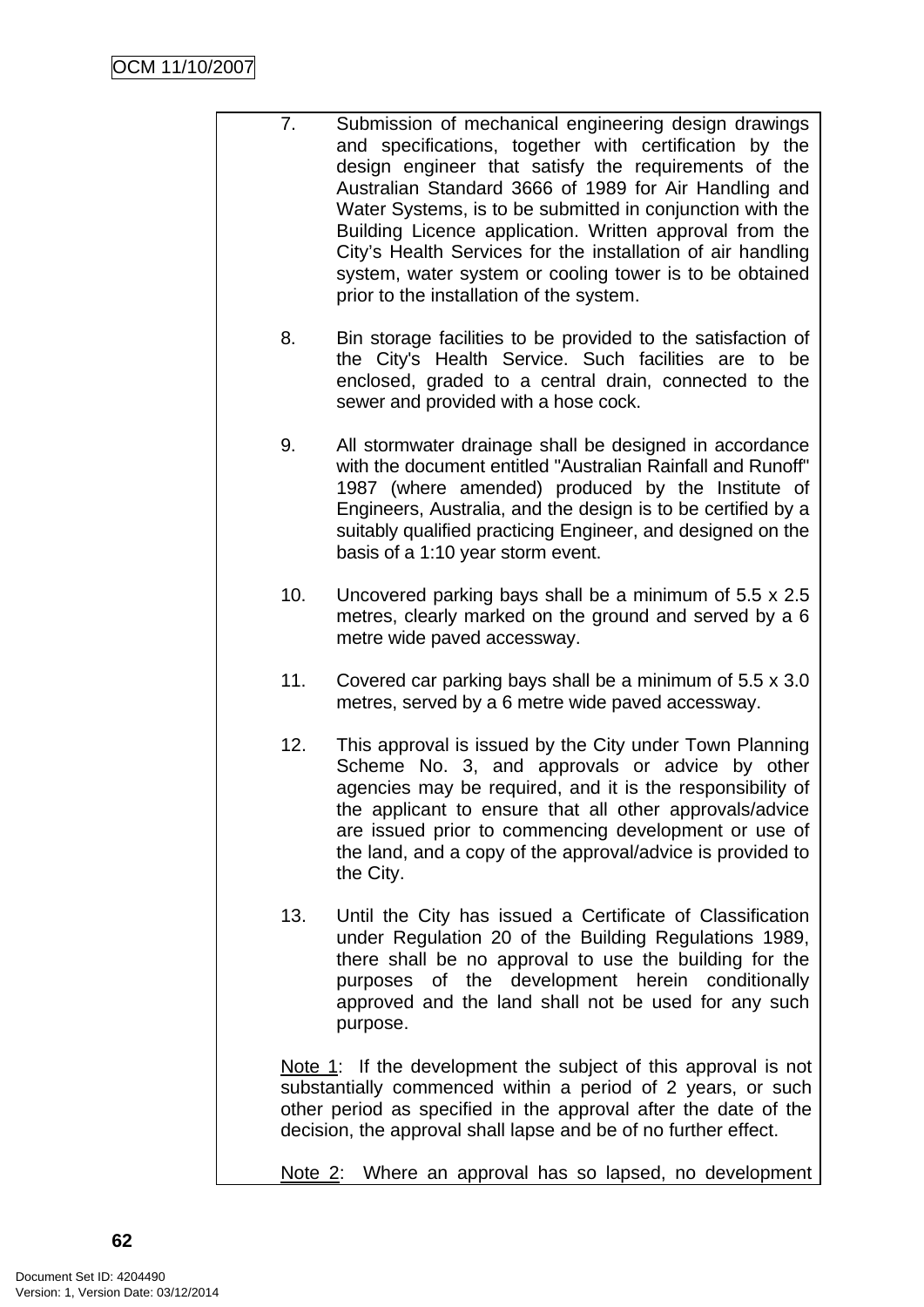shall be carried out without the further approval of the City having first been sought and obtained;

- (2) issue a Schedule 9 Notice of Determination on Application for Planning Approval – Approval; and
- (3) advise the Western Australian Planning Commission of Council's decision.

# **COUNCIL DECISION**

# **Background**

| ZONING:          | MRS: I<br><b>Industrial and Waterways Reserve</b>  |                   |  |
|------------------|----------------------------------------------------|-------------------|--|
|                  | TPS3<br>Special Use 2 - DA 17 Marine Engineering   |                   |  |
|                  |                                                    | and Ship Building |  |
| <b>LAND USE:</b> | <b>Shipbuilding Yard and Associated Structures</b> |                   |  |
| LOT SIZE:        | 1.3516 ha                                          |                   |  |
| <b>USE</b>       | D                                                  |                   |  |
| CLASS:           |                                                    |                   |  |

*December 2004 – Approval was issued under delegated authority for additions to the shipyard, demolition of existing buildings. This application proposed a smaller scale redevelopment of the property than that which is currently proposed. The application complied with the car parking and landscaping requirements of the Town Planning Scheme. The approval was not acted upon and has now lapsed.* 

As the lot is partially reserved under the Metropolitan Region Scheme (MRS) for Waterways, the application has been forwarded to the Western Australian Planning Commission for determination under the MRS. The Council still needs to determine the application under the City's Town Planning Scheme for the portion of land that is zoned under its Scheme. As the waterways reserve portion of the lot is in fact the water, the City needs to determine the application for all of the land component of the lot.

# **Submission**

The applicant has provided the following justification in support of the proposal which has been summarised accordingly:-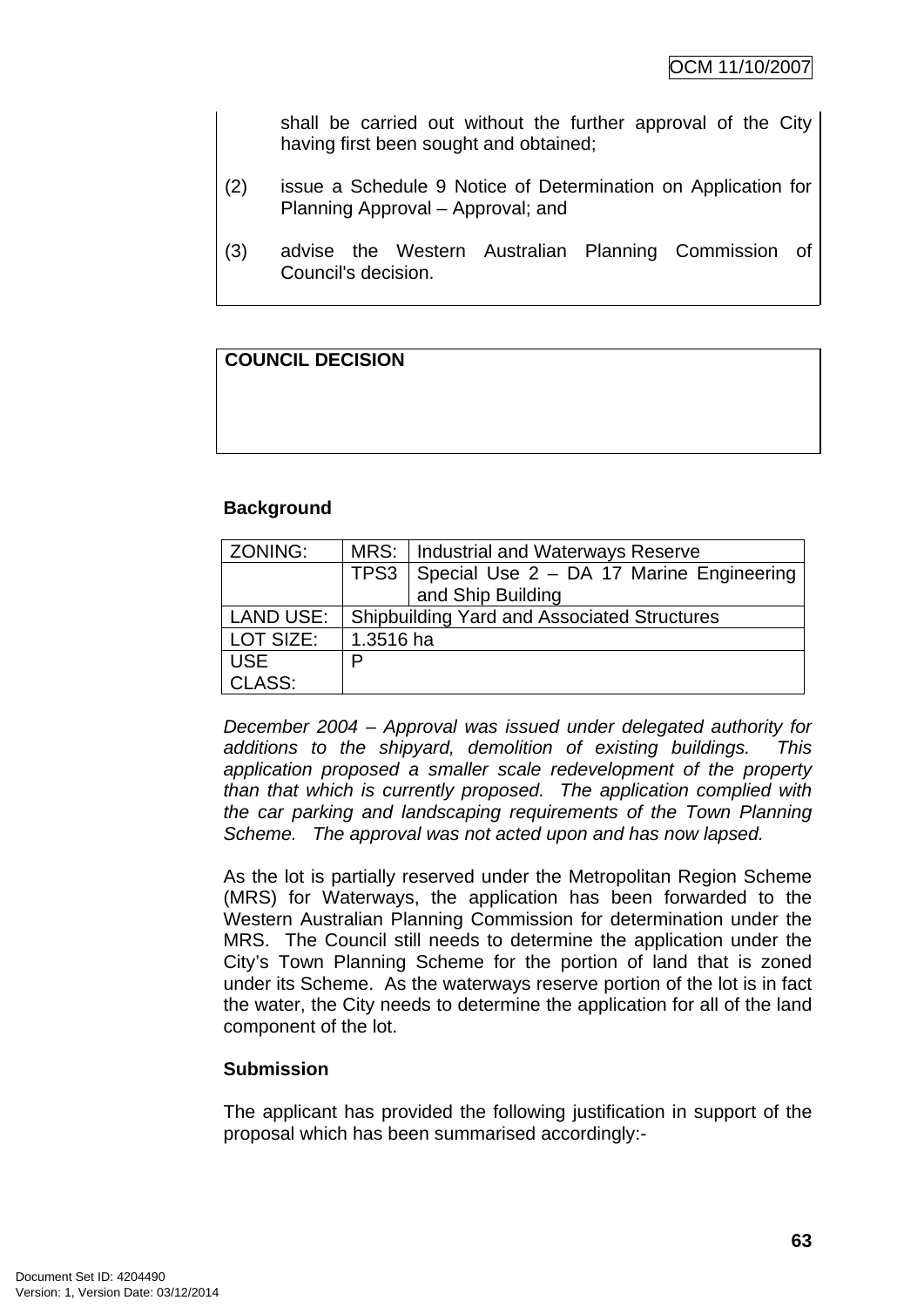- We already have  $498m^2$  of landscaping in place which will be retained, not including the verge.
- In addition we are planning to landscape another  $59m^2$ . This will provide just over 4%
- I ask you to consider that the block is quite narrow frontage and therefore the visual amenity when viewed from the street will be very good, especially when compared to other existing sites within the shipbuilding precinct
- There will not be a decrease in the number of bays currently provided on site nor will the development lead to an increase in staff on site.
- Clarence Beach Road has a number of large car parking areas already existing, which are not fully utilised, the one immediately opposite the site typically has 30 to 40 empty spaces. Other parking sites along Clarence Beach Road are typically completely empty.
- Strategic Marine actively encourages car pooling among the workforce, and provide 2 people mover type vehicles specifically for the expatriate workforce. This will be increased soon to 3 vehicles

A copy of the applicant's full submission should be read in conjunction with this report and is contained in the agenda attachments.

# **Report**

The subject land is zoned Special Use 2 – DA 17 Marine Engineering and Ship Building under the City of Cockburn Town Planning Scheme No 3. Council has the discretion to either approve (with or without conditions) or to refuse the application.

*The subject site is located on the coast in the Australian Marine Complex. The zoning of the land requires the use to be marine engineering, shipbuilding and the manufacture, fabrication and assembly of components for use by the offshore petroleum industry and marine engineering. The proposed use by Strategic Marine is considered to comply with this requirement.* 

The proposed development complies with the standards and provisions of the City's Town Planning Scheme No 3 with the exception of the following:-

- The provision of on site car parking bays. 56 Bays are required and 34 Bays are provided
- The provision of landscaping. 5% of the lot area is required and 4.12% is provided.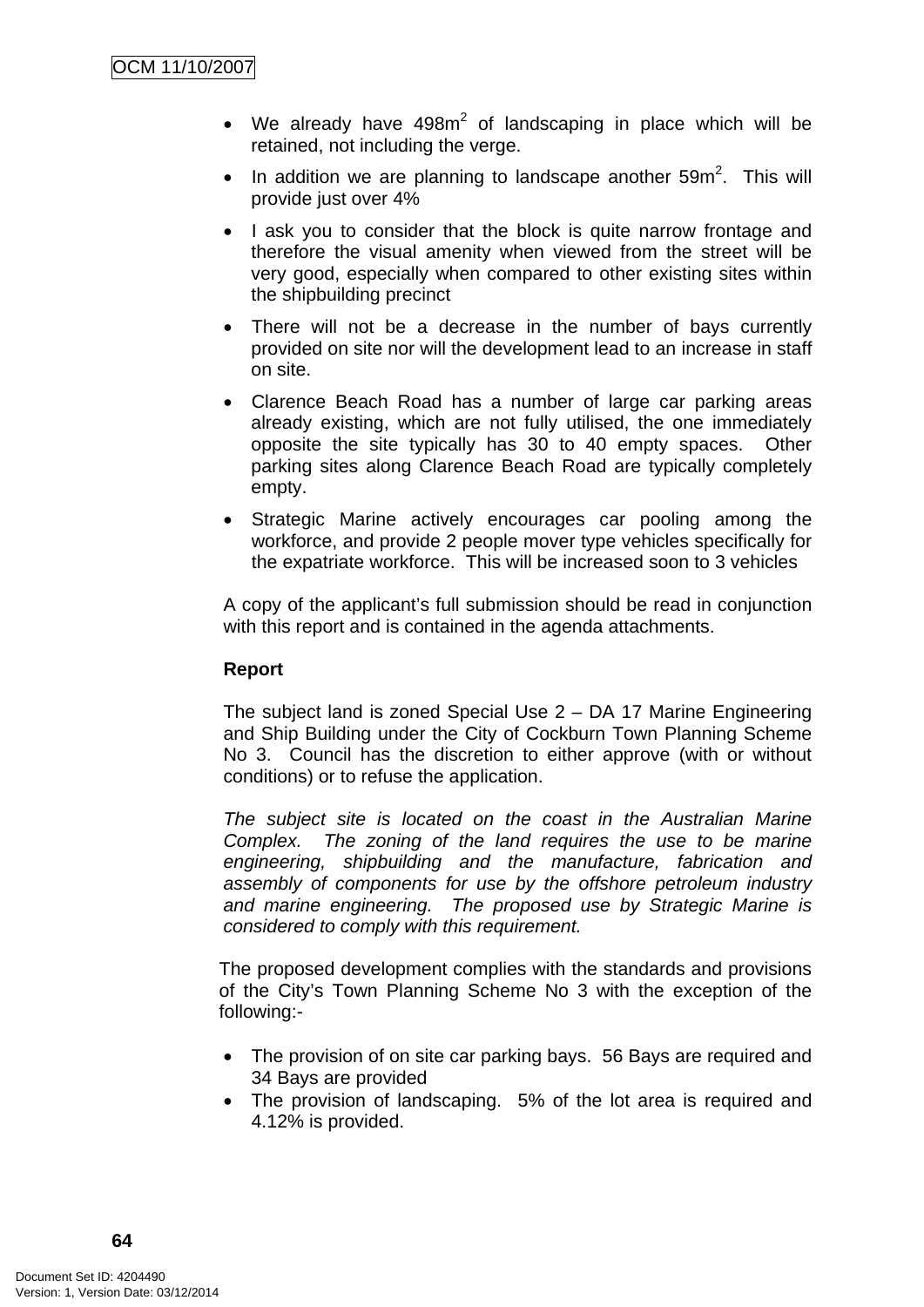The proposed development complies with the relevant policies other than *ADP10 – Discretion to Modify Development Standards .* Under the provisions of APD 10 , a 20% variation of development standards may be granted. The car parking variation proposed is a 39% variation of standards and hence Council's determination is required.

The applicant's justification for a variation of 22 bays has been examined and a site inspection has revealed that, as claimed by the applicant, the parking area in the Clarence Beach Road reserve opposite the subject site is underutilised and has numerous vacant bays. The City's Ranger Services have received no complaints in regard to parking in the vicinity.

The variation in landscaped area is minor and considered acceptable considering the applications justification regarding the narrow width of the lot in relation to it's depth and the quality of the development, as viewed from the street.

#### Recommendation

It is recommended that the application for the construction of two additional boat building sheds, an office building and carpark be approved. The variations requested for the provision of on site carbays and landscaping are considered acceptable given the applicant's justification and operation of the business.

# **Strategic Plan/Policy Implications**

# *Demographic Planning*

*• To ensure development will enhance the levels of amenity currently enjoyed by the community.*

The Planning Policies which apply to this item are:-

| APD1 | Clause 32 Approvals |
|------|---------------------|
|------|---------------------|

- APD10 Discretion to Modify Development Standards
- APD19 North Coogee, Robb Jetty and Henderson Industrial Area - Development Control

# **Budget/Financial Implications**

The defence of any application to State Administrative Tribunal will be paid for from the operational budget.

# **Legal Implications**

Town Planning Scheme No 3 Planning and Development Act 2005

# **Community Consultation**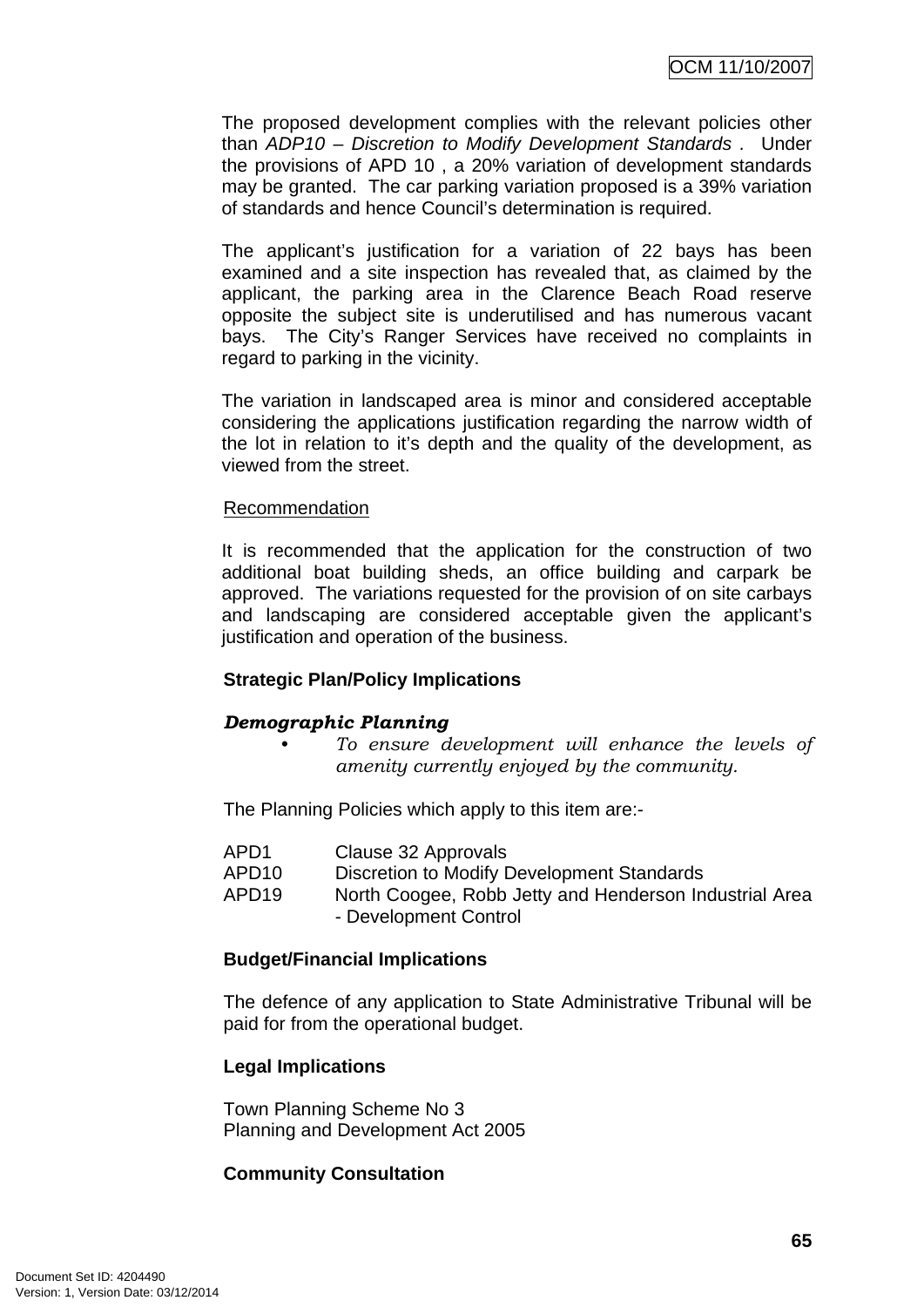N/A

# **Attachment(s)**

- (1) Location Plan
- (2) Site Plan and Elevations
- (3) Applicant's justification

# **Advice to Proponent(s)/Submissioners**

The proponent has been advised that this matter is to be considered at the October 2007 Council Meeting.

# **Implications of Section 3.18(3) Local Government Act, 1995**

N/A

# **15. FINANCE AND CORPORATE SERVICES DIVISION ISSUES**

# **15.1 (OCM 11/10/2007) - LIST OF CREDITORS PAID - AUGUST 2007 (5605) (KL) (ATTACH) Item 15.1**

# **RECOMMENDATION**

That Council receive the List of Creditors Paid for August 2007, as attached to the Agenda.

# **COUNCIL DECISION**

# **Background**

It is a requirement of the Local Government (Financial Management) Regulations 1996, that a List of Creditors be compiled each month and provided to Council.

# **Submission**

N/A

**Report**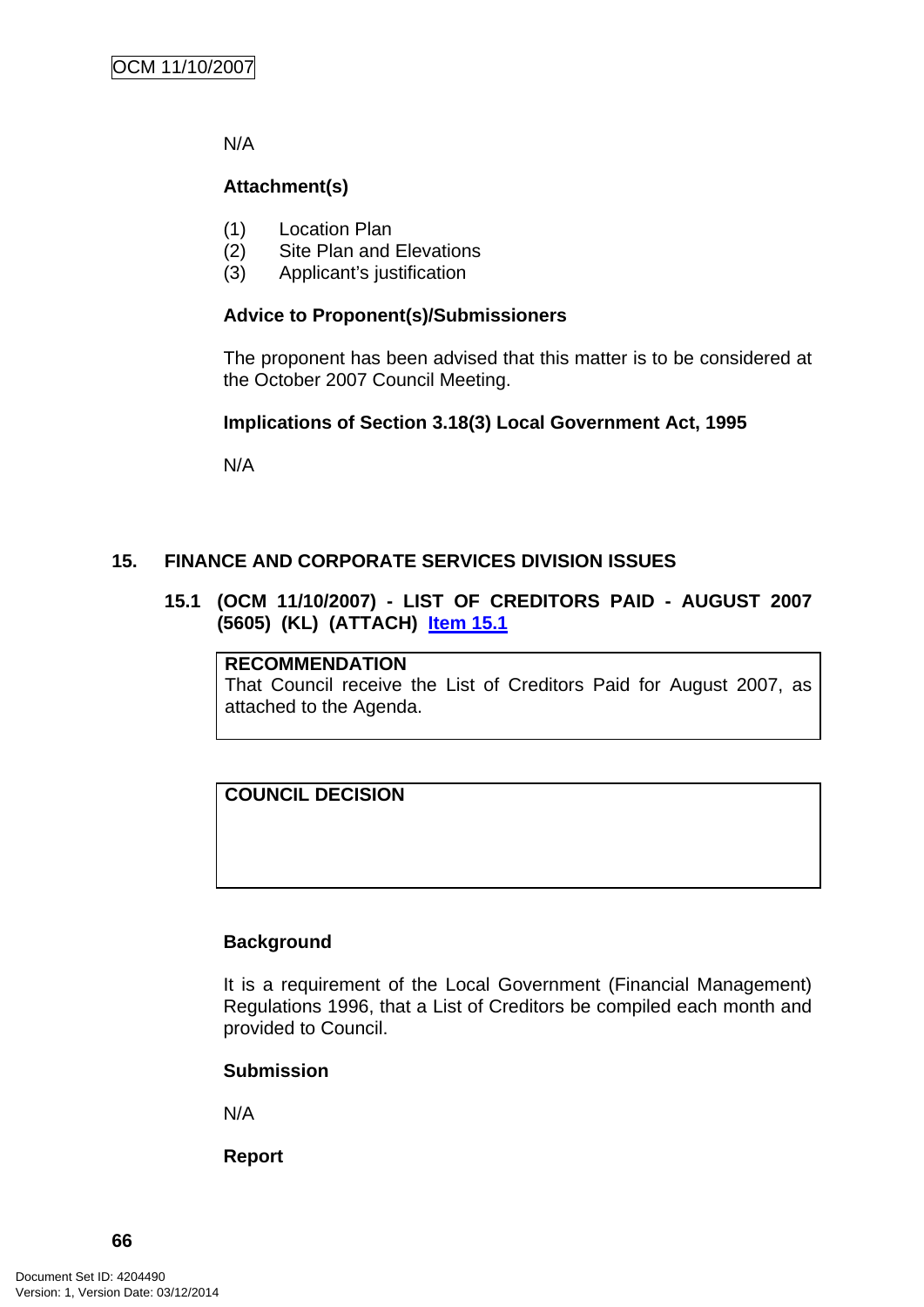The list of Accounts for August 2007 is attached to the Agenda for consideration. The list contains details of payments made by the City in relation to goods and services received by the City.

# **Strategic Plan/Policy Implications**

#### *Governance Excellence*

*• To conduct Council business in open public forums and to manage Council affairs by employing publicly accountable practices.* 

# **Budget/Financial Implications**

N/A

# **Legal Implications**

N/A

**Community Consultation** 

N/A

# **Attachment(s)**

List of Creditors Paid - August 2007.

# **Advice to Proponent(s)/Submissioners**

N/A

# **Implications of Section 3.18(3) Local Government Act, 1995**

Nil.

# **15.2 (OCM 11/10/2007) - STATEMENT OF FINANCIAL ACTIVITY - AUGUST 2007 (5505) (NM) (ATTACH) Item 15.2**

# **RECOMMENDATION** That Council receive the Statement of Financial Activity and associated reports for the period ending 31 August 2007, as attached to the Agenda.

# **COUNCIL DECISION**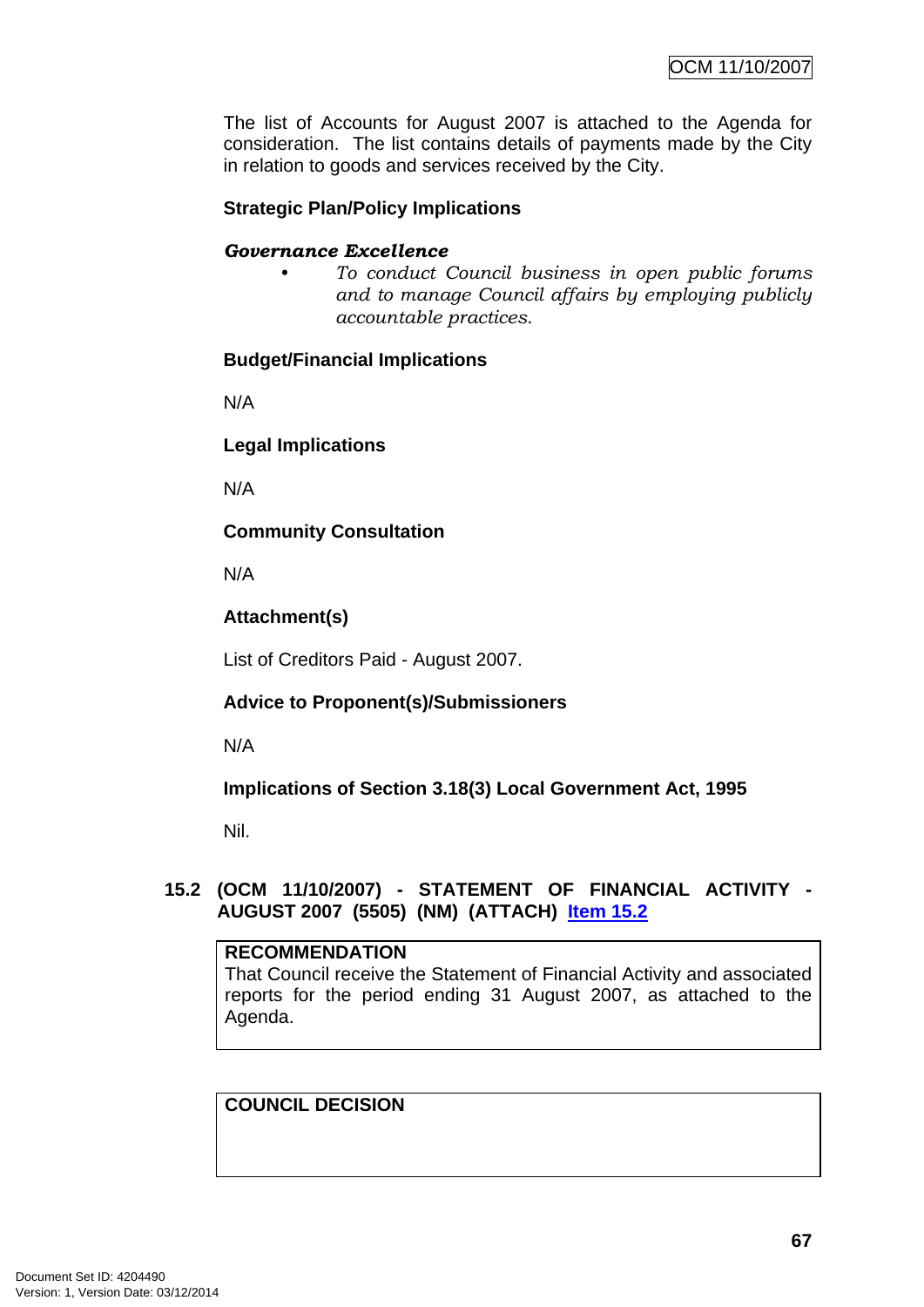# **Background**

Regulation 34(1) of the Local Government (Financial Management) Regulations 1996 prescribes that a local government is to prepare each month a Statement of Financial Activity.

Regulation 34(2) requires the Statement of Financial Activity to be accompanied by documents containing:–

- (a) details of the composition of the closing net current assets (less restricted and committed assets),
- (b) explanations for each material variance identified between YTD budgets and actuals; and
- (c) any other supporting information considered relevant by the local government.

Regulation 34(4)(a) prescribes that the Statement of Financial Activity and accompanying documents are to be presented to the Council.

# **Submission**

N/A

# **Report**

Attached to the Agenda is the Statement of Financial Activity for August 2007.

Note 1 shows how much capital grants and contributions are contained within the reported operating revenue.

Note 2 provides a reconciliation of Council's net current assets (adjusted for restricted assets and cash backed leave provisions). This provides a financial measure of Council's working capital and an indication of its liquid financial health.

Also provided are Reserve Fund and Restricted Funds Analysis Statements. These assist to substantiate the calculation of Council's net current assets position.

The Reserve Fund Statement reports the budget and actual balances for Council's cash backed reserves, whilst the Restricted Funds Analysis summarises bonds, deposits and infrastructure contributions held by Council. The funds reported in these statements are deemed restricted in accordance with Australian Accounting Standard AAS27.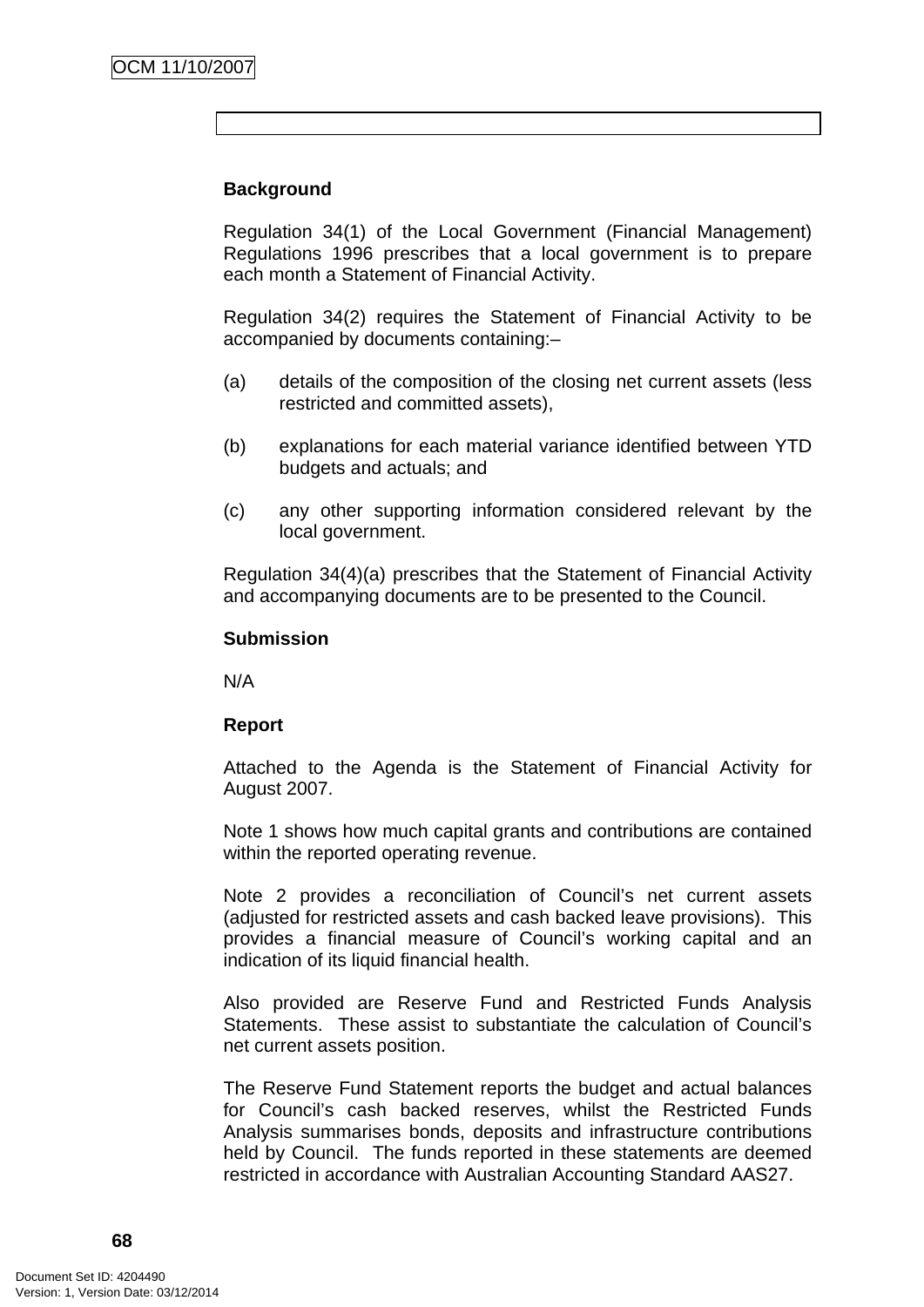## Material Variance Threshold

For the purpose of identifying material variances in Statements of Financial Activity, Financial Management Regulation 34(5) requires Council to adopt each financial year, a percentage or value calculated in accordance with Australian Accounting Standard AAS5 - Materiality. This standard defines materiality in financial reporting and states that materiality is a matter for professional judgement. Information is material where its exclusion may impair the usefulness of the information provided. AAS5 does offer some guidance in this regard by stating that an amount that is equal to or greater than 10% of the appropriate base amount may be presumed to be material.

The materiality threshold set by Council for the 2007/08 financial year \$50,000 or 10% (whichever is the greater). This was increased from \$10,000 from previous years to better focus reporting and management's attention to variances considered more material in view of Council's budget size.

#### **Strategic Plan/Policy Implications**

#### *Governance Excellence*

*• To conduct Council business in open public forums and to manage Council affairs by employing publicly accountable practices.* 

## **Budget/Financial Implications**

Where variances reported are of a permanent nature, they will impact upon Council's end of year surplus/deficit position.

## **Legal Implications**

Section 6.4 of the Local Government Act, 1995 and Regulation 34 of the Local Government (Financial Management) Regulations 1996, refer.

## **Community Consultation**

N/A

## **Attachment(s)**

Statement of Financial Activity and associated reports - August 2007.

## **Advice to Proponent(s)/Submissioners**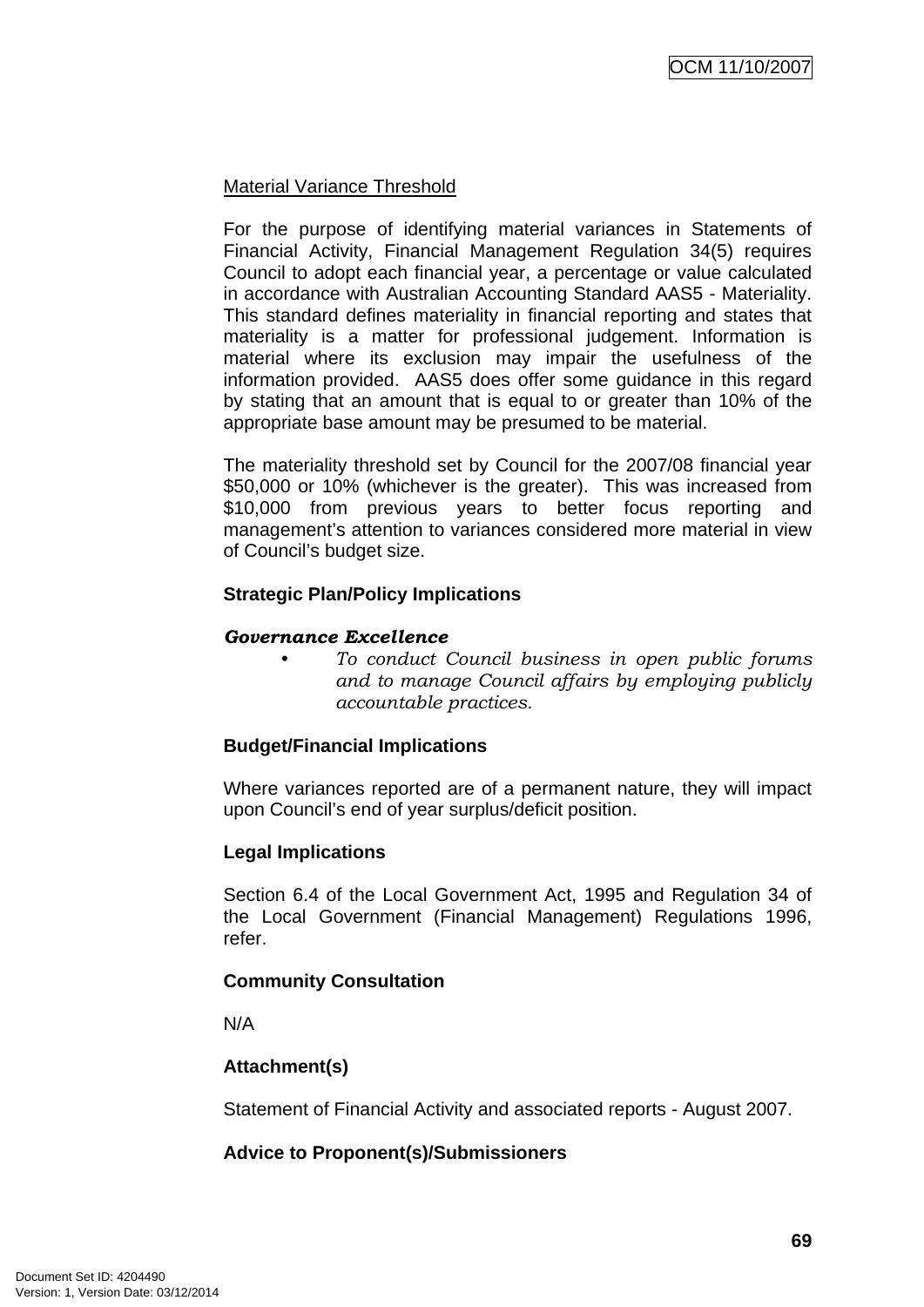N/A

**Implications of Section 3.18(3) Local Government Act, 1995**

Nil.

**15.3 (OCM 11/10/2007) - 2007/08 BUDGET AMENDMENTS - CARRIED FORWARD WORKS AND PROJECTS (5402) (S DOWNING) (ATTACH) Item 15.3**

## **RECOMMENDATION**

That Council amend the 2007/08 Municipal Budget to reflect adjusted figures for Carried Forward Works and Projects, as set out in the Schedule attached to the Agenda, totalling \$552,873 Income and \$552,873 Expenditure.

**TO BE CARRIED BY AN ABSOLUTE MAJORITY OF COUNCIL**

## **COUNCIL DECISION**

## **Background**

When Council adopted its Budget for 2007/08, estimates were used for Carried Forward Projects and Works. Final figures are now available (subject to audit).

## **Submission**

N/A

## **Report**

Now that final figures have been calculated for Works and Projects Carried Forward from 2006/07 to 2007/08 it is appropriate for the Budget to be amended to reflect the actual amounts rather than the estimates used where there are sufficient variations. A Schedule of the proposed amendments is attached to the Agenda. The final surplus amount is \$552,873 above that projected when preparing the 2007/08 adopted Budget. The attached schedule proposes that the majority of this surplus be transferred to the Community Infrastructure Reserve Fund. Additional funds are also provided for the extra cost of carried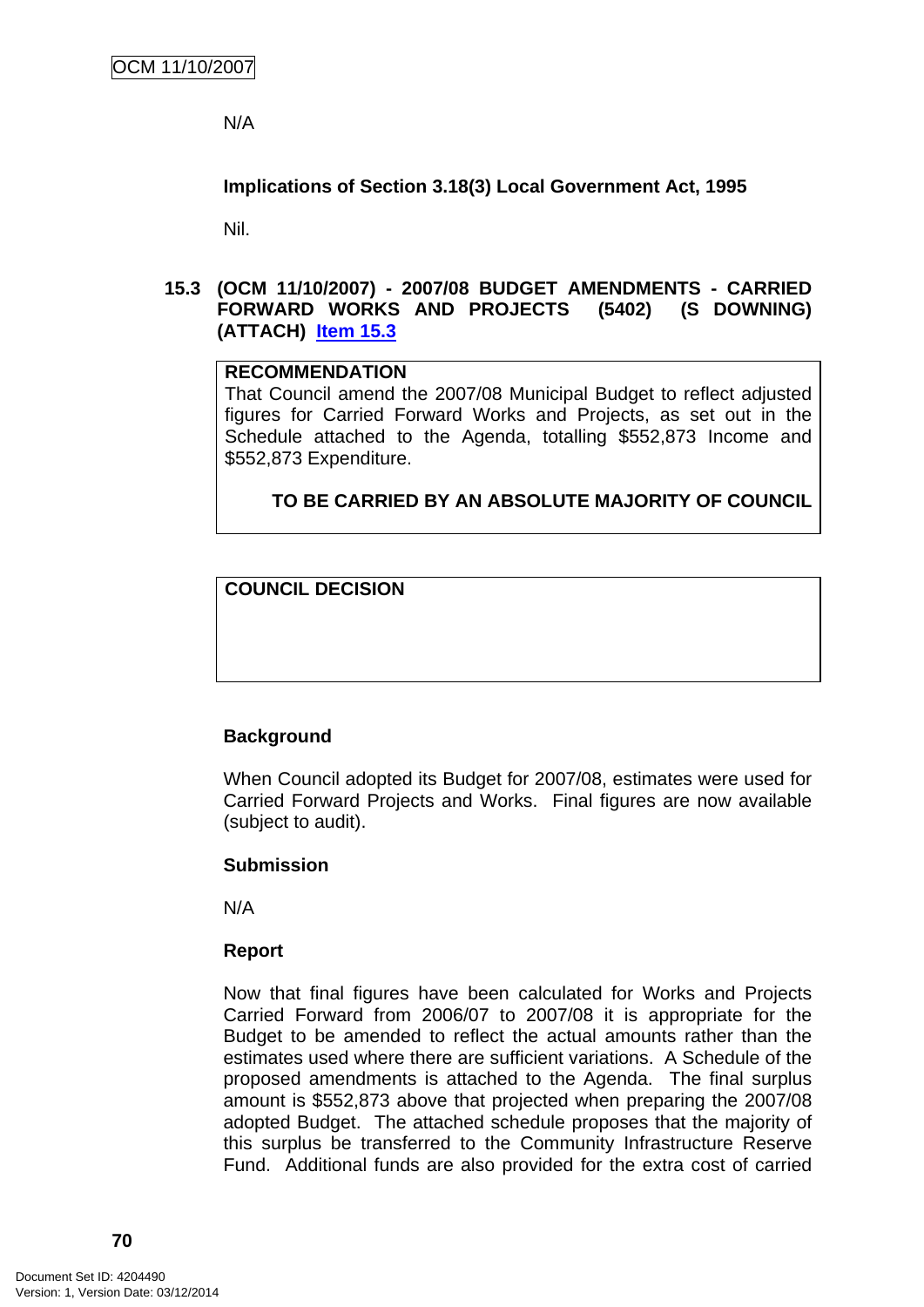OCM 11/10/2007

forwards works, which have slightly increased against their original budget, relocating the Staff from Civic Centre to the Administration Centre, including removal of dongas (which was not provided in the 2007/08 budget) and appointment of a new Asset Manager not included in the original budget submission.

# **Strategic Plan/Policy Implications**

## *Governance Excellence*

- *To conduct Council business in open public forums and to manage Council affairs by employing publicly accountable practices.*
- *To develop and maintain a financially sustainable City.*

## **Budget/Financial Implications**

The Budget requires amendments to reflect actual Carried Forward Works and Projects amounts rather than the estimates used when adopting the Budget.

#### **Legal Implications**

N/A

## **Community Consultation**

N/A

# **Attachment(s)**

Schedule showing 2007/08 Budget Carried Forward Reconciliation.

## **Advice to Proponent(s)/Submissioners**

N/A

## **Implications of Section 3.18(3) Local Government Act, 1995**

Nil.

## **16. ENGINEERING AND WORKS DIVISION ISSUES**

**16.1 (OCM 11/10/2007) - TWO TRUCK MOUNTED ROAD SWEEPERS (RFT26/2007) (J RADAICH) (ATTACH) Item 16.1**

**RECOMMENDATION**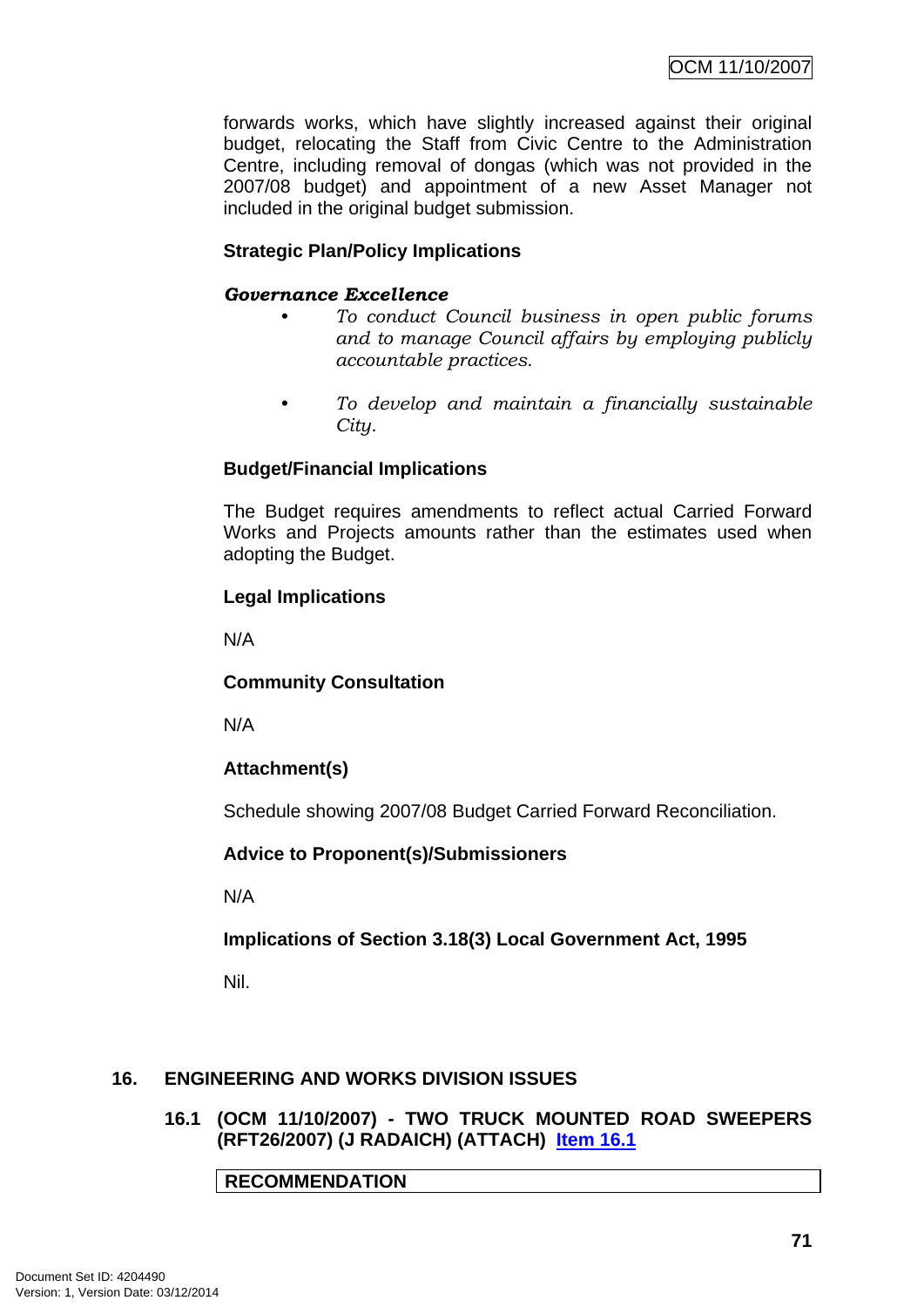## That Council:

- (1) accept the tender submitted by MacDonald Johnston, for Tender No. RFT26/2007 – Two Truck Mounted Road Sweepers, for the purchase of two (2) MacDonald Johnston VT605 sweepers mounted on Hino Pro 9 cab chassis', for a net changeover cost to Council of \$385,720 (excluding GST) with the trade-in of Plant Nos. 7201 and 7221;
- (2) include the options of the Supawash high pressure washing system (hand lance and hose reel) at a cost of \$5,124 each for the 2 sweepers (excluding GST) and the screen vibrator cleaning system at a cost of \$1,696 each for the 2 sweepers (excluding GST);
- (3) draw additional funds of \$150,760, to facilitate the changeover purchase of two road sweepers, from the Plant Replacement Reserve, and the Budget be amended accordingly; and
- (4) remove Plant Nos. 7201 and 7221 from the Assets Register.

**TO BE CARRIED BY AN ABSOLUTE MAJORITY OF COUNCIL**

## **COUNCIL DECISION**

## **Background**

There is a changeover allocation of \$248,600 excluding GST in the current Major Plant Replacement Budget for the purchase of a truck mounted road sweeper for the City's Roads Services Department, to replace the Hino 605 Road Sweeper, Plant No 7201.

With fabrication periods in the current market taking so long and the programming to replace the City's second Hino 605 Road Sweeper, Plant No. 7221, very early in 2008/09, the second road sweeper would need to be ordered during 2007/08 to avoid delays.

Accordingly, tenders were called for the supply and delivery of two replacement road sweepers with staggered delivery times:

• Delivery of the first road sweeper in January 2008 and funded in the current budget.

**72**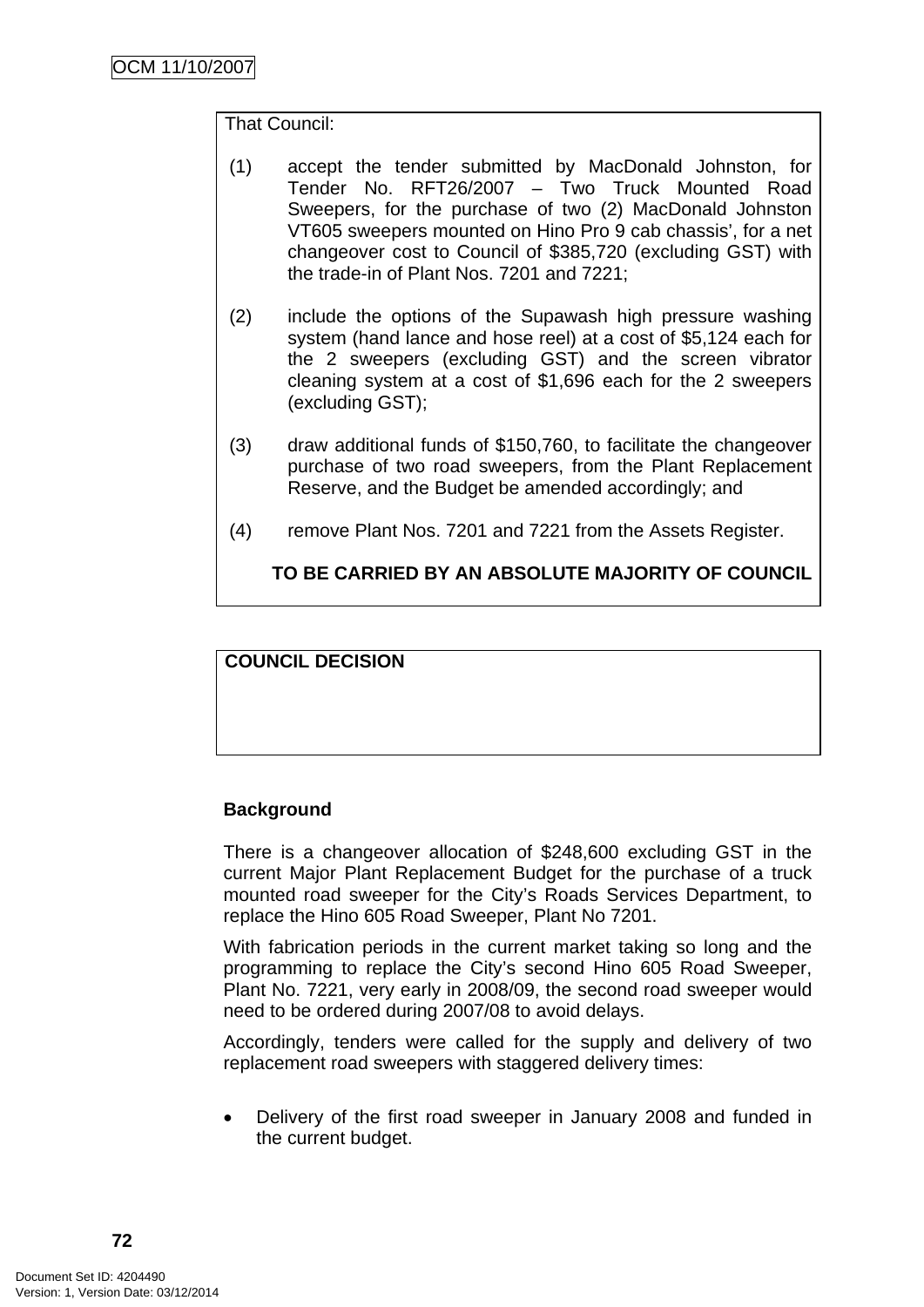• Delivery of the second road sweeper in July 2008, which was earmarked to be funded in the 2008/09 Budget, but will need to be committed in the current Budget.

## **Submission**

Tenders closed at 2:30pm (AWST) on Thursday 14 August 2007 and ten (10) submissions were received from four (4) tenderers:

- 1. MacDonald Johnston 4 submissions
- 2. Rosmech 2 submissions
- 3. Schwarze 3 submissions
- 4. PVT Sales 1 submission for outright purchase of the trade-ins only.

## **Report**

## Compliant Tenderers

All tenderers were deemed compliant with the conditions of tendering and compliance criteria with the exception of the Schwarze A6500XL submission, which did not meet the minimum 144kw power requested in the tender. Consequently, it was excluded from further evaluation.

## Evaluation Criteria

| <b>Evaluation Criteria</b>                    | <b>Weighting Percentage</b> |
|-----------------------------------------------|-----------------------------|
| <b>Technical Specifications</b>               | 10%                         |
| <b>Workshop Serviceability</b>                | 15%                         |
| <b>Backup Services</b>                        | 10%                         |
| <b>Operators/Operations Suitability</b>       | 15%                         |
| References                                    | 10%                         |
| Tendered Price/Evaluated (Whole of Life) Cost | 40%                         |
| Total                                         | 100%                        |

## Tender Intent/Requirements

The Roads Department requires plant to be reliable and cost effective with minimum down time. This is achieved by having a changeover of their Road sweepers every five years.

## Evaluating Officers

The tender submissions were evaluated by the:

- 1. Acting Works Manager Colin MacMillan
- 2. Workshop Coordinator Brian Farmer
- 3. Project Officer Glen Williamson
- 4. Roads Sweeper Operator Rodney Godonovich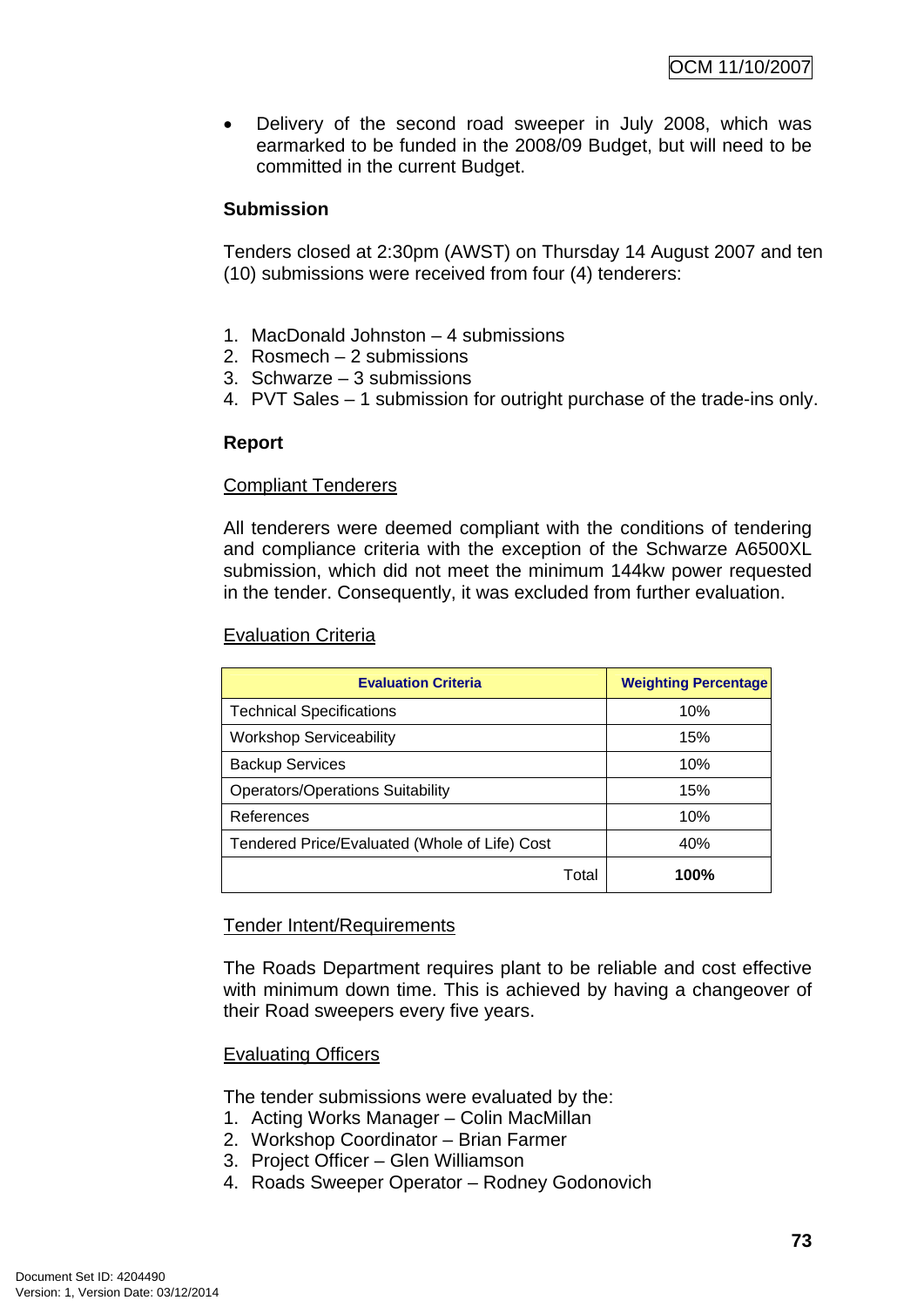# 5. Roads Sweeper Operator – Graeme Markham

## Scoring Table

| <b>Tenderer's Name</b> | <b>Make/Model</b>       | <b>Non-Cost</b><br><b>Evaluation</b><br><b>Score</b><br>60% max | <b>Cost Criteria</b><br><b>Evaluation</b><br><b>Score</b><br>40% max | <b>Total Score</b><br>$100\%$ max |
|------------------------|-------------------------|-----------------------------------------------------------------|----------------------------------------------------------------------|-----------------------------------|
| Rosmech                | Merlin UD MK240 Nissan  | 51.4%                                                           | 40.0%                                                                | 91.4%                             |
| Rosmech                | Mistral UD MK240 Nissan | 53.4%                                                           | 38.1%                                                                | 92.4%                             |
| Schwarze               | A7500 Hino Pro 7        | 53.7%                                                           | 37.8%                                                                | 91.5%                             |
| Schwarze               | A8500 Hino Pro 9        | 53.0%                                                           | 35.9%                                                                | 88.9%                             |
| Macdonald<br>Johnston  | VT 605 Hino Pro 9       | 59.0%                                                           | 36.1%                                                                | 95.1%                             |
| Macdonald<br>Johnston  | VT 605 Hino Pro 7       | 58.2%                                                           | 36.1%                                                                | 94.3%                             |
| Macdonald<br>Johnston  | RT 570 Hino Pro 9       | 48.1%                                                           | 38.4%                                                                | 86.5%                             |
| Macdonald<br>Johnston  | RT 570 Hino Pro 7       | 48.1%                                                           | 38.5%                                                                | 86.6%                             |

## Evaluation Criteria Assessment

The eight submissions considered all showed they have the capacity to meet the City's requirements as detailed in the Specification as well as comply with the General and Special Conditions of Contract as stated in the tender document.

The MacDonald Johnston VT 605 sweeper on the Hino Pro 9 cab chassis provided the best assessment against the selection criteria. They are a proven product range that the City has successfully used in the past. Consequently, this tender submission should be supported.

MacDonald Johnson also offers an optional on-board high pressure cleaning system at \$5,124 each (excluding GST) that would be of extreme benefit in cleaning spillages on roads and footpaths and in cleaning drainage blockages. Another beneficial option is a screen vibrator at \$1,696 each (excluding GST) that keeps the sweeper screens clean and reduces blockages, thus reducing maintenance downtime. These additional options should be included in the purchase.

## Relevant Experience

All considered tenderers have historically a high level of relevant experience in the manufacture of quality road sweepers.

#### Delivery Response Times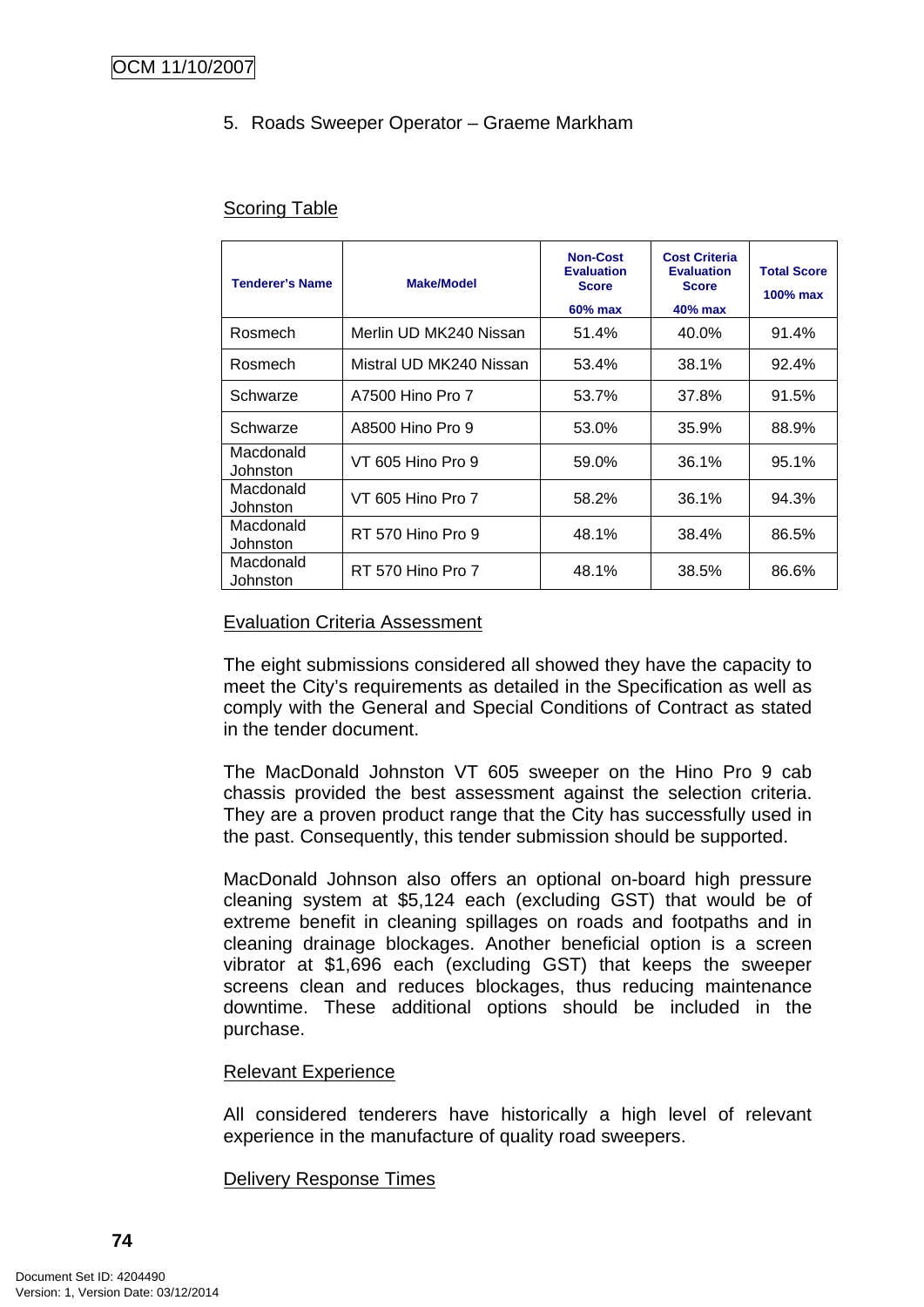All tenderers delivery response times are of a satisfactory level when considering the long fabrication lead time.

## **Strategic Plan/Policy Implications**

The Strategic Plan 2006 - 2016 has a commitment to:

## *"Transport Optimisation"*

• *To construct and maintain roads which are convenient and safe for vehicle, cyclists and pedestrians.* 

Street sweeping is an integral requirement in maintaining roads.

#### **Budget/Financial Implications**

The purchase transaction details (excluding GST) are as follows:

| <b>Changeover shortfall</b>                                |                       | \$150,760              |                        |
|------------------------------------------------------------|-----------------------|------------------------|------------------------|
| Replacement Plant No 7221<br>with options (not on budget)  | \$95,000<br>\$180,000 | \$194,680<br>\$399,360 | \$289,680<br>\$579,360 |
| Replacement Plant No 7201<br>with options (as per budget). | \$85,000              | \$204,680              | \$289,680              |
| Budget provision (cw7720)                                  | \$22,700              | \$248,600              | \$271,300              |
|                                                            | Trade-In              | Changeover             | Total                  |

The additional changeover cost of \$150,760 can be drawn from the Plant Replacement Reserve when the replacement for Plant No 7221 is delivered in July 2008, which would be into the new financial year and Budget.

The previous similar road sweeper was purchased in September 2001 at a price of \$231,090, so the price has increased over 5 years by 25%.

## **Legal Implications**

Section 3.57 of the Local Government Act 1995 and Part 4 of the Local Government (Functions and General) Regulations 1996 refers.

## **Community Consultation**

Tender No RFT 26/2007- Two Truck Mounted Road Sweepers was advertised on Saturday 4 August 2007 in the Local Government Tenders section of "The West Australian" newspaper.

## **Attachment(s)**

- 1. Tendered Prices "Confidential."
- 2. Tender Evaluation Sheet "Confidential."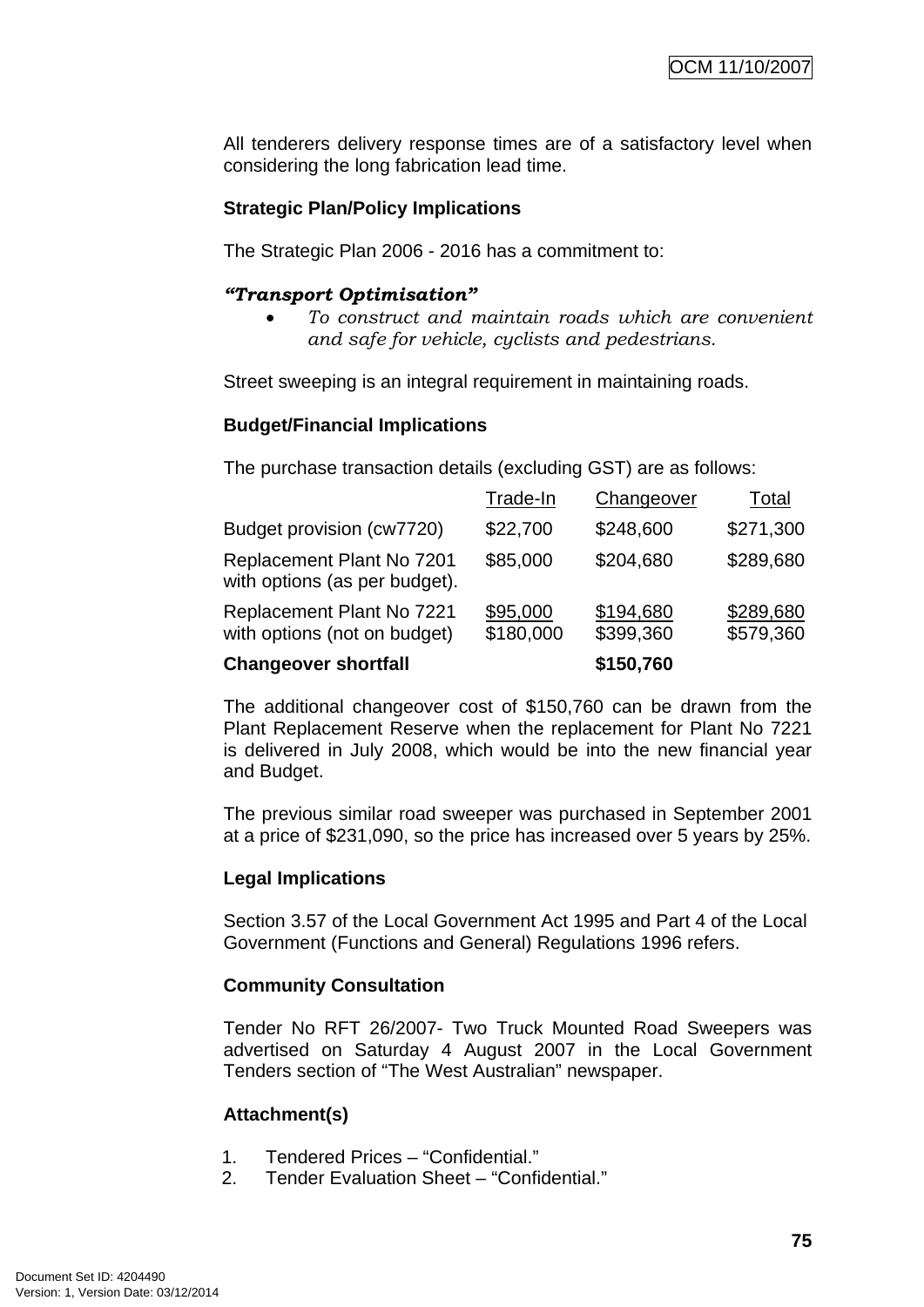3. Compliance Criteria Checklist

## **Advice to Proponent(s)/Submissioners**

Tenderers were advised that the matter of the tender for the supply of Two (2) Truck Mounted Road Sweepers will be considered at the Council meeting to be held 11 October 2007.

## **Implications of Section 3.18(3) Local Government Act, 1995**

Nil

## **16.2 (OCM 11/10/2007) - APPOINTMENT OF A WASTE MANAGER (4909) (M LITTLETON)**

## **RECOMMENDATION**

That Council:

- (1) endorse the appointment of a Waste Manager on a 5 year contract,
- (2) reallocate \$85,0000 from OP 8304/6200 to GL 485-6000 to cover the wages and overheads of the position for the remainder of the financial year; and
- (3) reallocate \$30,000 from OP 8304/6200 to the light vehicle Capital Works Program for the purchase of a suitable vehicle.

# **TO BE CARRIED BY AN ABSOLUTE MAJORITY OF COUNCIL**

**COUNCIL DECISION**

## **Background**

The City has been trying to secure the services of a Manager Waste and Assets since September 2006. As a result of adverting the position on 3 occasions and conducting several interviews, it is now apparent that whilst applicants demonstrated knowledge of specific aspects of the portfolio, no applicant interviewed possessed the broad skills required of the position. This has necessitated a change to the structure to create the position of Waste Manager.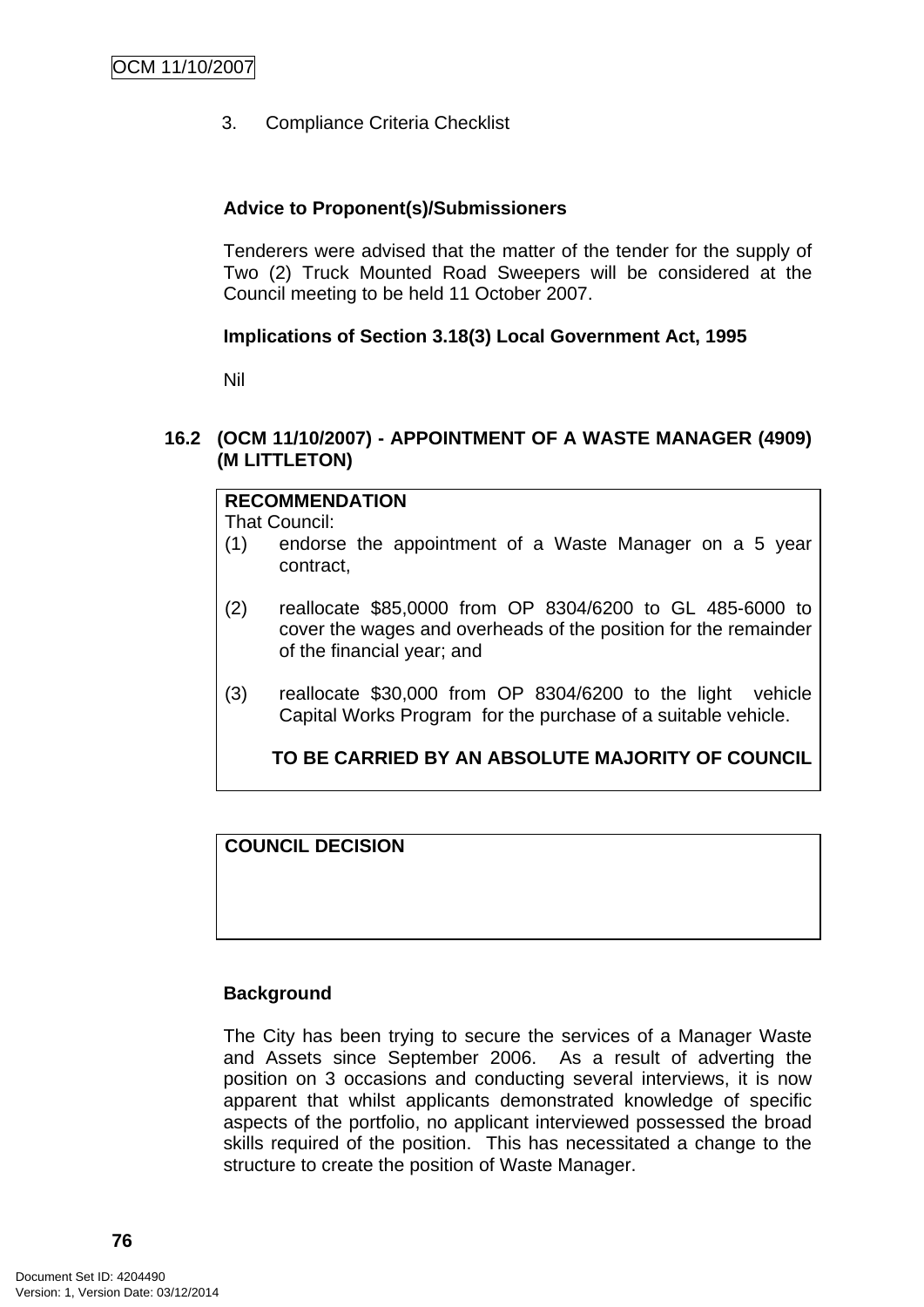## **Submission**

This report seeks Council's endorsement to budget changes required to fund the position of Waste Manager and to purchase a vehicle for the position.

## **Report**

The City has been keen to change the emphasis of the Henderson facility from a landfill to a process, which seeks to optimise resource recovery. Officers have developed a comprehensive strategy to facilitate this, which has been endorsed by Council. It was envisaged that the Manager Waste & Assets position would provide broad operational oversight of the waste management program whilst assisting with the implementation of the strategic initiatives required bringing about the long term outcomes.

Despite repeated attempts to secure a professional with broad skills in both waste management and asset management, it has become necessary to restructure to provide for an employee that can look at the waste business specifically. There are many facets to the waste management program and the City will benefit by having a better structure in place to address all of them.

## **Strategic Plan/Policy Implications**

The position has not been identified in the plan for the district, as officers believed that the Manager Waste & Assets position would provide the operational and strategic guidance for the waste management program.

# **Budget/Financial Implications**

Whilst the position was not specified in the annual budget, sufficient funds were allocated in the operating budget to enable a position to be created if deemed necessary. The item seeks to allocate these funds to the correct codes.

## **Legal Implications**

N/A

# **Community Consultation**

N/A

**Attachment(s)**

N/A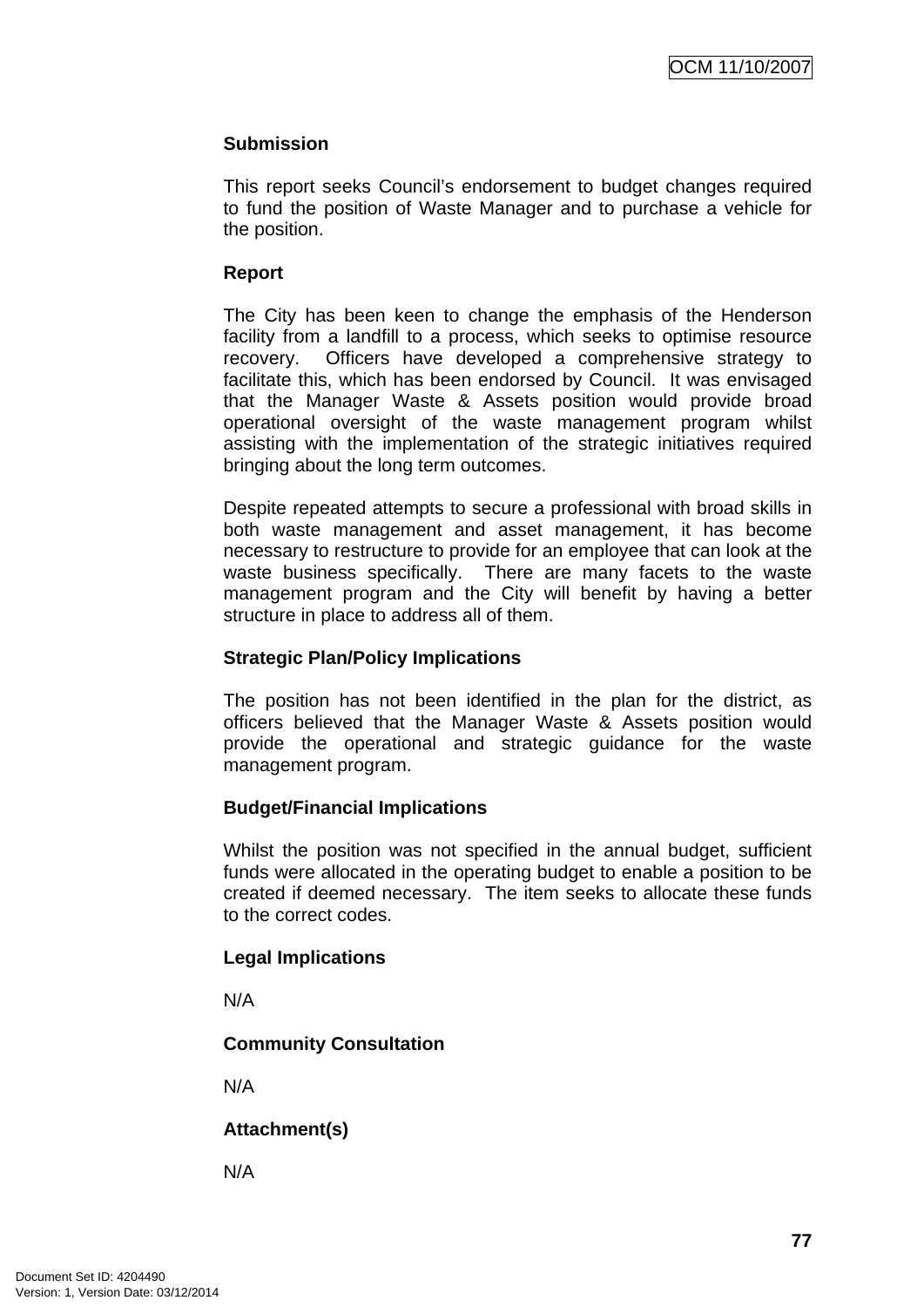# **Advice to Proponent(s)/Submissioners**

N/A

**Implications of Section 3.18(3) Local Government Act, 1995**

Nil.

# **17. COMMUNITY SERVICES DIVISION ISSUES**

**17.1 (OCM 11/10/2007) - SPEARWOOD DALMATINAC CLUB (INC.) - RENEWAL OF LEASE AND BORE REPLACEMENT ON LOT 101 HAMILTON ROAD, SPEARWOOD (8026; 2206991) (A. LACQUIERE) (ATTACH) Item 17.1**

#### **RECOMMENDATION** That Council:

- (1) enter into two lease agreements with the Spearwood Dalmatinac Club (Inc) for use of Lot 101 Hamilton Hill, Spearwood treating the bowling green and soccer pitch areas as separate leases, as shown on the attached site plan;
- (2) install a new bore and irrigation system to service the bowling green and soccer pitch located on Lot 101 Hamilton Road, Spearwood subject to the Spearwood Dalmatinac Club (Inc) agreeing to repay the City its 50% contribution for the bore and irrigation with an annual payment calculated with the total cost amortised over a 20 year period at a fixed interest rate of 6.5%;
- (3) place an amount of \$90,000 at the Budget review meeting held in February 2008 to replace the bore and reticulation on Lot 101 Hamilton Road, Spearwood;
- (4) enter a lease with the Spearwood Dalmatinac Club (Inc) for the soccer pitch area to include:
	- 1. A lease period of 5 years with an option to extend for a further 5 years.
	- 2. An annual rental charge equivalent to 50% of the rates chargeable (as if the property were held in private ownership).
	- 3. An annual ground maintenance fee of \$10,000 per year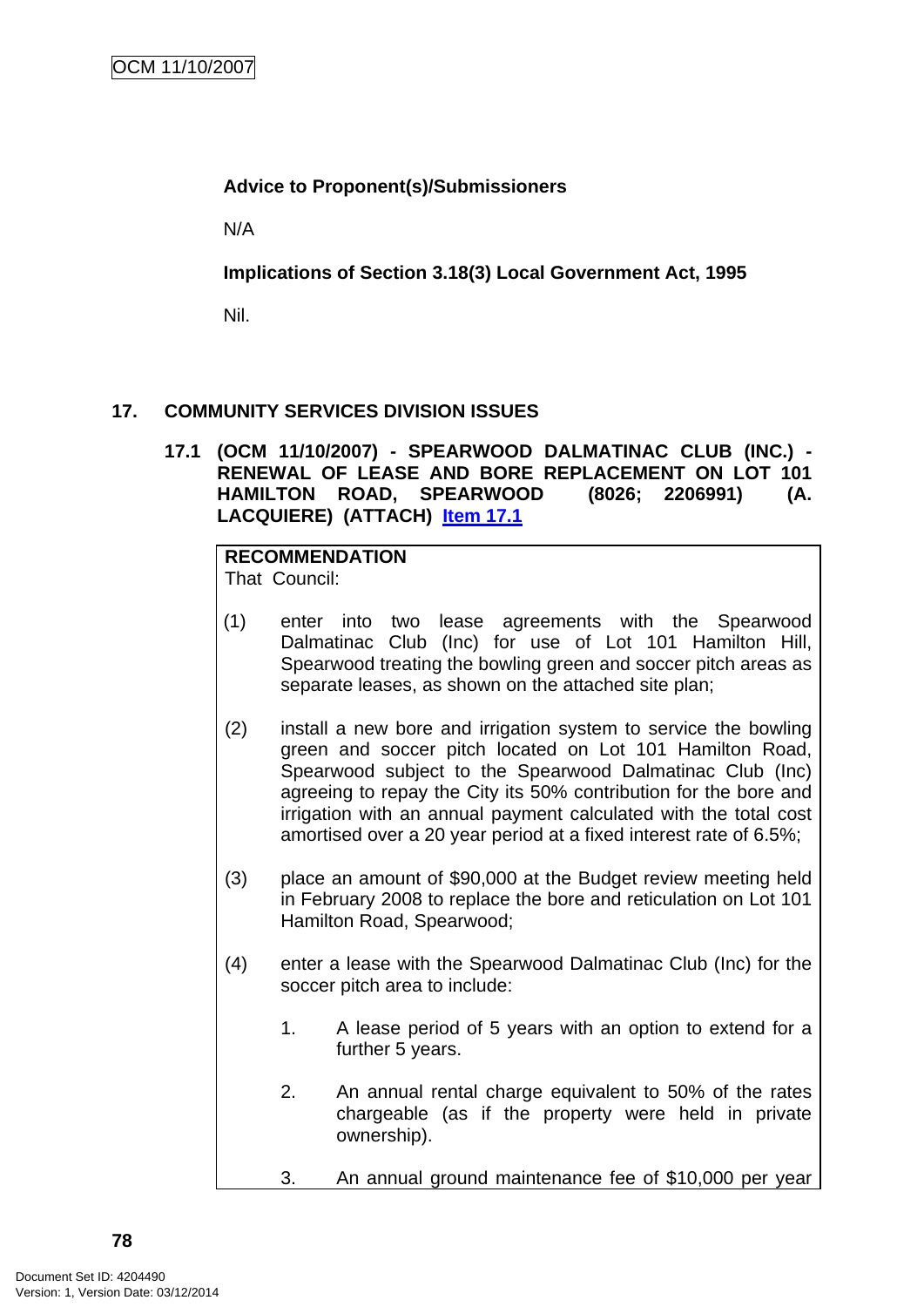be escalated to the CPI (Perth index);

- 4. Provisions within the lease which allows the Cockburn City Soccer Club access to the soccer pitch for the purpose of playing Premier League home games as fixtured by the State Sporting Association (Football West).
- (5) enter a lease with the Spearwood Dalmatinac Club (Inc) for the Bowling green area to include:
	- 1. A lease period of 10 years with in option to extend for a further 5 years.
	- 2. An annual rental charge equivalent to 50% of the rates chargeable (as if the property were held in private ownership).
	- 3. A repayment schedule for the cost of replacement of the bore and reticulation system in accordance with (2) above.
- (6) all other terms and conditions within the leases to be agreed to the satisfaction of the Chief Executive Officer; and
- (7) require the Cockburn City Soccer Club (Inc) to pay the City \$2,000 pa to be escalated to the CPI (Perth index) towards the cost of ground maintenance for the soccer pitch leased area;

# **COUNCIL DECISION**

## **Background**

The City of Cockburn owns Lot 101 Hamilton Road, Spearwood which consists of four bowling greens, two hard courts on the western portion and a soccer pitch located on the eastern portion. In 1977 the Spearwood Dalmatinac Club entered into a 30 year lease agreement with the City for Lot 101 Hamilton Road, Spearwood. The soccer pitch on the site was constructed by the City at a cost of \$58,000 and under the previous lease the annual rental was set so this amount was repaid to the City over the lease term, with interest payable.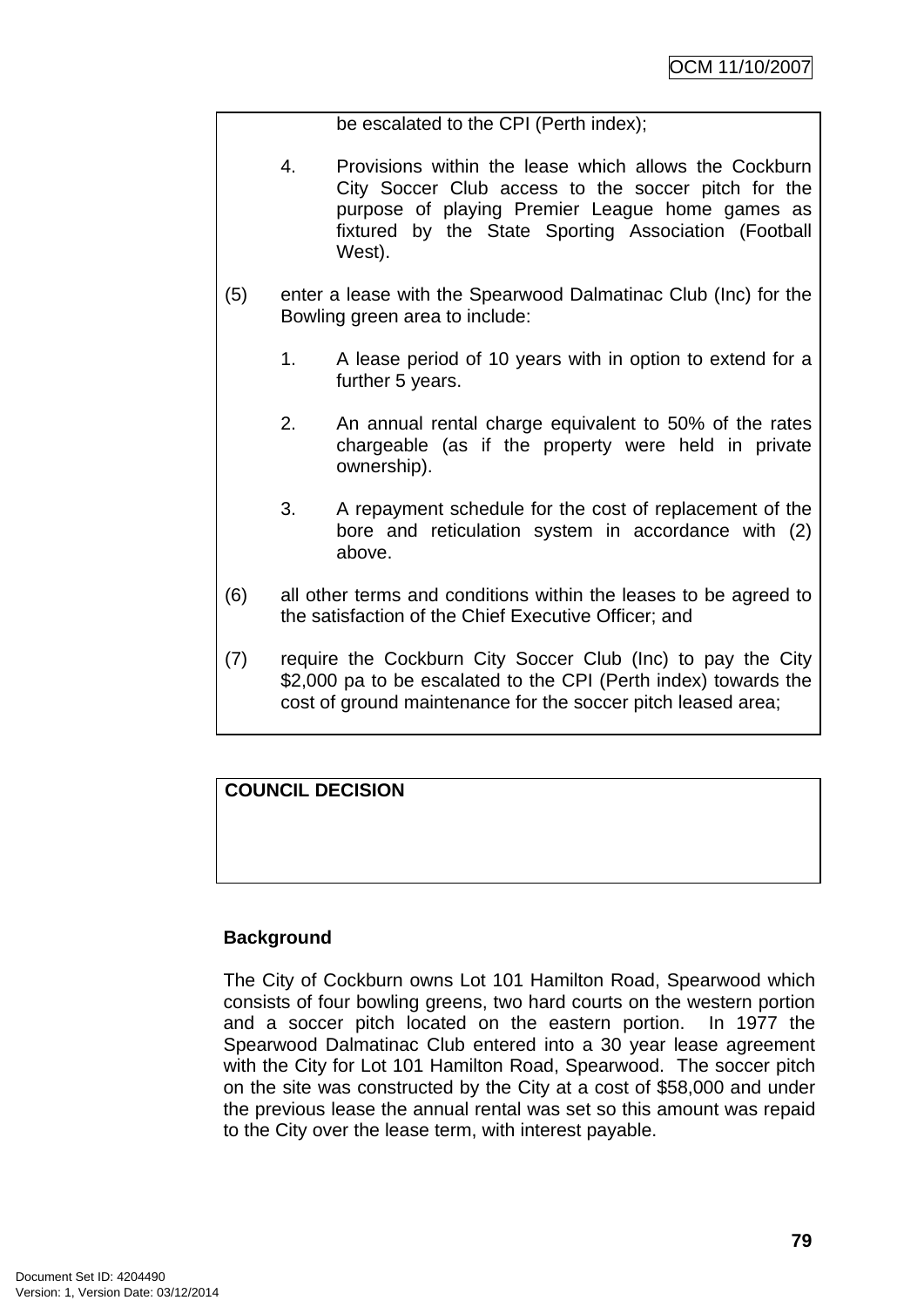In late 2006 the City of Cockburn wrote to the Spearwood Dalmatinac Club advising the need to renew the current leasing arrangements of Lot 101 Hamilton Road, Spearwood. A draft agreement was attached to this letter and sent to the Club for comment.

#### **Submission**

In March 2007 the City received a letter from the Spearwood Dalmatinac Club raising some issues relating to conditions within the draft lease agreement.

#### **Report**

The previous lease on Lot 101 Hamilton Road, Spearwood included both the bowling greens, hard courts and the soccer pitch areas as outlined on the attached plan. Due to the different nature of the activities undertaken and conditions associated with both areas, it is recommended that two separate leases be established, one being the bowling greens and court area (1.13Ha) and the second being the soccer pitch area (1.12Ha).

It is proposed that the bowling greens and hard courts lease area will be maintained and managed by the Spearwood Dalmatinac Club much as the current arrangement that now applies.

At a meeting between the Spearwood Dalmatinac Club, Cockburn City Soccer Club and the City held in July 2007, three main issues were discussed; bore replacement costs; access to the soccer pitch by Cockburn City Soccer Club and the annual ground maintenance contributions for the soccer pitch area.

Cockburn City Soccer Club currently hold a lease for clubrooms located on Beale Park, Spearwood, however during the football season they require access to the Dalmatinac soccer pitch for fixtured games, due to guidelines set by Football West requiring all Premier League and First Division sides to play on grounds that are fenced.

It is proposed that the soccer pitch will also be managed by the Spearwood Dalmatinac Club with the City undertaking the ground maintenance, the cost of which to be met by the Spearwood Dalmatinac Club.

A condition is required within this lease which will ensure that the Cockburn City Soccer Club or any other Premier League or First Division Team as determined by the City, is provided access to the soccer pitch for competition purposes only, as scheduled by Football West

#### Bore Replacement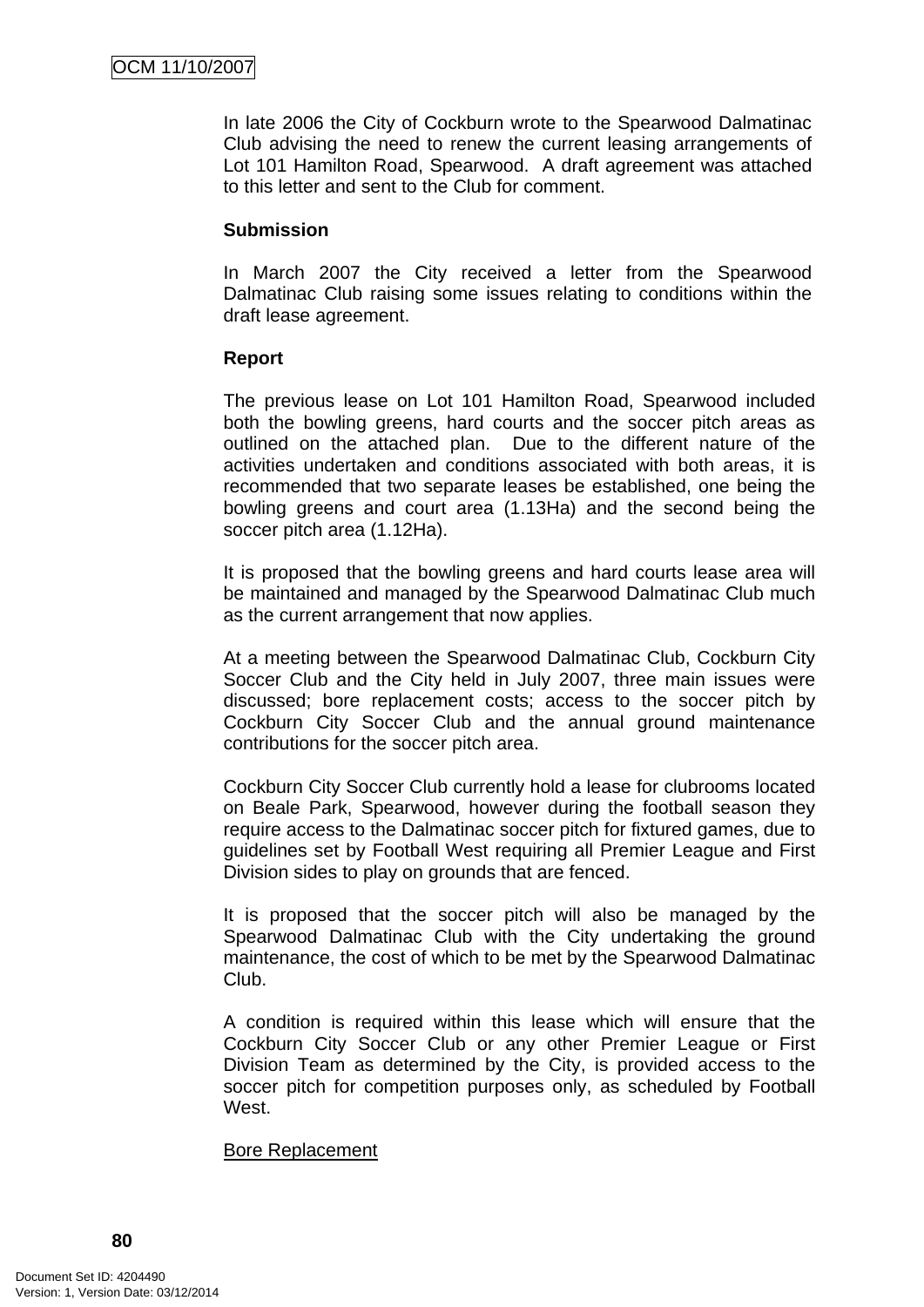OCM 11/10/2007

It is proposed that the City be responsible for 50% of the costs associated with the bore and irrigation replacement. This negotiated position is based on the fact that the Spearwood Dalmatinac Club requires the bore for their bowling greens and the bore is also required for the soccer pitch which is used by both the Spearwood Dalmatinac Club and the Cockburn City Soccer Club.

The current bore and irrigation servicing the bowling greens and soccer pitch is approximately 30 years old and a recent inspection of the bore has shown it is in need of replacement.

The total cost to replace the bore and reticulation system is estimated at \$90,000 which could initially be funded by Council in the 2008/09 budget. In recognition that the bore is used to service the bowling greens (which is used solely by the Spearwood Dalmatinac Club) and the soccer pitch which is shared, it is proposed that the Spearwood Dalmatinac Club should contribute a 50% share in the costs for the new bore and irrigation. In addition to this, the Spearwood Dalmatinac Club has access to the soccer pitch with only limited use by the Cockburn City Soccer Club and therefore would normally pay 100% of the costs. If the Spearwood Dalmatinac Club was not to contribute in any way to the bore it is proposed that all fences be removed and the soccer pitch would be opened up to the general public for use.

It is proposed that the \$45,000 (50% share) as the Spearwood Dalmatinac Club contribution will be repaid to the City over a 20-year period and based on a fixed rate of 6.5% interest which equates to an annual payment of \$4,084. The proposed repayment program will be included in the lease for the bowling green area..

#### Annual Maintenance and Access

Currently the annual ground maintenance of the soccer pitch area is undertaken by the City which is contracted by the Spearwood Dalmatinac Club. An exchange of letters between the Club and the City saw an agreement reached whereby the Club contributed approximately \$12,000 per annum, in addition to the annual rental fee for the City to maintain the grounds. Council has funded the difference if maintenance exceeded \$12,000 in the past.

Cockburn City Soccer Club has also had access to the soccer pitch for competition games due to a requirement from Football West to play all premier league games at venues that have fenced fields. Cockburn City Soccer Club has not contributed to the maintenance of the soccer pitch in the past, however, as a user of the pitch it is only fair that the Club contribute a portion to the annual maintenance costs.

It is proposed that the annual maintenance fee paid by the Spearwood Dalmatinac Club for the soccer pitch be reduced to \$10,000 per year in lieu of Cockburn City Soccer Club utilising the ground during the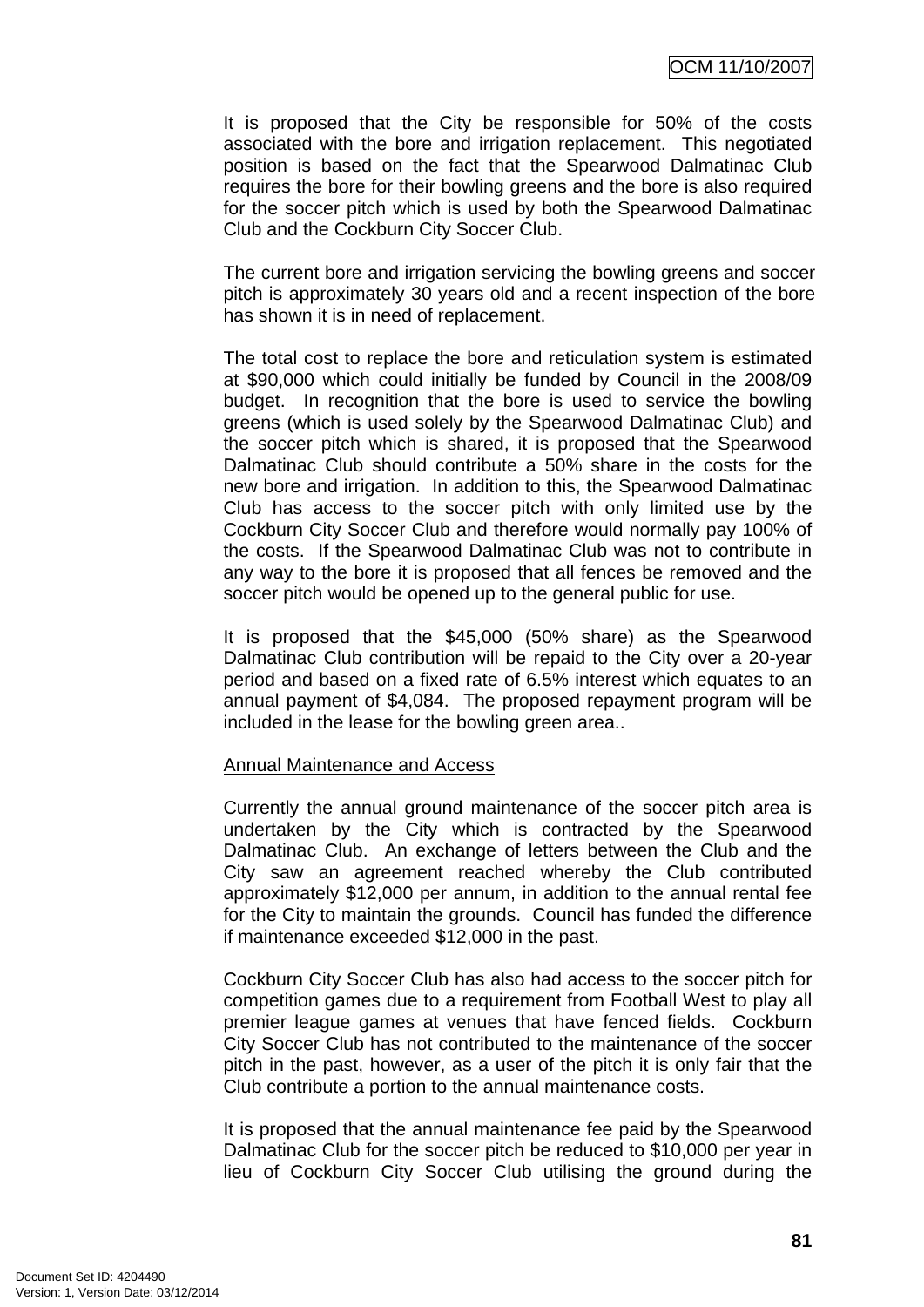football season. A new proposal would see the Cockburn City Soccer Club pay \$2,000 per year as their contribution towards the maintenance. Given that the Spearwood Dalmatinac Club has exclusive access to the soccer pitch that was purpose built for the Club, a \$10,000 annual maintenance fee would seem a fair and reasonable contribution from the Club.

The City of Cockburn will continue to contribute any shortfall in maintenance costs of the soccer pitch, however the annual costs will increase by the CPI for Perth.

There will be no shared maintenance arrangements between the City of Cockburn and the Spearwood Dalmatinac Club for the bowling greens which will be fully maintained by the Club in accordance with the proposed new lease.

## **Strategic Plan/Policy Implications**

#### *Infrastructure Development*

- *To construct and maintain community facilities that meet community needs.*
- *To provide an appropriate range of recreation areas that meets the needs of all age groups within the community.*

## *Lifestyle and Aspiration Achievement*

*• To deliver our services and to manage resources in a way that is cost effective without compromising quality.* 

## **Budget/Financial Implications**

To have the bore replacement and reticulation replacement proceed in 2007/08 there will need to be a \$90,000 allocation made in the February 2008 budget review. The following is a breakdown of costs incurred by each club that will be paid to the City on an annual basis.

#### **Spearwood Dalmatinac Club**

| <b>Leased area - Bowling Green</b><br>Bore replace amortised over 20 years<br>Bowling green annual rental fee      | \$4,084<br>\$1,776                |
|--------------------------------------------------------------------------------------------------------------------|-----------------------------------|
| Leased area - Soccer Pitch<br>Soccer pitch annual rental fee<br>Annual Maintenance on Soccer Pitch<br><b>TOTAL</b> | \$1,761<br>\$10,000<br>\$17,621pa |

## **Cockburn City Soccer Club**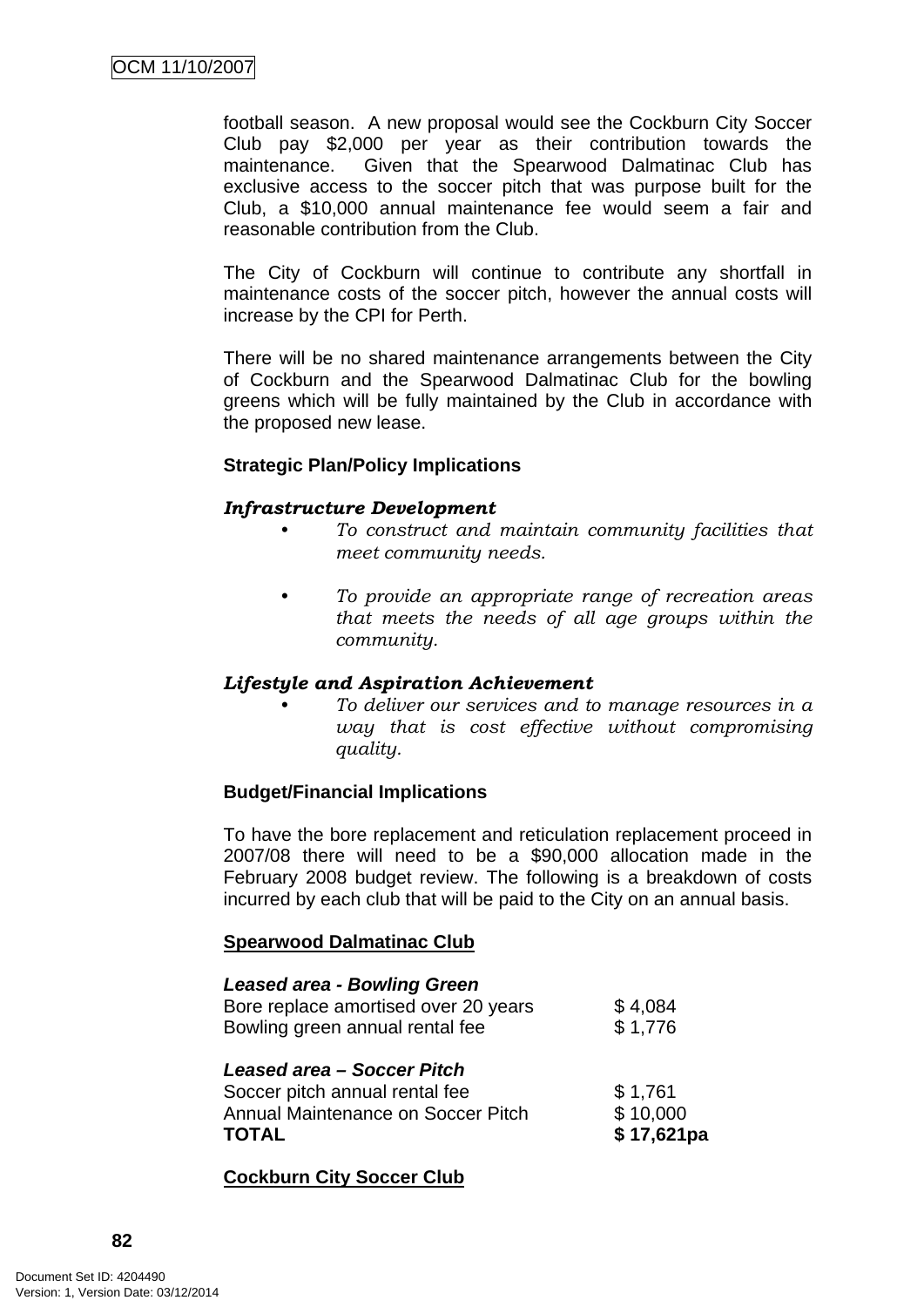| Annual Maintenance on Soccer Pitch | \$2,000   |
|------------------------------------|-----------|
| <b>TOTAL</b>                       | \$2,000pa |

## **Legal Implications**

Disposal of Local Government property must be in accordance with Section 3.58 of the *Local Government Act 1995* and its associated regulations. The *Local Government (Functions and General) Regulations 1996*, Part 6, Clause 30 (2) states that a disposition of land (which includes a lease) is exempt from the normal public advertising and public auction/tender/sale requirements of Section 3.58 of the *Local Government Act 1995* if the land is disposed of to a body (whether incorporated or not), *"the objects of which are of a charitable, benevolent, religious, cultural, educational, recreational, sporting or other like nature"* and *"the members of which are not entitled or permitted to receive any pecuniary profit from the body's transactions"*. As potential lessee, the Spearwood Dalmatinac Club clearly meets this criteria and is therefore exempt from the normal Section 3.58 requirements.

## **Community Consultation**

A meeting was held to discuss the above issues with both Clubs in July 2007. After the meeting the City wrote to both Clubs outlining the proposed changes and conditions expected to be implemented and asked for written comments to be provided to the City in before 24 August 2007. To date, there has been no comment by either party relating to the proposed changes and therefore it is assumed that all parties are in support of these changes.

# **Attachment(s)**

Site Plan - Bowling Greens & Soccer Pitch.

## **Advice to Proponent(s)/Submissioners**

The Proponent(s) have been advised that this matter is to be considered at the 11 October 2007 Council Meeting.

## **Implications of Section 3.18(3) Local Government Act, 1995**

Nil.

# **18. EXECUTIVE DIVISION ISSUES**

Nil